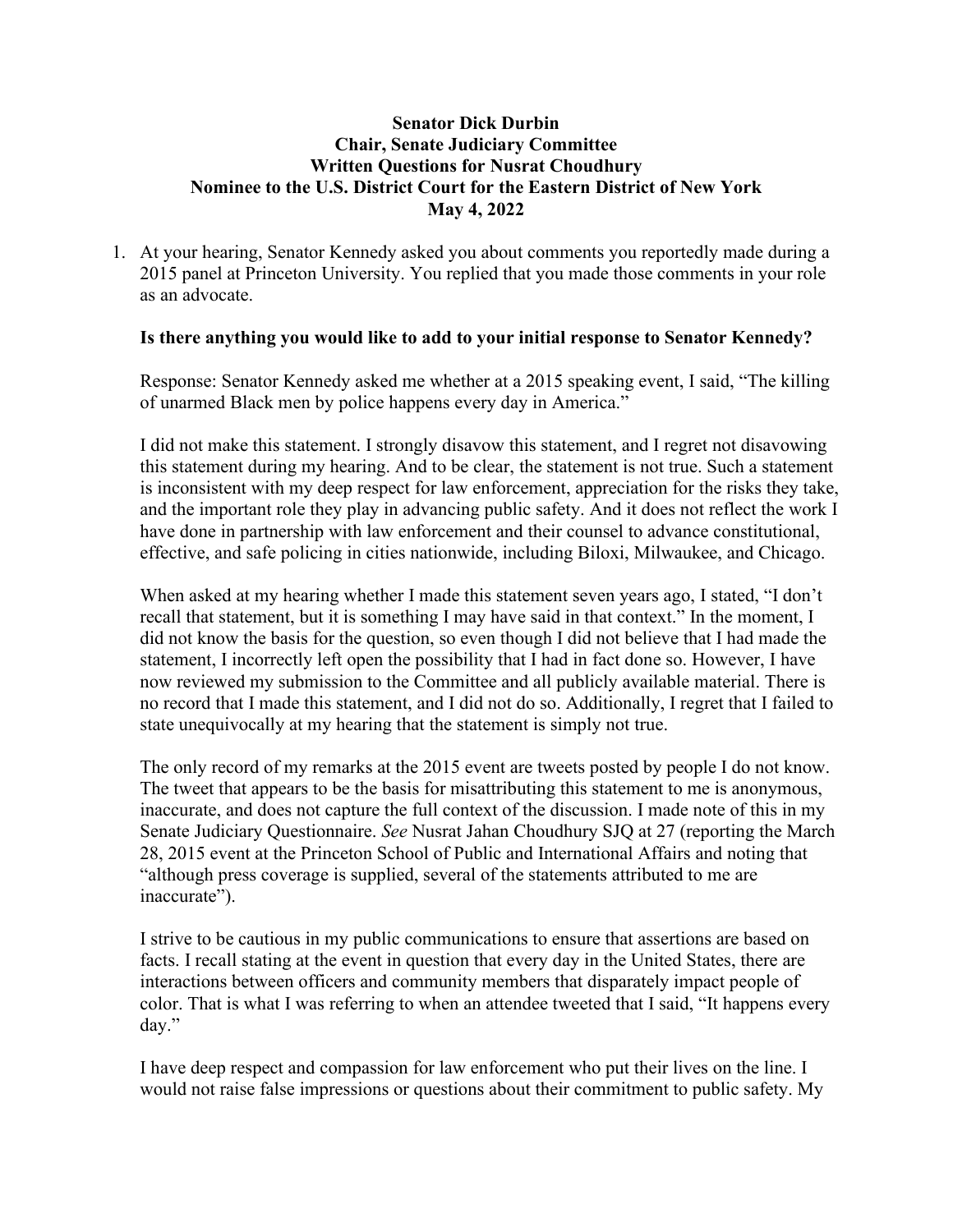utmost regard for the work of law enforcement is shown by my work with them and their counsel to settle litigation with reforms that advance constitutional, effective, and safe policing.

I am aware that disproportionate uses of force by law enforcement can undermine community trust and safety. These issues are extremely complicated and must be discussed based on accurate facts and statistics—and that is what I have endeavored to do as an advocate working with law enforcement and their counsel on these issues. I would reiterate, again, that the statement I was asked about was not an accurate statement, and I regret not saying so during my hearing.

My respect and admiration for law enforcement is reflected in my work at the ACLU of Illinois, where I have served as Legal Director since January 2020. During this time, I supported the filing of three administrative complaints in the Illinois Department of Human Rights on behalf of two Chicago police officers.

I was humbled to receive letters submitted to the Committee in support of my confirmation from opposing counsel in litigation involving police. Gerald Blessey, the former City Attorney for Biloxi, Mississippi, described our work to resolve litigation involving Biloxi police practices as follows:

[Ms. Choudhury] is fair-minded and a pleasure to work with on these serious, complex, and challenging issues.

I understand that Ms. Choudhury has been accused of making statistically inaccurate statements critical of law enforcement. She was always fact-based in her communications with us; our settlement was based on an agreed, accurate data base. Her expressions of utmost respect for law enforcement personnel and the difficult challenges that police encounter as they protect and serve the public are consistent with my first-hand experience working with her on policing issues. I have every confidence in her temperament and ability to be an impartial judge and know her to be exceptionally well qualified for the position.

Grant F. Langley, the former Milwaukee City Attorney, and Jan A. Smokowicz, the former Milwaukee Deputy City Attorney, represented the Milwaukee Police Department and the Milwaukee Fire and Police Commission in litigation against my clients. They wrote that I "displayed an unfailingly even temper and a reasonable and fair approach to resolving the many thorny issues that arose during" efforts to settle the litigation.

John Clopper, a former Assistant U.S. Attorney for the Southern District of New York, represented the Federal Bureau of Investigation, U.S. Department of Justice, and National Security Agency against my client in litigation. Mr. Clopper wrote: "Nusrat is among the most open-minded lawyers I have litigated against." He described me as "impartial[]," "fairminded[]," "collaborative," and a "role model for collegiality in the legal profession."

If confirmed as a district judge for the Eastern District of New York, I would strive, in each case, to uphold the solemn judicial oath to "administer justice . . . faithfully and impartially"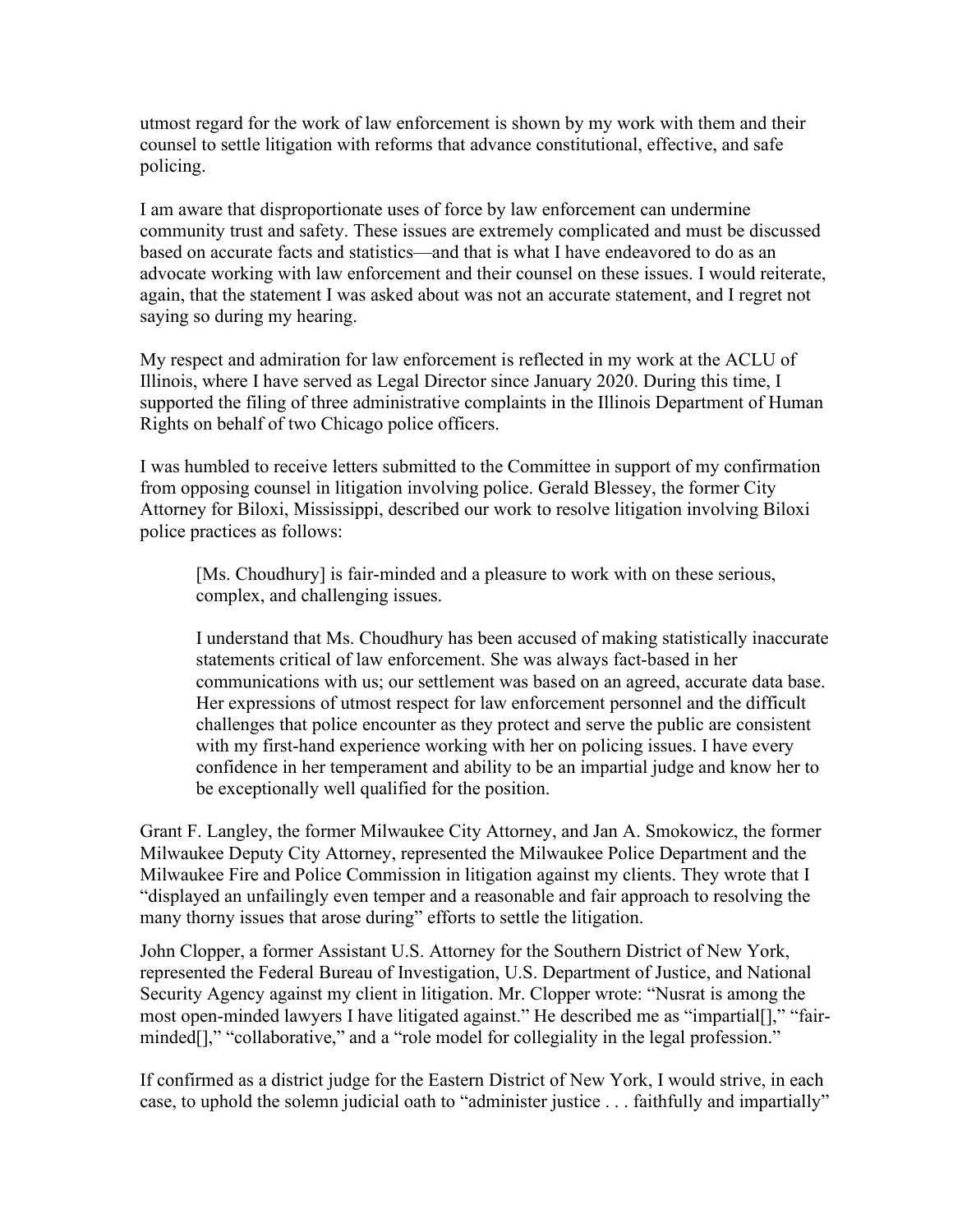to all parties and counsel who appear before me, including law enforcement officers and agencies.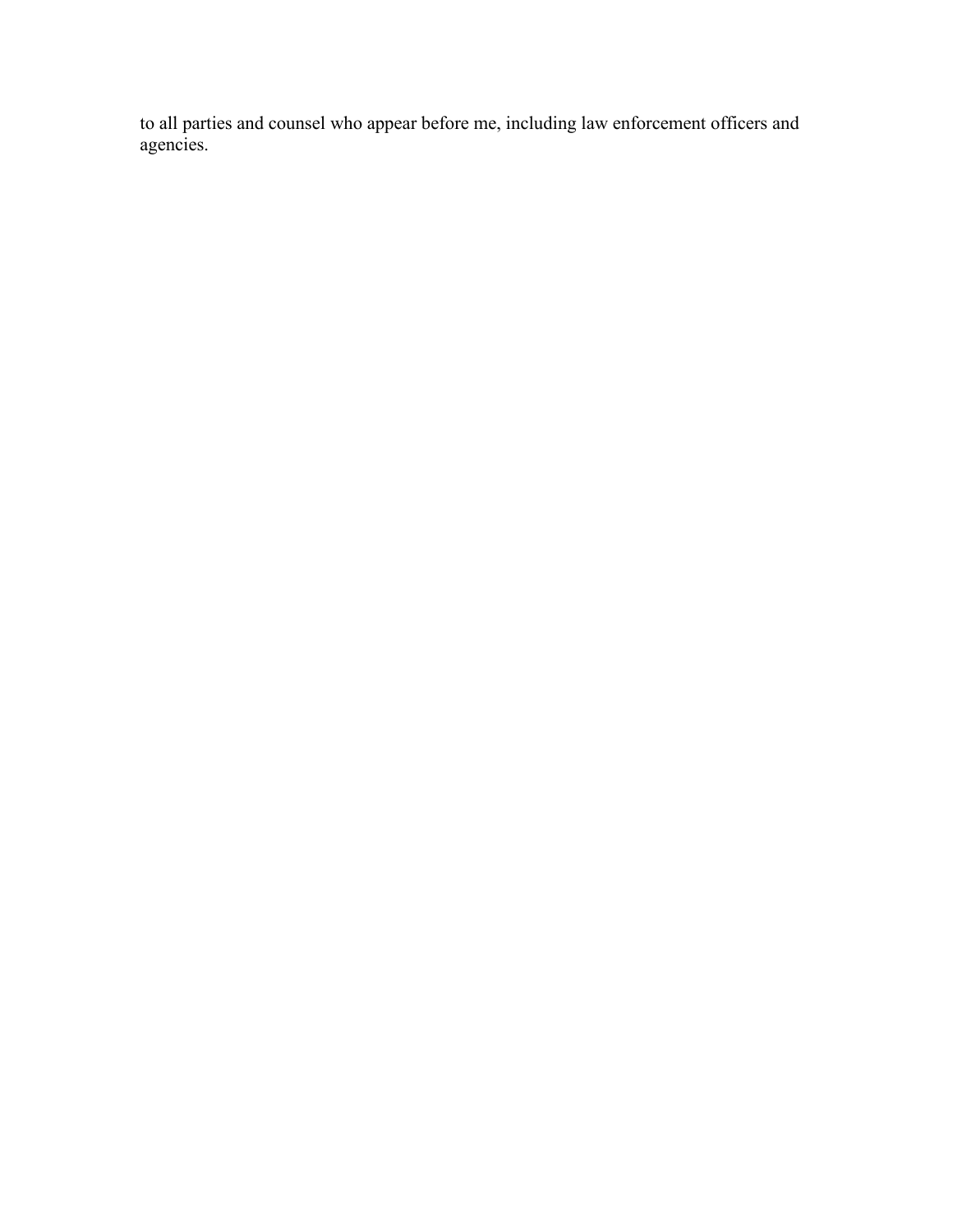#### **Senator Chuck Grassley, Ranking Member Questions for the Record Ms. Nusrat J. Choudhury Nominee to be United States District Judge for the Eastern District of New York**

1. **In 2021, you participated in a panel discussion titled "Race, Sex and Policing." During the discussion, you expressed support for "reimagining the role of policing in our society while also engaging in immediate reform efforts to address the serious harm that marginalized communities, including people of color, women and transgender people, experience from policing on a daily basis." How, in your view, should the role of policing in our society be "reimagined"?**

Response: Respectfully, I would characterize my comments as descriptive rather than offering a statement of support for a particular viewpoint. I have great respect for the work police do to ensure rule of law and keep communities safe under challenging conditions.

At this event, I addressed the efforts of clients to whom I provide legal representation in the enforcement of a federal Consent Decree that advances "constitutional and effective" policing in Chicago and "ensure[s] that Chicago police officers are provided with the training, resources, and support they need to perform their jobs professionally and safely." Consent Decree ¶ 2, *Illinois v. Chicago*, No. 17-cv-6260, ECF No. 703-1 (N.D. Ill. Jan. 31, 2019); *see id*. ¶¶ 669, 709 (providing enforcement authority to a Coalition of community organizations). In the referenced quote, I was noting that different people use different terms to refer to their work on these issues.

I am not aware of any consensus definition of "reimagining" policing. Whether policing should be "reimagined" is a question for policymakers.

Consistent with the Code of Conduct for United States Judges, as a pending judicial nominee, it would be inappropriate for me to comment on my personal views, if any, about whether policing in our society should be "reimagined" and any changes that would entail. The role of a judge is to resolve individual cases and controversies that are properly before the court by impartially applying the law to the facts as established by the evidence in the record in each case. If confirmed as a district judge, my role would be limited to that critically important judicial function. I would be bound by, and would faithfully and impartially follow all precedents of the Supreme Court and Second Circuit.

# 2. **In a July 2021 letter criticizing the Chicago Police Department, you suggested that "minor offenses" like theft and criminal trespass "do not threaten public safety." In your view, should police departments pursue and apprehend people suspected of theft or criminal trespass?**

Response: Public safety and rule of law are deeply important to all communities. Police officers perform an important and challenging job to help advance these goals every day.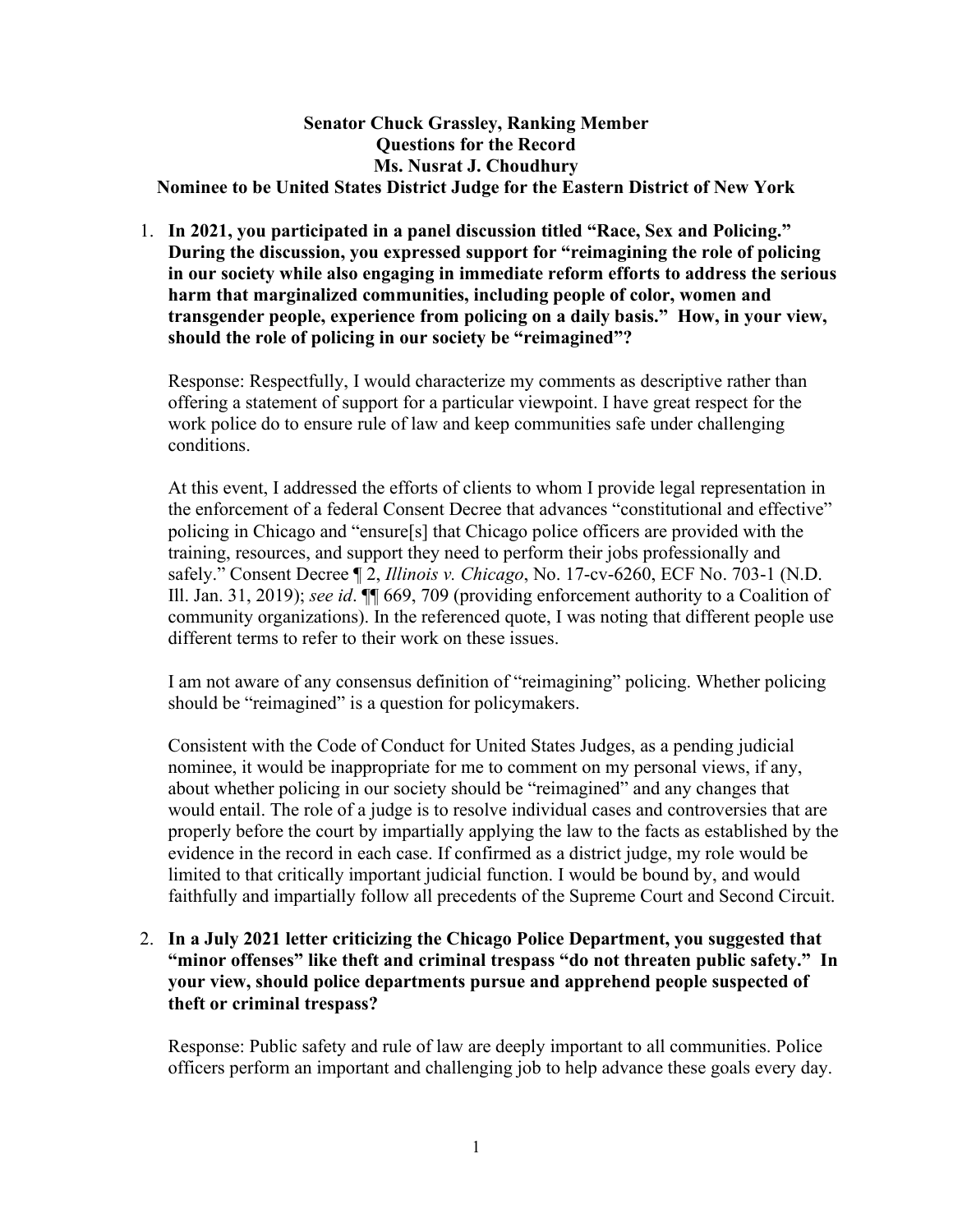The July 2021 letter that I helped prepare constituted legal advocacy on behalf of clients. It was sent by a Coalition of 14 organizations that collectively enforce a federal Consent Decree governing police reform in Chicago, which includes my clients—the ACLU of Illinois, Communities United, Community Renewal Society, One Northside, and Next Steps. *See* Consent Decree ¶¶ 669, 709, *Illinois v. Chicago*, No. 17-cv-6260, ECF No. 703-1 (N.D. Ill. Jan. 31, 2019). The letter was signed by eight attorneys who provide legal representation to different Coalition organizations, and was sent to the Chicago Police Department and other entities that enforce the Consent Decree.

The Coalition's letter stems from the 2017 findings of a U.S. Department of Justice investigation into the Chicago Police Department, which found that "dangerous and unnecessary foot pursuits" contributed to "a pattern or practice of unreasonable force in violation of the Fourth Amendment." U.S. Department of Justice, Civil Rights Division and U.S. Attorney's Office for the Northern District of Illinois, Investigation of the Chicago Police Department 23, 25 (2017) ("DOJ Report"), [https://www.justice.gov/opa/file/925846/download.](https://www.justice.gov/opa/file/925846/download)

The July 2021 letter addresses the Coalition's views and recommendations for how to improve a June 2021 Chicago Police Department policy governing police foot pursuits in order to advance officer and community safety. The Coalition recommended that the Chicago policy should restrict foot chases, which carry safety risks for the officer, community members, and the person being chased, in the situation where officers do not have more than reasonable suspicion that a person being chased is engaged in theft or criminal trespass.

The question of whether police should pursue and apprehend people suspected of theft or criminal trespass is an issue for policymakers and is the subject of discussion and debate amongst policymakers, researchers, advocates, and the public.

Consistent with the Code of Conduct for United States Judges, as a pending judicial nominee, it would be inappropriate for me to comment on my personal views, if any, about whether police should pursue and apprehend people suspected of theft or criminal trespass. The role of a judge is to resolve individual cases and controversies that are properly before the court by impartially applying the law to the facts as established by the evidence in the record in each case. If confirmed as a district judge, my role would be limited to that critically important judicial function. I would be bound by, and would faithfully and impartially follow all precedents of the Supreme Court and Second Circuit.

3. **In 2015, you authored a blog post titled "If You're Black or Brown and Ride a Bike in Tampa Watch Out: Police Find that Suspicious." In the blog post, you wrote that the Tampa police were "targeting Blacks who ride bicycles – including children as young as three years old – for dramatically high rates of stops and searches." Do you still believe that the Tampa police are "targeting" three-year-old Black and Brown children who ride bikes?**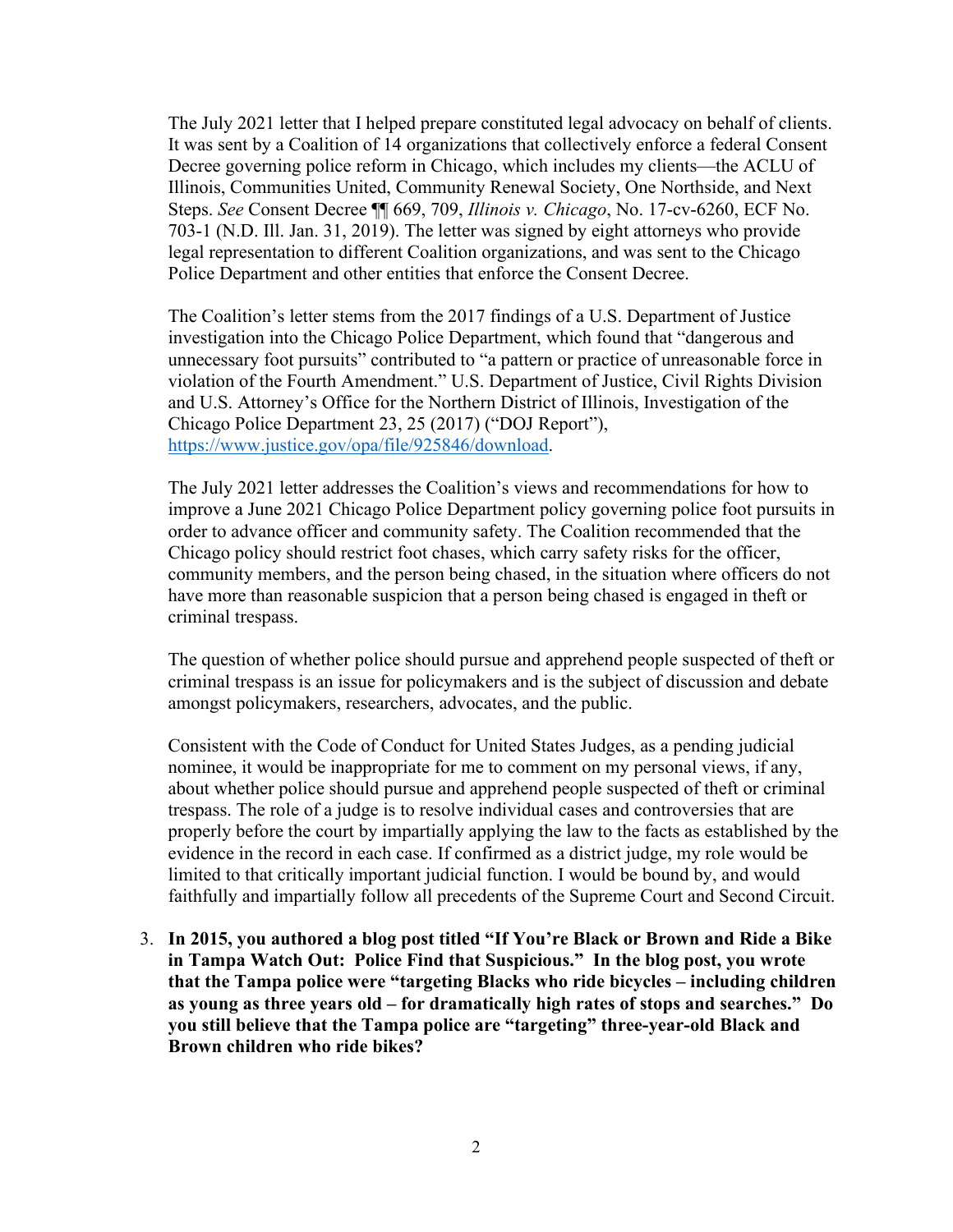Response: I am not aware of any current Tampa Police Department practices to enforce bicycle laws or the age, race, or ethnicity of people who may be stopped and ticketed by Tampa police for bicycle violations.

The 2015 blog referenced in the question cited a Tampa Bay Times study finding that, from 2003 to 2015, Tampa police issued more than 10,000 tickets to people for bicycle violations, with Black people receiving 79% of the tickets, even though Black people comprised about one quarter of the Tampa population at the time. *See* Kameel Stanley, How Riding Your Bike Can Land You in Trouble if You are Black, Tampa Bay Times, Apr. 18, 2018, [https://www.tampabay.com/news/publicsafety/how-riding-your-bike-can](https://www.tampabay.com/news/publicsafety/how-riding-your-bike-can-land-you-in-trouble-with-the-cops---if-youre-black/2225966/)[land-you-in-trouble-with-the-cops---if-youre-black/2225966/.](https://www.tampabay.com/news/publicsafety/how-riding-your-bike-can-land-you-in-trouble-with-the-cops---if-youre-black/2225966/) As reported in the 2015 blog, the ACLU reviewed the data analyzed by the Tampa Bay Times and found that from 2003 to 2015, Tampa police issued 142 bicycle tickets to people age 15 and younger, including children as young as three years old. The 2015 blog provided a link to the Hillsborough County, Florida data source that was reviewed by the Tampa Bay Times and the ACLU, which appears to no longer work: ftp://www.hillsclerk.com/traffic.

The U.S. Department of Justice Community Oriented Policing Services Program (DOJ COPS) investigated the Tampa Police Department practices in question. The DOJ COPS' 2016 report documented that after learning of the "community's concerns" the Tampa Police Department "implement[ed] new data reporting protocols for all traffic stops" and "reduc[ed] the volume of bicycle stops and citations." Greg Ridgway, et al., U.S. Department of Justice, Community Oriented Policing Services, An Examination of Racial Disparities in Bicycle Stops and Citations Made by the Tampa Police Department 51 (2016), https://www.tampa.gov/document/report-23341.

Police stops and ticketing practices are issues for policymakers and are the subject of discussion and debate amongst policymakers, researchers, advocates, and the public.

Consistent with the Code of Conduct for United States Judges, as a pending judicial nominee, it would be inappropriate for me to comment on my personal views, if any, about whether Tampa police stop and ticket children for bicycle violations. The role of a judge is to resolve individual cases and controversies that are properly before the court by impartially applying the law to the facts as established by the evidence in the record in each case. If confirmed as a district judge, my role would be limited to that critically important judicial function. I would be bound by, and would faithfully and impartially follow all precedents of the Supreme Court and Second Circuit.

#### 4. **In the ACLU of Illinois's Fall 2020 Impact Report, you wrote that "people across Illinois" face "systemic racism and anti-Black police violence."**

- a. **In your view, is the Chicago Police Department systemically racist?**
- b. **In your view, are all police departments systemically racist?**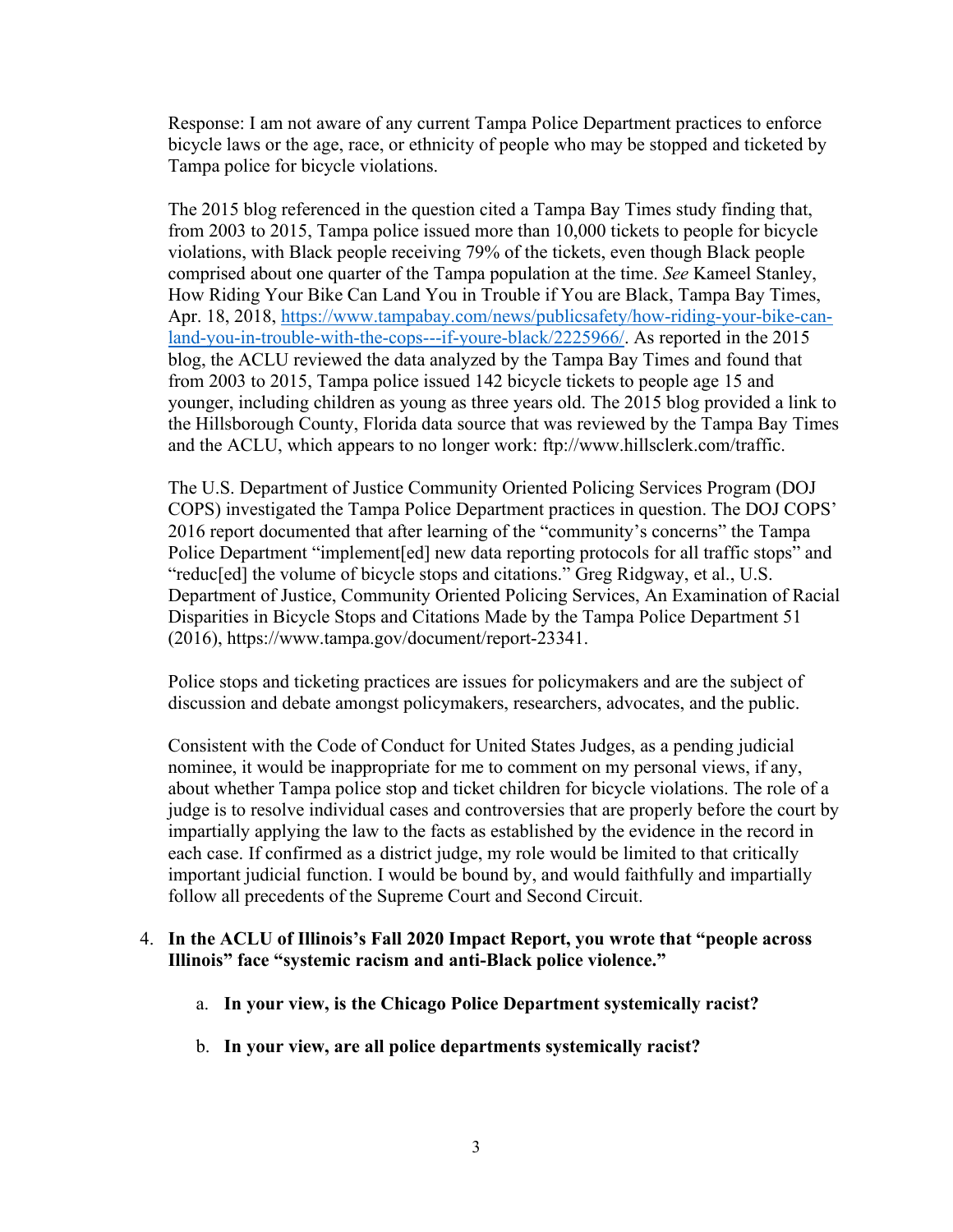Response to both subparts: As I testified at my hearing, police officers have an important and challenging job. I have deep respect for law enforcement and appreciate the risks they take and the important role they play in advancing public safety.

My respect and admiration for law enforcement is reflected in my work at the ACLU of Illinois, where I have served as Legal Director since January 2020. During this time, I supported the filing of three administrative complaints in the Illinois Department of Human Rights on behalf of two Chicago police officers. My utmost regard for the work of law enforcement is also shown by my work done in partnership with law enforcement and their counsel to advance constitutional, effective, and safe policing in cities nationwide, including Biloxi, Milwaukee, and Chicago.

I have not used the term "systemically racist" to describe the Chicago Police Department or any other police department, and I do not recall ever using this term in litigation on behalf of ACLU or ACLU of Illinois clients. I am not aware of a consensus definition of the term "systemically racist."

In the quote referenced in the question, I described peaceful protesters in Illinois who framed their concerns as challenging "systemic racism and anti-Black police violence."

I am aware that, in 2017, the U.S. Department of Justice ("DOJ") concluded an investigation into the Chicago Police Department. The DOJ found that the Department exhibited "a pattern or practice of unreasonable force in violation of the Fourth Amendment," that this pattern or practice "disproportionately burdens minority communities," and that there was a "recurrence of unaddressed racially discriminatory conduct by officers." U.S. Department of Justice, Civil Rights Division & United States Attorney's Office Northern District of Illinois, Investigation of the Chicago Police Department 15, 22, 144 (2017), https://www.justice.gov/opa/file/925846/download. My employer, the ACLU of Illinois, is part of a Coalition of 14 organizations that collectively enforce a federal Consent Decree governing police reform in Chicago. *See* Consent Decree ¶¶ 669, 709, *Illinois v. Chicago*, No. 17-cv-6260, ECF No. 703-1 (N.D. Ill. Jan. 31, 2019). I provide legal representation to five members of this Coalition—the ACLU of Illinois, Communities United, Community Renewal Society, One Northside, and Next Steps.

The question of whether there are systemic issues in the Chicago Police Department or any other police department is an issue for policymakers, the public, researchers, and advocates.

Consistent with the Code of Conduct for United States Judges, as a pending judicial nominee, it would be inappropriate for me to comment on my personal views, if any, about whether the Chicago Police Department or any other police department has systemic issues. The role of a judge is to resolve individual cases and controversies that are properly before the court by impartially applying the law to the facts as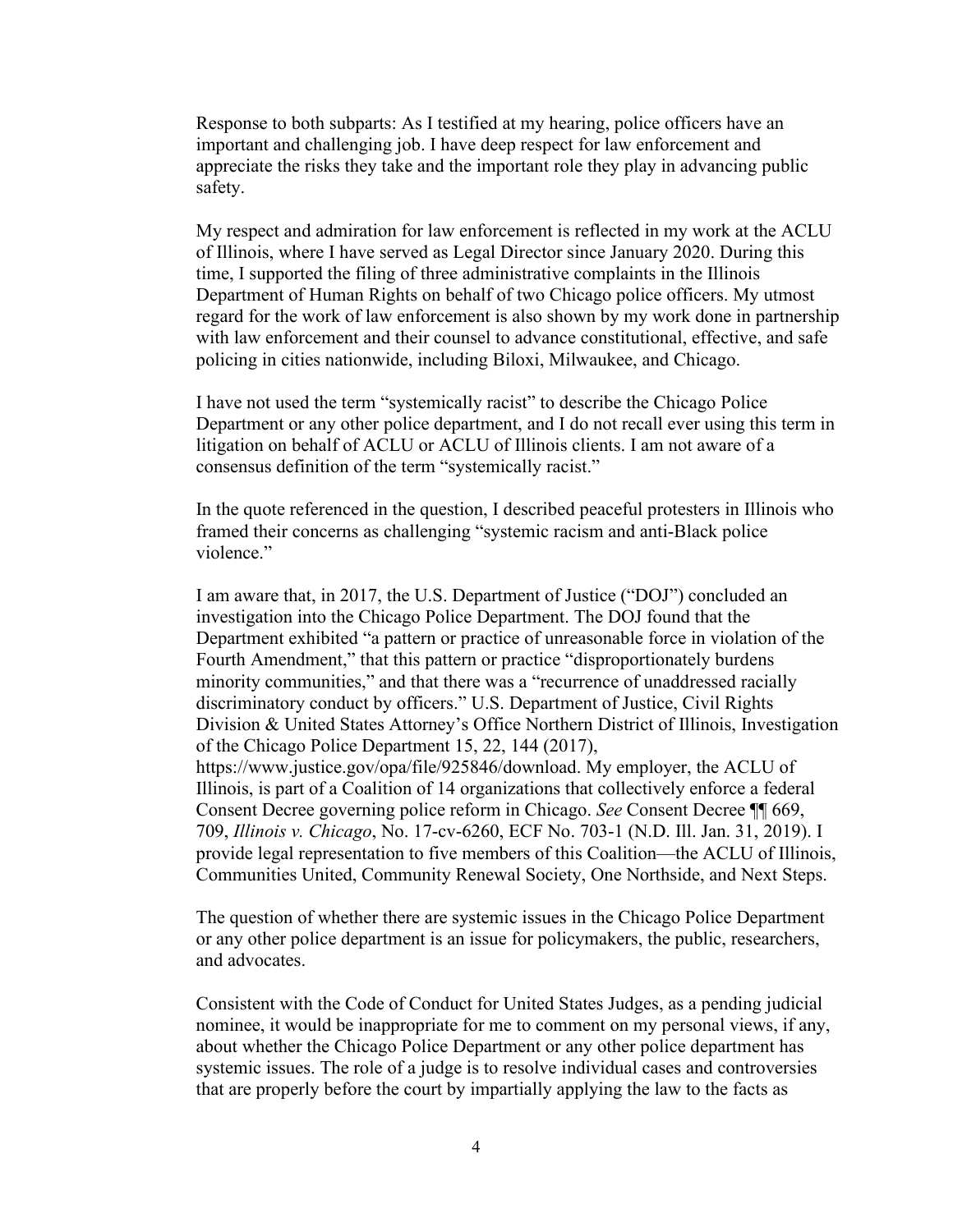established by the evidence in the record in each case. If confirmed as a district judge, my role would be limited to that critically important judicial function. I would be bound by, and would faithfully and impartially follow all precedents of the Supreme Court and Second Circuit.

5. **In September 2013, you tweeted that "#FBI agents have tried to use the #NoFlyList to coerce Americans into #spying on their communities." You made similar allegations in an ACLU Blog post in 2013, suggesting that the FBI was "blacklisting innocent Americans" to get them to spy on each other. What evidence do you have that the FBI encouraged Americans to spy on their communities in 2013 or during the Obama Administration?** 

Response: I drafted the tweet and blog referenced in the question in my role as an attorney representing ACLU clients—U.S. veterans and other Americans—in litigation concerning constitutionally inadequate redress procedures for U.S. persons denied boarding on planes due to inclusion on the U.S. government's No Fly List. *See Latif v. Holder*, No. 10-cv-750 (D. Or.).

In that litigation, U.S. Marine veteran Ibraheim Mashal submitted a sworn declaration stating that after being denied boarding on a 2010 flight from Chicago to Spokane for a business trip, two FBI agents "told me that if I would help the FBI as serving as an informant, my name would be removed from the No Fly List and I would receive compensation." Decl. of Ibrahim Mashal ¶ 10, *Latif v. Holder*, 3:10-cv-750-BR, ECF No. 92-9 (Mar. 22, 2013). Mr. Mashal attested, "I told the agents that I did not feel comfortable answering their questions without my attorney present. The agents promptly ended the meeting." *Id*. Due to inclusion on the No Fly list, Mr. Mashal lost business clients and was unable to attend his sister-in-law's graduation from a Christian missionary school and the wedding of a fellow Marine veteran. *Id.* ¶¶ 11–14.

U.S. citizen Nagib Ali Ghaleb submitted a sworn statement to a federal district court reporting that, in 2010, after being denied boarding on a flight home to the United States from Germany, he met with two U.S. officials, "one of whom was an FBI agent," who "offered to arrange for me to fly back immediately to the United States if I would agree to tell them who the 'bad guys' were" in Yemen and San Francisco," including by "provid[ing] the names of people from my mosque and my community." Decl. of Nagib Ali Ghaleb ¶¶ 6–8, *Latif v. Holder*, No. 3:10-cv-750-BR, ECF No. 91-3 (Mar. 13, 2013). Mr. Ghaleb declined. *Id*. ¶ 8. Due to inclusion on the No Fly List, Mr. Ghaleb was unable to travel to be with his family, including his ailing mother. *Id*. ¶ 12.

In June 2014, a federal district court ruled that the existing redress procedures for Americans on the No Fly List violated the Fifth Amendment right to procedural due process and the Administrative Procedure Act by failing to provide the plaintiffs an afterthe-fact explanation and meaningful opportunity to be heard to contest their inclusion on the list. *Latif v. Holder*, 28 F. Supp. 3d 1134, 1160–61 (D. Or. June 24, 2014).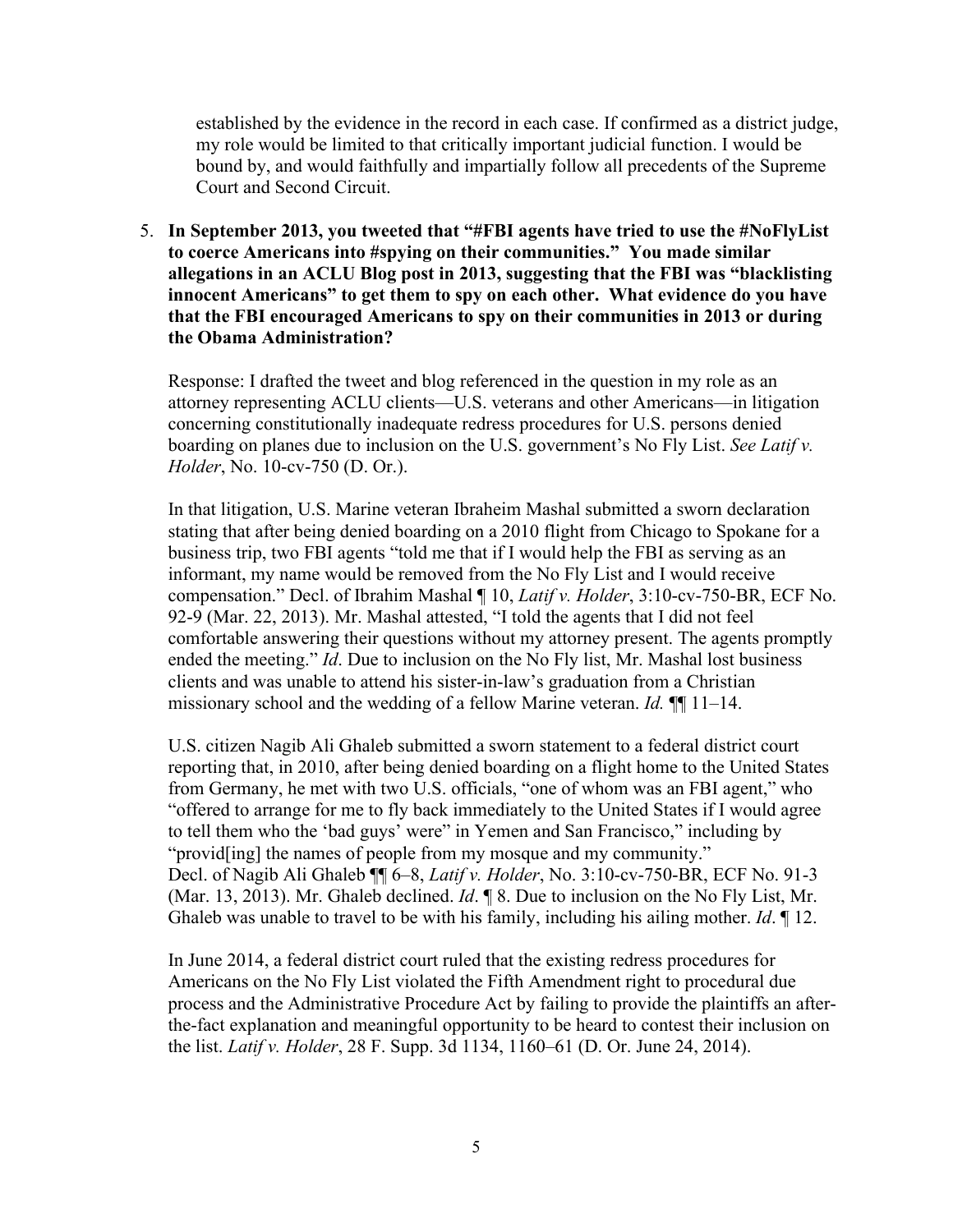In October 2014, pursuant to an order of the district court, the U.S. government informed Mr. Mashal and Mr. Ghaleb that they were no longer on the No Fly List. Defs' Status Report, *Latif v. Holder*, No. 3:10-cv-750, ECF No. 153-1 (Oct. 10, 2014).

# 6. **In a June 2020 news article, you are quoted as saying that "[c]urfews are gonna raise a red flag every time they're used. And we strongly urge the city [of Chicago] not to ever use again [sic]."**

# a. **In your view, is it ever appropriate for a city to use curfews to quell rioting?**

Response: A "riot" is by definition a "violent public disorder." Merriam-Webster.com, [https://www.merriam-webster.com/dictionary/riot.](https://www.merriam-webster.com/dictionary/riot) Public safety is important to all communities. Whether it is appropriate to use a curfew to quell violence and how to do so in compliance with legal and constitutional standards is a question for policymakers.

Consistent with the Code of Conduct for United States Judges, as a pending judicial nominee, it would be inappropriate for me to comment on my personal views, if any, about whether it is appropriate for municipalities to use curfews to quell rioting. The role of a judge is to resolve individual cases and controversies that are properly before the court by impartially applying the law to the facts as established by the evidence in the record in each case. If confirmed as a district judge, my role would be limited to that critically important judicial function. I would be bound by, and would faithfully and impartially follow all precedents of the Supreme Court and Second Circuit.

#### b. **Why do curfews raise red flags every time they are used?**

Response: If by "curfew," the question is referring to a government action that restricts citizens from engaging in certain activities in public spaces during certain time periods, such restrictions may implicate First and Fourteenth Amendment rights.

In the First Amendment context, the Supreme Court has recognized:

Ordinarily, the State's constitutionally permissible interests are adequately served by criminal penalties imposed after freedom to speak has been so grossly abused that its immunity is breached. The impact and consequences of subsequent punishment for such abuse are materially different from those of prior restraint. Prior restraint upon speech suppresses the precise freedoms which the First Amendment sought to protect against abridgement.

The Court has emphasized that (a) system of prior restraints of expression comes to this Court bearing a heavy presumption against its constitutional validity. And even where this presumption might otherwise be overcome,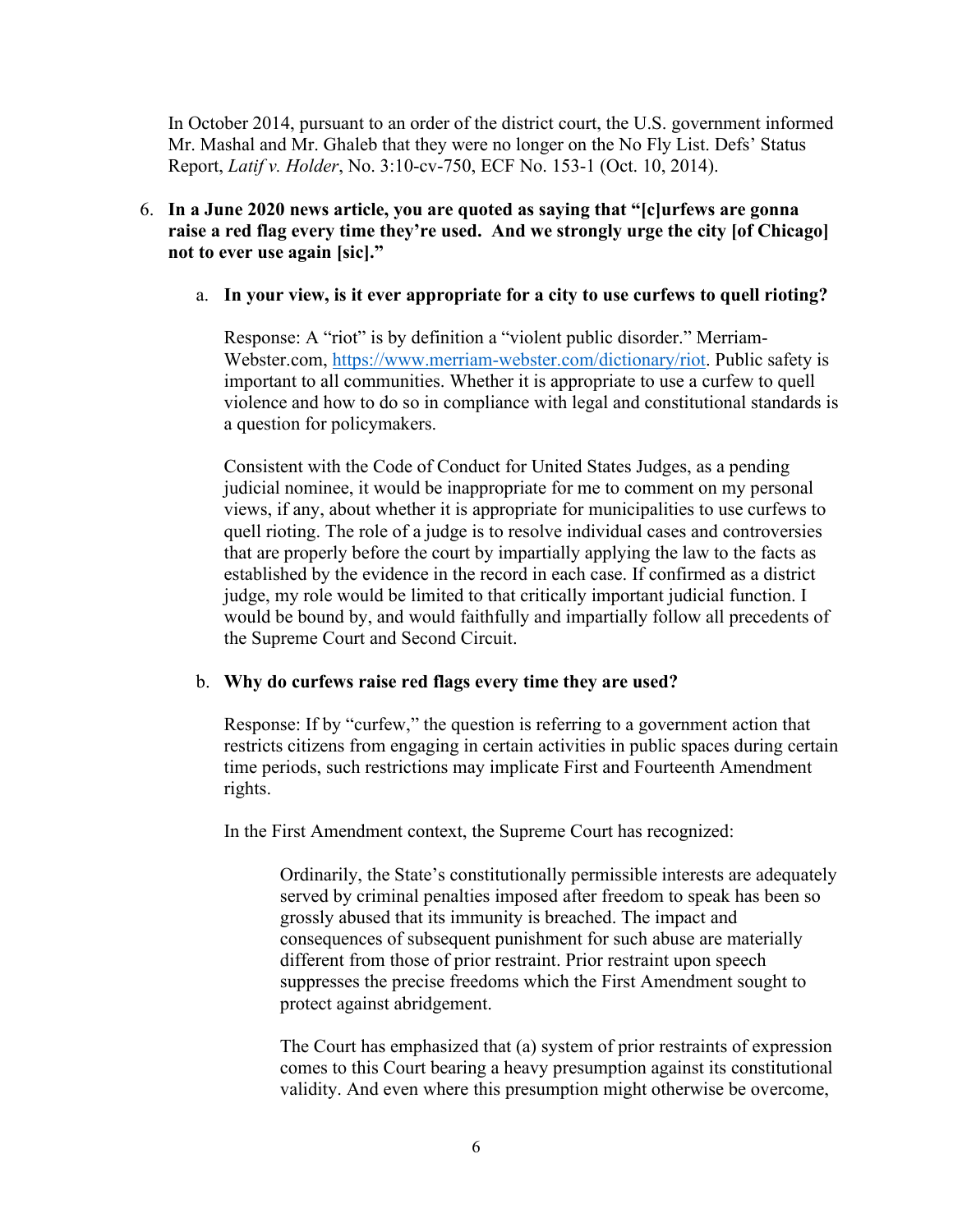the Court has insisted on careful procedural provisions, designed to assure the fullest presentation and consideration of the matter which the circumstances permit.

*Carroll v. President and Comm'rs of Princess Anne*, 393 U.S. 175, 180–81 (1968) (citations and quotation marks omitted).

Additionally, due process "requires that a penal statute define the criminal offense with sufficient definiteness that ordinary people can understand what conduct is prohibited and in a manner that does not encourage arbitrary and discriminatory enforcement." *Kolender v. Lawson*, 461 U.S. 352, 357 (1983) (citation omitted). "Certainty is all the more essential when vagueness might induce individuals to forego their rights of speech, press, and association for fear of violating an unclear law." *Scull v. Com. of Va. ex rel. Comm. on Law Reform & Racial Activities*, 359 U.S. 344, 353 (1959).

Consistent with the Code of Conduct for United States Judges, it would be inappropriate for me, as a pending judicial nominee, to comment on any legal issues that could come before the court. The role of a judge is to resolve individual cases and controversies that are properly before the court by impartially applying the law to the facts as established by the evidence in the record in each case. If confirmed as a district judge, my role would be limited to that critically important judicial function. I would be bound by, and would faithfully and impartially follow all precedents of the Supreme Court and Second Circuit.

- 7. **In a blog post about the 1989 Central Park Five case, you suggested that the American "system of criminal laws and norms" is "anchored by near-unreviewable law enforcement discretion to target and pressure vulnerable people into abandoning their rights and submitting to state punishment." You also suggested that there is "mounting evidence that incarceration destroys communities and costs too much."** 
	- a. **Do you believe the American justice system is "anchored by nearunreviewable law enforcement discretion?" If so, please explain how this view comports with your understanding of 42 U.S.C. § 1983. If not, why did you write this statement?**

Response: I have deep respect for law enforcement and appreciate the risks they take and the important role they play in advancing public safety. This blog described a docu-drama that raised questions about practices related to a police investigation and criminal prosecution in 1989. In the blog, I noted that the concerns raised were "not about individual prosecutors or police, many of whom would rightly denounce the approaches on display in the series." That observation comports with my experience working with current and former law enforcement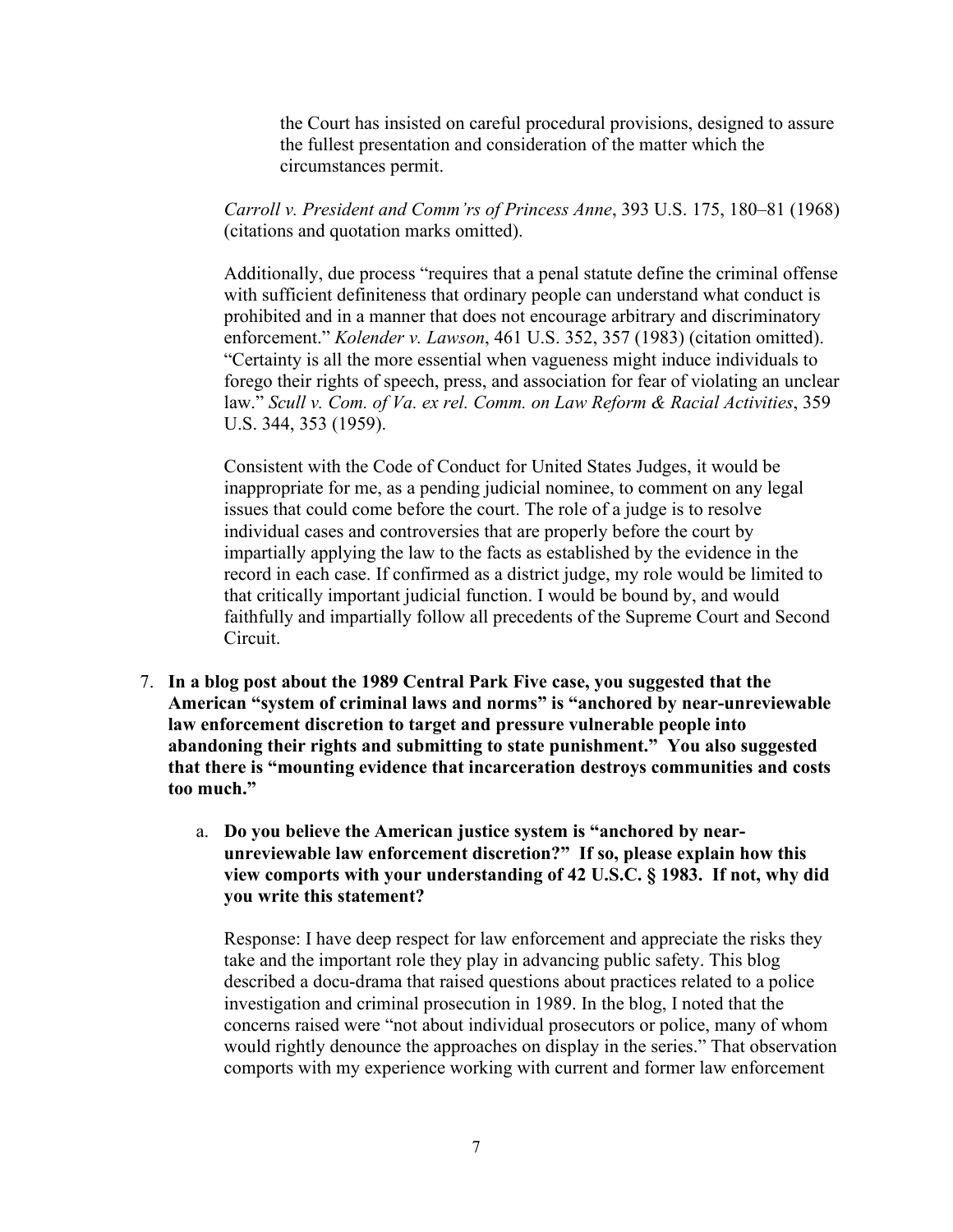officers who demonstrate respect for community members and constitutional rights.

Congress enacted 42 U.S.C. § 1983 ("Section 1983"), which provides a cause of action for equitable relief or damages against a government official who under color of state law "subjects or causes to be subjected, any citizen of the United States or other person within the jurisdiction thereof to the deprivation of any rights, privileges, or immunities secured by the Constitution and laws," with certain exceptions. A plaintiff bringing a Section 1983 case in federal court must meet requirements for pursuing and prevailing on such claims. *See, e.g*., *Sprint Communications, Inc. v. Jacobs*, 571 U.S. 69, 78 (2013) (describing federal court abstention under the *Younger* doctrine when a case concerns: (1) "ongoing state criminal prosecutions," (2) "certain civil enforcement proceedings," or (3) "pending civil proceedings involving certain orders . . . uniquely in furtherance of the state court's ability to perform their judicial functions.") (quotation marks omitted); *Exxon Mobile Corp. v. Saudi Basic Indus. Corp.*, 544 U.S. 280, 284 (2005) (holding that under the *Rooker-Feldman* doctrine, federal courts lack subject matter jurisdiction to hear claims by "state-court losers complaining of injuries caused by state-court judgments rendered before the district court proceedings commenced and inviting district court review and rejection of those judgments"); *Dist. of Columbia v. Wesby*, 138 S. Ct. 577, 589–90 (2018) ("[O]fficers are entitled to qualified immunity under  $\frac{1}{2}$  1983 unless (1) they violated a federal statutory or constitutional right, and (2) the unlawfulness of their conduct was clearly established at the time.").

In the blog, I cited to statements by ACLU clients who brought Section 1983 litigation to enforce their constitutional rights concerning practices that involved police. *See Collins v. Milwaukee*, No. 2:17-cv-234 (E.D. Wis.); *Kennedy v. Biloxi*, No. 1:15-cv-348 (S.D. Miss.).

Consistent with the Code of Conduct for United States Judges, it would be inappropriate for me, as a pending judicial nominee, to comment further on any legal issues concerning the discretion law enforcement officers may exercise or federal courts review of the exercise of any such discretion. The role of a judge is to resolve individual cases and controversies that are properly before the court by impartially applying the law to the facts as established by the evidence in the record in each case. If confirmed as a district judge, my role would be limited to that critically important judicial function. I would be bound by, and would faithfully and impartially follow all precedents of the Supreme Court and Second Circuit.

b. **Do you still believe law enforcement personnel actively seek to pressure vulnerable people into abandoning their rights and submitting to state punishment**?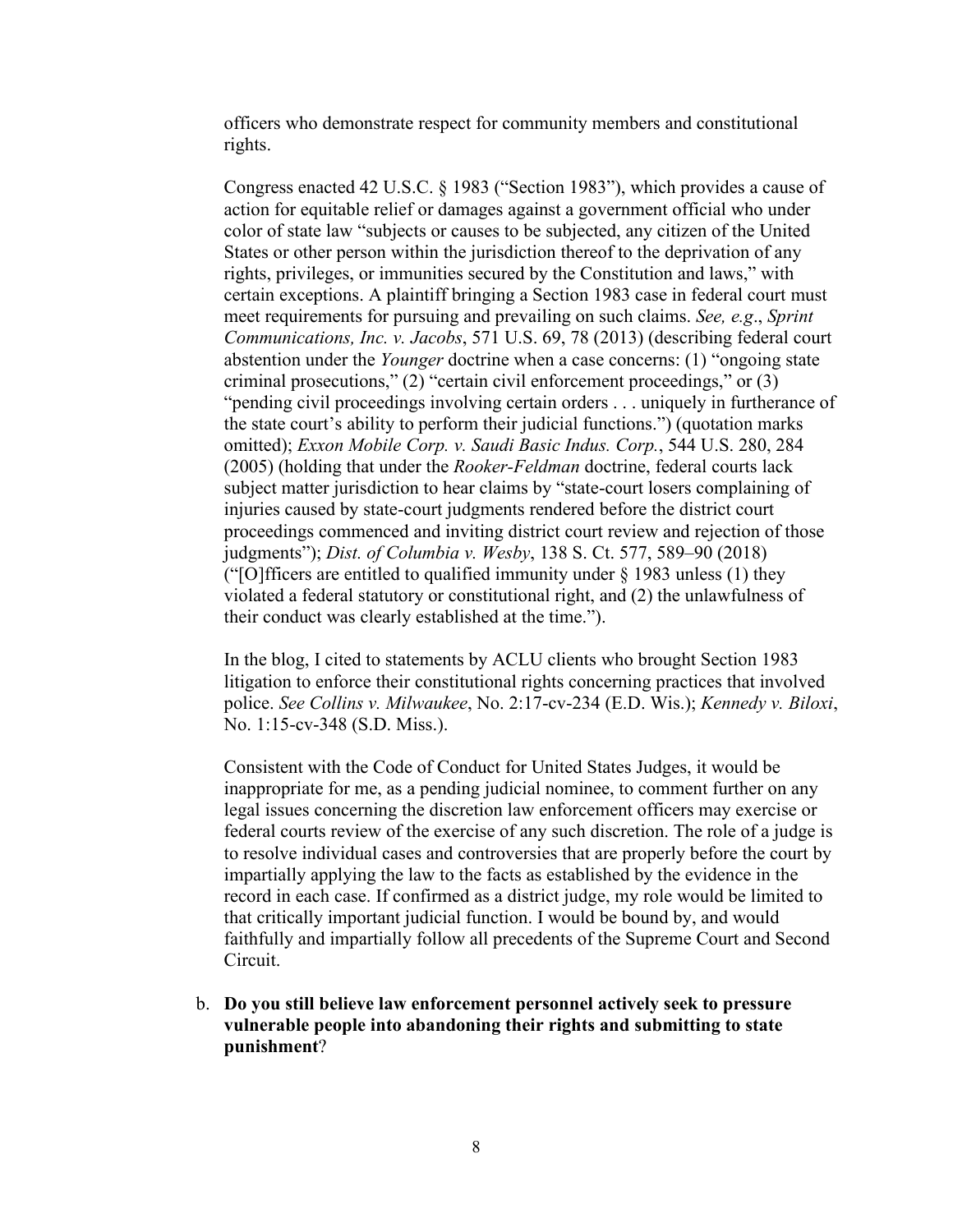Response: Respectfully, that is not how I would characterize my prior statement or current views. I have deep respect for law enforcement and appreciate the risks they take and the important role they play in advancing public safety. The referenced blog described a docu-drama that raised questions about practices related to a police investigation and criminal prosecution in 1989. In the blog, I noted that the concerns raised were "not about individual prosecutors or police, many of whom would rightly denounce the approaches on display in the series." That observation comports with my experience working with current and former law enforcement officers who demonstrate respect for community members and constitutional rights.

My respect and admiration for law enforcement is reflected in my work at the ACLU of Illinois, where I have served as Legal Director since January 2020. During this time, I supported the filing of three administrative complaints in the Illinois Department of Human Rights on behalf of two Chicago police officers.

My utmost regard for the work of law enforcement is shown by my work with them and their counsel to settle litigation with reforms that advance constitutional, effective, and safe policing. I was humbled to receive letters submitted to the Committee in support of my confirmation from opposing counsel in such litigation.

Gerald Blessey, the former City Attorney for Biloxi, Mississippi, described our work to resolve litigation involving Biloxi police practices as follows:

Ms. Choudhury shared her extensive knowledge of practical, best practices seeking to minimize the burden of reforms on the City, municipal court, and police department. . . . She is fair-minded and a pleasure to work with on these serious, complex, and challenging issues. . . . Her expressions of utmost respect for law enforcement personnel and the difficult challenges that police encounter as they protect and serve the public are consistent with my first-hand experience working with her on policing issues.

Grant F. Langley, the former Milwaukee City Attorney, and Jan A. Smokowicz, the former Milwaukee Deputy City Attorney, represented the Milwaukee Police Department and the Milwaukee Fire and Police Commission in litigation against my clients. They wrote that I "displayed an unfailingly even temper and a reasonable and fair approach to resolving the many thorny issues that arose during" efforts to settle the litigation.

John Clopper, a former Assistant U.S. Attorney for the Southern District of New York, represented the Federal Bureau of Investigation, U.S. Department of Justice, and National Security Agency against my client in litigation. Mr. Clopper wrote: "Nusrat is among the most open-minded lawyers I have litigated against."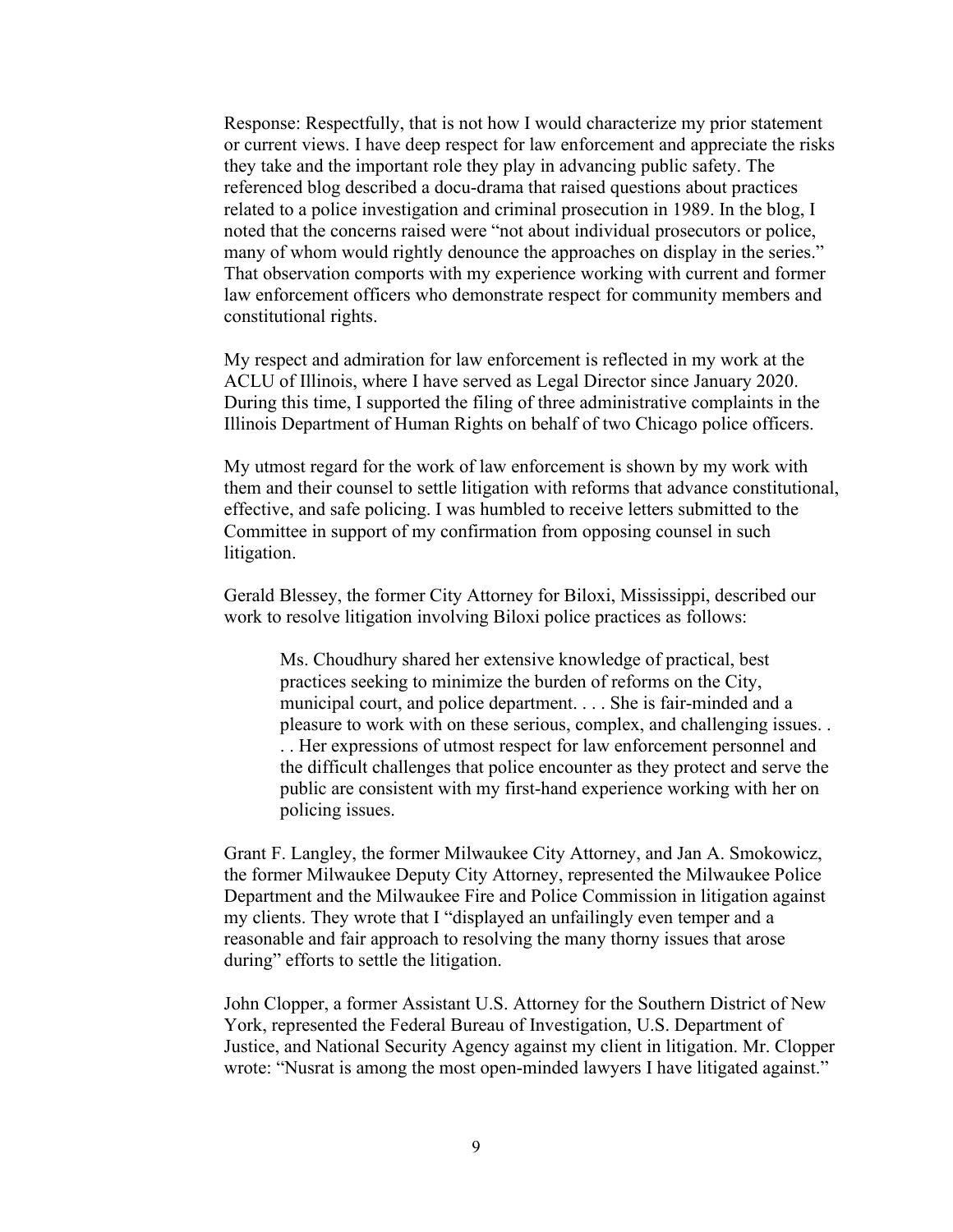He described me as "impartial[]," "fair-minded[]," "collaborative," and a "role model for collegiality in the legal profession."

#### c. **Please describe the evidence that incarceration destroys communities.**

Response: The question of whether incarceration has impacts on communities is an issue for policymakers, who are involved in discussions with researchers, advocates, and the public.

I am aware that in 2018, Congress passed the First Step Act, which has been described as "the culmination of several years of congressional debate about what Congress might do to reduce the size of the federal prison population while also creating mechanisms to maintain public safety." Congressional Research Service, The First Step Act of 2018: An Overview, R45558 at 1 (Mar. 4, 2019) [https://crsreports.congress.gov/product/pdf/R/R45558.](https://crsreports.congress.gov/product/pdf/R/R45558) Among other things, the First Step Act increased access to time credits and "reduced the mandatory minimum sentences for certain drug offenses." *Id*. at 5, 8–9.

The role of a judge is not to make policy. If confirmed as a district judge, my role would be limited to resolving individual cases and controversies that are properly before the court by impartially applying the law to the facts as established by the evidence in the record in each case. In the sentencing context, I would follow Congress' directive in 18 U.S.C. § 3553(a) to sentence people convicted of federal crimes to "a sentence sufficient, but not greater than necessary, to comply with the purposes set forth" in the statute. I would be bound by, and would faithfully and impartially follow all precedents of the Supreme Court and Second Circuit.

# d. **In your view, can incarceration promote public safety by protecting innocent people from violent criminals? If so, how much should this cost?**

Response: As I testified at my hearing, public safety is deeply important. Policymakers, researchers, advocates, and members of the public are engaged in discussions about how best to foster this goal and at what cost.

In enacting 18 U.S.C. § 3553(a), Congress directed federal district courts to sentence people convicted of federal crimes to "a sentence sufficient, but not greater than necessary, to comply with the purposes set forth" in the statute, and further directed that courts "shall consider" each of the specifically enumerated factors listed therein. In sentencing, district judges must consider the need to "reflect the seriousness of the offense, to promote respect for the law, and to provide just punishment for the offense," "to afford adequate deterrence to criminal conduct," and "to protect the public from further crimes of the defendant," among other factors.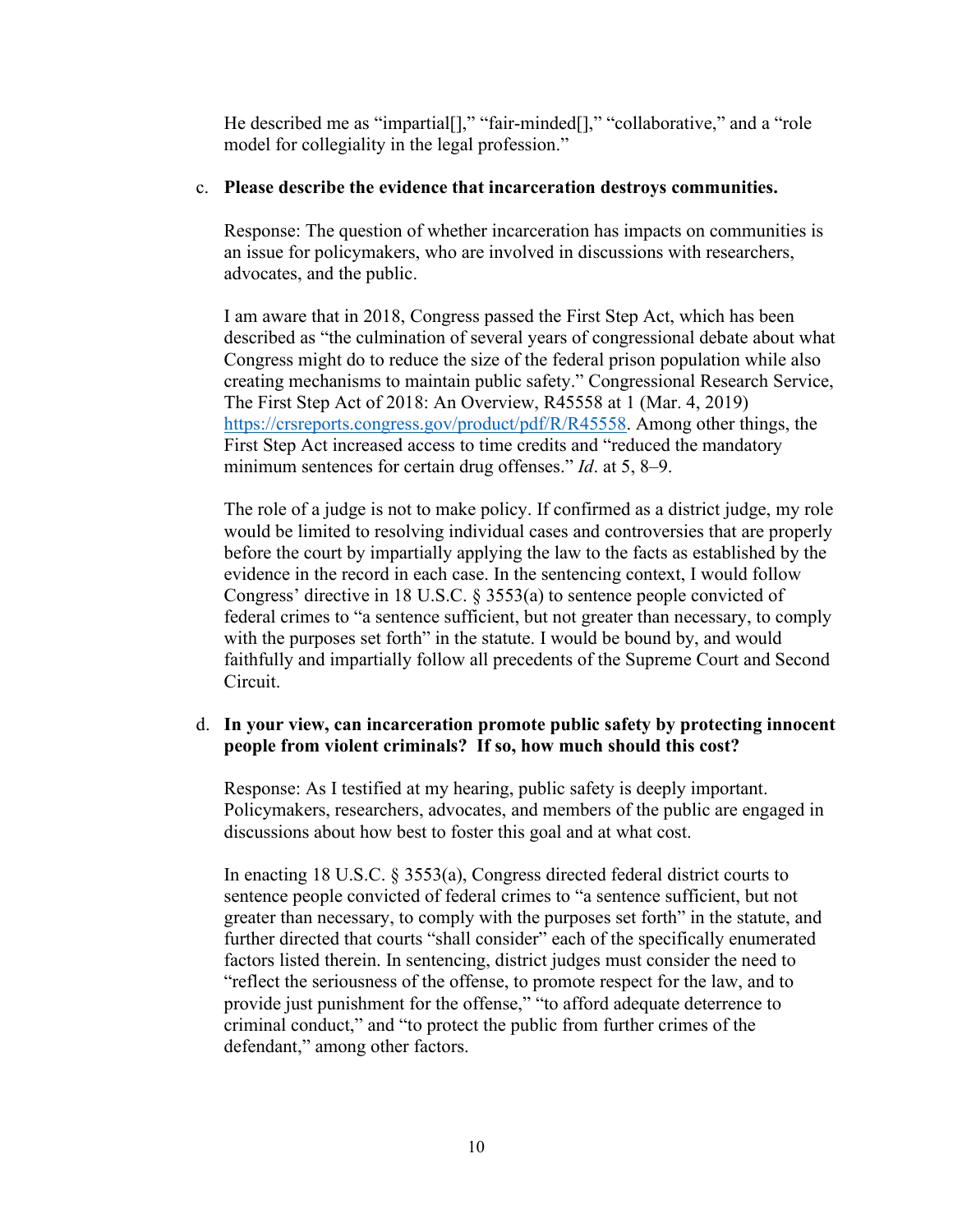I read Congress' directive in Section 3553(a) that courts must consider the need "to protect the public from further crimes of the defendant" to convey a determination by policymakers that incarceration can be necessary to protect members of the public from violent conduct.

Consistent with the Code of Conduct for United States Judges, it would be inappropriate for me, as a pending judicial nominee, to comment on the propriety and cost of incarceration because it is an issue of policy. The role of a judge is to resolve individual cases and controversies that are properly before the court by impartially applying the law to the facts as established by the evidence in the record in each case. If confirmed as a district judge, my role would be limited to that critically important judicial function. I would be bound by, and would faithfully and impartially enforce the law, including Section 3553(a), and follow all precedents of the Supreme Court and Second Circuit.

- 8. **In 2016, you reviewed and commented on a report titled** *Transforming the System***. The report calls on legislatures to "abolish cash bail requirements," to "encourage the use of warning and citations rather than arrests," and to use "restorative justice programs, including community prosecution programs and community courts" as an alternative to criminal prosecution.**
	- a. **Do you agree that legislatures should abolish cash bail requirements?**

Response: As noted in my Senate Judiciary Questionnaire, I did not research, write, or edit this report by the Opportunity Agenda. I reviewed the report for the purpose of making limited comments on the report's discussion of court fine and fee collection practices and the requirements of Supreme Court precedents, including *Bearden v. Georgia*, 461 U.S. 660 (1983), which guard against incarceration for inability to pay fines. I was not involved in developing or commenting on any of the report's recommendations, and was not asked to do so.

Whether legislatures should change cash bail requirements is an issue for policymakers.

Consistent with the Code of Conduct for United States Judges, it would be inappropriate for me, as a pending judicial nominee, to comment on whether legislatures should change cash bail requirements because it is an issue of policy. The role of a judge is to resolve individual cases and controversies that are properly before the court by impartially applying the law to the facts as established by the evidence in the record in each case. If confirmed as a district judge, my role would be limited to that critically important judicial function. I would be bound by, and would faithfully and impartially follow all precedents of the Supreme Court and Second Circuit.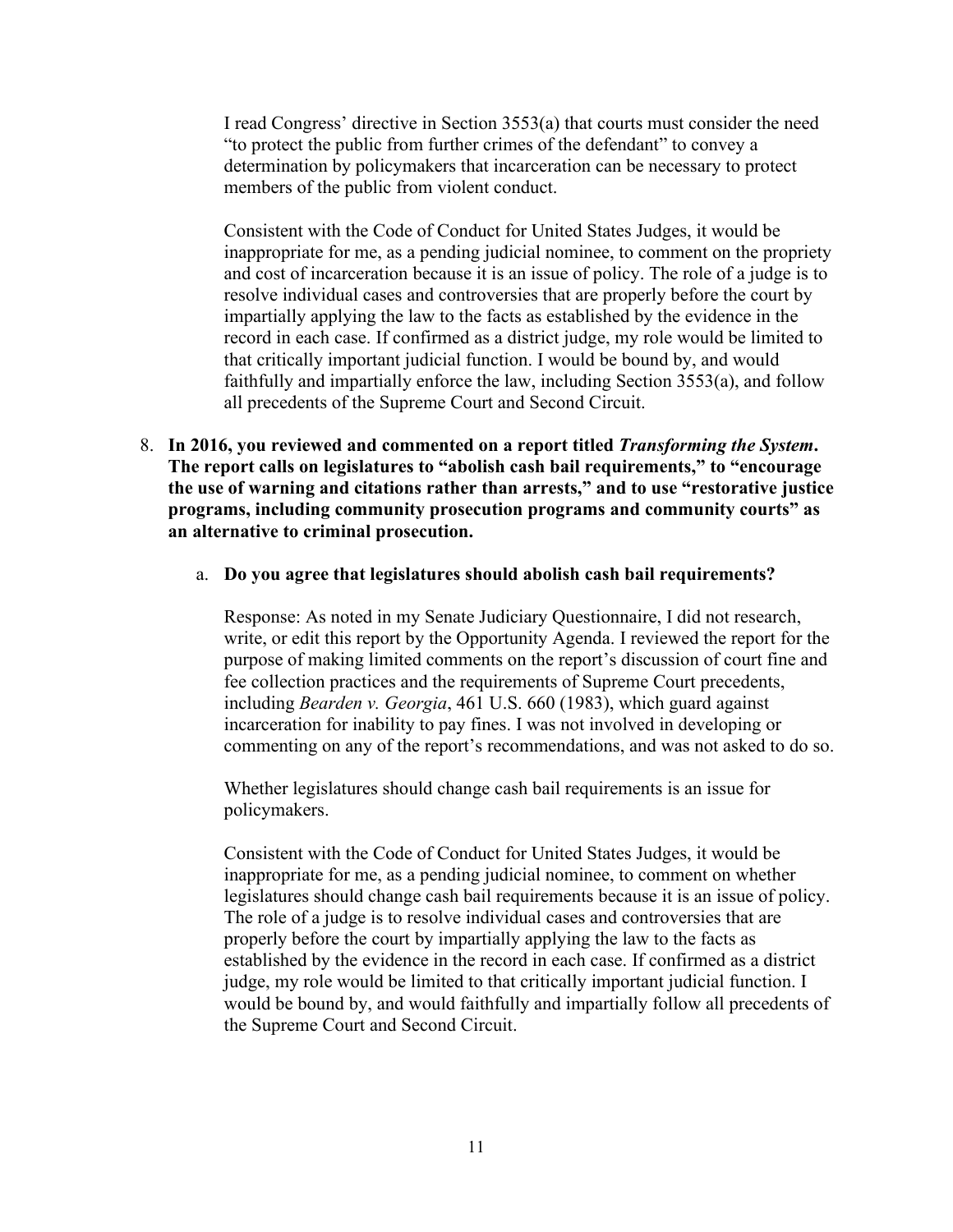b. **Please define "restorative justice." In your view, under what circumstances, if any, can "restorative justice" serve as an alternative to criminal prosecution?**

Response: Please see my response to Question 8(a). I am not aware of a consensus definition of "restorative justice." This is not a term that I have used and not an issue that I have worked on in my nearly 16 years of professional practice as a judicial law clerk and litigator.

Whether "restorative justice" can serve as an alternative to criminal prosecution is a question for policymakers.

Consistent with the Code of Conduct for United States Judges, it would be inappropriate for me, as a pending judicial nominee, to comment on whether "restorative justice" can serve as an alternative to criminal prosecution because it is an issue of policy. The role of a judge is to resolve individual cases and controversies that are properly before the court by impartially applying the law to the facts as established by the evidence in the record in each case. If confirmed as a district judge, my role would be limited to that critically important judicial function. I would be bound by, and would faithfully and impartially follow all precedents of the Supreme Court and Second Circuit.

#### c. **Please describe "community courts." In your view, under what circumstances, if any, can "community courts" serve as alternatives to state or federal court resolution of criminal prosecutions?**

Response: Please see my response to Question 8(a). I am not aware of a consensus definition of "community courts." This is not a term that I have used and not an issue that I have worked on in my nearly 16 years of professional practice as a judicial law clerk and litigator.

Whether "community courts" can serve as an alternative to state or federal court resolution of criminal prosecutions is an issue for policymakers.

Consistent with the Code of Conduct for United States Judges, it would be inappropriate for me, as a pending judicial nominee, to comment on whether "community courts" serve as alternatives to state or federal court resolution of criminal prosecutions because it is an issue of policy. The role of a judge is to resolve individual cases and controversies that are properly before the court by impartially applying the law to the facts as established by the evidence in the record in each case. If confirmed as a district judge, my role would be limited to that critically important judicial function. I would be bound by, and would faithfully and impartially follow all precedents of the Supreme Court and Second Circuit.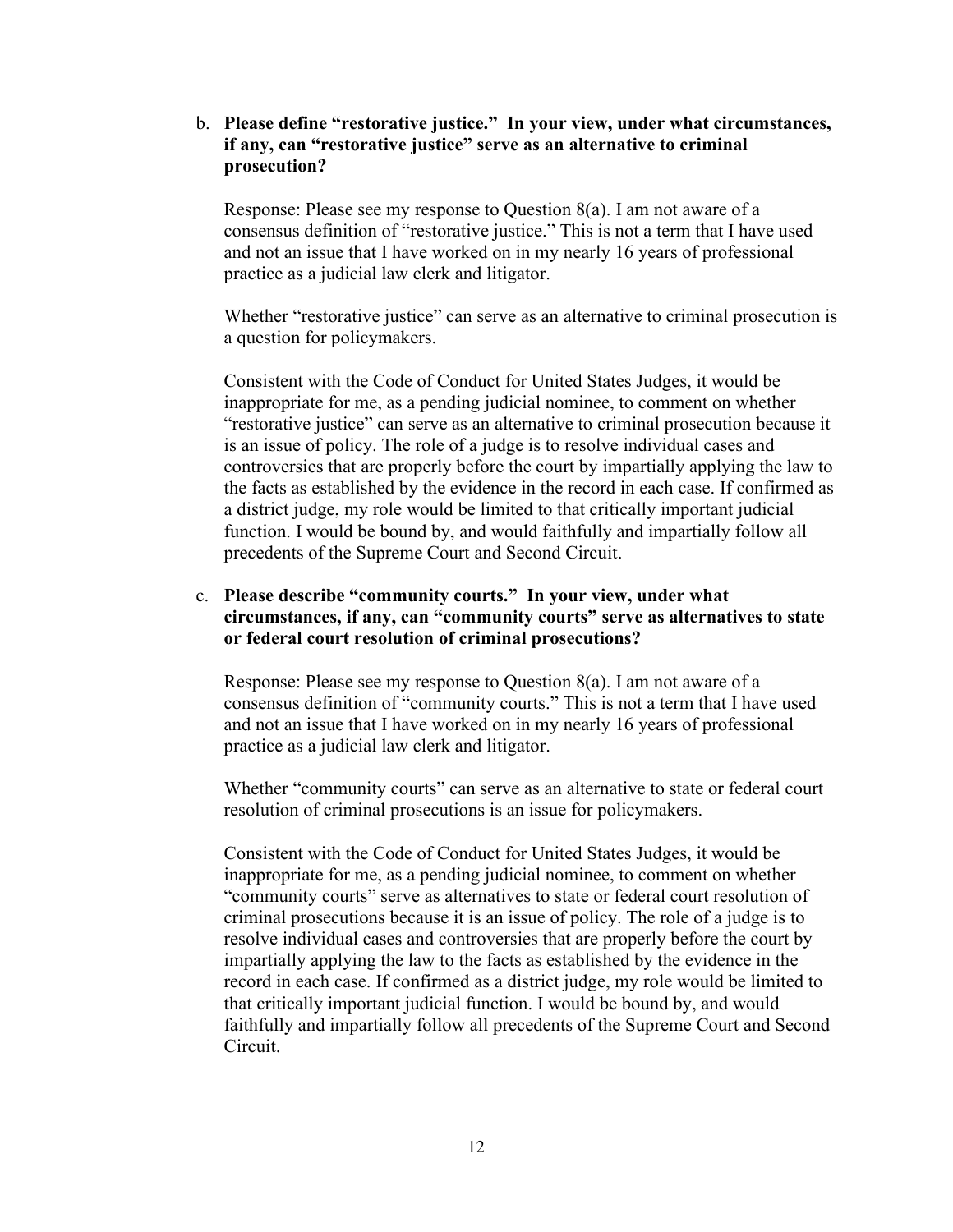d. **Did you disagree with any of the conclusions or recommendations in**  *Transforming the System***? If so, did you voice your disagreement with any of the report's authors?**

Response: Please see response to Question 8(a).

- 9. **In 2016, you reviewed an ACLU report on drug use in the United States. The report states that "[c]riminalizing drug use simply has not worked as a matter of practice," and that the "criminalization of drug use and possession is also inherently problematic because it represents a restriction on individual rights that is neither necessary nor proportionate to the goals it seeks to accomplish."** 
	- a. **Do you agree that the criminalization of drug use "simply has not worked" and is "inherently problematic?" If so, do you support decriminalizing all drugs as the report recommends?**

Response: As noted in my Senate Judiciary Questionnaire, I did not research or write this report by Human Rights Watch and the ACLU. The report sets forth the institutional positions of my former employer, the ACLU. I reviewed the report for the purpose of making limited comments on its discussion of court fine and fee collection practices and the requirements of Supreme Court precedents, including *Bearden v. Georgia*, 461 U.S. 660 (1983), which guard against incarceration for inability to pay fines. I was not involved in developing or commenting on any of the report's recommendations.

Whether criminal laws concerning controlled substances are "inherently problematic" or should be changed are questions for policymakers.

Consistent with the Code of Conduct for United States Judges, it would be inappropriate for me, as a pending judicial nominee, to comment on whether criminal laws concerning controlled substances are "inherently problematic" or should be changed because these are issues of policy. The role of a judge is to resolve individual cases and controversies that are properly before the court by impartially applying the law to the facts as established by the evidence in the record in each case. If confirmed as a district judge, my role would be limited to that critically important judicial function. I would be bound by, and would faithfully and impartially follow all precedents of the Supreme Court and Second Circuit.

b. **The report also states that "[o]ver the course of their lives, white people are more likely than Black people to use illicit drugs in general, as well as marijuana, cocaine, heroin, methamphetamines, and prescription drugs (for non-medical purposes) specifically." To your knowledge, is there any available data or evidence supporting this generalization on the basis of race?**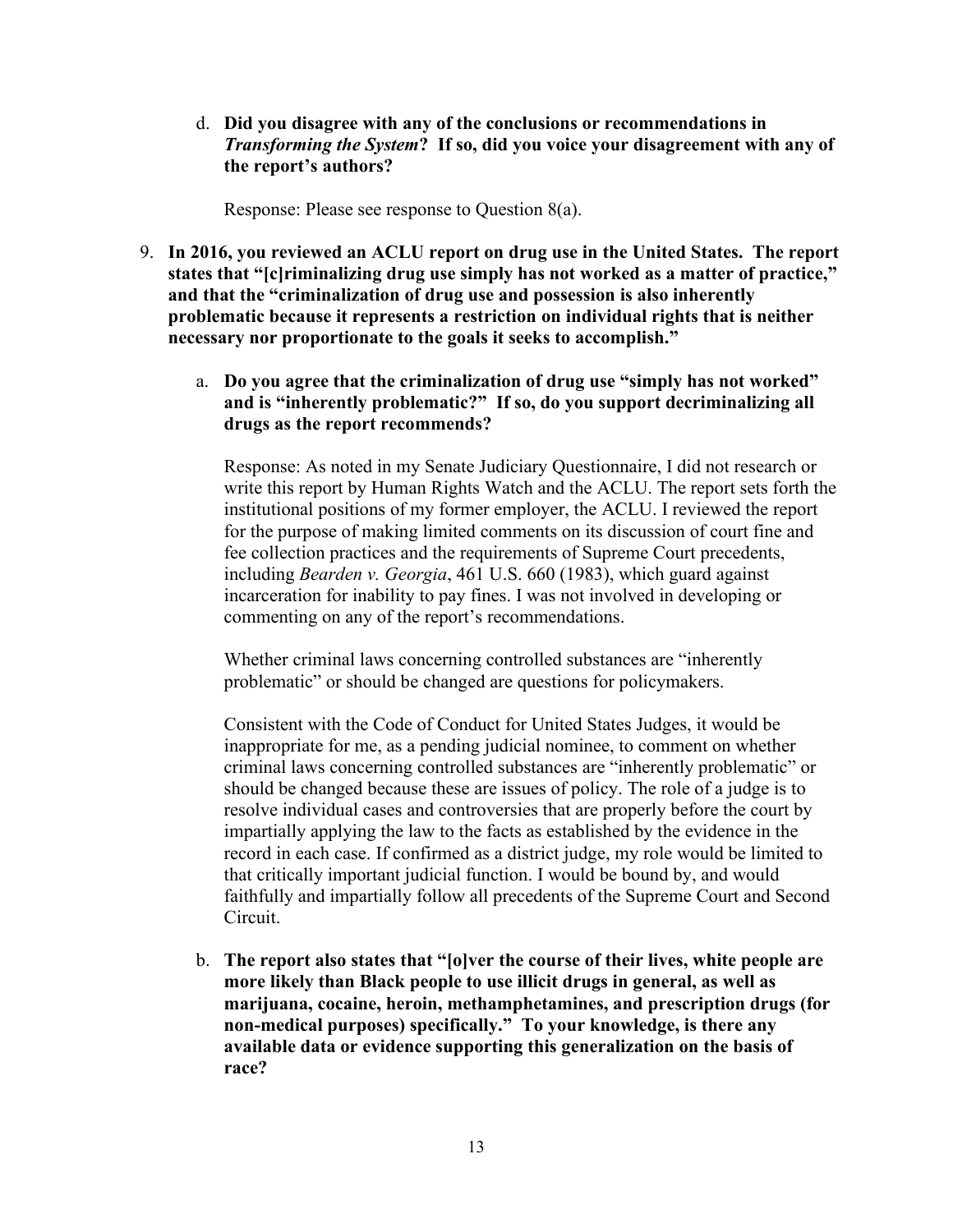Response: Please see response to Question  $9(a)$ . I was not involved in researching, writing, or commenting on this language in the report. I am not aware of any data relating to this question.

## 10. **In a 2020 blog post, you claimed that the detention of noncitizens by immigration officials "can be" a "death sentence" for detainees because of the COVID-19 pandemic. To your knowledge, has immigration detention caused the death of any noncitizen in Illinois?**

Response: I drafted the 2020 blog in my role as an attorney representing ACLU of Illinois clients—people with pre-existing medical conditions, including diabetes, hypertension, asthma, and heart disease, a number of whom were also over the age of 60—in federal court litigation. In 2020, these clients brought Fifth Amendment claims concerning their detention conditions in ICE custody in the McHenry County Adult Correctional Facility and the Jerome Combs Detention Center in Illinois during the COVID-19 pandemic. *See Dembele v. Prim*, No. 1:20-cv-2401 (N.D. Ill.); *Herrera-Herrera v. Kolitwenzew*, 2:20-cv-2120-SEM-TSH (C.D. Ill.); *Crainic v. Kolitwenzew*, No. 2:20-cv-02138 (C.D. Ill.).

ICE released one ACLU of Illinois client after the initiation of litigation, and two federal courts issued orders leading to the release of several others based on an individualized assessment. *See Dembele v. Prim*, No. 1:20-cv-2401, Dkt. 42 (N.D. Ill. May 7, 2020) (minute entry) (granting in part and denying in part the motion for a preliminary injunction and ordering ICE to provide conditions for the plaintiff/petitioner's temporary release); *Herrera-Herrera v. Kolitwenzew*, No. 2:20-cv-2120, Dkt. 36 (C.D. Ill. May 19, 2020) (granting preliminary relief and habeas petition, and ordering release of petitioner from ICE custody following preliminary relief hearing and bench trial).

As a judicial a nominee, it would be inappropriate for me to comment on the "cause" of death of any person in ICE custody. I am aware, however, that two detained people have died in ICE custody in Illinois. One of these people died in ICE custody at the McHenry County Adult Correctional Facility less than one year prior to the filing of *Dembele v. Prim*, which concerned ACLU of Illinois clients with pre-existing medical conditions who were detained in that same facility during the COVID-19 pandemic.

On September 12, 2019, a 37-year-old man died in ICE custody at the McHenry County Adult Detention Facility in Illinois. Hamed Aleaziz, A Mexican Immigrant in ICE Custody Died After Officials Waited More Than Seven Hours to Transfer Him to a Hospital, BuzzFeed News (Oct. 17, 2019),

[https://www.buzzfeednews.com/article/hamedaleaziz/ice-custody-death-seven-hour-wait.](https://www.buzzfeednews.com/article/hamedaleaziz/ice-custody-death-seven-hour-wait) Dr. Marc Stern, "a public health expert and faculty member of the University of Washington" stated, "In the absence of ICE providing an explanation, a seven-hour delay in responding to this patient does not seem consistent with adequate care." *Id*.

Additionally, on November 5, 2010, a 66-year-old man died at the ICE Broadview Service Staging Area in Illinois. *See* Human Rights Watch et al., Code Red: The Fatal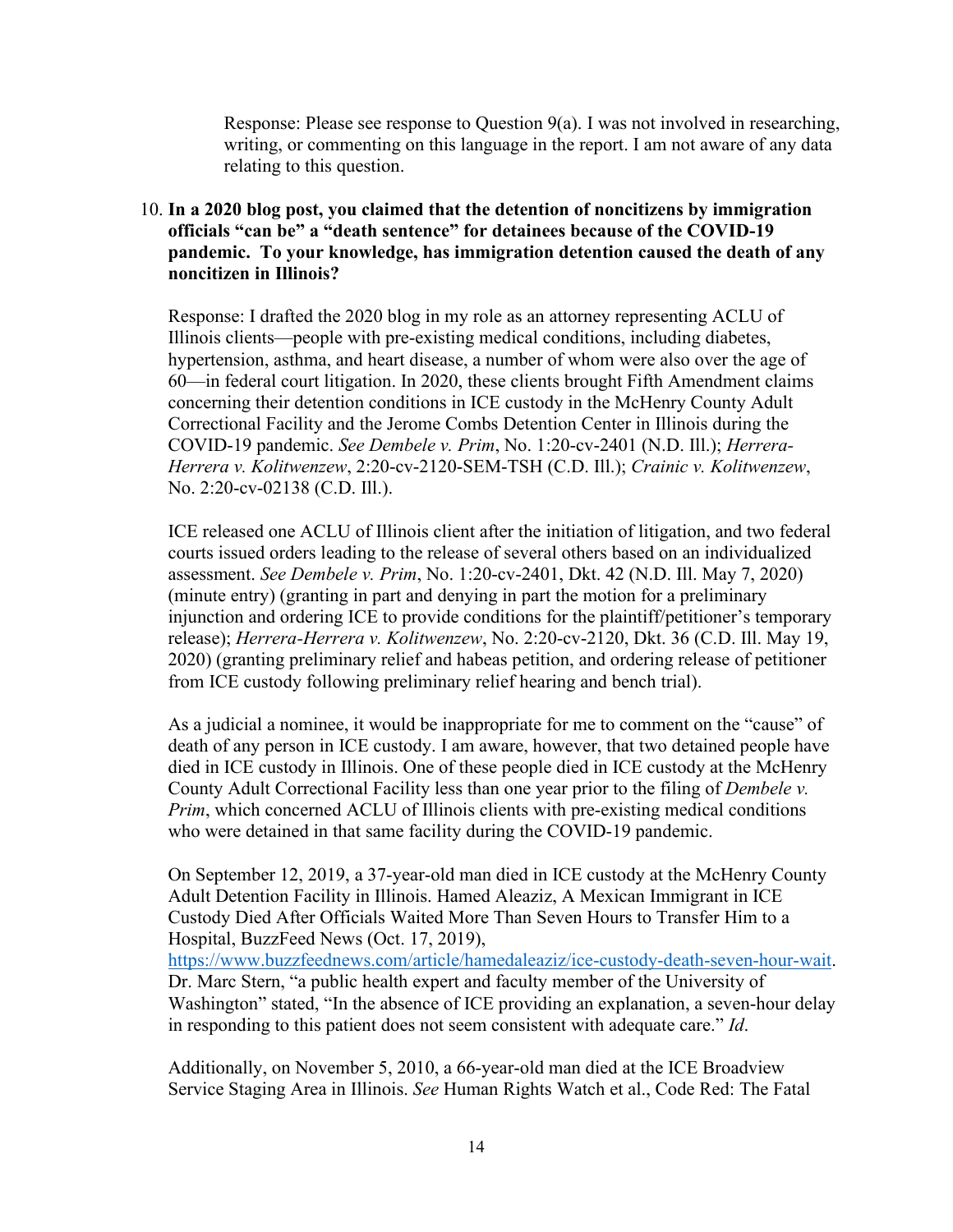Consequences of Dangerously Substandard Medical Care in Immigration Detention 66 (2018),

[https://www.aclu.org/sites/default/files/field\\_document/coderedreportdeathsicedetention.](https://www.aclu.org/sites/default/files/field_document/coderedreportdeathsicedetention.pdf) [pdf.](https://www.aclu.org/sites/default/files/field_document/coderedreportdeathsicedetention.pdf) Medical experts' review of the ICE Detainee Death Report for this individual concluded that it was "undetermined" whether "poor care contributed or led to [the] death" and whether the report documented problematic detention conditions or violations of detention standards. *Id*.

#### 11. **In a 2020 Chicago Law Magazine article, you said that "the structures of racial discrimination" in America are "so deep, so pernicious" that "they really need to be fought at a systemic level." You added that your goal is to "figure out how [you] can be the most effective using the law as a tool of social justice."**

#### a. **Do you believe that America is systemically racist?**

Response: I am not aware of a consensus definition of the term "systemically racist." Whether there are systemic issues in the United States relating to race is a subject of widespread discussion amongst policymakers and the public. In addition, while I have worked for many years for organizations that support racial equality and provide legal representation to clients who bring claims against racial discrimination, I will also note the honor I feel as the first Muslim woman ever nominated to serve as a federal judge. I am deeply grateful for the opportunities that this country has afforded me and my family since my parents immigrated to the United States.

Federal district judges are duty-bound to fairly and impartially adjudicate specific cases or controversies that are properly before the court, some of which may include claims of race discrimination in the United States, without regard to any personal beliefs the judge may or may not have.

Federal district judges may be required to preside over claims alleging that systemic factors, such as patterns or practices of racial discrimination, played a role in causing the violation of a plaintiff's rights. *See, e.g., Int'l Bhd. of Teamsters v. United States*, 431 U.S. 324, 336–37, 342–43 (1977) (holding that plaintiff met its burden of proof "to establish by a preponderance of the evidence that racial discrimination" in employment practices "was the . . . standard operating procedure[,] the regular rather than the unusual practice" of the defendant, a common carrier of motor freight with nationwide operations); *Monell v. New York City Dep't of Social Servs.*, 436 U.S. 658, 694 (1978) (holding that municipal employers may be held liable under 42 U.S.C. §1983 for constitutional violations caused by the municipality's "policy or custom").

If confirmed as a district judge and presented with such a case, my duty would be to faithfully and impartially apply Supreme Court and Second Circuit precedent to the facts established by evidence in the record. My role would be limited to this critically important judicial function.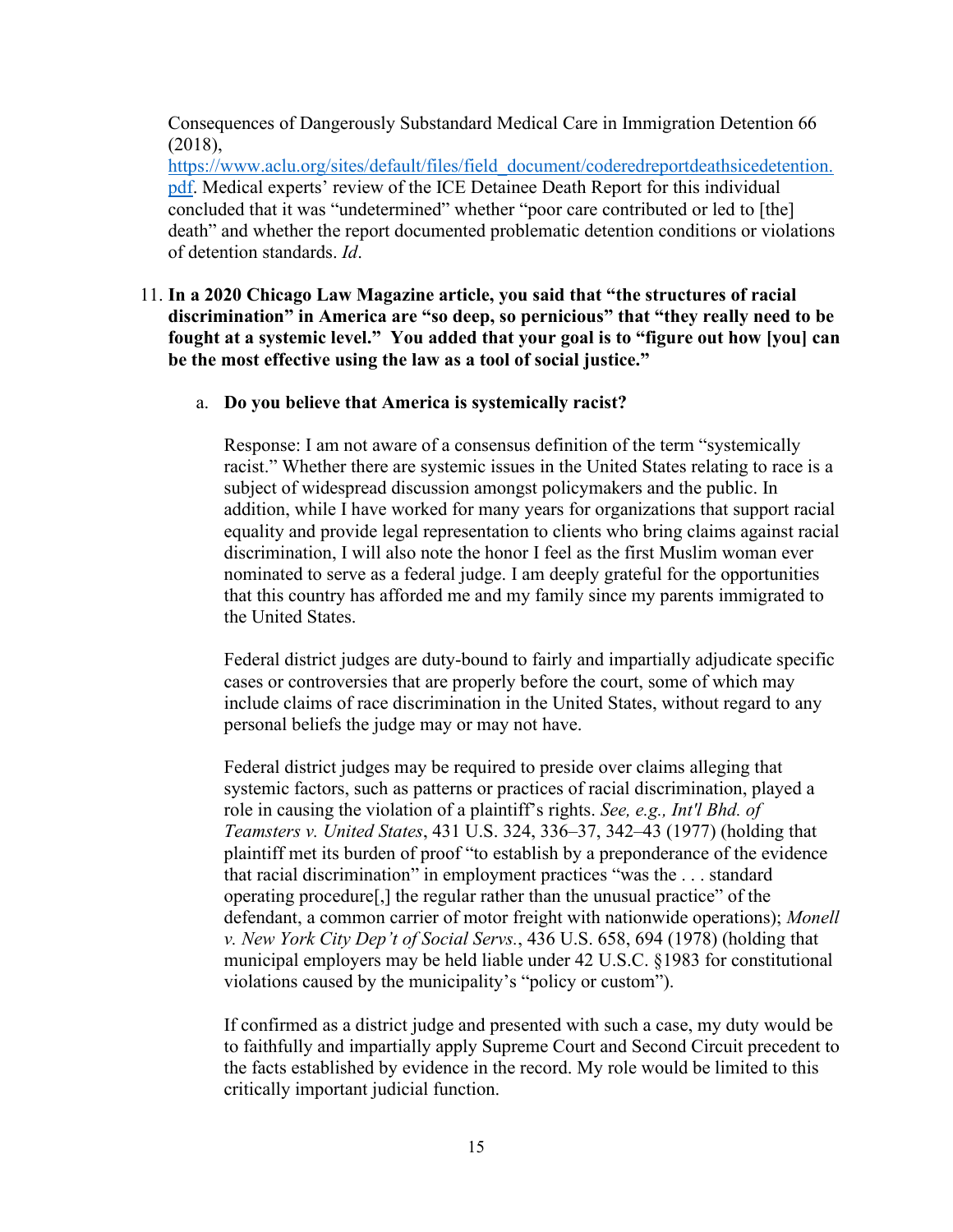#### b. **Under what circumstances should judges use the law as a tool of social justice to fight structures of racial discrimination?**

Response: Please see my response to Question 11(a). In the article referenced, I was interviewed about my role as an advocate at the ACLU of Illinois—not about the role of a judge. My reference to "social justice" was to the principle of equal justice under the law, which I have sought to advance throughout my career as an advocate—both by representing U.S. veterans and other Americans who could not afford counsel in litigation to enforce their constitutional rights and by working with people and organizations with a wide range of views to create tools to help courts nationwide ensure fair and equal treatment of rich and poor.

Since 2008, I have worked as an attorney at non-profit, civil rights and civil liberties organizations. In this time, I have undertaken all of my work without charge to clients and have provided pro bono legal representation to indigent and low-income people, U.S. veterans, immigrants, people in prisons and jails, women, people with disabilities, and members of racial, ethnic, and religious minority groups

I was humbled to receive a letter submitted to the Committee in support of my confirmation from Janice Carter, a U.S. Air Force veteran and mother of a Navy serviceman. I provided pro bono representation to Ms. Carter in her efforts to secure notice and an opportunity to be heard before a state agency concerning the suspension of her driver's license for unpaid fines and fees she could not afford. Ms. Carter wrote, "I did not know how to put together an application [for relief] by myself" and that "[t]he process was difficult to understand." When that application was denied, I also provided pro bono representation to Ms. Carter in her effort to seek relief in federal court. *See White v. Shwedo*, No. 2:19-cv-3083 (D.S.C.).

As an advocate, I have also worked closely with judges, state court chief justices, and state court administrators in the National Task Force on Fines, Fees, and Bail Practices ("Task Force") to advance equal justice under the law in courts across the country. Elizabeth Pollard Hines, a retired judge of the  $15<sup>th</sup>$  District Court in Ann Arbor, wrote of our work on the Task Force to "craft[] the template for what was ultimately approved as the bench card for the 'Lawful Collection of Legal Financial Obligations' for use by judges nationwide." She wrote:

[Nusrat] succeeded in listening to all of our differing viewpoints, experiences and opinions, synthesizing them in accordance with the law and creating a product we could all accept. On a variety of topics, if we wanted to find an objective, accurate statement of a legal principle or law to guide us with policy issues, we knew to ask Nusrat. Even if the ACLU's official position sought more policy changes, Nusrat followed the law.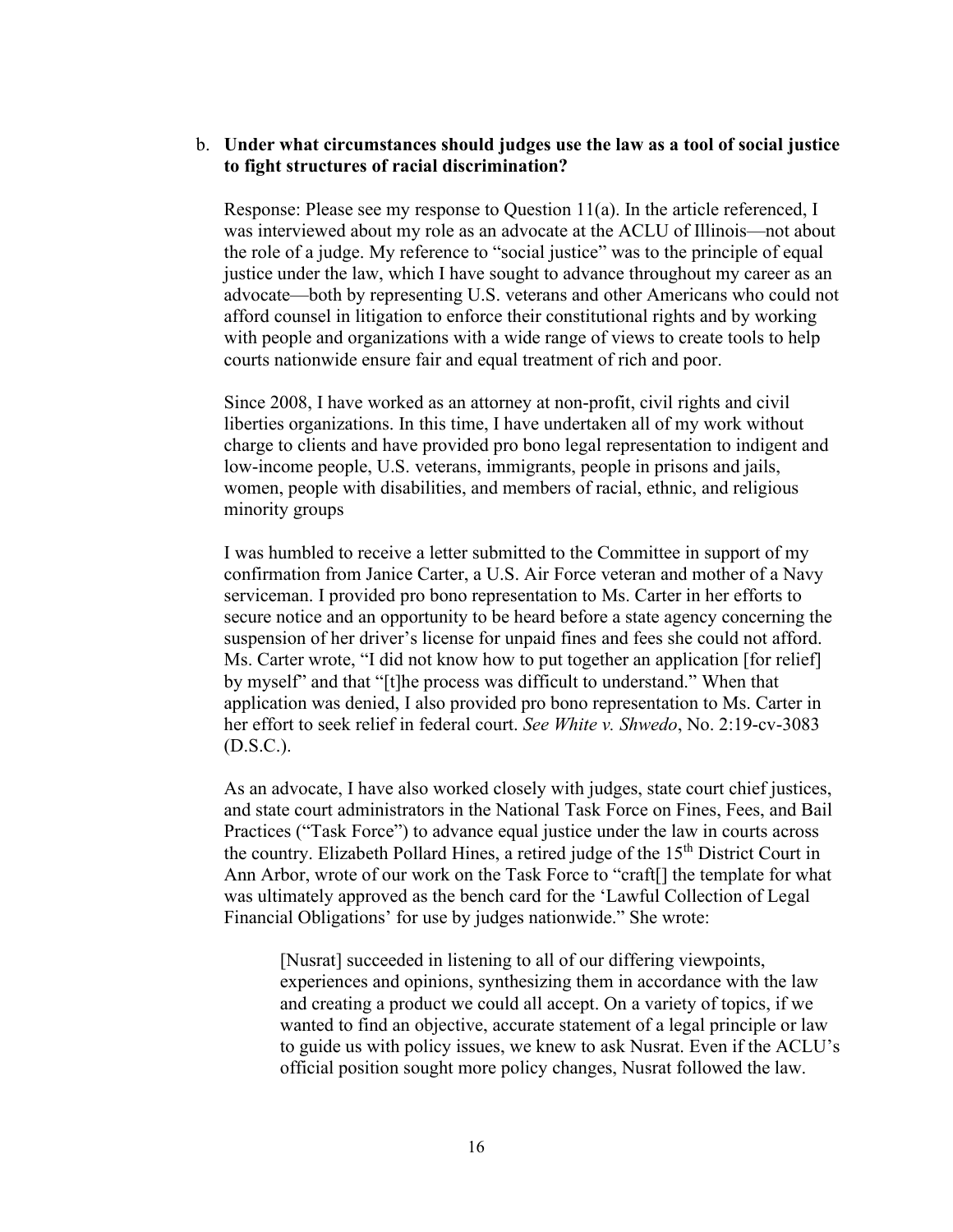*See also* National Task Force on Fines, Fees & Bail Practices, *Lawful Collection of Legal Financial Obligations: A Bench Card for Judges* (2019) (copy supplied).

I also worked closely with judges, prosecutors, and members of the private bar on the American Bar Association Presidential Task Force on Building Public Trust in the American Justice System. Together, we produced the ABA Ten Guidelines on Court Fines and Fees, which guide court actors in ensuring that fines and fees collected through the court system comply with Supreme Court precedents requiring procedural safeguards before the incarceration of people for fines they cannot afford to pay. These precedents include: *Bearden v. Georgia*, 461 U.S. 660 (1983); *Tate v. Short*, 401 U.S. 395 (1971); and *Willliams v. Illinois*, 399 U.S. 235 (1970). The American Bar Association House of Delegates (numbering more than 500 members) approved the Ten Guidelines on August 6, 2018. *See* ABA, *Ten Guidelines on Court Fines and Fees* (2018) (copy supplied).

If confirmed as a district judge, I would advance equal justice under the law in a fundamentally different way. Federal judges are duty-bound in each case to impartially consider the parties' arguments, scrupulously review the factual record, and to apply precedent of the Supreme Court and their Circuit to the facts established by evidence in the record, regardless of any personal views the judge may or may not have. Through this process, the judge ensures that every litigant has a fair opportunity to be heard and that any decisions reached are compelled by the application of the law to the facts. If confirmed as a district judge, I would faithfully and impartially discharge this critically important duty.

12. **After the Justice Department rescinded a guidance letter about court fine and fee payments in 2017, you wrote that "Jeff Sessions' action makes clear that he and his Justice Department are unconcerned about courts trampling on the rights of poor people." Separately, you suggested that former Attorney General Sessions "sent a message basically saying that the federal government doesn't care about civil rights law when it comes to protecting poor people." Do you still believe that the Justice Department under Attorney General Sessions was "unconcerned" about the rights of poor people?** 

Response: The referenced blog and comment relate to the ACLU's institutional concern about a decision of the U.S. Department of Justice (DOJ) in 2017 to rescind a 2016 DOJ guidance that had been issued to remind state court leaders of Supreme Court precedents requiring procedural safeguards before the incarceration of people for fines they cannot afford to pay. These precedents include: *Bearden v. Georgia*, 461 U.S. 660 (1983); *Tate v. Short*, 401 U.S. 395 (1971); and *Willliams v. Illinois*, 399 U.S. 235 (1970). The 2016 DOJ guidance followed instances of people being incarcerated for unpaid fines and fees, allegedly without pre-deprivation ability-to-pay hearings, in more than a dozen states. *See Timbs v. Indiana*, 139 S. Ct. 682 (2019) (Brief of ACLU, R Street Institute, the Fines and Fees Justice Center, and Southern Poverty Law Center as *Amici Curiae* in Support of Petitioners, 2018 WL 4462202 at \*17–18 & \*1a-5a (Appendix A)).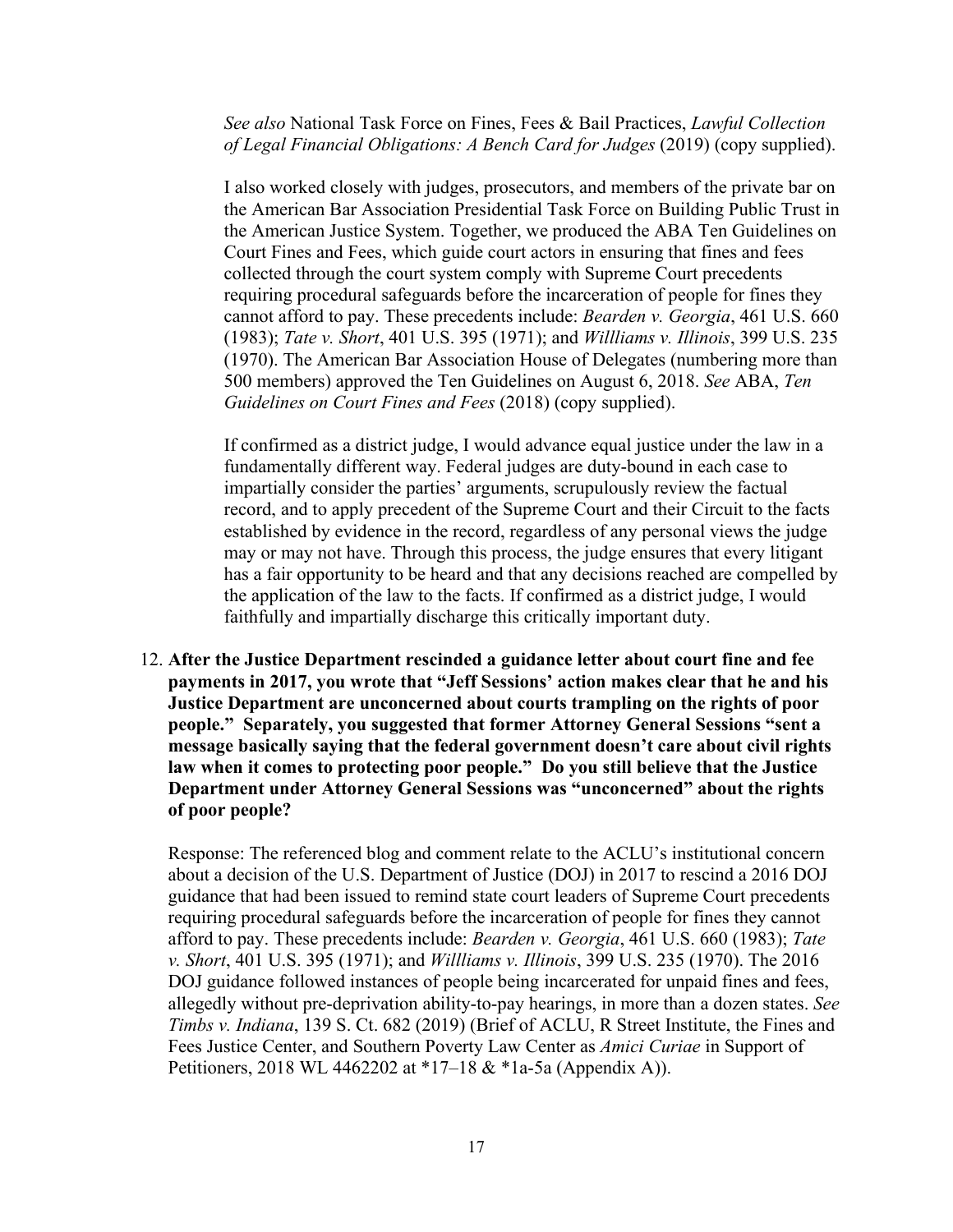Consistent with the Code of Conduct for United States Judges, it would be inappropriate for me, as a pending judicial nominee, to comment on the views or concerns of any political figure. The role of a judge is to resolve individual cases and controversies that are properly before the court by impartially applying the law to the facts as established by the evidence in the record in each case. If confirmed as a district judge, my role would be limited to that critically important judicial function. I would be bound by, and would faithfully and impartially enforce the law and follow all precedents of the Supreme Court and Second Circuit.

13. **In 2017, you moderated a panel called "Resistance and Liberation" at Princeton. During the panel, you said that "[p]olicymakers these days are showing explicit racism in a way we [haven't seen in a long time." Upon becoming the Legal Director of the ACLU of Illinois, you said that the ACLU "needs to continue to fight against the wholesale assault on civil rights and civil liberties by the federal government led by President Trump." Do you still believe that the Trump Administration showed "explicit racism" when crafting policy?**

Response: Respectfully, I did not say that the Trump Administration showed "explicit racism" when "crafting policy" during either the April 8, 2017 event at Princeton referenced in the question or in the May 11, 2020 interview with Chicago Lawyer Magazine from which the second quote in the question is drawn. The two quotes referenced in this question were made more than three years apart.

Consistent with the Code of Conduct for United States Judges, it would be inappropriate for me, as a pending judicial nominee, to comment on my personal views, if any, about the conduct or beliefs of policymakers. The role of a judge is to resolve individual cases and controversies that are properly before the court by impartially applying the law to the facts as established by the evidence in the record in each case. If confirmed as a district judge, my role would be limited to that critically important judicial function. I would be bound by, and would faithfully and impartially enforce the law and follow all precedents of the Supreme Court and Second Circuit.

# 14. **Given your repeated and forceful criticisms of police departments across the country, the FBI, the Justice Department, and conservative policymakers with whom you have political disagreements, how can litigants with whom you disagree be confident that you will hear their cases impartially as a judge?**

Response: I have deep respect for law enforcement and appreciate the risks they take and the important role they play in advancing public safety. I have also been dedicated throughout my career to working with people and organizations with a wide range of views and perspectives to advance equal justice under the law. If confirmed as a district judge, I would provide a fair and impartial forum for all litigants and counsel who appear before me, including law enforcement officers and agencies and people and organizations with different political views.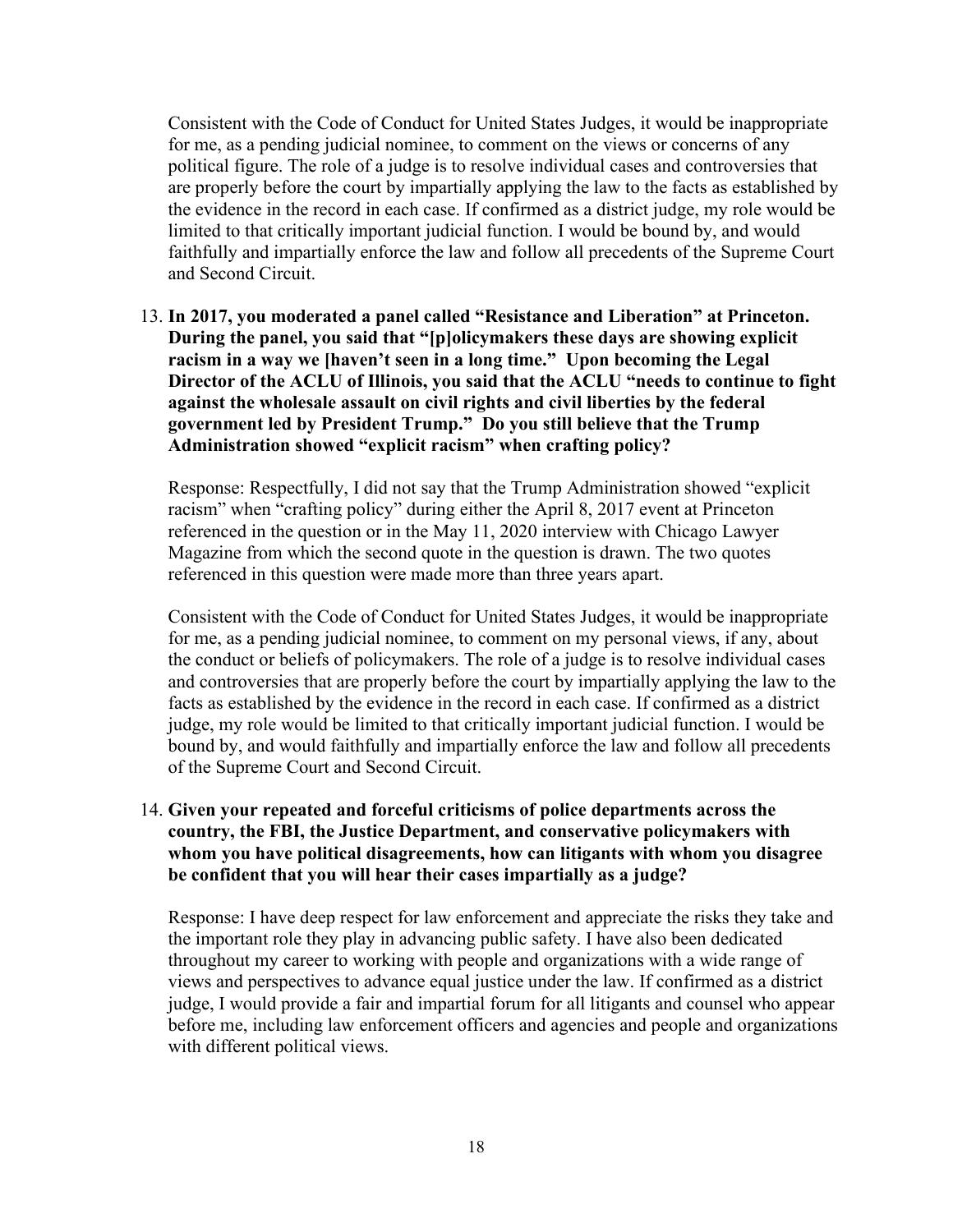I believe the best evidence of my ability to fulfill this commitment comes from my nearly 16 years of professional practice.

My respect and admiration for law enforcement is reflected in my work at the ACLU of Illinois, where I have served as Legal Director since January 2020. During this time, I supported the filing of three administrative complaints in the Illinois Department of Human Rights on behalf of two Chicago police officers.

My utmost regard for the work of law enforcement is also shown by my work with them and their counsel to settle litigation with reforms that advance constitutional, effective, and safe policing in Biloxi, Milwaukee, and Chicago. I was humbled to receive letters submitted to the Committee in support of my confirmation from counsel who represented police departments, the Federal Bureau (FBI), and the U.S. Department of Justice Department (DOJ) in litigation against my clients.

Gerald Blessey, the former City Attorney for Biloxi, Mississippi, described our work to resolve litigation involving Biloxi police practices as follows:

Ms. Choudhury shared her extensive knowledge of practical, best practices seeking to minimize the burden of the reforms on the City, municipal court, and police department. Ms. Choudhury praised the efforts of the City, stating publicly that the Biloxi reforms, "provide a powerful model for protecting the rights of the poor while punishing and deterring offenses." She is fair-minded and a pleasure to work with on these serious, complex, and challenging issues. . . . Her expressions of utmost respect for law enforcement personnel and the difficult challenges that police encounter as they protect and serve the public are consistent with my firsthand experience working with her on policing issues. I have every confidence in her temperament and ability to be an impartial judge and know her to be exceptionally well qualified.

Grant F. Langley, the former Milwaukee City Attorney, and Jan A. Smokowicz, the former Milwaukee Deputy City Attorney, represented the Milwaukee Police Department and the Milwaukee Fire and Police Commission in litigation against my clients. They wrote that I "displayed an unfailingly even temper and a reasonable and fair approach to resolving the many thorny issues that arose during" efforts to settle the litigation.

John Clopper, a former Assistant U.S. Attorney for the Southern District of New York, represented the Federal Bureau of Investigation, U.S. Department of Justice, and National Security Agency against my client in litigation. Mr. Clopper wrote: "Nusrat is among the most open-minded lawyers I have litigated against." He described me as "impartial[]," "fair-minded<sup>[]</sup>," "collaborative," and a "role model for collegiality in the legal profession."

Consistent with my reverence for the principle of equal justice under law for all, I have worked collaboratively with organizations with divergent views, including by drafting amicus briefs to the U.S. Supreme Court supported by the Institute for Justice, the Cato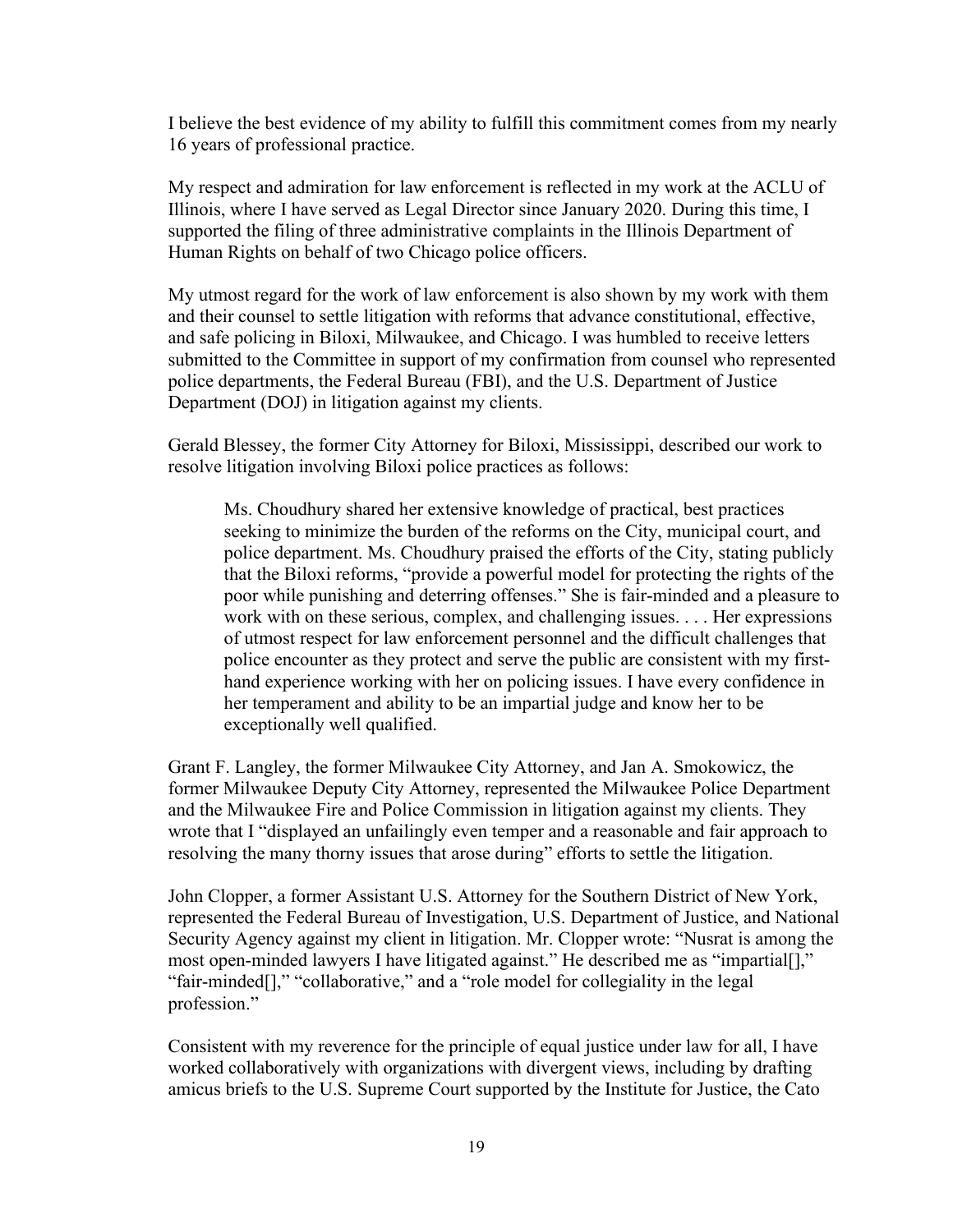Institute, Rutherford Institute, the R Street Institute, and the ACLU. *See Chicago v. Fulton*, 141 S. Ct. 585 (2021) (Brief of ACLU, ACLU of Illinois, Cato Institute, Fines and Fees Justice Center, Institute for Justice, R Street Institute, and Rutherford Institute as *Amici Curiae* in Support of Respondents, 2020 WL 1305027); *Timbs v. Indiana*, 139 S. Ct. 682 (2019) (Brief of ACLU, R Street Institute, the Fines and Fees Justice Center, and Southern Poverty Law Center as *Amici Curiae* in Support of Petitioners, 2018 WL 4462202).

I am deeply grateful to receive a letter submitted to the Committee in support of my confirmation from the Institute for Justice, the R Street Institute, the Fines and Fees Justice Center, and a range of organizations with "different political and ideological perspectives," who wrote to the Committee that I have shown "respect [for] . . . opposing counsel and parties" and a "willingness to work to find common ground" and that I "carefully consider points of view and will not hesitate to change or modify [my] position, if [I] am persuaded [I am] wrong."

I have also worked closely and respectfully with judges, prosecutors, court administrators, members of the private bar, and defense counsel in the American Bar Association Presidential Task Force on Building Public Trust in the American Justice System and the National Task Force on Fines, Fees, and Bail Practices ("Task Force").

Elizabeth Pollard Hines, a retired judge of the  $15<sup>th</sup>$  District Court in Ann Arbor, Michigan who previously served as a prosecuting attorney for 15 years, wrote that on the Task Force, I demonstrated that I "listen, really listen<sup>[]"</sup> and am "even tempered, diplomatic and respectful to all." Judge Hines also wrote: "On a variety of topics, if we wanted to find an objective, accurate statement of a legal principle or law to guide us with policy issues, we knew to ask Nusrat. Even if the ACLU's official position sought more policy changes, Nusrat followed the law."

Finally, I am grateful to have the support of a bipartisan group of 51 "legal scholars with wide-ranging legal expertise" and "diverse ideological and political views," who wrote that they observed me "to be a fair-minded lawyer who engages with different views with respect and humility," that I "clerked for federal judges appointed by Presidents of both parties," and that I "wrote admiringly of both Justice Ginsburg and Justice Thomas's originalist, historical analysis of how the Excessive Fines Clause applies to state and local governments."

If confirmed as a district judge for the Eastern District of New York, I would strive, in each case, to uphold the solemn judicial oath to "administer justice . . . faithfully and impartially" to all parties and counsel who appear before me, including law enforcement officers and agencies and people and organizations with a wide range of views.

#### 15. **Please define the term "implicit bias."**

Response: The term "implicit bias" refers to "the attitudes or stereotypes that affect our understanding, actions, and decisions in an unconscious manner." Cheryl Staats, Kirwan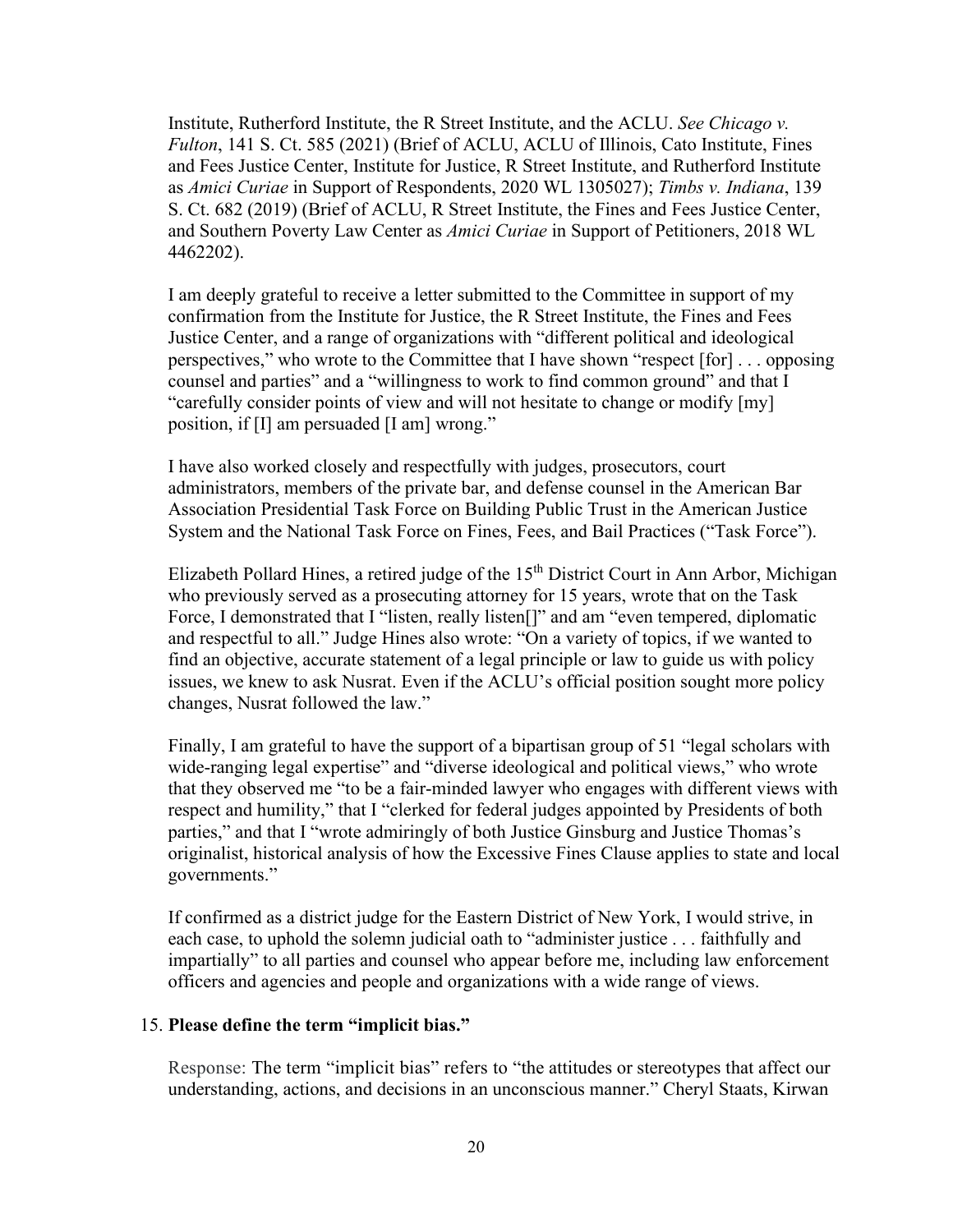Institute for the Study of Race and Ethnicity at the Ohio State University, State of the Science: Implicit Bias Review 6 (2013), https://kirwaninstitute.osu.edu/sites/default/files/2019-06//SOTS-Implicit\_Bias.pdf.

# 16. **In a 2014 blog post for the ACLU, you said that "implicit racial biases plague all of us, including those charged with keeping our streets safe." Please describe your implicit racial biases and how you will account for them as a federal judge.**

Response: Law enforcement officers perform an important and challenging job to help advance public safety every day. The blog post referenced cites to a body of academic research on attitudes or stereotypes that affect human understanding, actions, and decisions in an unconscious manner. *See, e.g.,* Cheryl Staats, Kirwan Institute for the Study of Race and Ethnicity at Ohio State University, State of the Science: Implicit Bias Review (2013), [https://kirwaninstitute.osu.edu/sites/default/files/2019-06//SOTS-](https://kirwaninstitute.osu.edu/sites/default/files/2019-06/SOTS-Implicit_Bias.pdf)Implicit Bias.pdf. Based on this and other research, I understand that all human beings have implicit biases.

If confirmed as a district judge, I would strive to ensure that all people receive equal justice under the law and that no litigant or person in my courtroom is provided a preference based on race or any other characteristic. I would be bound by and would faithfully and impartially follow all precedents of the Supreme Court and Second Circuit, ensuring that any decisions in cases or controversies are based on an application of the law to the facts established in the record.

17. **In 2010 you authored a report titled** *A Guide to Federal Circuit Authority on Permissible Government Actions to Promote Racial and Gender Equality***. The report was intended to be a "user-friendly tool for all policymakers interested in advancing equality in their communities" and "foster[ing] equitable public structures and systems." In 2009, you urged government officials to "consider race and racial inequality in policymaking." You have also suggested that it is "vitally important" to "take race into consideration" when distributing federal contracts and federal stimulus funds. What Constitutional or statutory authority supports race-based discrimination in distributing stimulus funds, awarding federal contracts, or drafting public policy?** 

Response: Respectfully, that is not how I would characterize either the 2009 or 2010 ACLU guides on Supreme Court precedent or the 2009 blog, which are referenced in the question.

In the 2009 blog, I wrote, "[F]ederal law and regulations continue to prohibit federallyfunded programs from engaging in racial discrimination." I sought to "dispel [the] confusion" amongst members of the public who incorrectly believed that the Supreme Court's ruling in *Ricci v. Stefano*, 557 U.S. 557, 592 (2009), had interpreted the Fourteenth Amendment Equal Protection Clause. I explained that the Supreme Court held in *Ricci* that the City of New Haven had violated the right of white and Latino firefighters to be free from discriminatory treatment under Title VII of the Civil Rights Act of 1964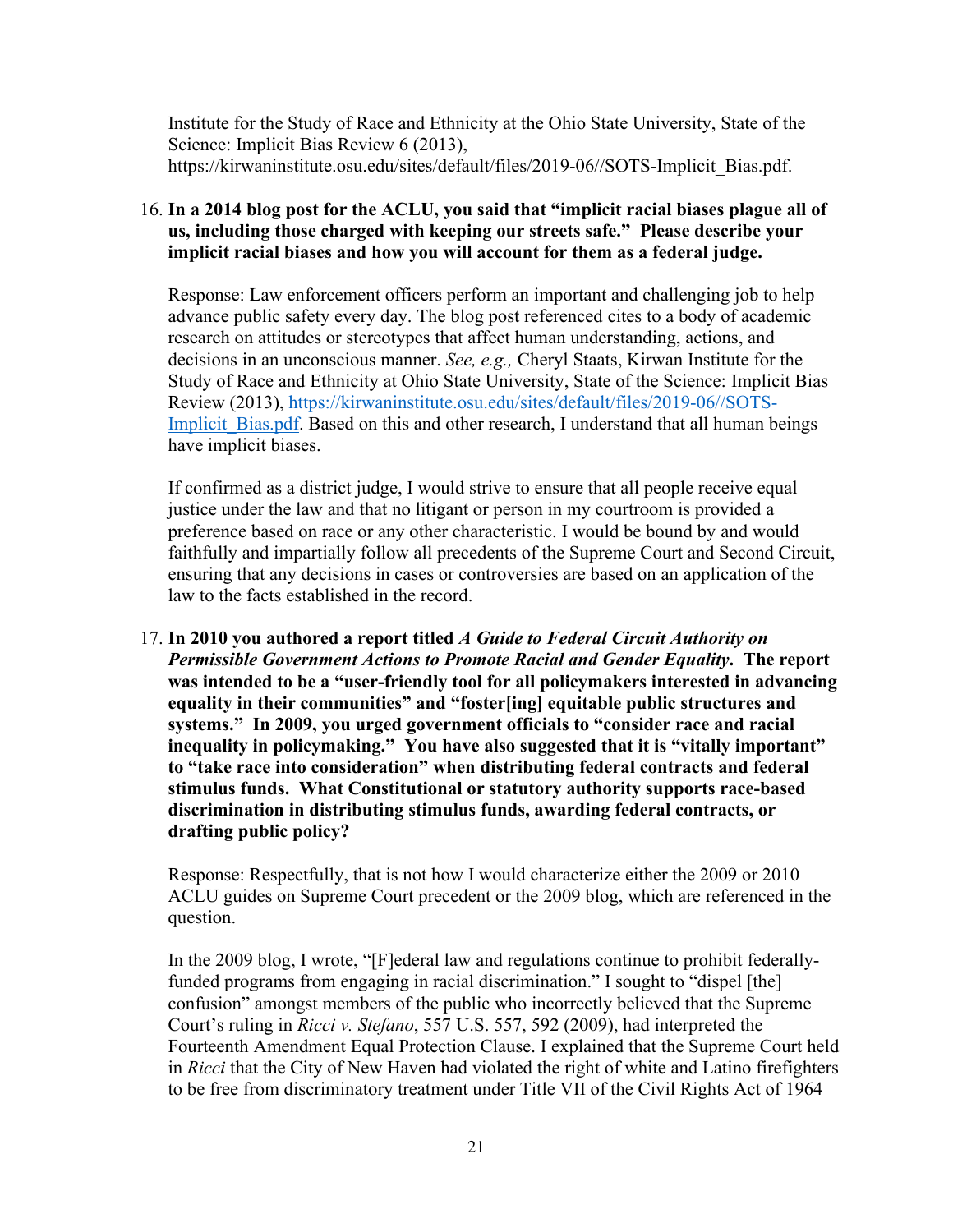when the City decided to reject the results of an employment test. *See id*. I also explained that the Supreme Court's decision in *Ricci* did not address the Equal Protection Clause. *See id*.

The referenced blog also linked to a 2009 ACLU guide that identified Supreme Court precedents current through July 2009 that would apply to any federal, state, and local government "actions to advance racial equality and promote opportunity for individuals from all racial backgrounds while respecting equal protection rights guaranteed by the Fifth and Fourteenth Amendments to the U.S. Constitution." The 2009 guide noted—with emphasis in several places—that "federal law and regulations continue to *prohibit* federally-funded programs from engaging in racial discrimination." (Emphasis in original).

The 2010 guide sought to promote compliance with the Constitution by identifying Supreme Court and Circuit "case law current through May 2010" that addresses "the requirements of the equal protection provisions of the U.S. Constitution that must be met before a local, state, or federal government can use racial classifications to remedy discrimination in contracting." ACLU & The Opportunity Agenda, Promoting Opportunity and Equality in America: A Guide to Federal Circuit Authority on Permissible Government Actions to Promote Racial and Gender Equality 1 & n.7, 9 (2010). The 2010 guide provided a more detailed discussion of the Supreme Court precedents addressed in the 2009 guide.

The Supreme Court has held that the use of any race-based classifications by federal, state, or local government is subject to strict scrutiny. *Adarand Constructors, Inc. v. Pena*, 515 U.S. 200, 227 (1995). Such classifications are permissible only "if they are narrowly tailored to further compelling governmental interests." *Fisher v. Univ. of Texas at Austin*, 570 U.S. 297, 310 (2013).

In *Shaw v. Hunt*, 517 U.S. 899 (1996), which was decided the year after *Adarand*, the Supreme Court explained:

A State's interest in remedying the effects of past or present racial discrimination *may in the proper case* justify a government's use of racial distinctions. For that interest to rise to the level of a compelling state interest, it must satisfy two conditions. First, the discrimination must be identified discrimination. While the States and their subdivisions may take remedial action when they possess evidence of past or present discrimination, they must identify that discrimination, public or private, with some specificity before they may use race-conscious relief. A generalized assertion of past discrimination in a particular industry or region is not adequate because it provides no guidance for a legislative body to determine the precise scope of the injury it seeks to remedy. . . . Second, the institution that makes the racial distinction must have a strong basis in evidence to conclude that remedial action was necessary, before it embarks on an affirmative action program.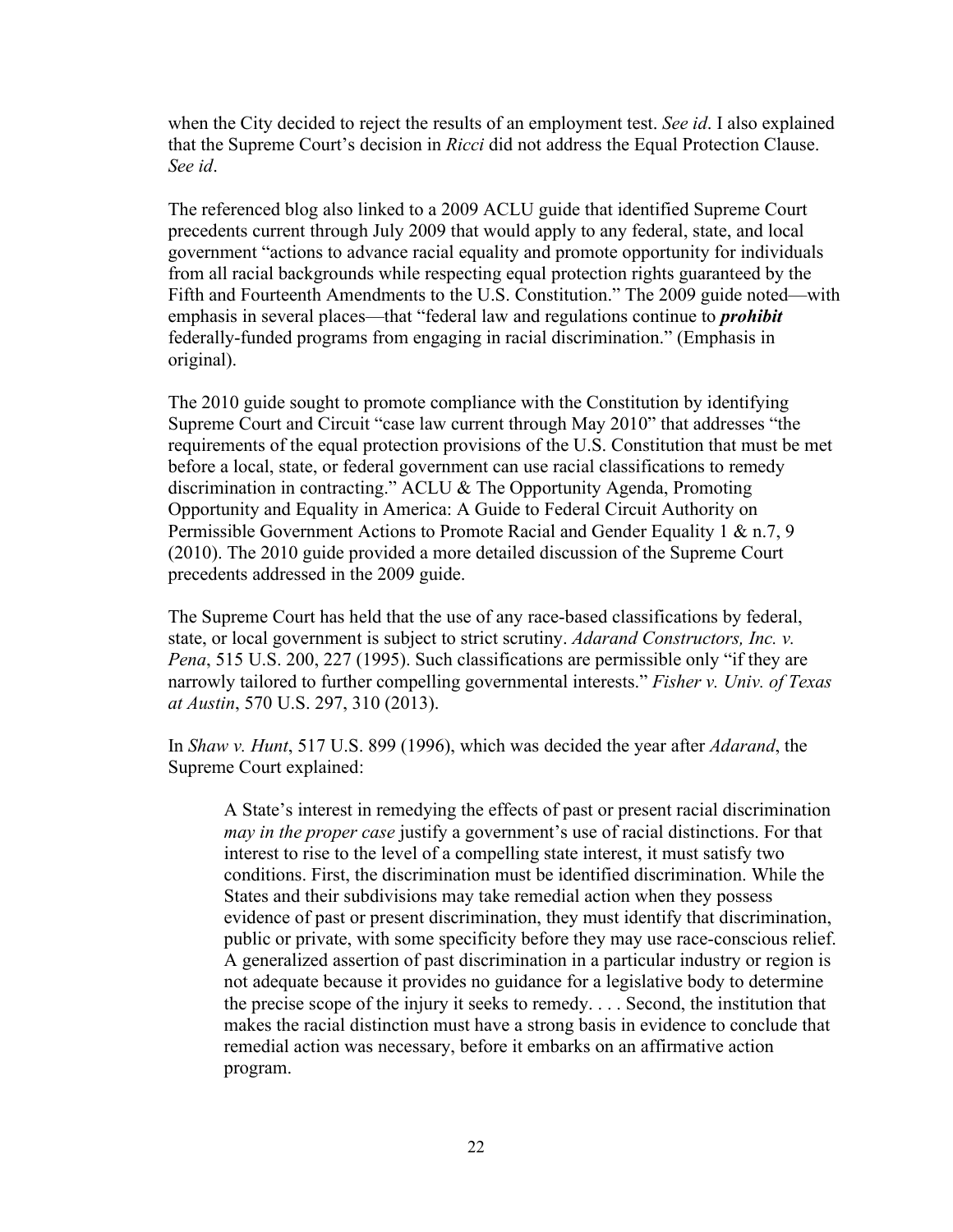517 U.S. at 909–10 (quotation marks and citations omitted) (emphasis supplied); *see also Wisconsin State Legislature v. Wisconsin Elections Comm'ns*, 142 S. Ct. 1245, 1249–50 (2022) (reiterating that a "strong basis in evidence" is required before undertaking remedial action) (citing *Shaw*, 517 U.S. at 910).

A general "effort to alleviate the effects of societal discrimination is not a compelling interest" that meets the *Shaw* standards. 517 U.S. at 909–10 (citing *Wygant v. Jackson Bd. of Educ.*, 476 U.S. 267, 277 (1986)). In *City of Richmond v. J.A. Croson Co.*, 488 U.S. 469, 505 (1989), the Supreme Court struck down, on equal protection grounds, a municipality's 30 percent minority business set-aside program, finding that the record failed to show "discrimination in the Richmond construction industry" or the required narrow tailoring to remedy past discrimination.

In *Jana-Rock Construction, Inc. v. New York State Department of Economic* 

*Development*, the Second Circuit recognized that "it has been firmly established that state affirmative action programs that employ explicit racial classifications are subject to strict scrutiny." 438 F.3d 195, 205 (2d Cir. 2006); *see also id*. at 200 (citing *Adarand*, 515 U.S. at 227). The Second Circuit held that "once the government has shown that its decision to resort to explicit racial classifications survives strict scrutiny by being narrowly tailored to achieve a compelling interest," a plaintiff challenging the definition of "Hispanic" as "underinclusive . . . must demonstrate that his or her exclusion was motivated by a discriminatory purpose." *Id*. at 200.

Pending before the Supreme Court are two cases concerning the use of race as a factor in higher education admissions. *See Students for Fair Admissions, Inc. v. President & Fellows of Harvard Coll.*, 142 S. Ct. 895 (2022) (granting certiorari); *Students for Fair Admissions, Inc. v. Univ. of N. Carolina*, 142 S. Ct. 896 (2022) (granting certiorari). Supreme Court decisions in these cases may provide further guidance to lower courts on the question posed.

If confirmed as a district judge and presented with a case or controversy that properly raises the issue of the use of race in distributing stimulus funds, awarding federal contracts, or drafting public policy, I would faithfully and impartially apply all precedents of the Supreme Court and Second Circuit, including but not limited to the aforementioned precedents and any forthcoming decisions in the *Harvard* and *UNC* cases. Consistent with the Code of Conduct for United States Judges, it would be inappropriate for me, as a pending judicial nominee, to comment further on matters that could be the subject of future litigation.

18. **On October 6, 2017, you retweeted an ACLU attorney, who wrote: ""VICTORY!! Federal Court Strikes Down Kentucky's Mandatory Ultrasound Requirement." The tweet linked to an ACLU press release. The release described a law requiring that doctors show patients an ultrasound of their unborn child as an "anti-abortion law" that "subjected" women to a "demeaning and degrading invasion into their personal health care decisions." If you are confirmed as a judge, what legal framework including Second Circuit and Supreme Court precedent—would you use to evaluate**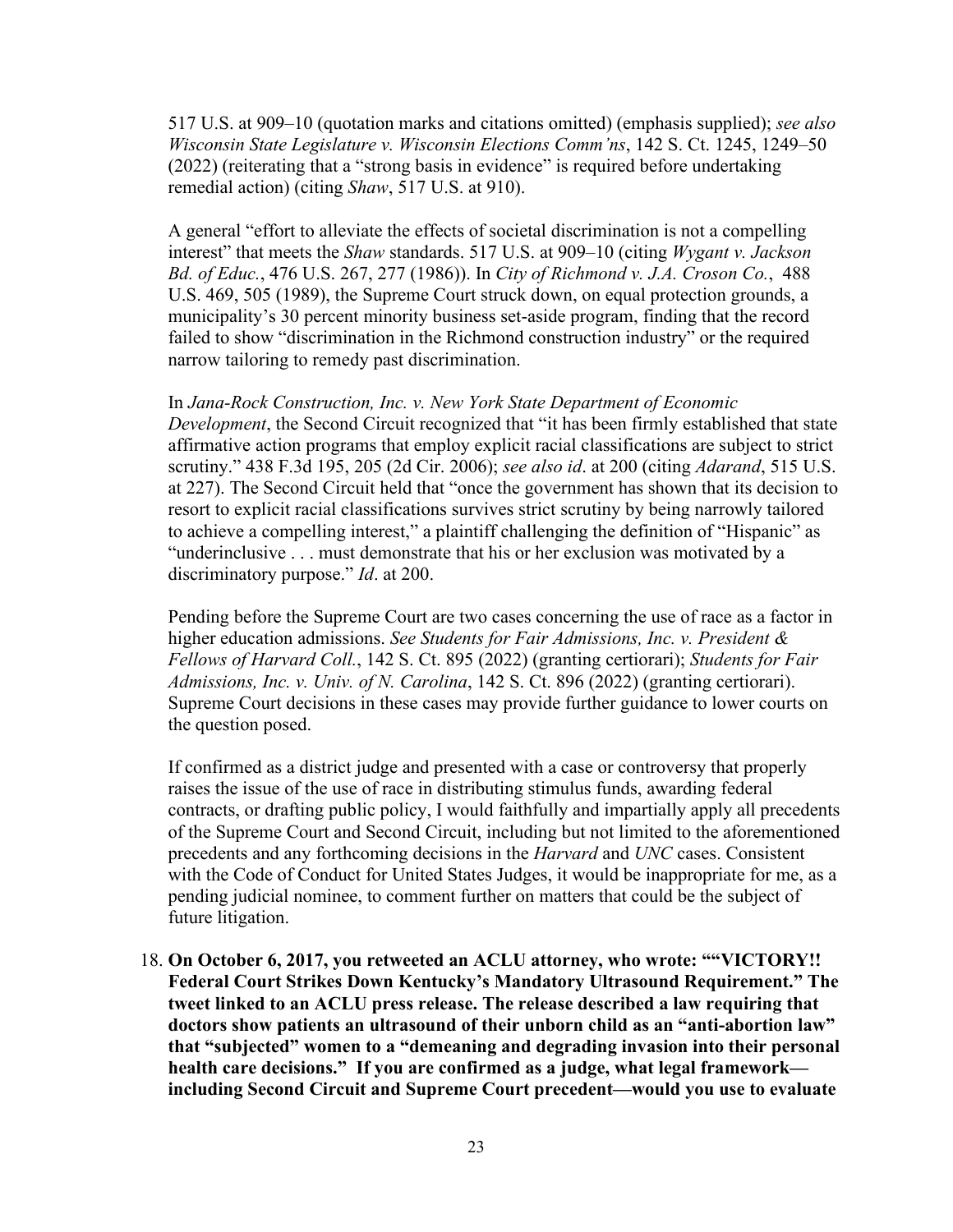# **a claim that requiring an ultrasound is a "demeaning and degrading invasion" of a right to privacy?**

Response: If confirmed as a district judge for the Eastern District of New York, I would be bound by, and would faithfully and impartially follow all precedents of the Supreme Court and Second Circuit, including in the area of abortion regulations.

The Supreme Court has held that the liberty interest protected by the 14th Amendment Due Process Clause provides a right to abortion subject to the limitations set forth in *Roe*  and *Casey*. *See Roe v. Wade*, 410 U.S. 113 (1973); *Planned Parenthood v. Casey*, 505 U.S. 833 (1992). Applying these precedents, in *Whole Woman's Health v. Hellerstedt*, the Supreme Court held that "'[u]nnecessary health regulations that have the purpose or effect of presenting a substantial obstacle to a woman seeking an abortion impose an undue burden on the right'" and are therefore "constitutionally invalid." 136 S. Ct. 2292, 2300 (2016) (quoting *Casey*, 505 U.S. at 878); *see also June Med. Servs. L. L. C. v. Russo*, 140 S. Ct. 2103, 2112 (2020). The Supreme Court granted certiorari and heard oral argument in a case that concerns these standards. *See Dobbs v. Jackson Women's Health Org.*, 141 S. Ct. 2566 (2021) (granting certiorari). Supreme Court precedent must be followed by the Second Circuit.

If confirmed as a district judge and presented with a case or controversy that properly raises the issue of whether requiring an ultrasound prior to abortion violates the liberty interest protected by due process, I would faithfully and impartially apply all precedents of the Supreme Court and Second Circuit, including, but not limited to *Roe*, *Casey*, *Hellerstedt*, *Russo*, and any forthcoming decision in *Dobbs*. Consistent with the Code of Conduct for United States Judges, it would be inappropriate for me, as a pending judicial nominee, to comment further on matters that could be the subject of future litigation.

# 19. **As the Legal Director of the ACLU of Illinois, you reviewed and commented on an ACLU and Human Rights Watch report titled** *The Only People It Really Affects Are the People It Hurts: The Human Rights Consequences of parental Notice of Abortion in Illinois***.**

## a. **Did you disagree with any of the report's statements, findings, or recommendations? If so, did you voice your concerns with anyone at the ACLU or Human Rights Watch**?

Response: The report in question was conceived and drafted by Human Rights Watch and senior colleagues at the ACLU of Illinois to advance the longstanding institutional position of my employer, the ACLU of Illinois, against a 1995 Illinois law. The ACLU of Illinois is a multi-issue organization. Since 2020, I have served as the organization's Legal Director, a role that requires me to review the work product of colleagues, including those involved in this report, who work on areas of law that are not my focus.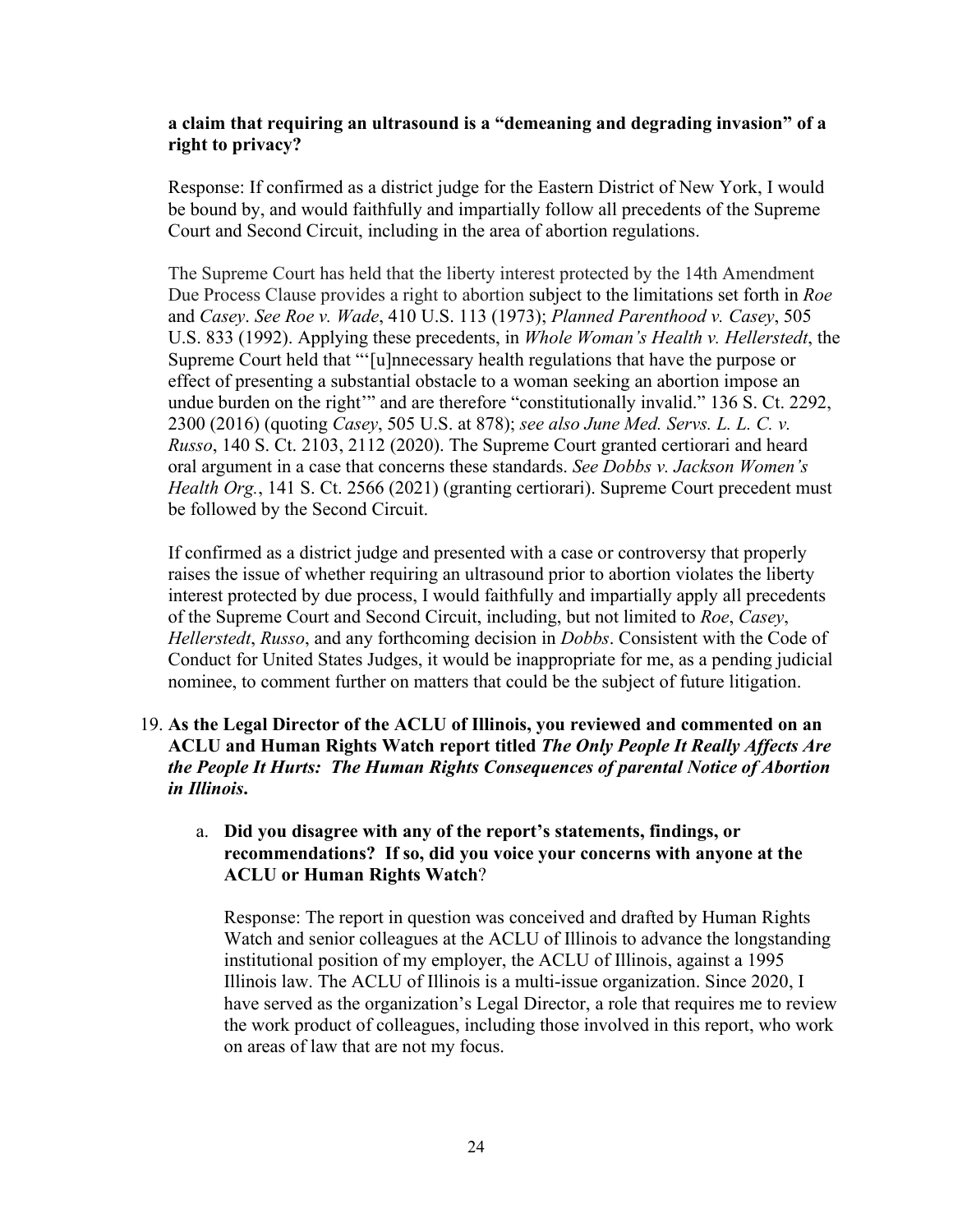The issues addressed in this report are the subject of discussion and debate by policymakers and the public.

Consistent with the Code of Conduct for United States Judges, it would be inappropriate for me, as a pending judicial nominee, to comment on the report's statements, findings, and recommendations because these are issues of policy and are the subject of ongoing litigation. The role of a judge is to resolve individual cases and controversies that are properly before the court by impartially applying the law to the facts as established by the evidence in the record in each case. If confirmed as a district judge, my role would be limited to that critically important judicial function. I would be bound by, and would faithfully and impartially follow all precedents of the Supreme Court and Second Circuit.

#### b. **The report notes that the ACLU of Illinois helps children bypass their parents and obtain abortions through the Judicial Bypass Coordination project. Please describe your understanding of this project and any involvement in the project that you have had**.

Response: The Supreme Court has upheld state laws mandating that pregnant minors seeking an abortion obtain the consent or notice of a parent or guardian as long as there is an adequate judicial bypass procedure. *See Planned Parenthood of Se. Pennsylvania v. Casey*, 505 U.S. 833, 899 (1992) (joint opinion) (discussing parental consent laws); *Ayotte v. Planned Parenthood of N. New England*, 546 U.S. 320, 326–27 & n.1 (2006) (collecting cases addressing permissibility of parental consent and notification laws where there is an adequate judicial bypass procedure). Illinois law permits a person under the age of 18 to petition a court to obtain an abortion without parental notification upon a showing that the individual is mature and competent to decide whether to have an abortion or that notification to a qualifying adult family member under the law is not in their best interest. 750 ILCS 70, sec. 25(b), (d) (scheduled to be repealed on June 1, 2022). Illinois law provides a right to counsel for minors in such proceedings. 750 ILCS 70, sec. 25(b).

Since 2013, the Director of the ACLU of Illinois Women's and Reproductive Rights Project has coordinated staff and volunteers in the Judicial Bypass Coordination Project to provide legal representation to people under the age of 18 in accordance with Illinois law, 750 ILCS 70, sec. 25. From 2020 through February 2022, the Director of the ACLU of Illinois Women's and Reproductive Rights Project reported to me, as did other senior litigators and project directors at the ACLU of Illinois.

I have not, and do not, provide legal representation to ACLU of Illinois clients through the Judicial Bypass Coordination Project.

c. **The report states that the ACLU of Illinois "use[s] the terms 'youth' and 'young people' to refer to anyone under the age of 18" to "affirm the**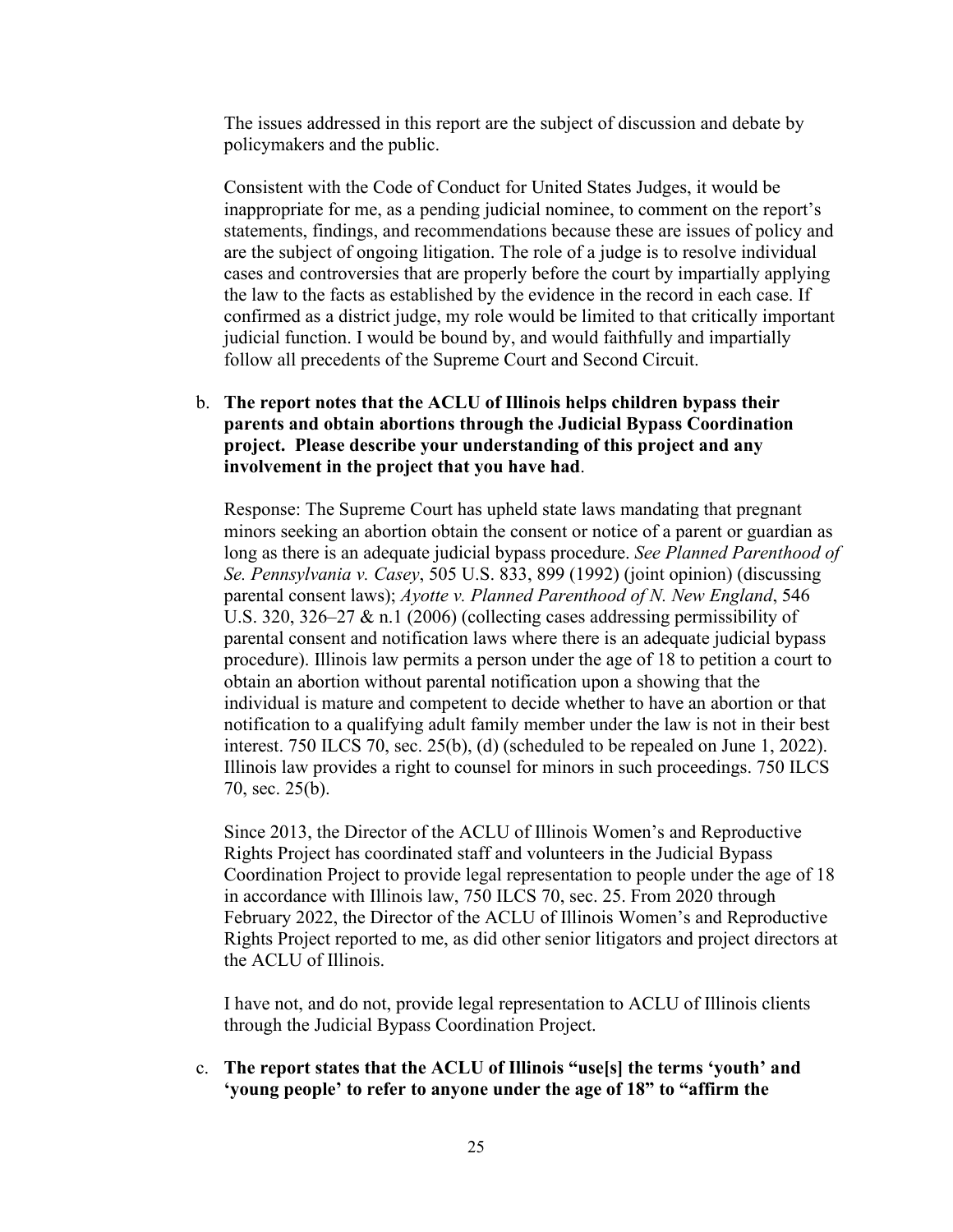**autonomy and maturity of people under 18 to make the best decisions for themselves regarding their sexual and reproductive health care." In your view, what role should parents play in making healthcare decisions for children under the age of 18?**

Response: In *Meyer v. Nebraska*, 262 U.S. 390, 399, 401 (1925), the Supreme Court held that the Fourteenth Amendment's Due Process Clause protects the fundamental right of parents to "establish a home and bring up children" and "to control the education of their own." The Supreme Court has recognized the "extensive precedent" that has developed since *Meyer* concerning the fundamental right of parents to make decisions concerning "the care, custody, and control of their children." *Troxel v. Granville*, 530 U.S. 57, 66 (2000), (citing cases). If confirmed as a district judge for the Eastern District of New York, I would be bound by, and would faithfully and impartially follow all precedent from the Supreme Court and Second Circuit, including *Meyer* and *Troxel*.

Consistent with the Code of Conduct for United States Judges, it would be inappropriate for me, as a pending judicial nominee, to comment on the role parents should play in making health care decisions for their children under the age of 18 because this is a policy issue. The role of a judge is to resolve individual cases and controversies that are properly before the court by impartially applying the law to the facts as established by the evidence in the record in each case. If confirmed as a district judge, my role would be limited to that critically important judicial function. I would be bound by, and would faithfully and impartially follow all precedents of the Supreme Court and Second Circuit.

#### d. **In your view, does "international human rights law" prevent states from requiring abortion clinics to notify parents before performing abortions for children?**

Response: In my nearly 16 years of professional practice as a judicial law clerk and litigator, I have not studied the question posed about whether international human rights law may prevent states from requiring abortion clinics to provide parental notice before preforming abortions for minors. I am aware that the United States has signed and ratified certain human rights conventions, such as the International Covenant on Civil and Political Rights, and has signed but not ratified others, such as the Convention on the Rights of the Child.

The Supreme Court has stated that "not all international law obligations automatically constitute binding federal law enforceable in United States courts." *Medellin v. Texas*, 552 U.S. 491, 504 (2008). A "self-executing" treaty has effect as domestic law, whereas a "non-self-executing" treaty does not. *Id*. at 504–505. A treaty is "not domestic law unless Congress has either enacted implementing statutes or the treaty itself conveys an intention that it be self-executing and is ratified on these terms." *Id*. at 505 (quotation marks and citation omitted); *see also Whitney v. Robertson*, 124 U.S. 190, 194 (1888) ("When the stipulations are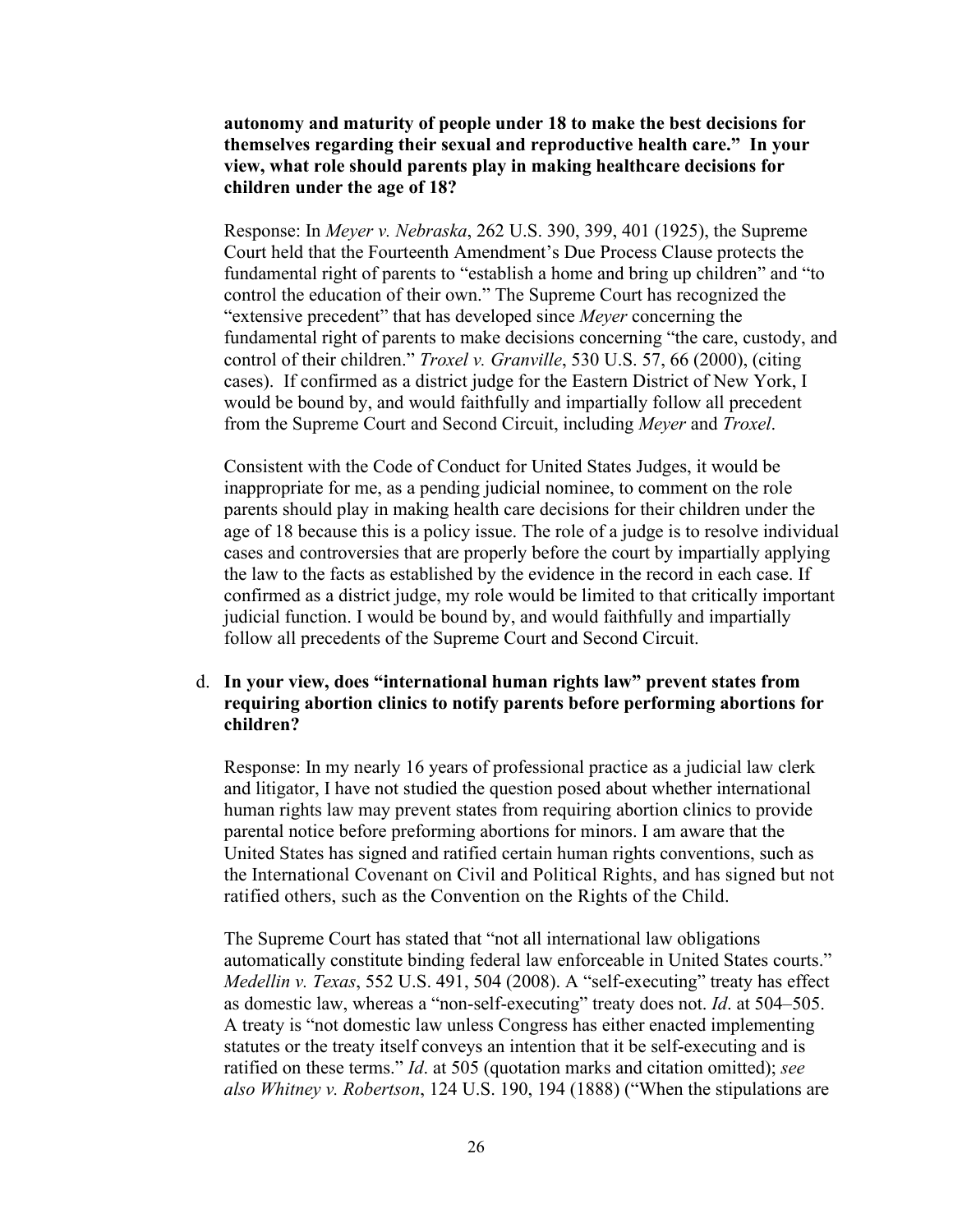not self-executing, they can only be enforced pursuant to legislation to carry them into effect.").

Consistent with the Code of Conduct for United States Judges, it would be inappropriate for me, as a pending judicial nominee, to comment on any personal views that I may or may not have about whether international human rights law prevents states from requiring abortion clinics to provide parental notice before performing abortions for minors. The role of a judge is to resolve individual cases and controversies that are properly before the court by impartially applying the law to the facts as established by the evidence in the record in each case. If confirmed as a district judge, my role would be limited to that critically important judicial function. I would be bound by, and would faithfully and impartially follow all precedents of the Supreme Court and Second Circuit.

# 20. **Please describe your understanding of Supreme Court and Second Circuit precedent concerning the permissibility of requiring prospective voters to show identification in order to vote.**

Response: In *Crawford v. Marion County Election Board*, the Supreme Court held that laws requiring voters to present identification are not facially unconstitutional. 553 U.S. 181 (plurality op. of Stevens, J.). I am not aware of any Second Circuit precedent addressing this issue. If confirmed as a district judge for the Eastern District of New York, I would be bound by, and would faithfully and impartially follow all precedent of the Supreme Court and Second Circuit, including precedents concerning voter identification laws.

# 21. **What Second Circuit and Supreme Court precedent would you apply in evaluating whether a redistricting map is racially gerrymandered?**

Response: "The Equal Protection Clause of the Fourteenth Amendment limits racial gerrymanders in legislative districting plans. It prevents a State, in the absence of 'sufficient justification,' from 'separating its citizens into different voting districts on the basis of race.'" *Cooper v. Harris*, 137 S. Ct. 1455, 1463 (2017) (quoting *Bethune–Hill v. Virginia State Bd. of Elections*, 137 S. Ct. 788, 797 (2017)). Such a claim requires proof "that race was the predominant factor motivating the legislature's decision to place a significant number of voters within or without a particular district." *Id.* (quotation marks omitted). "[I]f racial considerations predominated over others, the design of the district must withstand strict scrutiny." *Id.* at 1464. I am not aware of Second Circuit precedent with respect to racial gerrymandering. If confirmed as a district judge for the Eastern District of New York, I would be bound by, and would faithfully and impartially follow all precedent of the Supreme Court and Second Circuit, including precedents on the issue of racial gerrymandering.

#### 22. **Please list the fundamental rights protected by the Constitution.**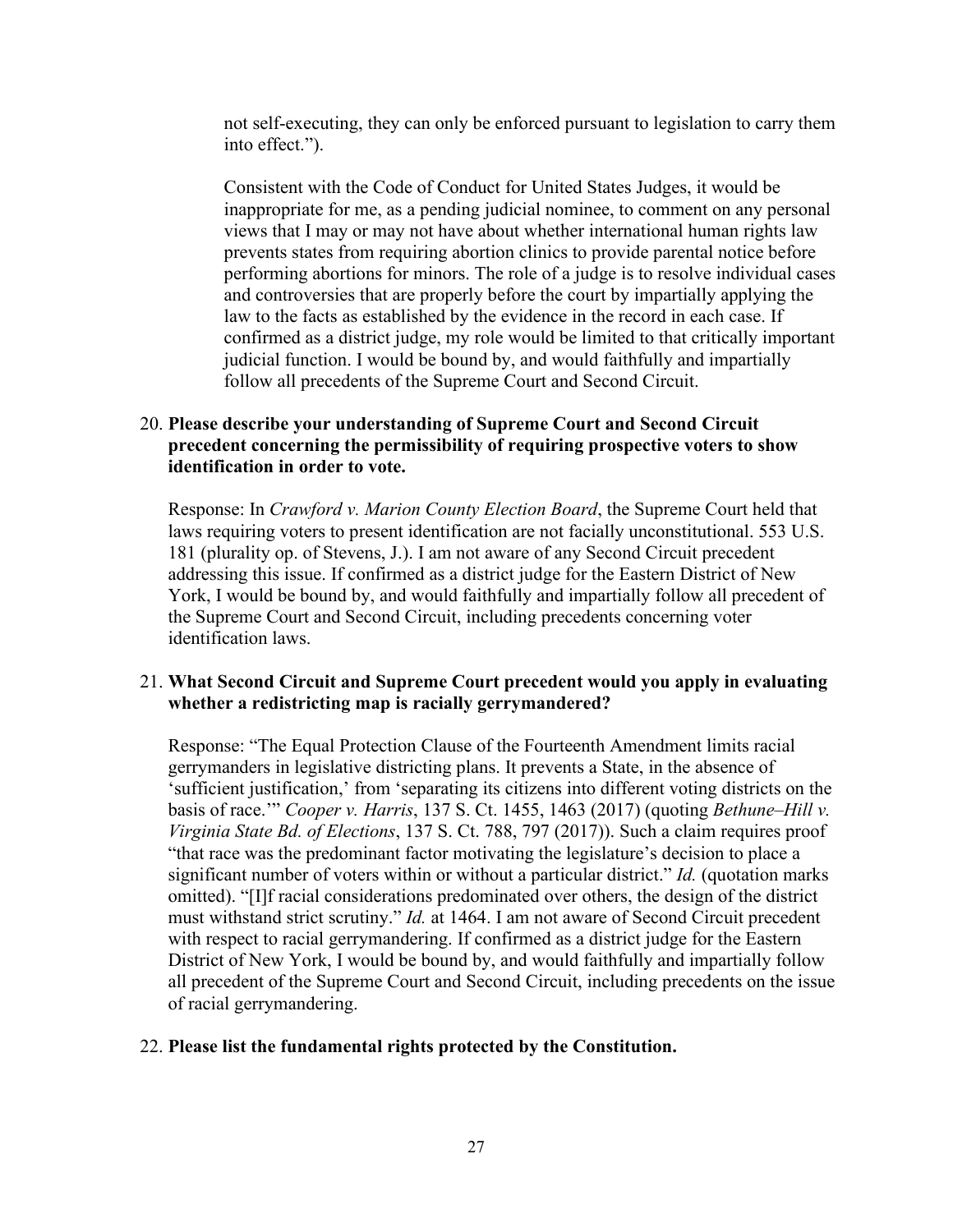Response: The Supreme Court has explained that certain rights are "so rooted in the traditions and conscience of our people as to be ranked as fundamental." *Snyder v. Massachusetts*, 291 U.S. 97, 105 (1934). In substantive due process cases, "fundamental rights" are rights protected by the Constitution that are "deeply rooted in this Nation's history and tradition and implicit in the concept of ordered liberty, such that neither liberty nor justice would exist if they were sacrificed." *Washington v. Glucksberg*, 521 U.S. 702, 720–21 (1997) (quotation marks and citations omitted).

For example, in *McDonald v. City of Chicago*, the plurality held that the Second Amendment's individual right to keep and bear arms for self defense is applicable to the States because it is "a provision of the Bill of Rights that protects a right that is *fundamental* from an American perspective." 561 U.S. 742, 791 (2010) (emphasis supplied). The Supreme Court has also referred to the free exercise of religion and freedoms of speech and press as fundamental rights. *See, e.g.*, *Wisconsin v. Yoder*, 406 U.S. 205, 214 (1972) (referring to the "fundamental rights and interests . . . protected by the Free Exercise Clause"); *Gitlow v. People of State of New York*, 268 U.S. 652, 666, (1925) ("[F]reedom of speech and of the press. . . are among the fundamental personal rights and 'liberties' protected by the due process clause of the Fourteenth Amendment from impairment by the States."). Additionally, the Court has also referred to voting rights as "fundamental." *See, e.g.*, *Reynolds v. Sims*, 377 U.S. 533, 561–62 (1964) ("Undoubtedly, the fight of suffrage is a *fundamental* matter in a free and democratic society. Especially since the fight to exercise the franchise in a free and unimpaired manner is preservative of other basic civil and political rights, any alleged infringement of the right of citizens to vote must be carefully and meticulously scrutinized.") (emphasis supplied).

# 23. **Under what circumstances can federal judges add to the list of fundamental rights the Constitution protects?**

Response: The Supreme Court has held that the Due Process Clause of the Fourteenth Amendment protects certain substantive rights that are "objectively, deeply rooted in this Nation's history and tradition and implicit in the concept of ordered liberty, such that neither liberty nor justice would exist if they were sacrificed." *Washington v. Glucksberg*, 521 U.S. 702, 720–21 (1997) (quotation marks and citations omitted). Justice Scalia explained in his concurring opinion in *McDonald v. City of Chicago* that under the doctrine of substantive due process, the Due Process Clause of the Fourteenth Amendment "incorporate[es] certain guarantees in the Bill of Rights" to protect against intrusion by state and local governments, under precedent that "is both long established and narrowly limited." 561 U.S. 742, 791 (2010) (Scalia, J. concurring).

The Supreme Court's precedents thus make clear that unless the demanding *Glucksberg* test is met, federal courts must allow legislatures and the public to debate and decide what balance to strike between legitimate state interests and individual liberties. *See* 521 U.S. at 719, 735 (holding that the Due Process Clause does not protect a right to physician-assisted suicide and recognizing that "the States are currently engaged in serious, thoughtful examinations of physician-assisted suicide and other similar issues").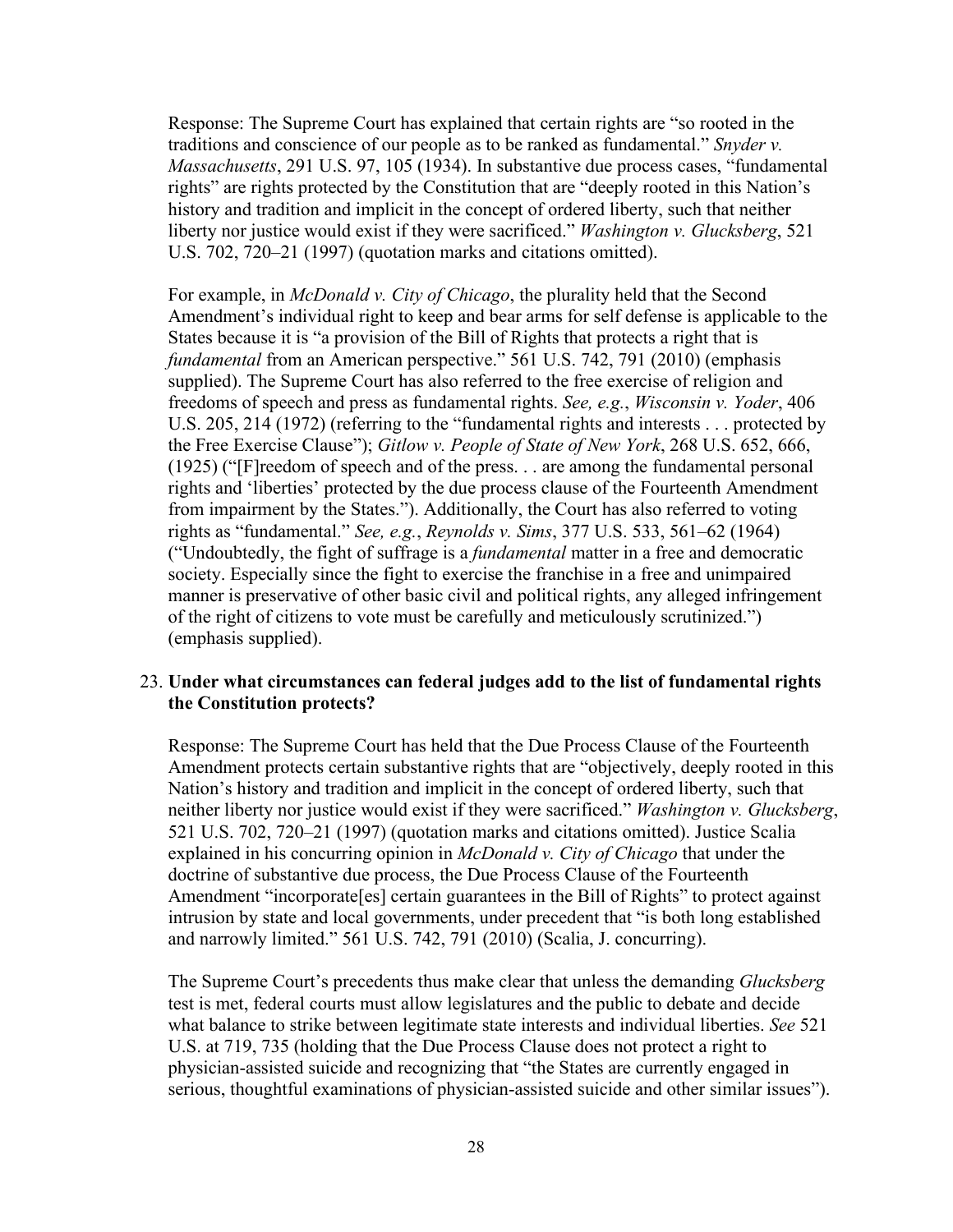If confirmed as a district judge, I would be bound by, and would faithfully and impartially apply all Supreme Court and Second Circuit precedents, including those concerning fundamental rights.

# 24. **Do felon dispossession statutes violate the Second Amendment? If not, can states prohibit non-violent felons from possessing a firearm?**

Response: In *District of Columbia v. Heller*, the Supreme Court held that the Second Amendment "confer[s] an individual right to keep and bear arms" and that this right "is not unlimited." 554 U.S. 570, 595, 626 (2008). The Supreme Court made clear in *Heller* that "nothing in [its] opinion should be taken to cast doubt on longstanding prohibitions on the possession of firearms by felons . . . ." *Id*. at 626. If confirmed as a district judge for the Eastern District of New York, I will be bound by, and will faithfully and impartially apply, all precedents of the Supreme Court and Second Circuit, including but not limited to *Heller*. Consistent with the Code of Conduct for United States Judges, it would be inappropriate for me, as a pending judicial nominee, to comment further on issues that may be the subject of pending litigation.

#### 25. **Have you ever done any work, legal or non-legal, with or for a gun control group? If so, please identify the group and describe the nature of your work.**

Response: To the best of my recollection, I have not done any work, legal or non-legal, with or for a gun control group.

# 26. **Please describe your understanding of the constitutionality of nationwide or universal injunctions based on current Supreme Court and Second Circuit precedent.**

Response: Federal courts considering a request for injunctive relief must follow the standards and procedures of Federal Rule of Civil Procedure 65. The Supreme Court has recognized that an "injunction is a drastic and extraordinary remedy, which should not be granted as a matter of course." *Monsanto Co. v. Geertson Seed Farms*, 561 U.S. 139, 165 (2010). Federal courts must ensure that any injunctive relief is "no more burdensome to the defendant than necessary to provide complete relief to the plaintiffs." *Califano v. Yamasaki*, 442 U.S. 682, 702 (1979).

The Supreme Court and lower courts are considering the legal authority of district courts to issue nationwide injunctions. *See, e.g.*, *Dep't of Homeland Sec. v. New York*, 140 S. Ct. 599 (2020) (Gorsuch, J., concurring) ("Injunctions like these thus raise serious questions about the scope of courts' equitable powers under Article III."). It would be inappropriate for me, as a pending judicial nominee, to comment on the propriety of nationwide injunctions because such questions are currently pending in courts. *See* Canon 3(A)(6), Code of Conduct for United States Judges. If confirmed as a district judge for the Eastern District of New York, I would be bound by, and would faithfully and impartially follow all precedents of the Supreme Court and Second Circuit, including those addressing the proper scope of injunctive relief.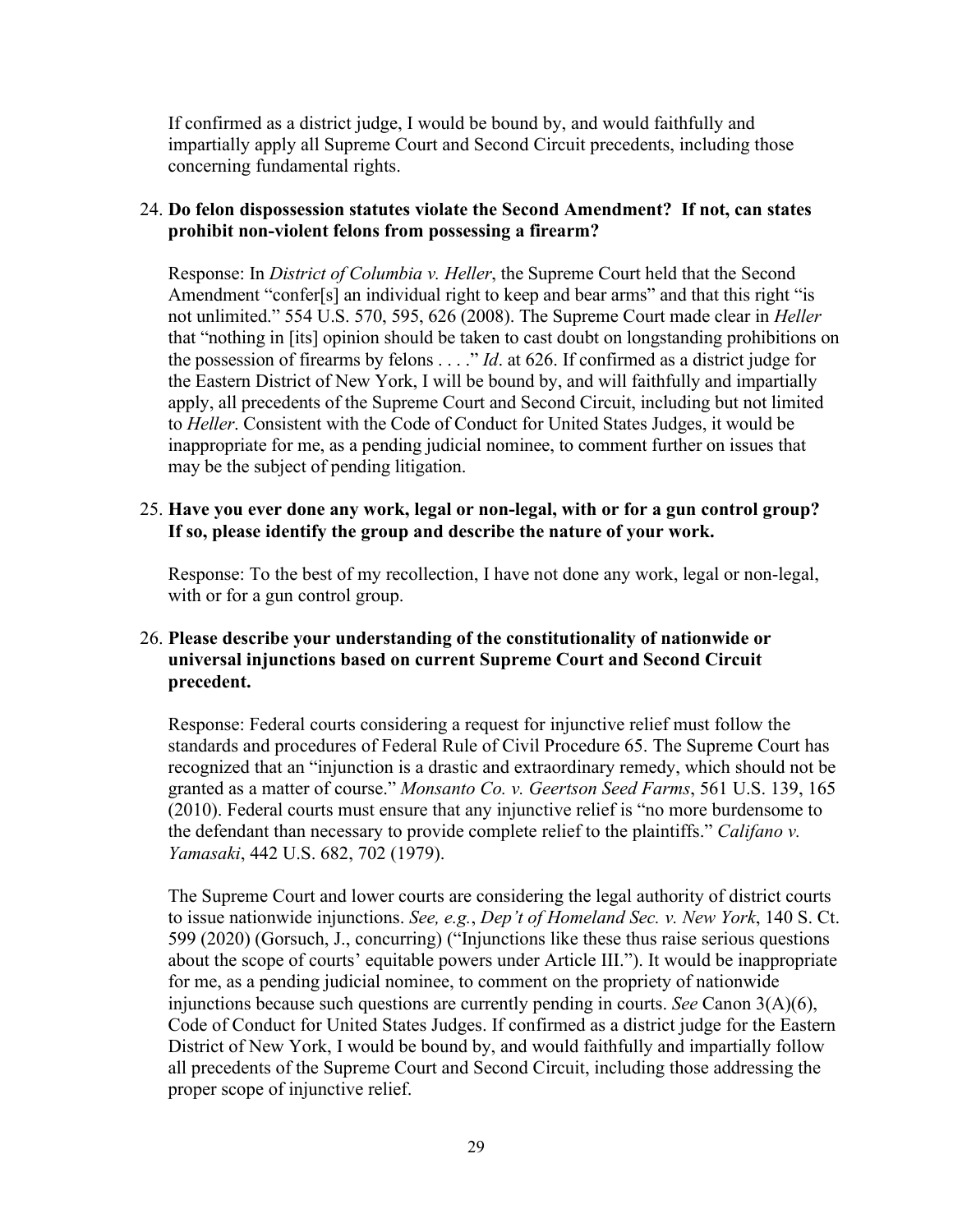#### 27. **Do parents have a constitutional right to direct the education of their children?**

Response: In *Meyer v. Nebraska*, 262 U.S. 390, 399, 401 (1925), the Supreme Court held that the Fourteenth Amendment's Due Process Clause protects the fundamental right of parents to "establish a home and bring up children" and "to control the education of their own." The Supreme Court has recognized the "extensive precedent" that has developed since *Meyer* concerning the fundamental right of parents to make decisions concerning "the care, custody, and control of their children." *Troxel v. Granville*, 530 U.S. 57, 66 (2000) (citing cases). If confirmed as a district judge for the Eastern District of New York, I would be bound by, and would faithfully and impartially follow all precedent from the Supreme Court and Second Circuit, including precedent addressing parental rights regarding the education of their children.

# 28. **In a False Claims Act case, what is the standard used by the Second Circuit for determining whether a false claim is material?**

Response: The Supreme Court has recognized that "[t]he materiality standard" for claims under the False Claims Act "is demanding" and "[m]ateriality . . . cannot be found where noncompliance is minor or insubstantial." *Universal Health Servs., Inc. v. United States*, 579 U.S. 176, 194 (2016). In a nonprecedential decision, the Second Circuit reiterated this standard and noted that it is met when the government is shown to "have made the payment as a result of the defendant's alleged misconduct." *Coyne v. Amgen, Inc.*, 717 F. App'x 26, 29 (2d Cir. 2017). A "complaint must present concrete allegations from which the court may draw the reasonable inference that the misrepresentations . . . caused the Government to make the [payment at issue]." *Id.*

## 29. **When you are considering a case, do you have a process for ensuring that you correctly understand how the law should apply, without letting personal preferences shape your view? If so, what is your process or approach?**

Response: As an attorney, when I am considering a case, I conduct a careful investigation of the facts and evidence in order to assess the likely facts as best as I can without formal fact-finding. I also carefully research the applicable law and impartially apply the law to the likely facts, as I understand them. In this way, I determine whether the facts meet the legal standard for each of the claims under consideration, regardless of any personal views.

#### 30. **Please answer the following questions yes or no. If you would like to include an additional narrative response, you may do so, but only after a yes or no answer:**

- a. **Was** *Brown v. Board of Education* **correctly decided?**
- b. **Was** *Loving v. Virginia* **correctly decided?**
- c. **Was** *Griswold v. Connecticut* **correctly decided?**
- d. **Was** *Roe v. Wade* **correctly decided?**
- e. **Was** *Planned Parenthood v. Casey* **correctly decided?**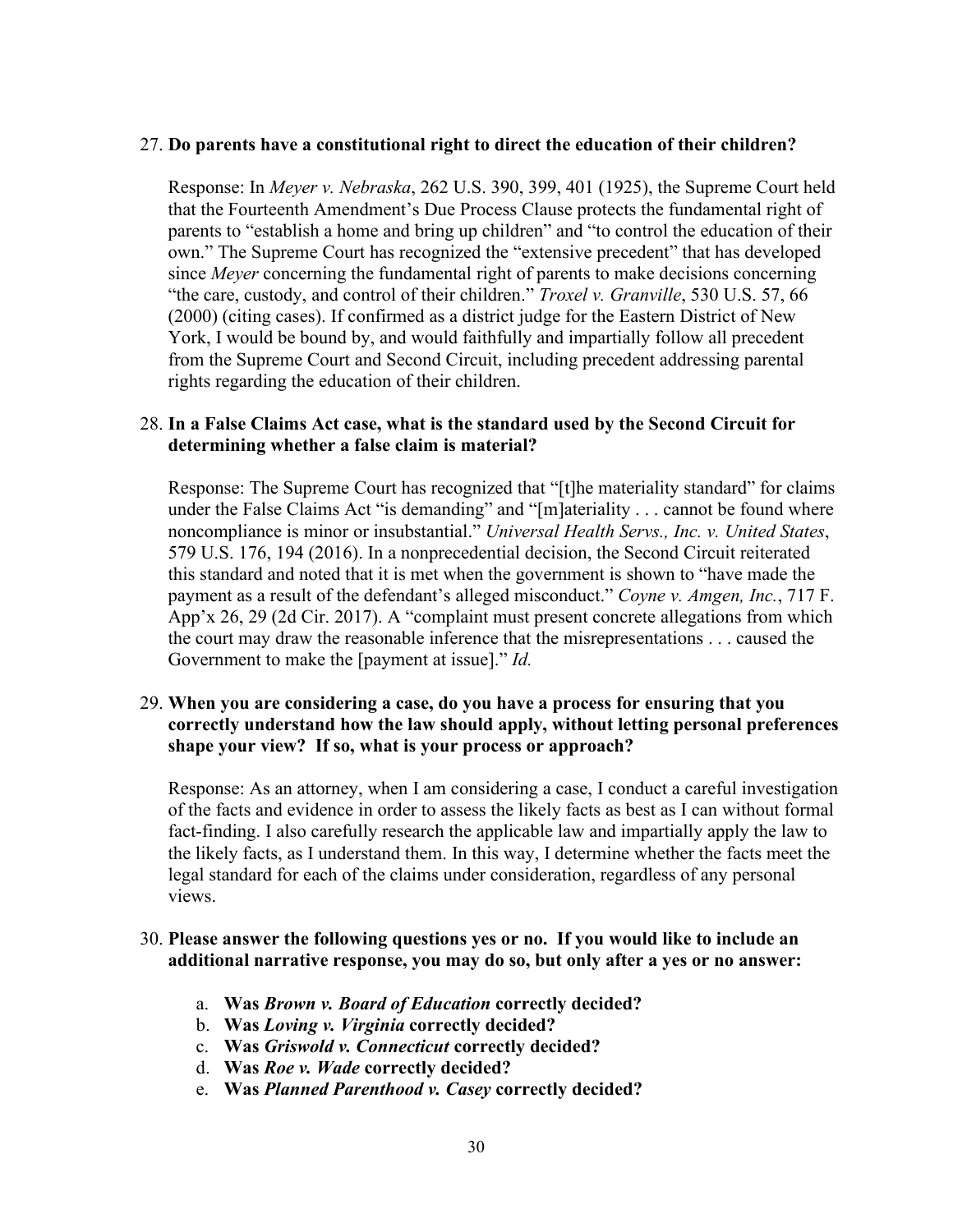- f. **Was** *Gonzales v. Carhart* **correctly decided?**
- g. **Was** *District of Columbia v. Heller* **correctly decided?**
- h. **Was** *McDonald v. City of Chicago* **correctly decided?**
- i. **Was** *Hosanna-Tabor Evangelical Lutheran Church and School v. EEOC*  **correctly decided?**

Response to all subparts: If confirmed as a district judge for the Eastern District of New York, I would be bound by, and would faithfully and impartially follow all Supreme Court precedents, including each of the cases listed above. The Code of Conduct for United States Judges prohibits judges from commenting on legal issues that could become the subject of litigation. For this reason, it is generally inappropriate for me, as a pending judicial nominee, to comment on the merits of any particular Supreme Court precedent that I may be required to interpret or enforce, if confirmed as a judge. I believe that it is extremely unlikely, however, that the constitutionality of *de jure* racial segregation in public schools or anti-miscegenation laws would arise in a case before me. Consequently, like prior judicial nominees, I believe that I can make exceptions to the general rule prohibiting comment on the correctness of Supreme Court precedent for *Brown v. Board of Education* and *Loving v. Virginia*, and state that I agree that *Brown*  and *Loving* were correctly decided.

# 31. **Please describe the selection process that led to your nomination to be a United States District Judge, from beginning to end (including the circumstances that led to your nomination and the interviews in which you participated).**

Response: On March 29, 2021, I submitted an application to Senator Charles Schumer's judicial screening committee. On April 4, 2021, I submitted an application to Senator Kirsten Gillibrand's office. On April 13, 2021, I interviewed separately with Senator Schumer's judicial screening committee and with staff from Senator Gillibrand's office. On May 31, 2021, I interviewed with Senator Schumer. On September 3, 2021, I interviewed with attorneys from the White House Counsel's Office. Since that date, I have been in contact with officials from the White House Counsel's Office and the Office of Legal Policy at the United States Department of Justice. On January 19, 2022, my nomination was submitted to the Senate.

## 32. **During your selection process did you talk with any officials from or anyone directly associated with the organization Demand Justice, or did anyone do so on your behalf? If so, what was the nature of those discussions?**

Response: I have spoken with Chris Kang, who generally described the judicial nomination process and congratulated me after President Biden announced his intent to nominate me for the Eastern District of New York. As I reported in my Senate Judiciary Committee Questionnaire, at no point has anyone discussed with me any pending or specific case, legal issue, or question in a manner that could reasonably be interpreted as seeking any express or implied assurances concerning my position on such case, issue, or question.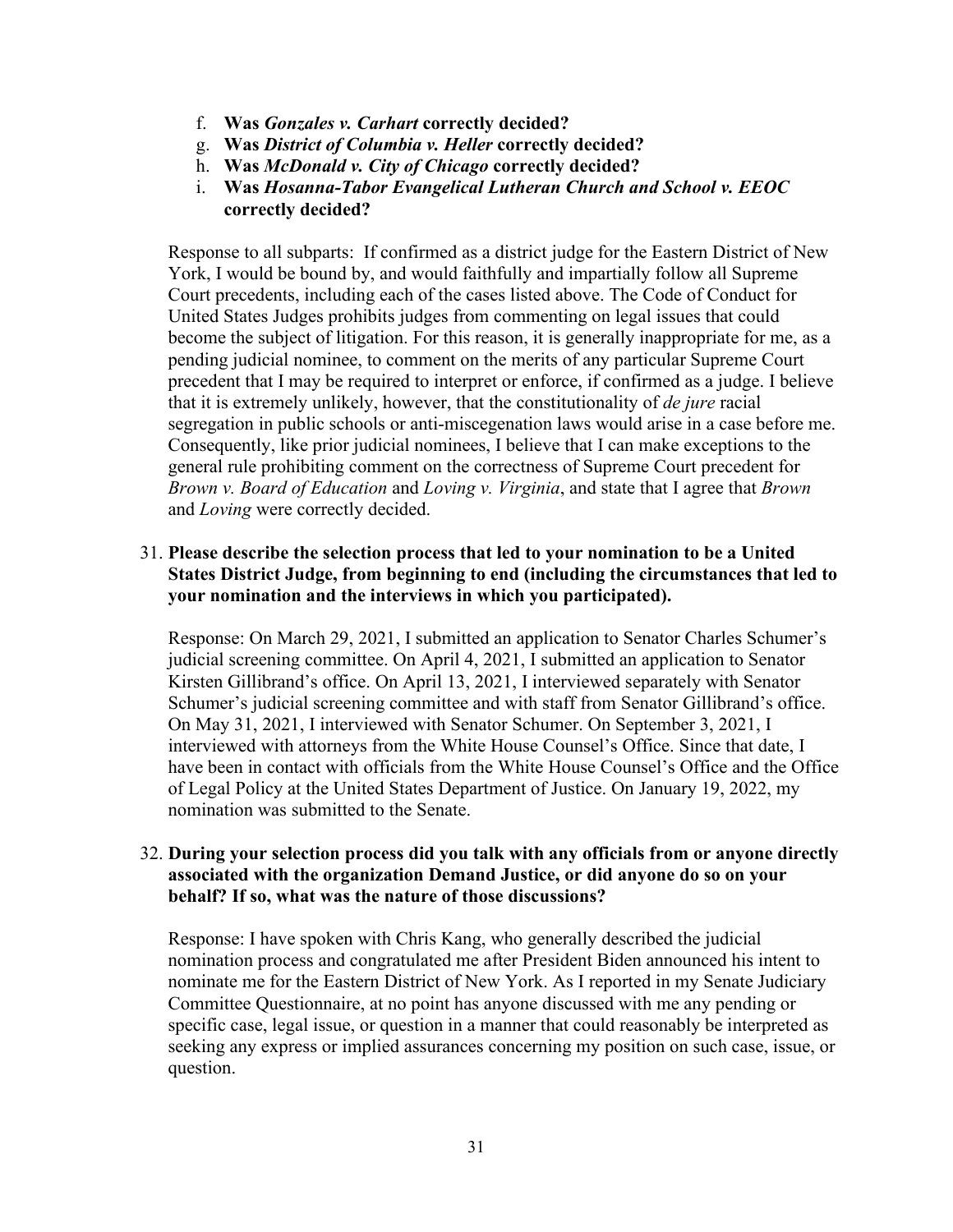33. **During your selection process did you talk with any officials from or anyone directly associated with the American Constitution Society, or did anyone do so on your behalf? If so, what was the nature of those discussions?** 

Response: I have spoken with Jill Dash, who generally described the judicial nomination process. I also communicated by email with Amy Larsen, Lia Minkoff, and Joel Dodge of the American Constitution Society New York Chapter after submitting applications to the judicial screening processes for Senator Charles Schumer and Senator Kirsten Gillibrand. As I reported in my Senate Judiciary Committee Questionnaire, at no point has anyone discussed with me any pending or specific case, legal issue, or question in a manner that could reasonably be interpreted as seeking any express or implied assurances concerning my position on such case, issue, or question.

34. **During your selection process, did you talk with any officials from or anyone directly associated with Arabella Advisors, or did anyone do so on your behalf? If so, what was the nature of those discussions? Please include in this answer anyone associated with Arabella's known subsidiaries the Sixteen Thirty Fund, the New Venture Fund, the Hopewell Fund, the Windward Fund, or any other such Arabella dark-money fund that is still shrouded**.

Response: No, as far as I know. I am not aware, however, of the employer of every person with whom I speak.

35. **During your selection process did you talk with any officials from or anyone directly associated with the Open Society Foundation, or did anyone do so on your behalf? If so, what was the nature of those discussions?**

Response: No, as far as I know. I am not aware, however, of the employer of every person with whom I speak.

- 36. **Demand Justice is a progressive organization dedicated to "restor[ing] ideological balance and legitimacy to our nation's courts."**
	- a. **Has anyone associated with Demand Justice requested that you provide any services, including but not limited to research, advice, analysis, writing or giving speeches, or appearing at events or on panels?**
	- b. **Are you currently in contact with anyone associated with Demand Justice, including, but not limited to: Brian Fallon, Christopher Kang, Tamara Brummer, Katie O'Connor, and/or Jen Dansereau?**
	- c. **Have you ever been in contact with anyone associated with Demand Justice, including, but not limited to: Brian Fallon, Christopher Kang, Tamara Brummer, Katie O'Connor, and/or Jen Dansereau?**

Response to subpart (a): No.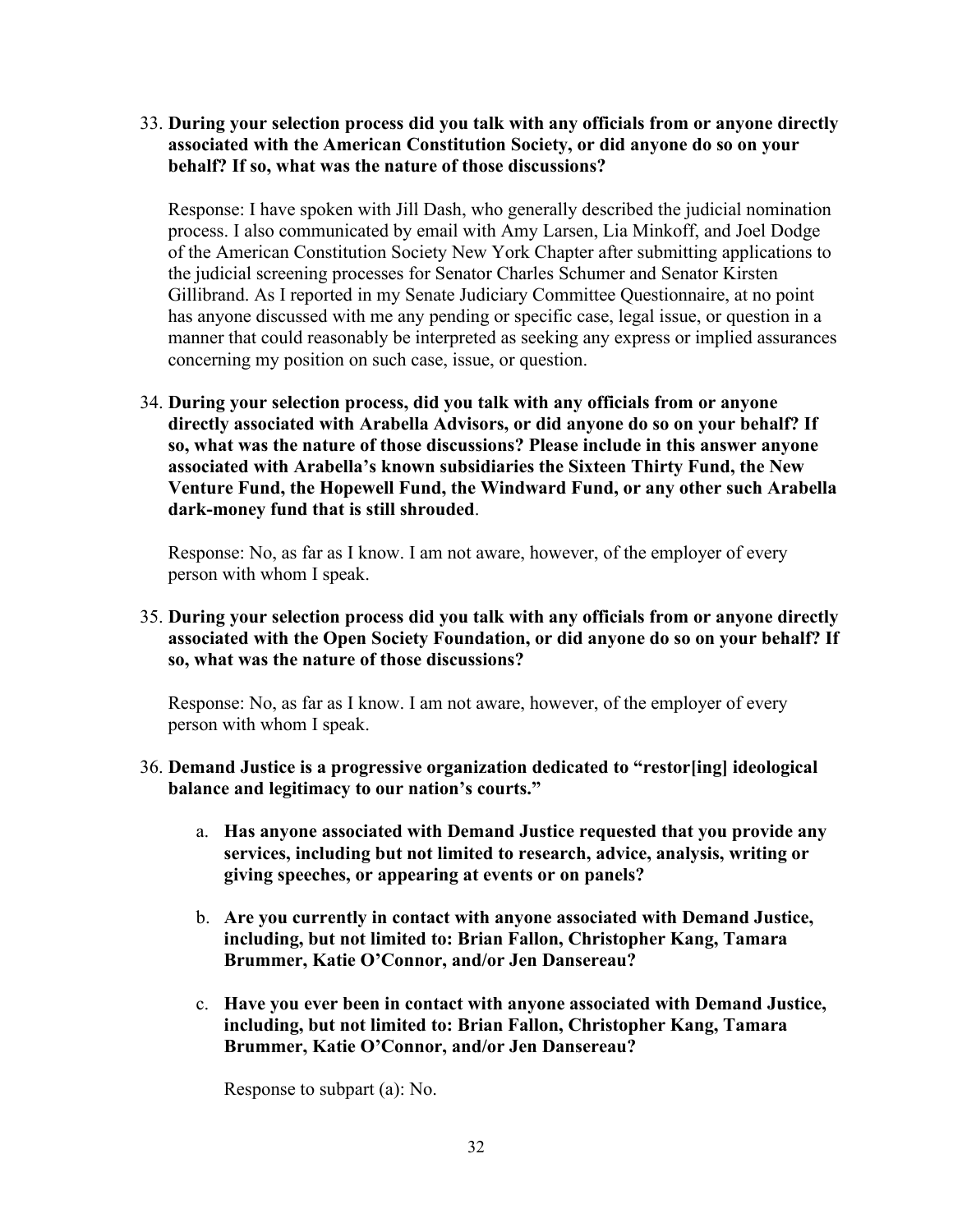Response to subparts (b) and (c): I have spoken with Chris Kang, who generally described the judicial nomination process and congratulated me after President Biden announced his intent to nominate me for the Eastern District of New York. I do not know whether I ever communicated with Katie O'Connor while she was employed by the ACLU, which I believe may have ended in 2013. I have not been in contact with any of the other individuals listed, nor with anyone else known to be associated with Demand Justice, although I am unaware of the current or former employers of all persons with whom I speak. As I reported in my Senate Judiciary Committee Questionnaire, at no point has anyone discussed with me any pending or specific case, legal issue, or question in a manner that could reasonably be interpreted as seeking any express or implied assurances concerning my position on such case, issue, or question.

- 37. **The Alliance for Justice is a "national association of over 120 organizations, representing a broad array of groups committed to progressive values and the creation of an equitable, just, and free society."** 
	- a. **Has anyone associated with Alliance for Justice requested that you provide any services, including but not limited to research, advice, analysis, writing or giving speeches, or appearing at events or on panels?**
	- b. **Are you currently in contact with anyone associated with the Alliance for Justice, including, but not limited to: Rakim Brooks and/or Daniel L. Goldberg?**
	- c. **Have you ever been in contact with anyone associated with Demand Justice, including, but not limited to: Rakim Brooks and/or Daniel L. Goldberg?**

Response to subpart (a): No.

Response to subparts (b) and (c): In 2021, I spoke with Nan Aron and Spencer Myers of Alliance for Justice, who generally described the judicial nomination process. I do not know whether I ever communicated with Rakim Brooks while he was employed by the ACLU, which I believe may have ended in 2020 or early 2021. I have not been in contact with any of the other individuals listed, nor with anyone else known to be associated with Alliance for Justice, although I am not aware of the employer of every person with whom I speak. As I reported in my Senate Judiciary Committee Questionnaire, at no point has anyone discussed with me any pending or specific case, legal issue, or question in a manner that could reasonably be interpreted as seeking any express or implied assurances concerning my position on such case, issue, or question.

38. **Arabella Advisors is a progressive organization founded "to provide strategic guidance for effective philanthropy" that has evolved into a "mission-driven, Certified B Corporation" to "increase their philanthropic impact."**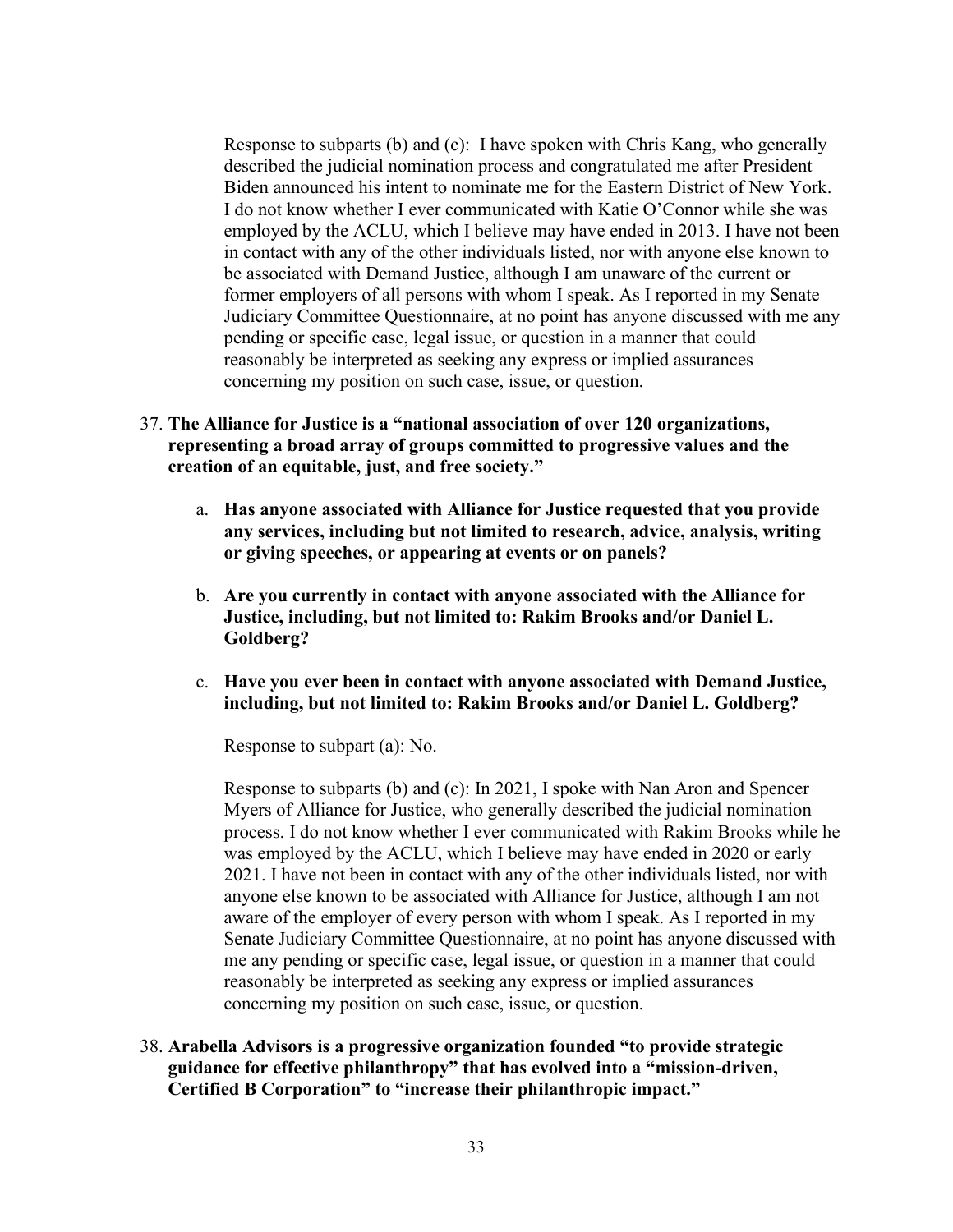- a. **Has anyone associated with Arabella Advisors requested that you provide any services, including but not limited to research, advice, analysis, writing or giving speeches, or appearing at events or on panels? Please include in this answer anyone associated with Arabella's known subsidiaries the Sixteen Thirty Fund, the New Venture Fund, the Hopewell Fund, the Windward Fund, or any other such Arabella dark-money fund.**
- b. **Are you currently in contact with anyone associated with Arabella Advisors? Please include in this answer anyone associated with Arabella's known subsidiaries the Sixteen Thirty Fund, the New Venture Fund, the Hopewell Fund, the Windward Fund, or any other such Arabella dark-money fund that is still shrouded.**
- c. **Have you ever been in contact with anyone associated with Arabella Advisors? Please include in this answer anyone associated with Arabella's known subsidiaries the Sixteen Thirty Fund, the New Venture Fund, the Hopewell Fund, the Windward Fund, or any other such Arabella darkmoney fund that is still shrouded.**

Response to all subparts: No, as far as I know. I am not aware, however, of the employer of every person with whom I speak.

- 39. **The Open Society Foundations is a progressive organization that "work[s] to build vibrant and inclusive democracies whose governments are accountable to their citizens."**
	- a. **Has anyone associated with Open Society Fund requested that you provide any services, including but not limited to research, advice, analysis, writing or giving speeches, or appearing at events or on panels?**
	- b. **Are you currently in contact with anyone associated with the Open Society Foundations?**
	- c. **Have you ever been in contact with anyone associated with the Open Society Foundations?**

Response to all subparts: During the time I was employed by the ACLU (2008– 2020), the Open Society Foundations (OSF) may have provided grants to support certain parts of the ACLU's programmatic work. I do not recall personally participating in any presentations, meetings, or proposals regarding any such grants. In addition, it is my understanding that some of my former classmates, acquaintances, and colleagues have been or are employed by OSF.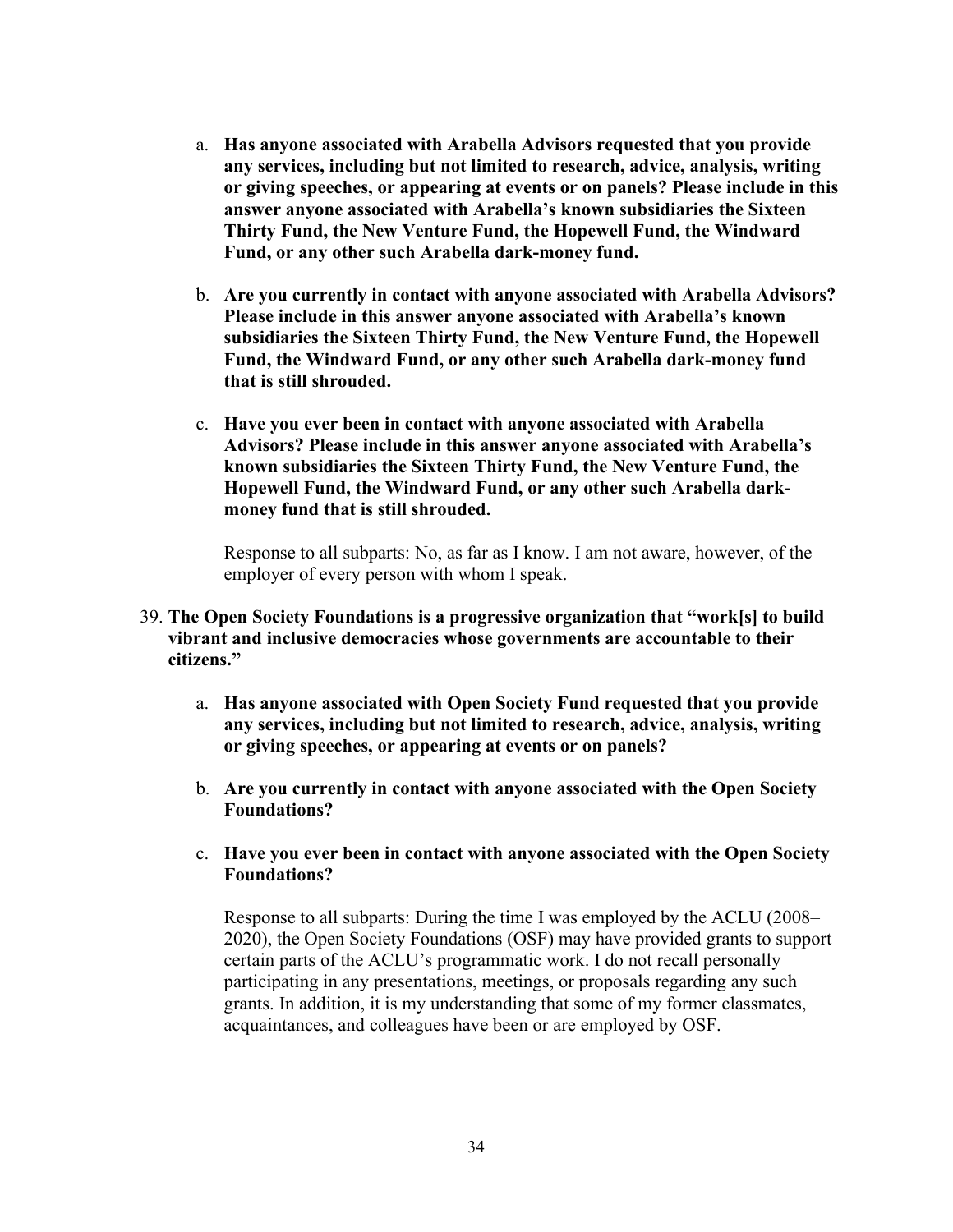- 40. **Fix the Court is a "non-partisan, 501(C)(3) organization that advocates for nonideological 'fixes' that would make the federal courts, and primarily the U.S. Supreme Court, more open and more accountable to the American people."**
	- a. **Has anyone associated with Fix the Court requested that you provide any services, including but not limited to research, advice, analysis, writing or giving speeches, or appearing at events or on panels?**
	- b. **Are you currently in contact with anyone associated with Fix the Court, including but not limited to: Gabe Roth, Tyler Cooper, Dylan Hosmer-Quint and/or Mackenzie Long?**
	- c. **Have you ever been in contact with anyone associated with Fix the Court, including but not limited to: Gabe Roth, Tyler Cooper, Dylan Hosmer-Quint and/or Mackenzie Long?**

Response to all subparts: No, as far as I know. I am not aware, however, of the employer of every person with whom I speak.

#### 41. **Do the answers you have provided to these questions reflect your true and personal views?**

Response: I have sought to provide answers to factual questions, like Question 40, to the best of my ability and recollection. I have sought to answer legal questions, such as Question 28, by providing my understanding of the law to the best of my ability. With respect to questions about my personal views, consistent with the Code of Conduct for United States Judges, it would be inappropriate for me, as a pending judicial nominee, to comment on or express personal views about issues that could become the subject of litigation. Federal judges are required to scrupulously review the factual record in any given case and to impartially and neutrally apply the law, including precedents of the Supreme Court and the relevant Circuit, to those facts, setting aside any personal views they may have, if any.

### 42. **Please explain, with particularity, the process whereby you answered these questions.**

Response: All answers to these questions are my own. On May 4, 2022, the Department of Justice Office of Legal Policy (OLP) sent me the Committee's questions. I drafted my answers, and, where necessary, conducted legal research and reviewed my records to refresh my recollection. Consistent with the practice of past nominees, I submitted draft answers to the Office of Legal Policy for feedback. I reviewed and considered OLP's feedback, and then submitted my final answers to the Committee.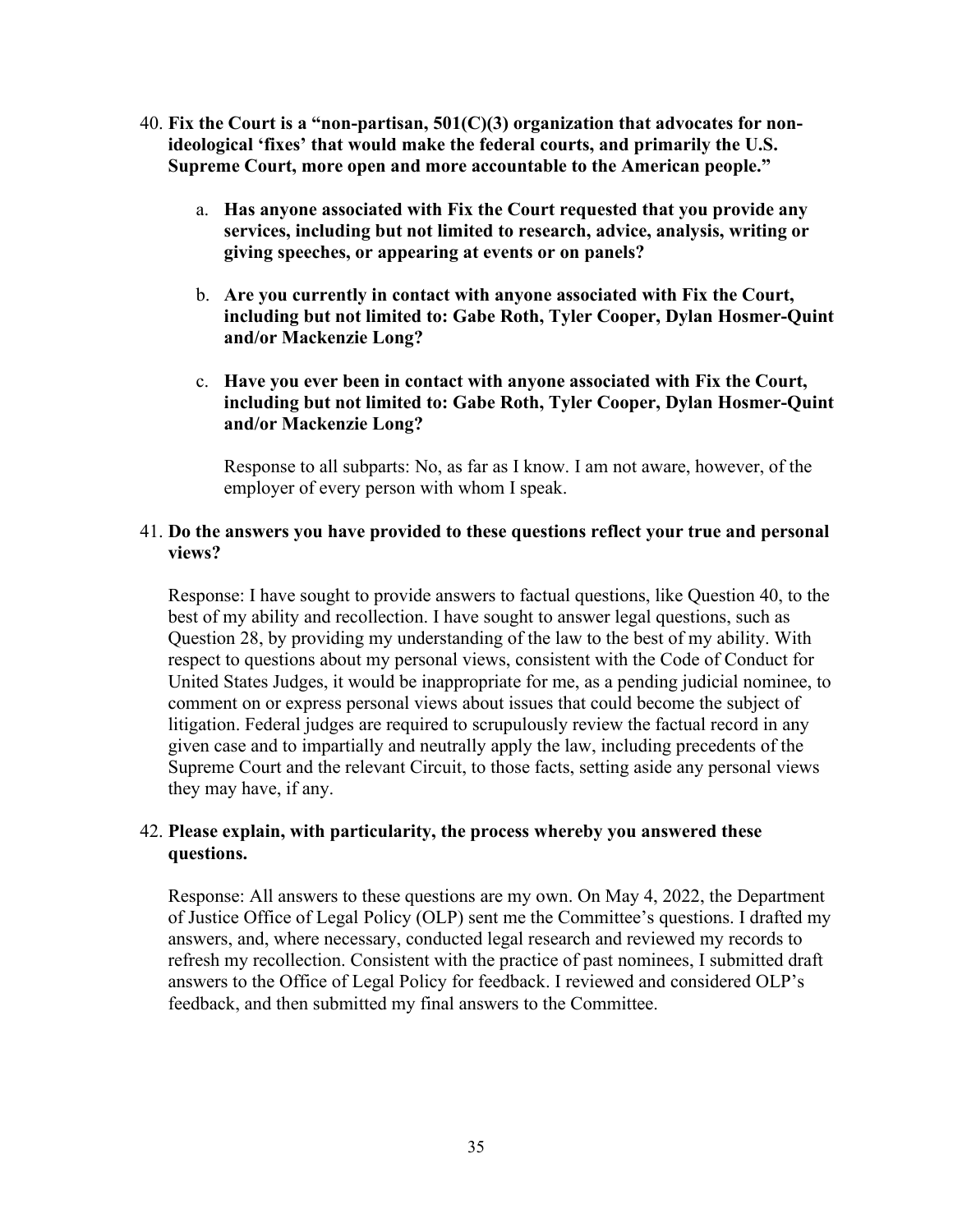#### **Senator Marsha Blackburn Questions for the Record to Nusrat J. Choudhury Nominee for the Eastern District of New York**

#### 1. **Do you support defending the police**?

Response: I have deep respect for law enforcement and appreciate the risks they take and the important role they play in advancing public safety. My respect and admiration for law enforcement is reflected in my work at the ACLU of Illinois, where I have served as Legal Director since January 2020. During this time, I supported the ACLU of Illinois' provision of legal representation to two Chicago police officers in the filing of three administrative complaints in the Illinois Department of Human Rights.

My utmost regard for the work of law enforcement is also shown by my work with them and their counsel to settle litigation with reforms that advance constitutional, effective, and safe policing. I was humbled to receive letters submitted to the Committee in support of my confirmation from opposing counsel in these cases.

Gerald Blessey, the former City Attorney for Biloxi, Mississippi, described our work to resolve litigation involving Biloxi police practices as follows:

Ms. Choudhury shared her extensive knowledge of practical, best practices seeking to minimize the burden of reforms on the City, municipal court, and police department. . . . She is fair-minded and a pleasure to work with on these serious, complex, and challenging issues. . . . Her expressions of utmost respect for law enforcement personnel and the difficult challenges that police encounter as they protect and serve the public are consistent with my first-hand experience working with her on policing issues.

Grant F. Langley, the former Milwaukee City Attorney, and Jan A. Smokowicz, the former Milwaukee Deputy City Attorney, represented the Milwaukee Police Department and the Milwaukee Fire and Police Commission in litigation against my clients. They wrote that I "displayed an unfailingly even temper and a reasonable and fair approach to resolving the many thorny issues that arose during" efforts to settle the litigation.

John Clopper, a former Assistant U.S. Attorney for the Southern District of New York, represented the Federal Bureau of Investigation, U.S. Department of Justice, and National Security Agency against my client in litigation. Mr. Clopper wrote: "Nusrat is among the most open-minded lawyers I have litigated against." He described me as "impartial[]," "fair-minded[]," "collaborative," and a "role model for collegiality in the legal profession."

If confirmed as a district judge for the Eastern District of New York, I would strive, in each case, to uphold the solemn judicial oath to "administer justice . . . faithfully and impartially" to all parties and counsel who appear before me, including law enforcement officers and agencies.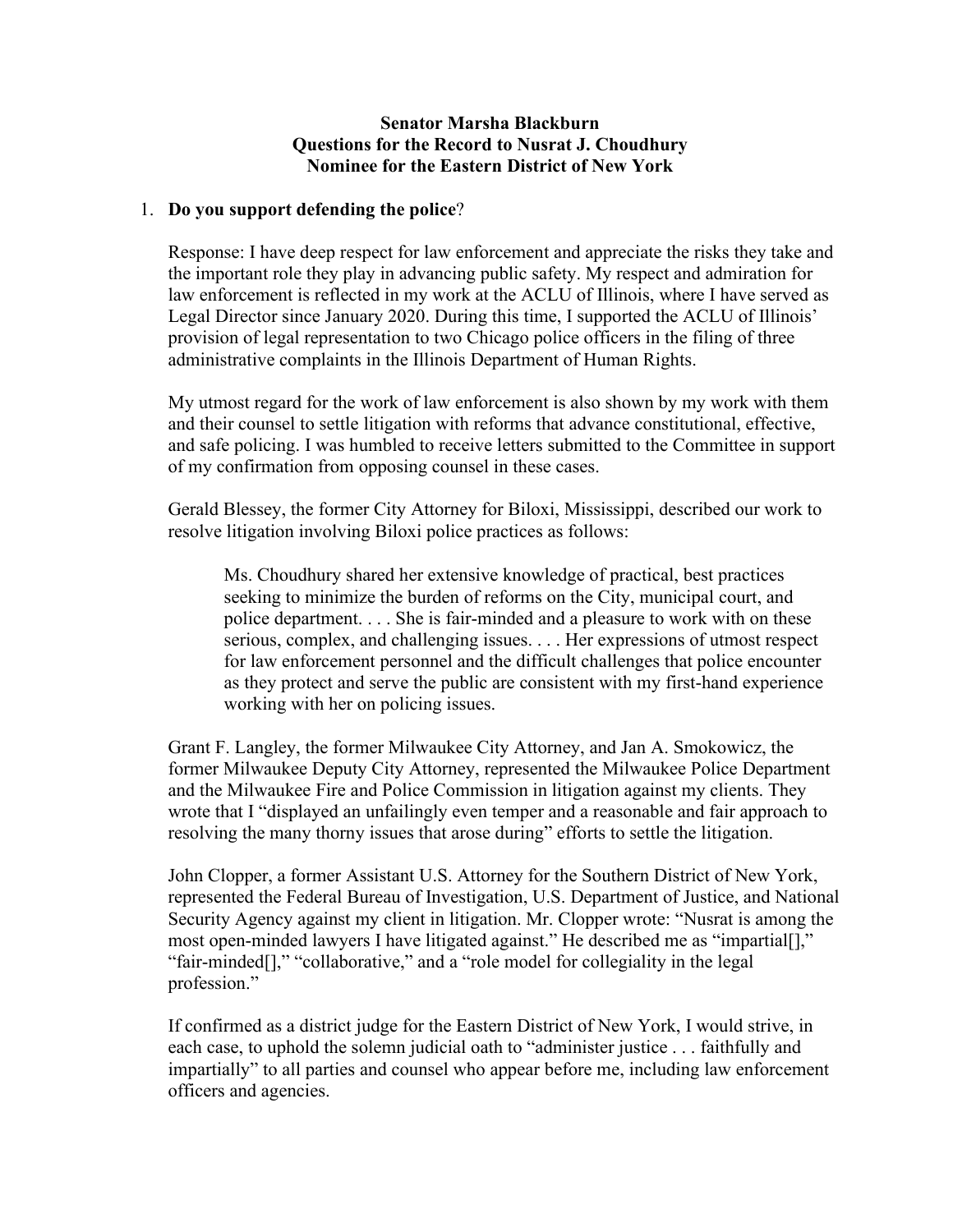# **2. Last year, you participated in a panel discussion titled "Race, Sex and Policing." During the discussion, you suggested a need for "reimagining the role of policing in our society." What did you mean by that?**

Response: Respectfully, I would characterize my comments as descriptive rather than offering a statement of support for a particular viewpoint. I have great respect for the work police do to ensure rule of law and keep communities safe under challenging conditions as shown by my support for ACLU of Illinois legal representation of police officers and by the work I have done with law enforcement and their counsel to settle litigation with reforms that advance constitutional, effective, and safe policing.

At the event in question, I addressed the efforts of clients to whom I provide legal representation in the enforcement of a federal Consent Decree that advances "constitutional and effective" policing in Chicago and "ensure[s] that Chicago police officers are provided with the training, resources, and support they need to perform their jobs professionally and safely." Consent Decree ¶ 2, *Illinois v. Chicago*, No. 17-cv-6260, ECF No. 703-1 (N.D. Ill. Jan. 31, 2019); *see id*. ¶¶ 669, 709 (providing a Coalition of community organizations authority to enforce the Consent Decree). In the referenced quote, I was noting that different people use different terms to refer to their work on these issues.

I am not aware of any consensus definition of "reimagining" policing. Whether policing should be "reimagined" is a question for policymakers.

Consistent with the Code of Conduct for United States Judges, as a pending judicial nominee, it would be inappropriate for me to comment on my personal views, if any, about whether policing in our society should be "reimagined" and any changes that would entail. The role of a judge is to resolve individual cases and controversies that are properly before the court by impartially applying the law to the facts as established by the evidence in the record in each case. If confirmed as a district judge, my role would be limited to that critically important judicial function. I would be bound by, and would faithfully and impartially follow all precedents of the Supreme Court and Second Circuit.

## **3. In a July 2021 letter to the Chicago Police Department, you opposed allowing police officers to pursue criminal suspects on foot. How do you expect law enforcement to fulfill their duty to protect the public and enforce our criminal laws without pursuing suspects and criminals?**

Response: Public safety is important to all communities. Respectfully, the July 2021 letter does not "oppose[] allowing police officers to pursue criminals on foot."

The July 2021 letter that I helped prepare constituted legal advocacy on behalf of clients. It was sent by a Coalition of 14 organizations that collectively enforce a federal Consent Decree governing police reform in Chicago, which includes my clients—the ACLU of Illinois, Communities United, Community Renewal Society, One Northside, and Next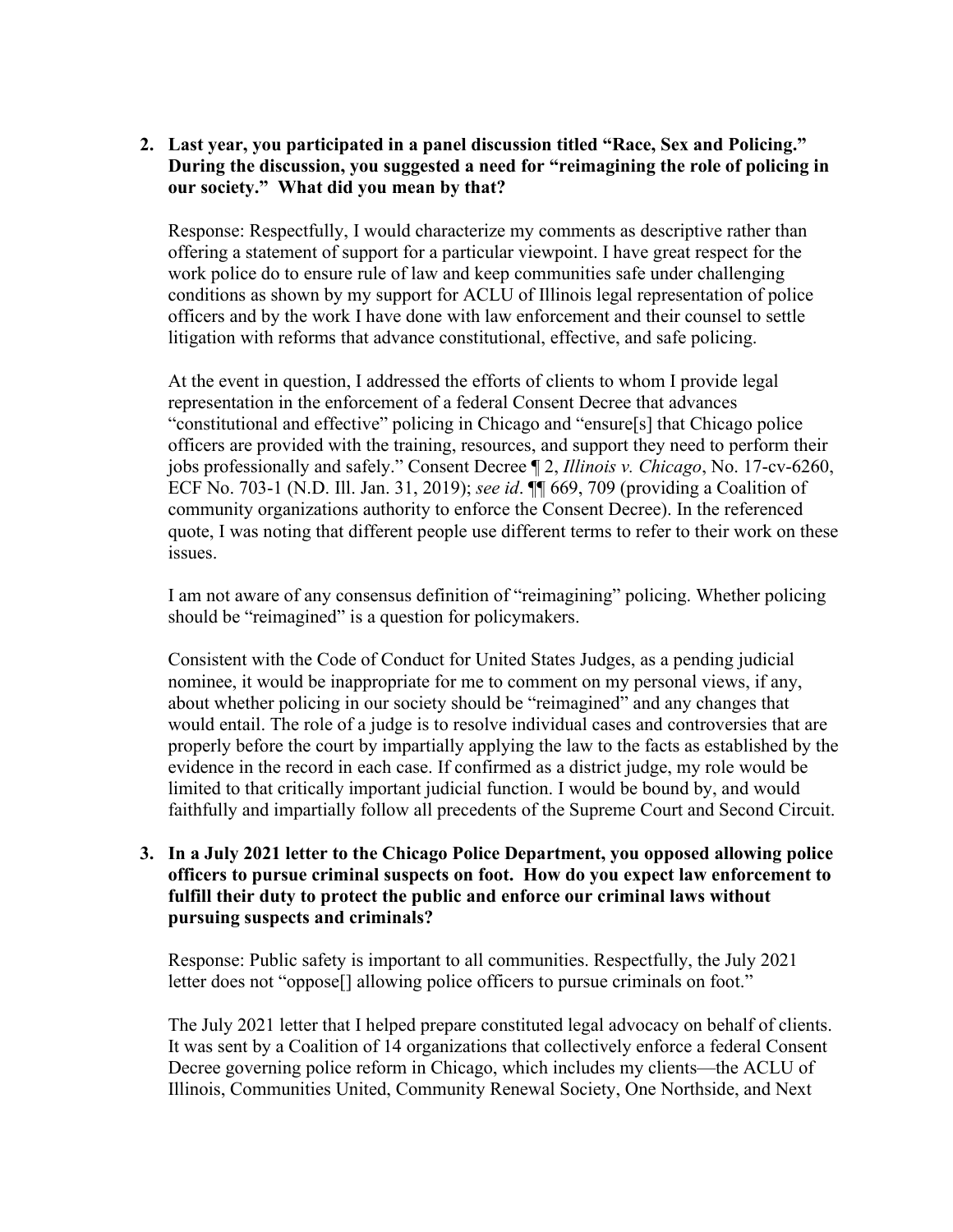Steps. *See* Consent Decree ¶¶ 669, 709, *Illinois v. Chicago*, No. 17-cv-6260, ECF No. 703-1 (N.D. Ill. Jan. 31, 2019). The letter was signed by eight attorneys who provide legal representation to different Coalition organizations, and was sent to the Chicago Police Department and other entities that enforce the Consent Decree.

The Coalition's letter stems from the 2017 findings of a U.S. Department of Justice investigation into the Chicago Police Department, which found that "dangerous and unnecessary foot pursuits" contributed to "a pattern or practice of unreasonable force in violation of the Fourth Amendment." U.S. Department of Justice, Civil Rights Division and U.S. Attorney's Office for the Northern District of Illinois, Investigation of the Chicago Police Department 23, 25 (2017) ("DOJ Report"), [https://www.justice.gov/opa/file/925846/download.](https://www.justice.gov/opa/file/925846/download)

The July 2021 letter addresses the Coalition's views and recommendations for how to improve a June 2021 Chicago Police Department policy governing police foot pursuits in order to advance officer and community safety. The Coalition recommended that the Chicago policy should restrict foot chases, which carry safety risks for the officer, community members, and the person being chased, in the situation where officers do not have more than reasonable suspicion that a person being chased is engaged in theft or criminal trespass.

The question of what policies and practices best advance compliance with our laws and the safety of officers, the public, and people suspected of crimes are important questions for policymakers and the public.

Consistent with the Code of Conduct for United States Judges, as a pending judicial nominee, it would be inappropriate for me to comment on my personal views, if any, about how law enforcement should protect the public and enforce criminal laws. The role of a judge is not to make policy, but to resolve individual cases and controversies that are properly before the court by impartially applying the law to the facts as established by the evidence in the record in each case. If confirmed as a district judge, my role would be limited to that critically important judicial function. I would be bound by, and would faithfully and impartially follow all precedents of the Supreme Court and Second Circuit.

**4. In a 2009 blogpost, you urged government officials to "consider race and racial inequality in policymaking" and argued that governments can make policy on the basis of race while still respecting the Constitution's equal protection guarantees. Do you believe that the government can make policy decisions that discriminate on the basis of race without running afoul of the Constitution?**

Response: Respectfully, I did not state in the referenced blog that governments can "discriminate on the basis of race" or make policy "on the basis of race."

In the 2009 blog, I wrote, "[F]ederal law and regulations continue to prohibit federallyfunded programs from engaging in racial discrimination." I sought to "dispel [the] confusion" amongst members of the public who incorrectly believed that the Supreme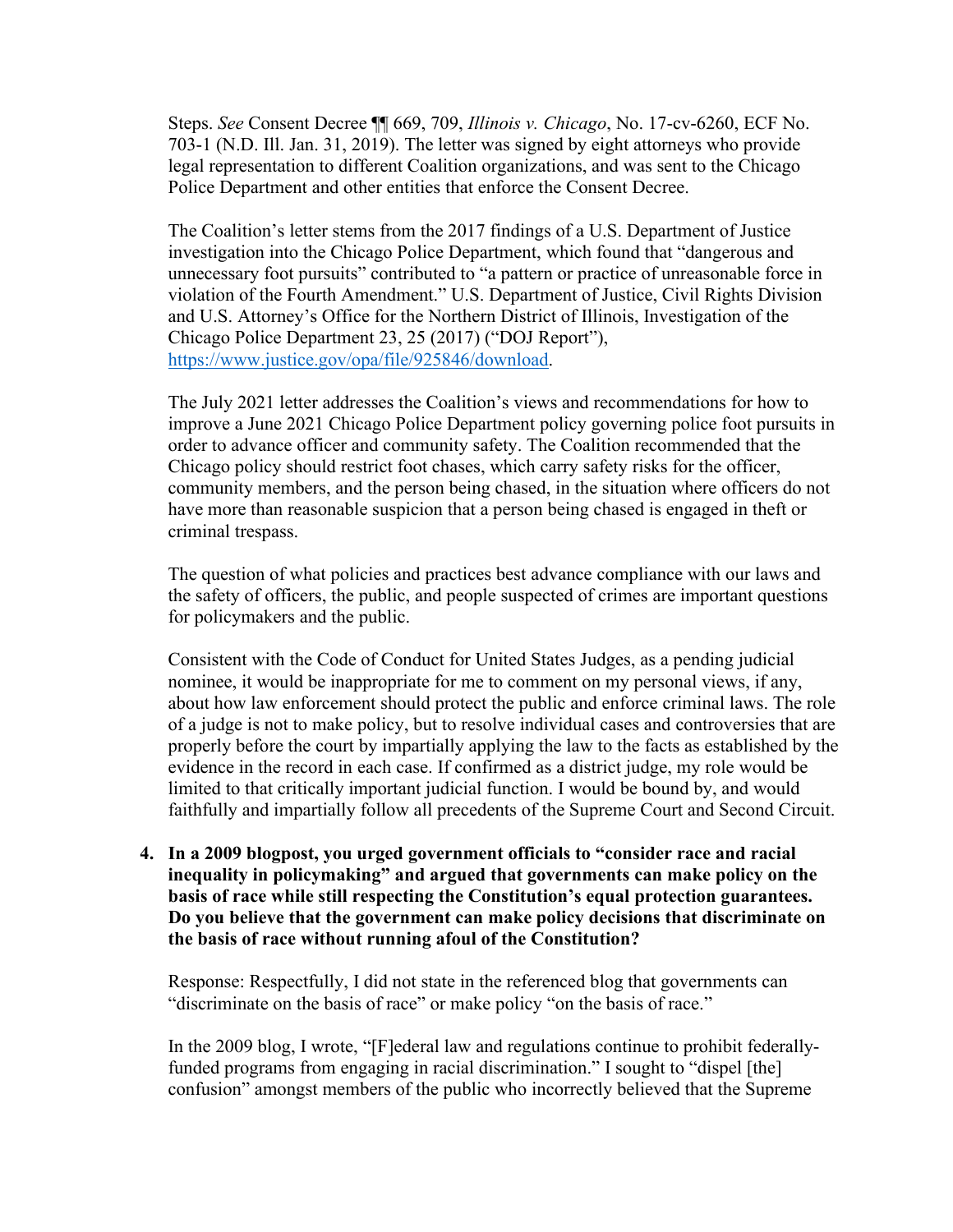Court's ruling in *Ricci v. Stefano*, 557 U.S. 557, 592 (2009), had interpreted the Fourteenth Amendment Equal Protection Clause. I explained that the Supreme Court held in *Ricci* that the City of New Haven had violated the right of white and Latino firefighters to be free from discriminatory treatment under Title VII of the Civil Rights Act of 1964 when the City decided to reject the results of an employment test. *See id*. I also explained that the Supreme Court's decision in *Ricci* did not address the Equal Protection Clause. *See id*.

The referenced blog also linked to a 2009 ACLU guide that identified Supreme Court precedents current through July 2009 that would apply to any federal, state, and local government "actions to advance racial equality and promote opportunity for individuals from all racial backgrounds while respecting equal protection rights guaranteed by the Fifth and Fourteenth Amendments to the U.S. Constitution." The 2009 guide noted—with emphasis in several places—that "federal law and regulations continue to *prohibit* federally-funded programs from engaging in racial discrimination." (Emphasis in original).

The Supreme Court has held that the use of any race-based classification by federal, state, or local government is subject to strict scrutiny. *Adarand Constructors, Inc. v. Pena*, 515 U.S. 200, 227 (1995). Such classifications are permissible only if they are narrowly tailored to further compelling governmental interests. *Fisher v. University of Texas at Austin*, 570 U.S. 297 (2013).

In *Shaw v. Hunt*, 517 U.S. 899 (1996), which was decided the year after *Adarand*, the Supreme Court explained:

A State's interest in remedying the effects of past or present racial discrimination *may in the proper case* justify a government's use of racial distinctions. For that interest to rise to the level of a compelling state interest, it must satisfy two conditions. First, the discrimination must be identified discrimination. While the States and their subdivisions may take remedial action when they possess evidence of past or present discrimination, they must identify that discrimination, public or private, with some specificity before they may use race-conscious relief. A generalized assertion of past discrimination in a particular industry or region is not adequate because it provides no guidance for a legislative body to determine the precise scope of the injury it seeks to remedy. . . . Second, the institution that makes the racial distinction must have a strong basis in evidence to conclude that remedial action was necessary, before it embarks on an affirmative action program.

517 U.S. at 909–10 (quotation marks and citations omitted) (emphasis supplied); *see also Wisconsin State Legislature v. Wisconsin Elections Comm'ns*, 142 S. Ct. 1245, 1249–50 (2022) (reiterating that a "strong basis in evidence" is required before undertaking the remedial action) (citing *Shaw*, 517 U.S. at 910).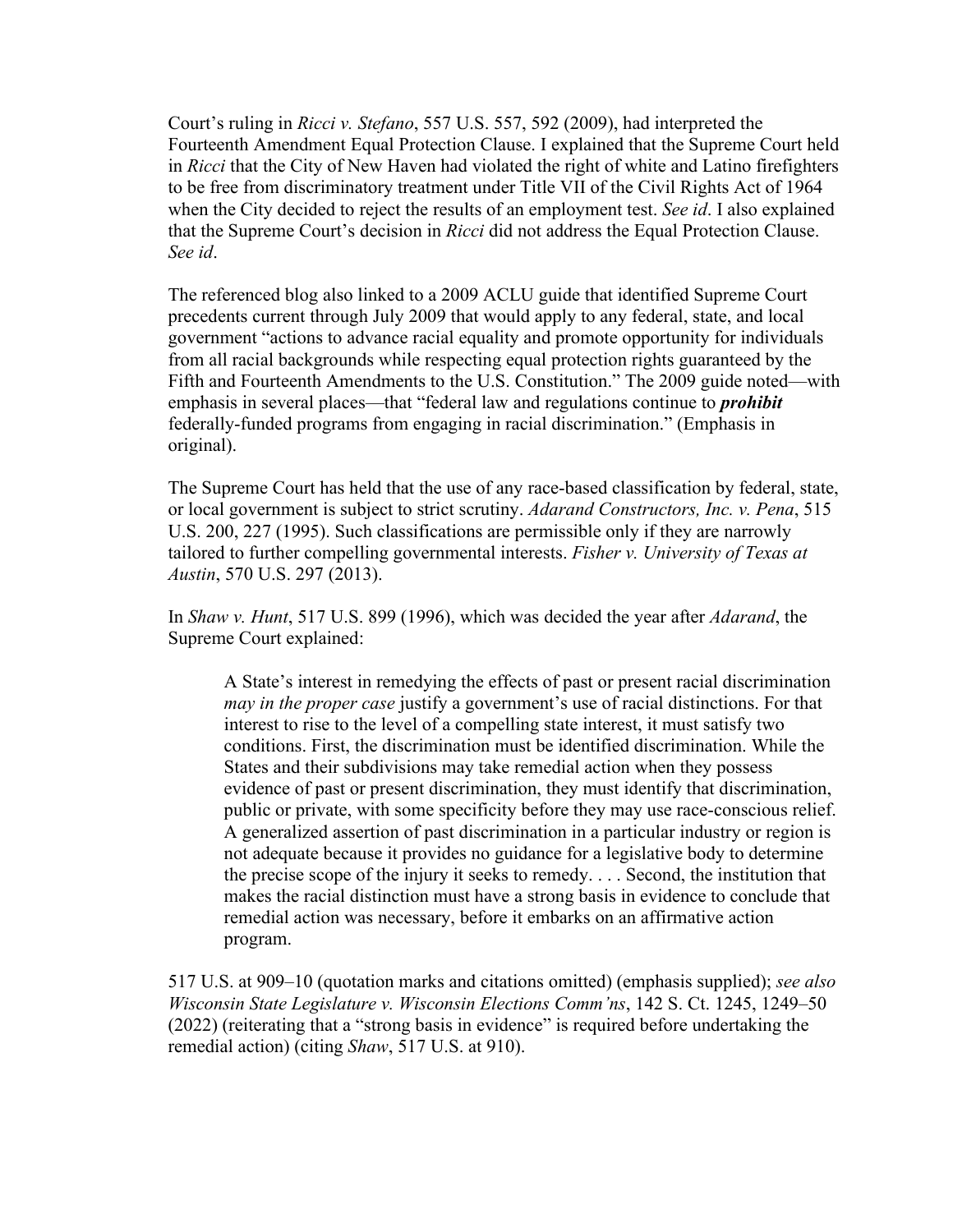Pending before the Supreme Court are two cases concerning the use of race as a factor in higher education admissions. *See Students for Fair Admissions, Inc. v. President & Fellows of Harvard Coll.*, 142 S. Ct. 895 (2022) (granting certiorari); *Students for Fair Admissions, Inc. v. Univ. of N. Carolina*, 142 S. Ct. 896 (2022) (granting certiorari). Supreme Court decisions in these cases may provide further guidance to lower courts on the question posed.

Consistent with the Code of Conduct for United States Judges, it would be inappropriate for me, as a pending judicial nominee, to comment on my personal views, if any, about whether the government can make policy decisions that involve consideration of race or racial inequality. The role of a judge is to resolve individual cases and controversies that are properly before the court by impartially applying the law to the facts as established by the evidence in the record in each case.

If confirmed as a district judge and presented with a case or controversy that properly raises the issue of whether the government can consider race or racial inequality in making policy decisions, I would faithfully and impartially apply all precedents of the Supreme Court and Second Circuit, including but not limited to *Adarand*, *Fisher*, *Shaw*, and any forthcoming decisions in the *Harvard* and *UNC* cases.

#### **5. When is it permissible for the government to discriminate based on race and create racially discriminatory policies and programs?**

Response: Please see my response to Question 4.

6. **As legal director for the ACLU of Illinois, you approved of a report that opposed laws requiring children under the age of 18 to notify parents before getting an abortion. The report you approved stated that involving parents in abortion decisions "violates a range of human rights, including young people's rights to health, to be heard, to privacy and confidentiality." In your view, what rights do parents have to rear their children as they see fit and make decisions regarding their children's health and safety?**

Response: The report in question was conceived and drafted by Human Rights Watch and senior colleagues at the ACLU of Illinois to advance the longstanding institutional position of my employer, the ACLU of Illinois, against a 1995 Illinois law. The ACLU of Illinois is a multi-issue organization. Since 2020, I have served as the organization's Legal Director, a role that requires me to review the work product of colleagues, including those involved in this report, who work on areas of law that are not my focus.

In *Meyer v. Nebraska*, 262 U.S. 390, 399, 401 (1925), the Supreme Court held that the Fourteenth Amendment's Due Process Clause protects the fundamental right of parents to "establish a home and bring up children" and "to control the education of their own." The Supreme Court has recognized the "extensive precedent" that has developed since *Meyer*  concerning the fundamental right of parents to make decisions concerning "the care,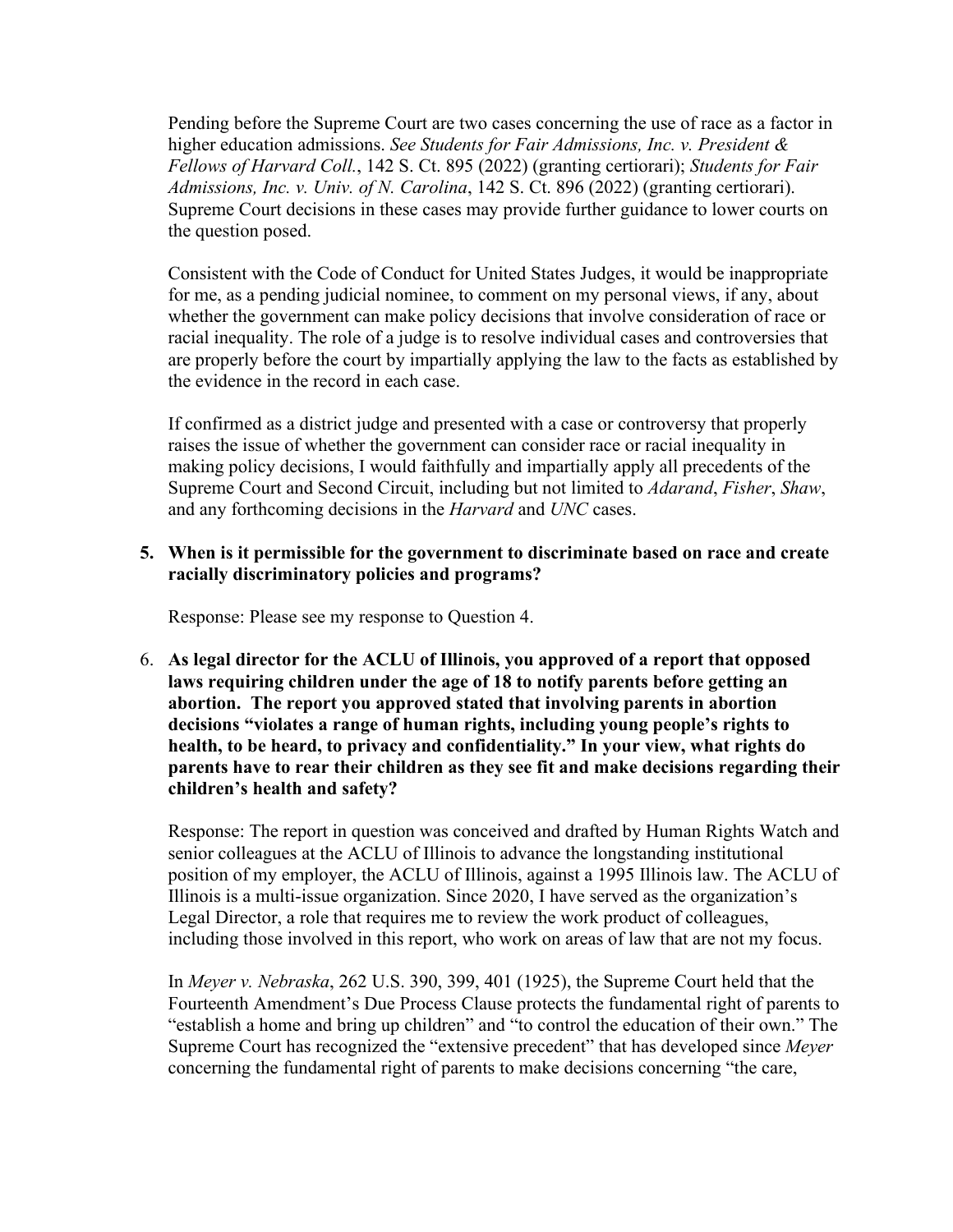custody, and control of their children." *Troxel v. Granville*, 530 U.S. 57, 66 (2000), (citing cases).

Consistent with the Code of Conduct for United States Judges, it would be inappropriate for me, as a pending judicial nominee, to comment on my personal views, if any, about parents' rights to rear their children and make decisions regarding their children's health and safety. The role of a judge is to resolve individual cases and controversies that are properly before the court by impartially applying the law to the facts as established by the evidence in the record in each case.

If confirmed as a district judge, I would be bound by, and would faithfully and impartially follow all precedent of the Supreme Court and Second Circuit, including *Meyer*, *Troxel*, and other precedents addressing parental rights regarding the care, custody, and control of their children.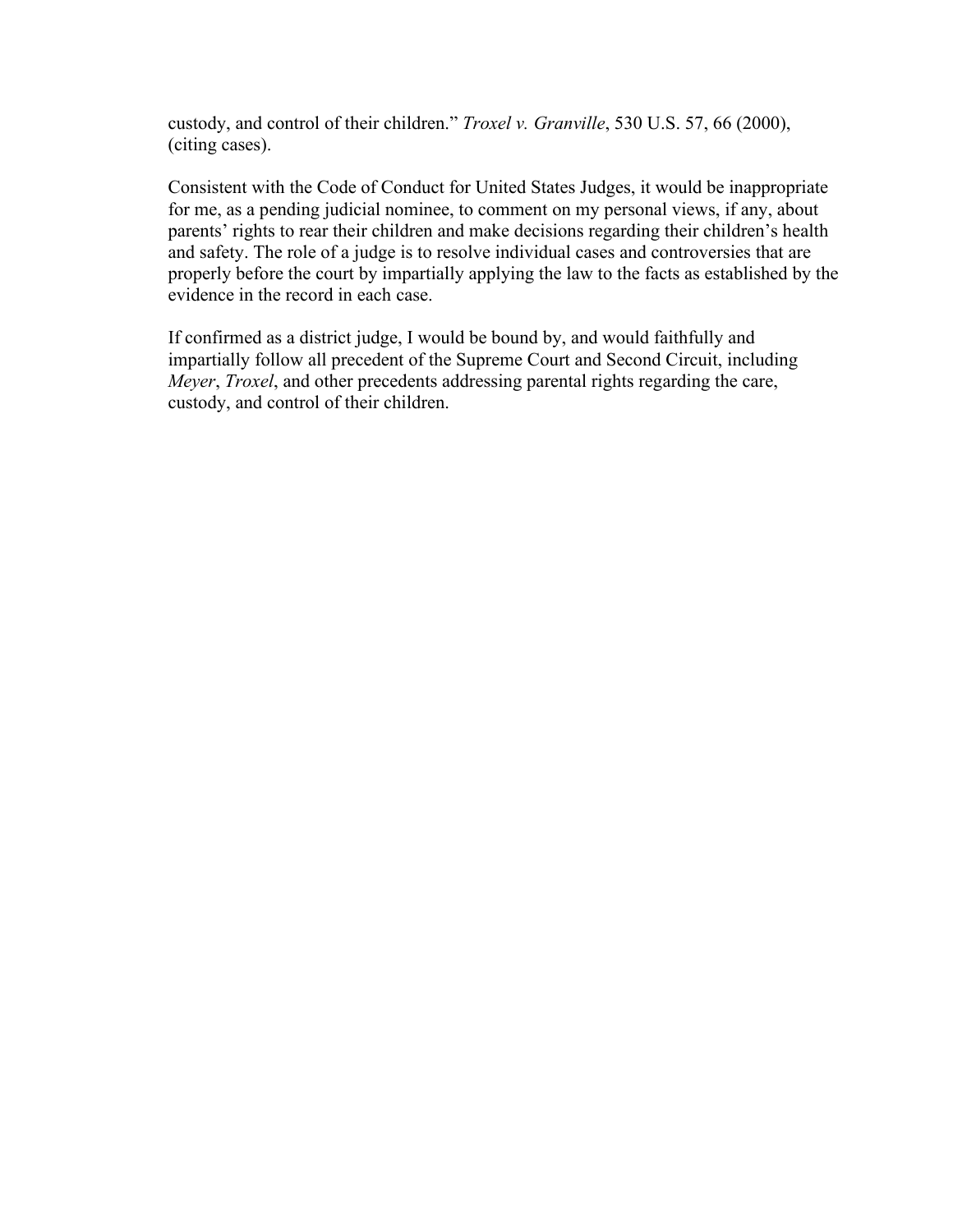# **SENATOR TED CRUZ U.S. Senate Committee on the Judiciary**

# **Questions for the Record for Nusrat Choudhury, Nominee for the Eastern District of New York**

# **I. Directions**

Please provide a wholly contained answer to each question. A question's answer should not cross-reference answers provided in other questions. Because a previous nominee declined to provide any response to discrete subparts of previous questions, they are listed here separately, even when one continues or expands upon the topic in the immediately previous question or relies on facts or context previously provided.

If a question asks for a yes or no answer, please provide a yes or no answer first and then provide subsequent explanation. If the answer to a yes or no question is sometimes yes and sometimes no, please state such first and then describe the circumstances giving rise to each answer.

If a question asks for a choice between two options, please begin by stating which option applies, or both, or neither, followed by any subsequent explanation.

If you disagree with the premise of a question, please answer the question as-written and then articulate both the premise about which you disagree and the basis for that disagreement.

If you lack a basis for knowing the answer to a question, please first describe what efforts you have taken to ascertain an answer to the question and then provide your tentative answer as a consequence of its reasonable investigation. If even a tentative answer is impossible at this time, please state why such an answer is impossible and what efforts you, if confirmed, or the administration or the Department, intend to take to provide an answer in the future. Please further give an estimate as to when the Committee will receive that answer.

To the extent that an answer depends on an ambiguity in the question asked, please state the ambiguity you perceive in the question, and provide multiple answers which articulate each possible reasonable interpretation of the question in light of the ambiguity.

# **II. Questions**

# 1. **Are members of the bar ethically obligated to be truthful when engaging in advocacy?**

Response: Yes. Throughout my career, I have consistently strived to be truthful and to abide by the rules of professional responsibility, which require attorneys to maintain high standards of integrity and truthfulness in the course of advocating for clients, in and out of court. *See, e.g.*, Ill. R. Prof'l Conduct R. 3.3(a) (eff. Jan. 1, 2010) (prohibiting attorneys from "knowingly . . . mak[ing] a false statement of fact or law to a tribunal"); Ill. R. Prof'l Conduct R. 4.1(a) (eff. Jan. 1, 2010) (prohibiting attorneys from "knowingly" making a "false statement of material fact or law to a third person").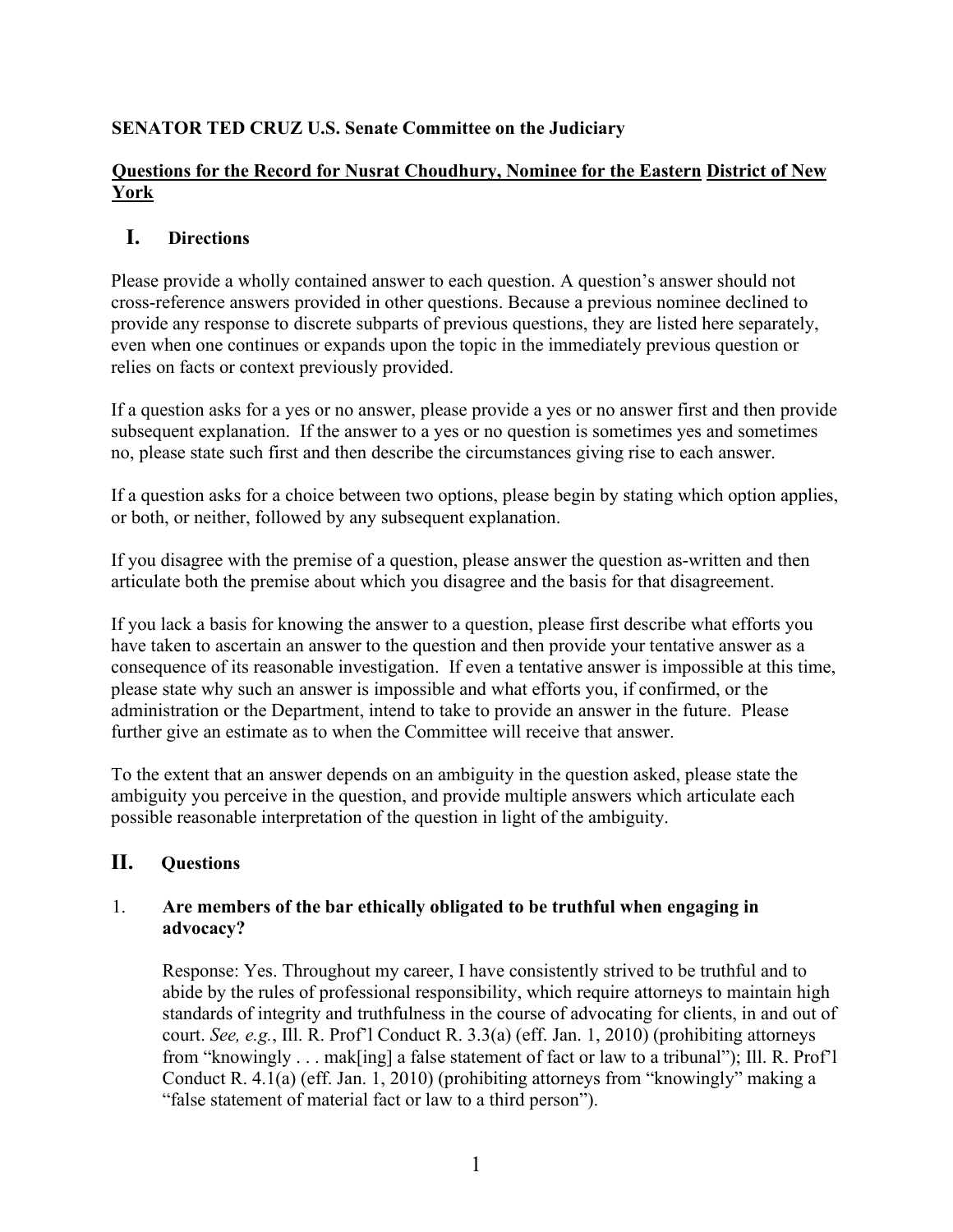### 2. **Is racial discrimination wrong?**

Response: Racial discrimination in violation of constitutional requirements for equal protection is wrong. The Supreme Court has held that, under the Fourteenth and Fifth Amendments, the use of any race-based classification by federal, state, or local government is subject to strict scrutiny. *Adarand Constructors, Inc. v. Pena*, 515 U.S. 200, 227 (1995). Such classifications are permissible only "if they are narrowly tailored to further compelling governmental interests. *Fisher v. University of Texas at Austin*, 570 U.S. 297 (2013).

3. **In a July 2021 letter to the Chicago Police Department, on which you were the only signatory, you wrote with regard to CPD's foot pursuit policy: "Making matters worse, the policy promotes dangerous and unjustified foot pursuits because it explicitly permits foot pursuits for all Class A misdemeanors, which include minor offenses that do not threaten public safety: sale of liquor to a minor, possession of alcohol by a minor, prostitution, obscenity, public indecency, adultery, theft, criminal trespass, gambling, and possession of drug paraphernalia. The mere presence of reasonable articulable suspicion to believe that a person engaged in any of these violations (or even probable cause) does not justify the significant and inherent risk of danger and death posed by a police foot pursuit."** 

## a. **Do you still believe that so-called "minor offenses" like "theft" or "criminal trespass" do not threaten public safety?**

Response: Public safety is critically important to all communities. Law enforcement officers perform an important and challenging job to help advance this goal every day.

The July 2021 letter that I helped prepare constituted legal advocacy on behalf of clients. It was sent by a Coalition of 14 organizations that collectively enforce a federal Consent Decree governing police reform in Chicago, which includes my clients—the ACLU of Illinois, Communities United, Community Renewal Society, One Northside, and Next Steps. *See* Consent Decree ¶¶ 669, 709, *Illinois v. Chicago*, No. 17-cv-6260, ECF No. 703-1 (N.D. Ill. Jan. 31, 2019). The letter was signed by eight attorneys who provide legal representation to different Coalition organizations, and was sent to the Chicago Police Department and other entities that enforce the Consent Decree.

The Coalition's letter stems from the 2017 findings of a U.S. Department of Justice investigation into the Chicago Police Department, which found that "dangerous and unnecessary foot pursuits" contributed to "a pattern or practice of unreasonable force in violation of the Fourth Amendment." U.S. Department of Justice, Civil Rights Division and U.S. Attorney's Office for the Northern District of Illinois, Investigation of the Chicago Police Department 23, 25 (2017) ("DOJ Report"), [https://www.justice.gov/opa/file/925846/download.](https://www.justice.gov/opa/file/925846/download)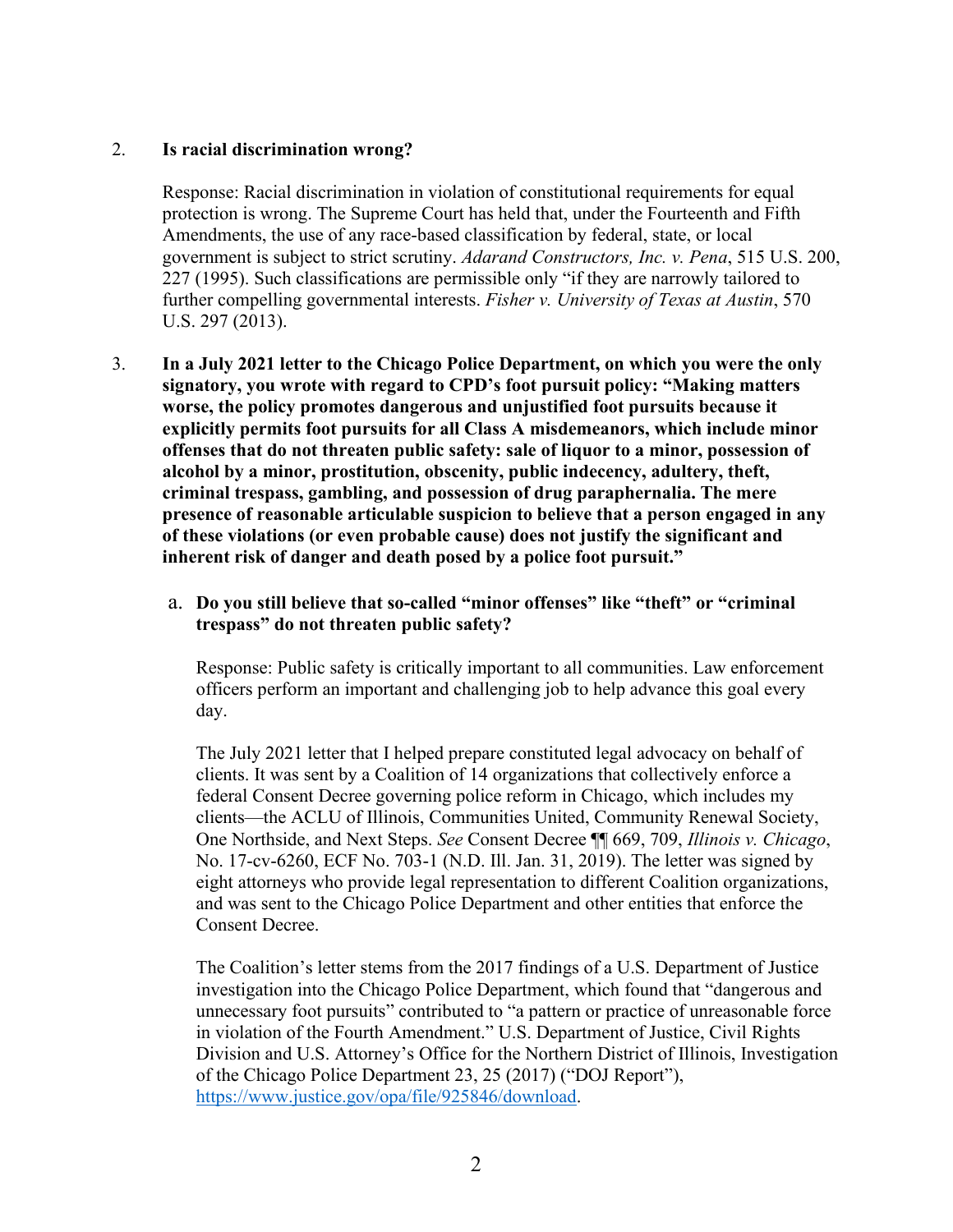The July 2021 letter addresses the Coalition's views and recommendations for how to improve a June 2021 Chicago Police Department policy governing police foot pursuits in order to advance officer and community safety. The Coalition recommended that the Chicago policy should restrict foot chases, which carry safety risks for the officer, community members, and the person being chased, in the situation where officers do not have more than reasonable suspicion that a person being chased is engaged in theft or criminal trespass.

The questions of whether the criminal offenses of theft or criminal trespass threaten public safety and how these laws are enforced are issues for policymakers.

Consistent with the Code of Conduct for United States Judges, it would be inappropriate for me, as a pending judicial nominee, to express a personal view as to whether theft and criminal trespass are appropriately considered "minor offenses" or whether these offenses threaten safety because these are issues of policy. The role of a judge is to resolve individual cases and controversies that are properly before the court by impartially applying the law to the facts as established by the evidence in the record in each case. If confirmed as a district judge, my role would be limited to that critically important judicial function. I would be bound by, and would faithfully and impartially follow all precedents of the Supreme Court and Second Circuit.

#### 4. **Should law enforcement officers ever be allowed to pursue criminal suspects on foot?**

Response: Please see my response to Question 3.

The July 2021 letter of the Coalition enforcing the federal Consent Decree governing Chicago police addresses the Coalition's views and recommendations for how to improve a June 2021 Chicago Police Department policy governing police foot pursuits in order to advance officer and community safety. The Coalition recommended that the Chicago policy should restrict—not prohibit—foot chases due to safety concerns.

The question of whether law enforcement officers should be allowed to pursue criminal suspects on foot is an issue for policymakers.

Consistent with the Code of Conduct for United States Judges, it would be inappropriate for me, as a pending judicial nominee, to express a personal view as to whether law enforcement officers should be allowed to pursue criminal suspects on foot. The role of a judge is to resolve individual cases and controversies that are properly before the court by impartially applying the law to the facts as established by the evidence in the record in each case. If confirmed as a district judge, my role would be limited to that critically important judicial function. I would be bound by, and would faithfully and impartially follow all precedents of the Supreme Court and Second Circuit.

### 5. **In your letter, you suggested that catching a suspected criminal "is rarely more important than making sure the person, members of the public, and police officers**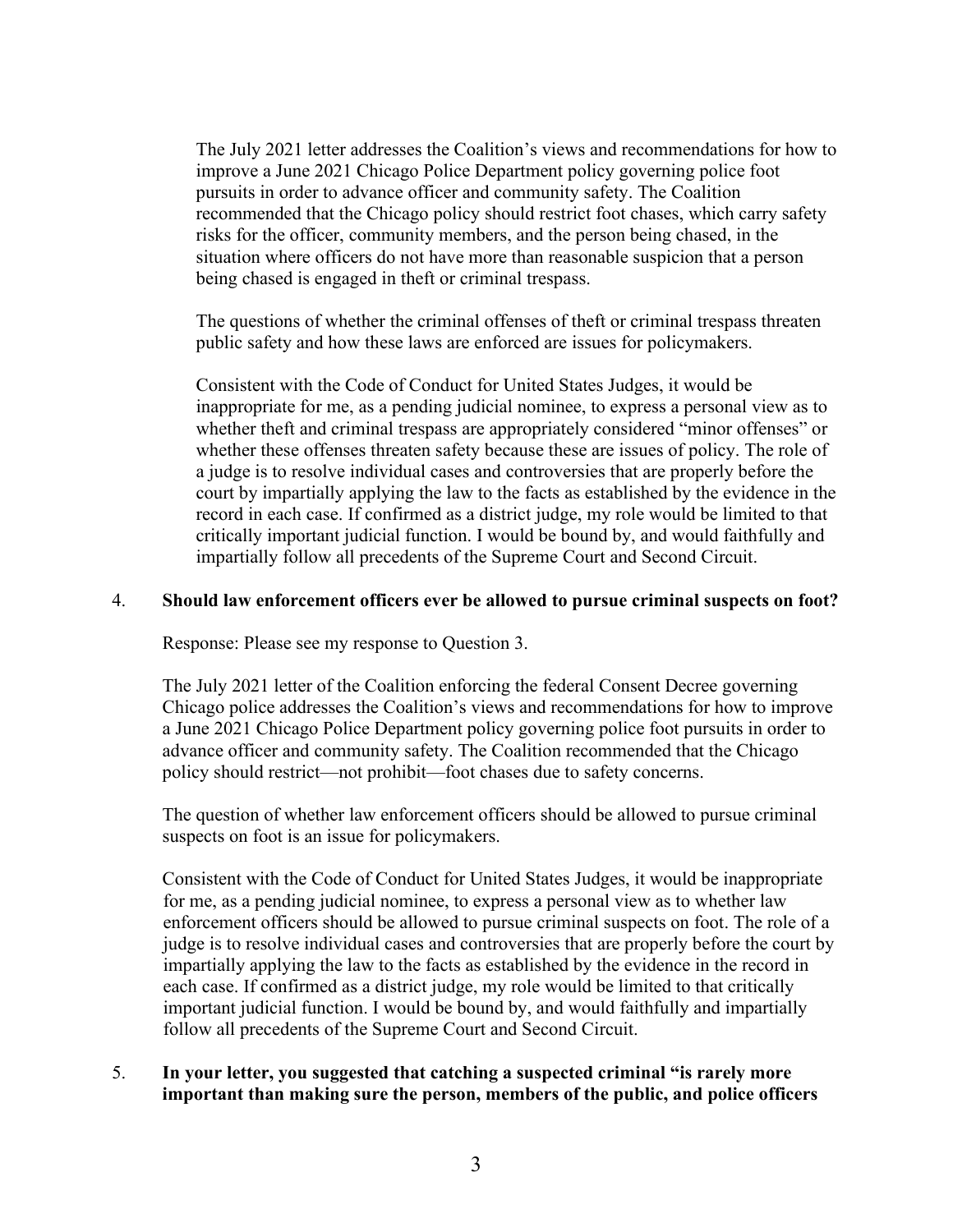#### **are all safe." Did you mean this as a factual statement? Is it more important that police protect suspects during active pursuit than to protect the public?**

Response: Please see my response to Question 3.

The July 2021 letter referenced in the question is from a Coalition of 14 organizations that collectively enforce a federal Consent Decree governing Chicago police reform. It addresses the Coalition's views and recommendations for how to improve a June 2021 Chicago Police Department foot pursuit policy in order to advance officer and community safety. The letter sets forth the Coalition's view that the Chicago policy should incorporate the language of similar policies in other cities, including Austin, Texas, which state that the benefits of a foot pursuit "rarely" exceed the risk of harm. The Coalition also noted its view that "foot pursuits carry a significant and inherent risk of danger and death to officers, people being pursued, and members of the public."

The question of how to balance the risks of harm to police, members of the public, and suspects during foot pursuits as well as the risks of harm stemming from the activities that give rise to foot pursuits is one for policymakers.

Consistent with the Code of Conduct for United States Judges, it would be inappropriate for me, as a pending judicial nominee, to comment on this question because it is an issue of policy. The role of a judge is not to make policy, but to resolve individual cases and controversies that are properly before the court by impartially applying the law to the facts as established by the evidence in the record in each case. If confirmed as a district judge, my role would be limited to that critically important judicial function. I would be bound by, and would faithfully and impartially follow all precedents of the Supreme Court and Second Circuit.

## 6. **If you are confirmed, as a judge, would there be statutory terms or legal terms of art that you will not use from the bench or in opinions? If so, what are the terms that you will not use and why?**

Response: To my knowledge, there are no statutory terms or legal terms of art that I would not use from the bench or in opinions, if I were to be confirmed as a district judge.

7. **In your 2021 letter to the Chicago Police Department, you wrote that the department's "policy uses the word 'subject' to refer to people being chased on foot by police," and that "[t]he repeated use of the word 'subject' is dehumanizing and undercuts the reality that foot pursuits threaten the lives and safety of human beings, including the person being pursued on foot by the police." If you are confirmed, will you use the word "suspect" in an opinion or in court?** 

Response: Please see my response to Question 3.

The July 2021 letter referenced in the question is from a Coalition of 14 organizations that collectively enforce a federal Consent Decree governing Chicago police reform. It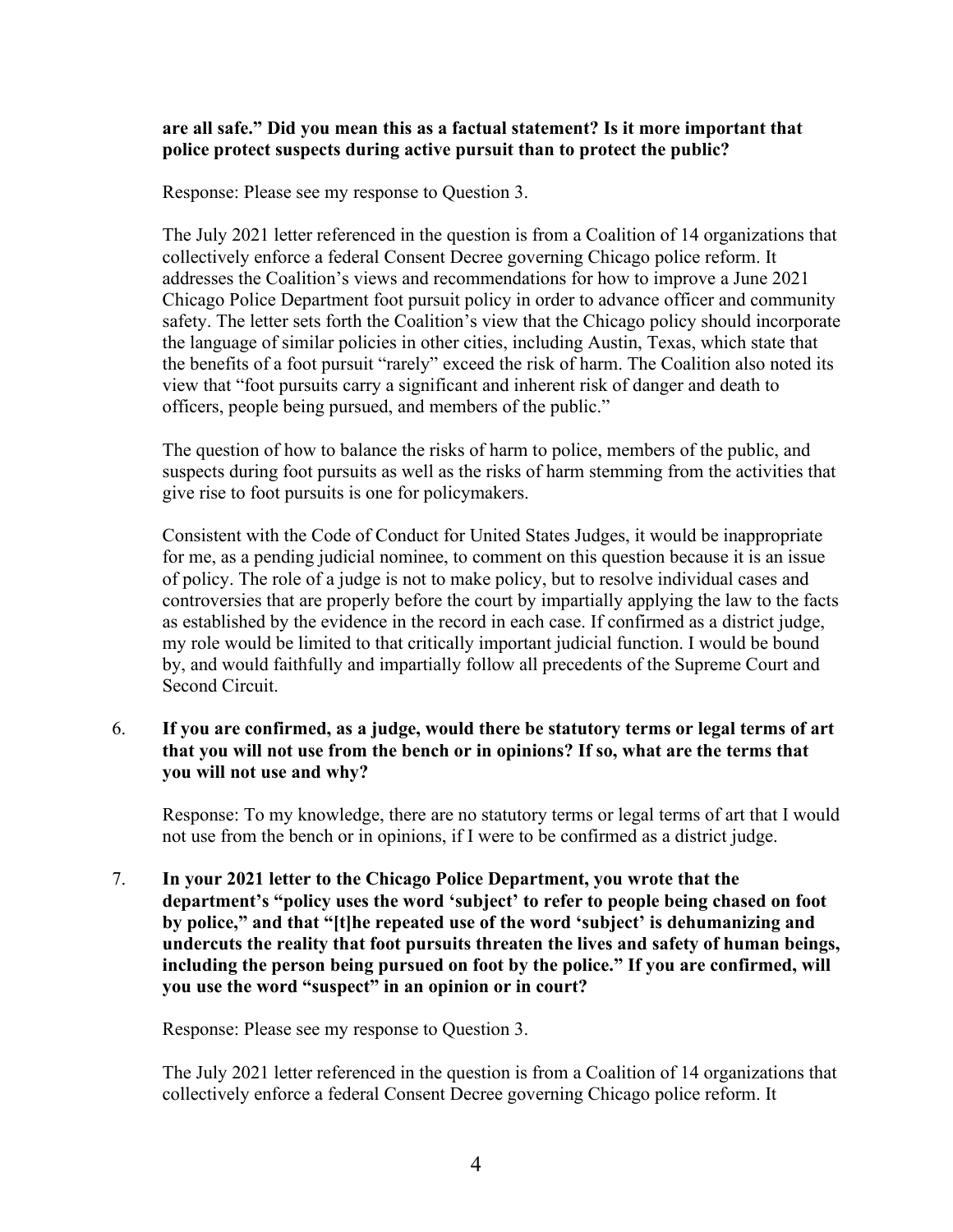addresses the Coalition's views and recommendations for how to improve a June 2021 Chicago Police Department foot pursuit policy in order to advance officer and community safety. The letter sets forth the Coalition's views concerning the use of different terms. Merriam-Webster's dictionary defines a "suspect" as a person who is "regarded or deserving to be regarded with suspicion." If confirmed to serve as a district judge, I would use the term "suspect" when it is appropriate to do so in light of this definition and the application of the law to the facts as established by the evidence in the record in each case.

8. **In 2015, you were a panelist on a discussion at Princeton University titled, "Bringing the Battle Home: How Activism Informs Policy." During that discussion, you suggested that the killing of unarmed black men by police "happens every day" in America. During your confirmation hearing, you declined to answer whether this was factually accurate and said that you made this statement in the context of advocacy.** 

#### a. **Now that you have had time to look into the facts, how many black men are killed by police per year in the United States?**

Response: I did not state that "the killing of unarmed Black men by police happens every day in America." I strongly disavow this statement. I regret not disavowing this statement during my hearing. And to be clear, the statement is not true. Such a statement is inconsistent with my deep respect for law enforcement, appreciation for the risks they take, and the important role they play in advancing public safety. And it does not reflect the work I have done in partnership with law enforcement and their counsel to advance constitutional, effective, and safe policing in cities nationwide, including Biloxi, Milwaukee, and Chicago.

When asked at my hearing whether I made this statement seven years ago, I stated, "I don't recall that statement, but it is something I may have said in that context." In the moment, I did not know the basis for the question, so even though I did not believe that I had made the statement, I incorrectly left open the possibility that I had in fact done so. However, I have now reviewed my submission to the Committee and all publicly available material. There is no record that I made this statement, and I did not do so. Additionally, I regret that I failed to state unequivocally at my hearing that the statement is simply not true.

The only record of my remarks at the 2015 event are tweets posted by people I do not know. The tweet that appears to be the basis for misattributing this statement to me is anonymous, inaccurate, and does not capture the full context of the discussion. I made note of this in my Senate Judiciary Questionnaire. *See* Nusrat Jahan Choudhury SJQ at 27 (reporting the March 28, 2015 event at the Princeton School of Public and International Affairs and noting that "although press coverage is supplied, several of the statements attributed to me are inaccurate").

I strive to be cautious in my public communications to ensure that assertions are based on facts. I have deep respect and compassion for law enforcement who put their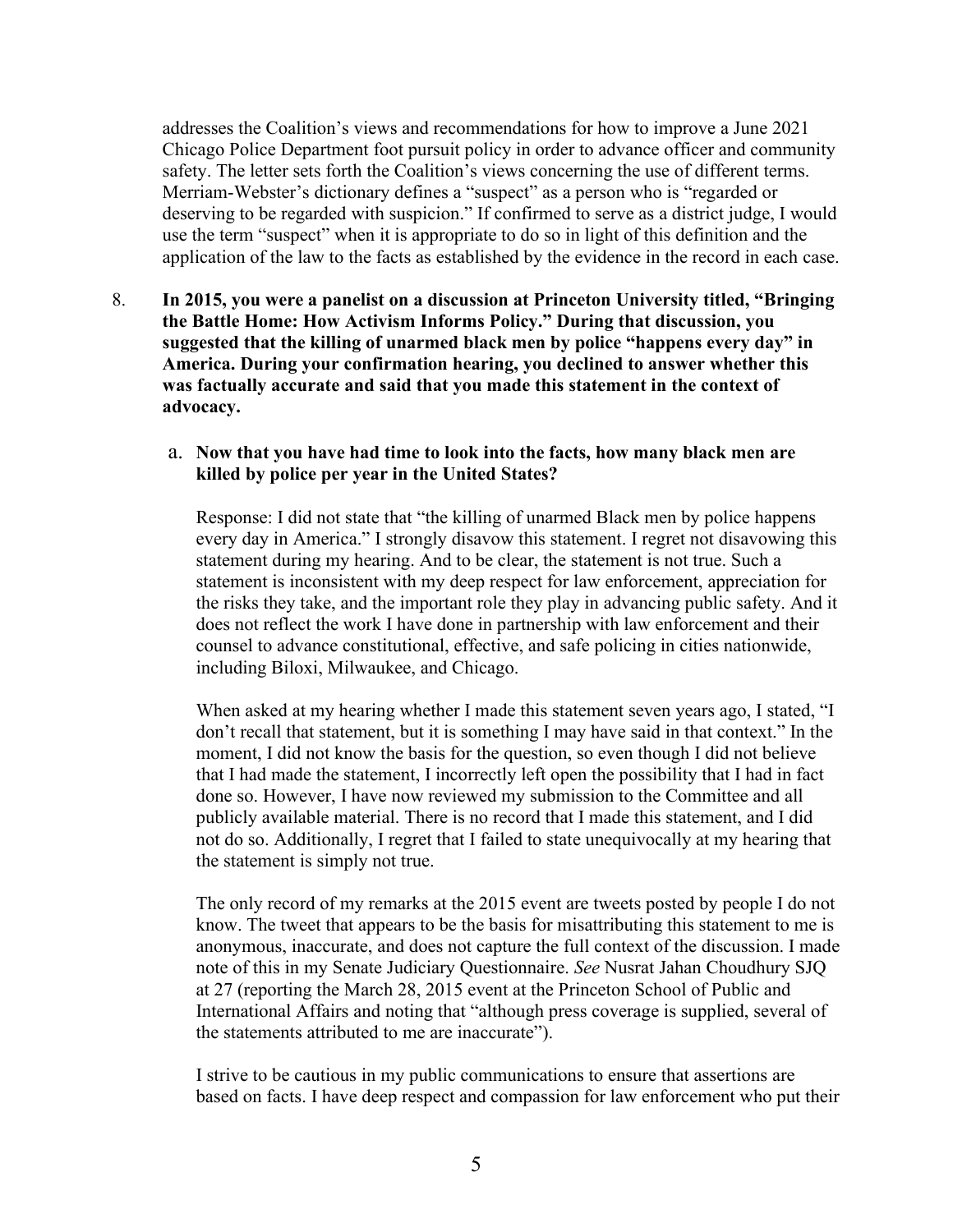lives on the line. I would not raise false impressions or questions about their commitment to public safety. My utmost regard for the work of law enforcement is shown by my work with them and their counsel to settle litigation with reforms that advance constitutional, effective, and safe policing.

I am aware that disproportionate uses of force by law enforcement can undermine community trust and safety. These issues are extremely complicated and must be discussed based on accurate facts and statistics—and that is what I have endeavored to do as an advocate working with law enforcement and their counsel on these issues. I would reiterate, again, that the statement I was asked about was not an accurate statement, and I regret not saying so during my hearing.

My respect and admiration for law enforcement is reflected in my work at the ACLU of Illinois, where I have served as Legal Director since January 2020. During this time, I supported the filing of three administrative complaints in the Illinois Department of Human Rights on behalf of two Chicago police officers.

I was humbled to receive letters submitted to the Committee in support of my confirmation from opposing counsel in litigation involving police. Gerald Blessey, the former City Attorney for Biloxi, Mississippi, described our work to resolve litigation involving Biloxi police practices as follows:

[Ms. Choudhury] is fair-minded and a pleasure to work with on these serious, complex, and challenging issues.

I understand that Ms. Choudhury has been accused of making statistically inaccurate statements critical of law enforcement. She was always fact-based in her communications with us; our settlement was based on an agreed, accurate data base. Her expressions of utmost respect for law enforcement personnel and the difficult challenges that police encounter as they protect and serve the public are consistent with my first-hand experience working with her on policing issues. I have every confidence in her temperament and ability to be an impartial judge and know her to be exceptionally well qualified for the position.

Grant F. Langley, the former Milwaukee City Attorney, and Jan A. Smokowicz, the former Milwaukee Deputy City Attorney, represented the Milwaukee Police Department and the Milwaukee Fire and Police Commission in litigation against my clients. They wrote that I "displayed an unfailingly even temper and a reasonable and fair approach to resolving the many thorny issues that arose during" efforts to settle the litigation.

John Clopper, a former Assistant U.S. Attorney for the Southern District of New York, represented the Federal Bureau of Investigation, U.S. Department of Justice, and National Security Agency against my client in litigation. Mr. Clopper wrote: "Nusrat is among the most open-minded lawyers I have litigated against." He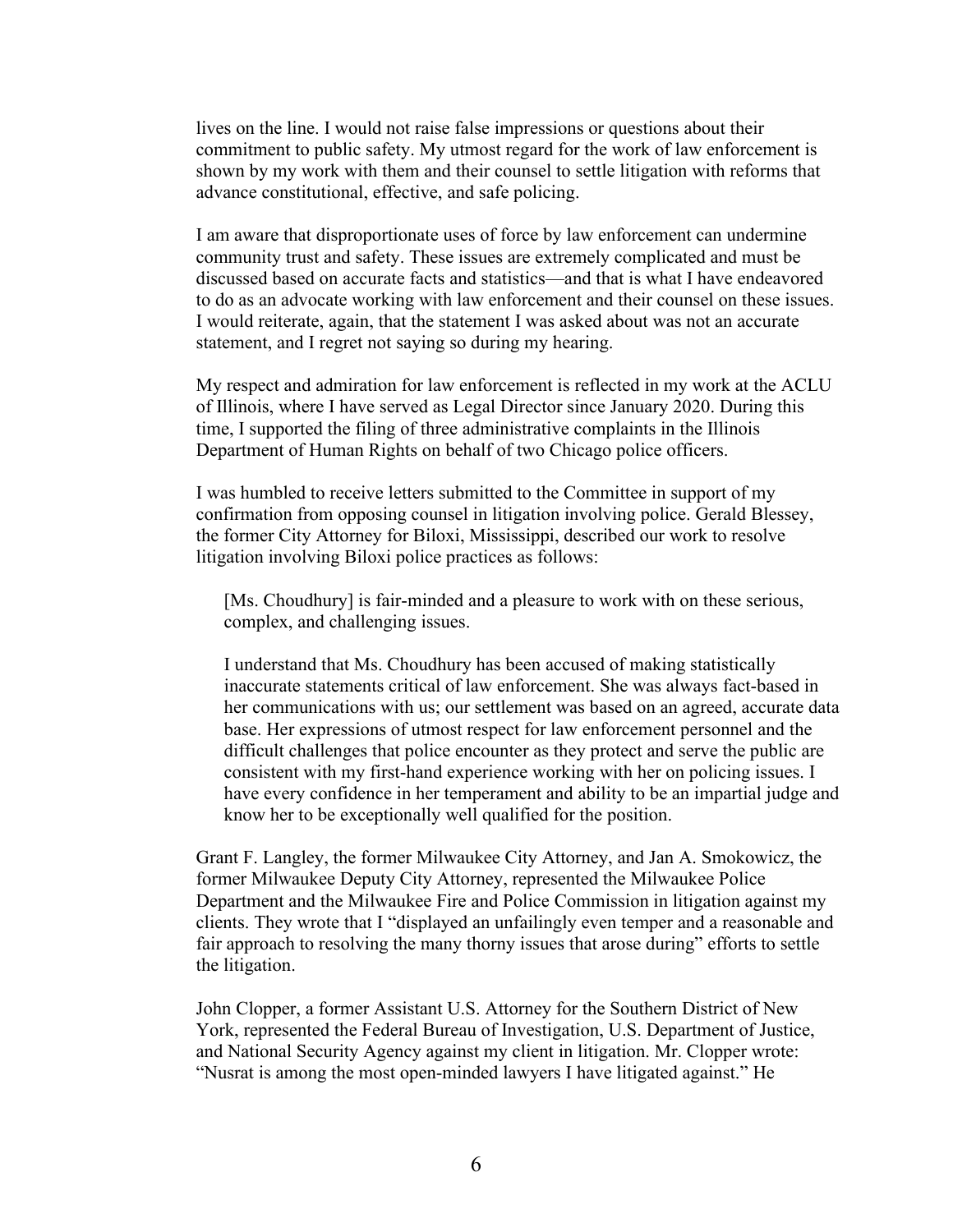described me as "impartial[]," "fair-minded[]," "collaborative," and a "role model for collegiality in the legal profession."

If confirmed as a district judge for the Eastern District of New York, I would strive, in each case, to uphold the solemn judicial oath to "administer justice . . . faithfully and impartially" to all parties and counsel who appear before me, including law enforcement officers and agencies.

The question above asks, "how many black men are killed by police per year in the United States." To my knowledge, there is no comprehensive, official nationwide database that reports this stastic. As noted in part b of this question, since 2015, the Washington Post has maintained a database based on reports of fatal shootings by onduty police officers. Julie Tate, et al., How the Washington Post is Examining Police Shootings in the United States, Wash. Post (Jul. 7, 2016).

According to the Washington Post, the number of Black men killed by police each year, since the Washington Post began collecting these reports in 2015, is as follows:

2015: 248 2016: 225 2017: 213 2018: 219 2019: 245 2020: 241 2021: 134 2022 (to date): 17

According to the Washington Post, the number of unarmed Black men killed by police each year, since it began collecting these reports in 2015, is as follows:

2015: 36 2016: 19 2017: 20 2018: 22 2019: 11 2020: 17 2021: 6 2022 (to date): 2

According to the Washington Post, the number of Black men killed by police each year for whom it is "unknown" whether the individual possessed a weapon, since the Washington Post began collecting these reports in 2015, is as follows:

2015: 5 2016: 8 2017: 4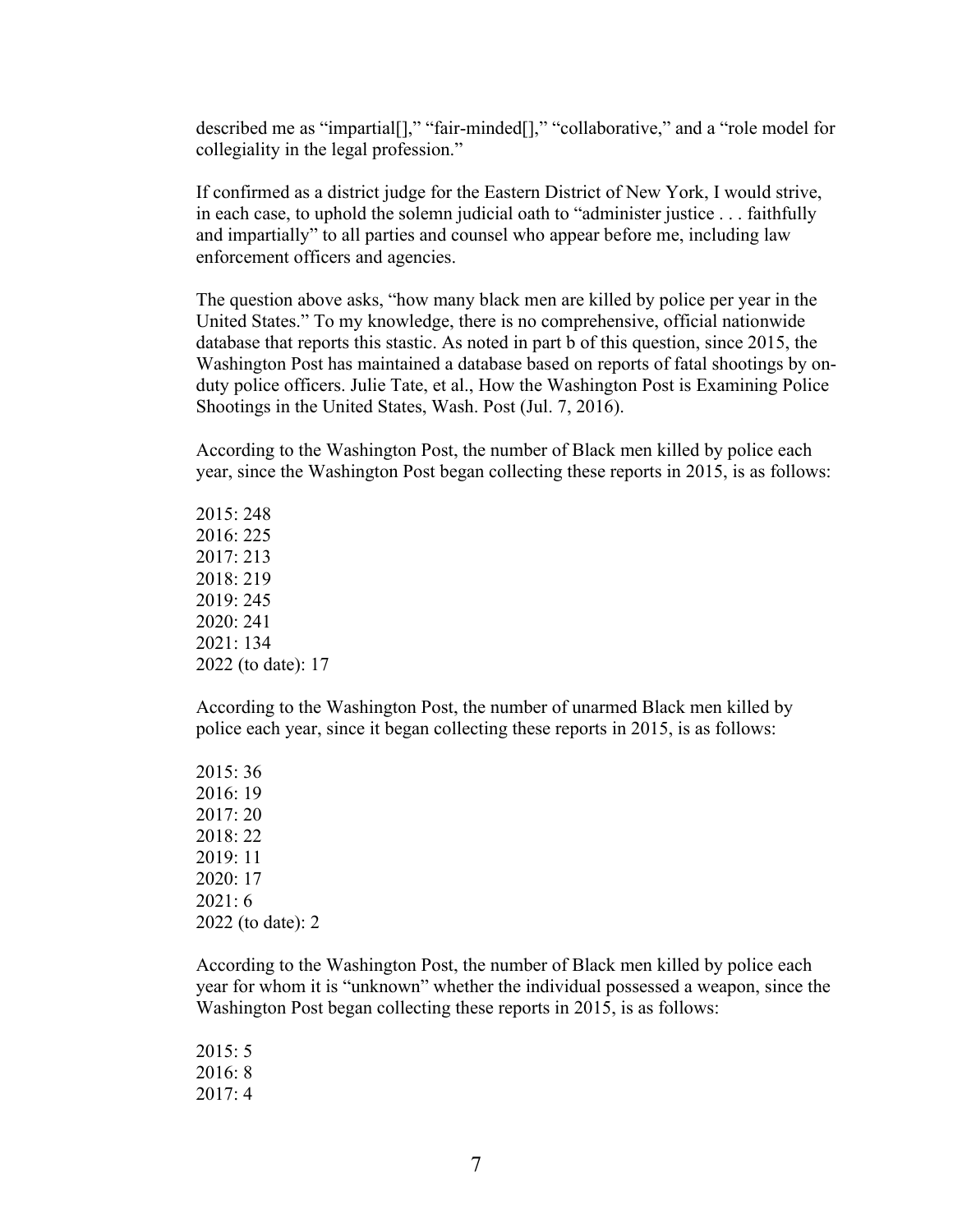2018: 0 2019: 1 2020: 4 2021: 13 2022 (to date): 5

The aforementioned statistics are drawn from Fatal Force, Washington Post, <https://www.washingtonpost.com/graphics/investigations/police-shootings-database/> (last visited May 12, 2022).

b. **In fact, based on available data on police shootings, the number of unarmed black men that were killed by police is substantially lower than you suggested. According to data from the Washington Post, the numbers per year are substantially lower than you claimed:[1](#page-51-0)**

**i. 2015: 36 ii. 2016: 19 iii. 2017:20 iv. 2018: 22 v. 2019: 11 vi. 2020: 17 vii. 2021: 6 viii. 2022:2** 

**These numbers reflect cases categorized by the Washington Post as black, male, unarmed individuals, although the descriptions of individual cases do include those who struggled with the police, attacked officers, attempted to take the officers' firearm, fled in high speed chases, or violently resisted arrest, which inflate the total numbers slightly. The average number—excluding 2022—is between 18-19 fatal police shootings of unarmed black men per year. For context, as per the 2020 U.S. Census, the population of the United States is 331 million persons, of which 41.1 million were African-American.** 

#### **Do you have any factual basis to contest this data?**

Response: Please see my response to Question 8A. I did not state that "the killing of unarmed Black men by police happens every day in America." I strongly disavow this statement, and I regret not disavowing this statement during my hearing. And to be clear, the statement is not true. Such a statement is inconsistent with my deep respect for law enforcement, appreciation for the risks they take, and the important role they play in advancing public safety. And it does not reflect the work I have done in partnership with law

<span id="page-51-0"></span><sup>1</sup> *Fatal Force: Police Shootings Database*, WASHINGTON POST (Apr. 28, 2022), https://www.washingtonpost.com/graphics/investigations/police-shootings-database/.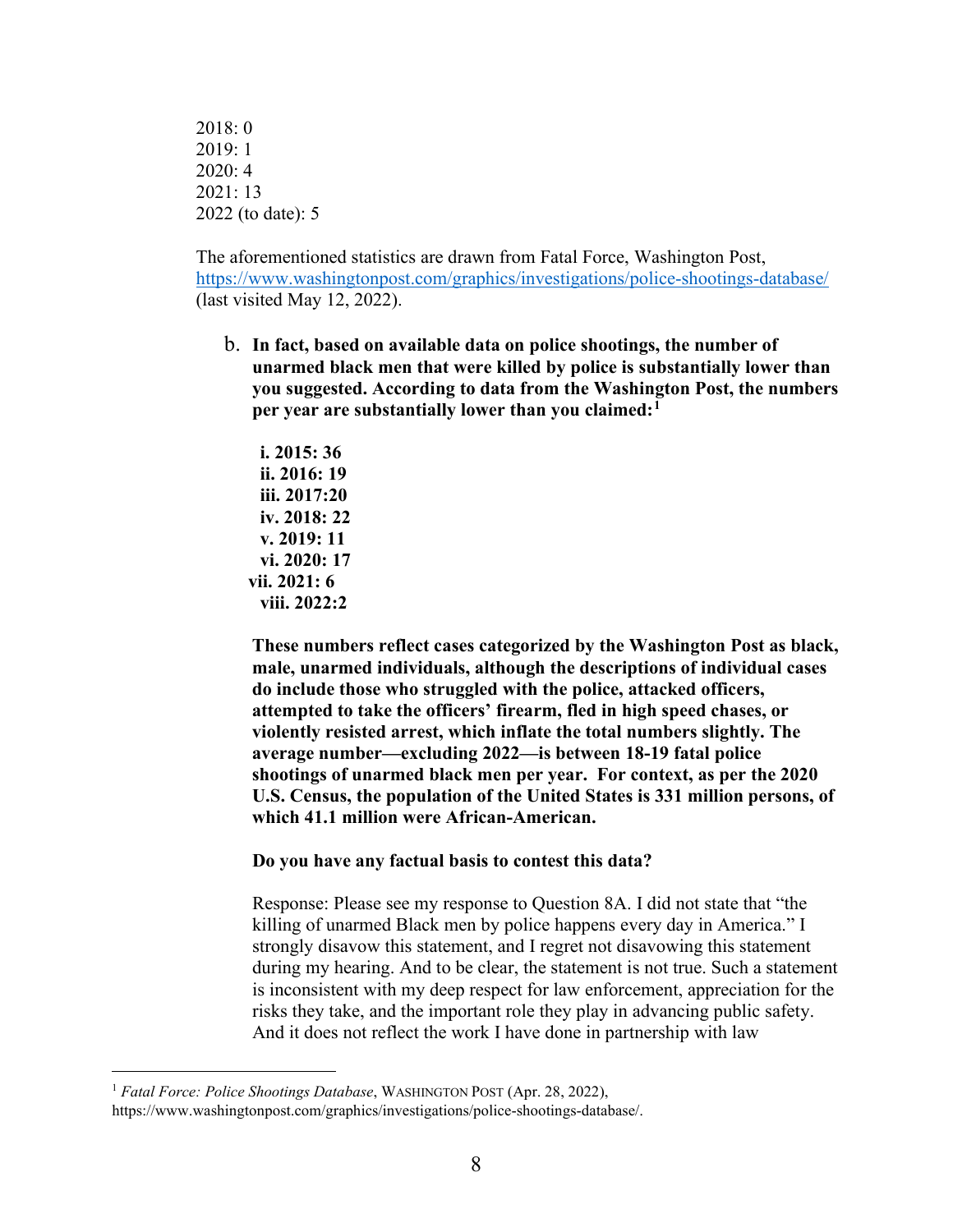enforcement and their counsel to advance constitutional, effective, and safe policing in cities nationwide, including Biloxi, Milwaukee, and Chicago.

9. **A survey conducted by** *Skeptic* **magazine in February 2021 showed that more than a third of liberal respondents thought that the number of unarmed black individuals killed by police each year was "about 1,000" or more. The number for very liberal respondents was even higher, with over fifty percent estimating the number was "about 1,000" or more. This is orders of magnitude greater than the actual number reflected above.[2](#page-52-0) Do you think that disinformation like your statement at Princeton has contributed to liberal Americans' misunderstanding of the order of magnitude of racial issues in the country?**

Response: Please see my response to Question 8A. I did not state that "the killing of unarmed Black men by police happens every day in America." I strongly disavow this statement, and I regret not disavowing this statement during my hearing. And to be clear, the statement is not true. Such a statement is inconsistent with my deep respect for law enforcement, appreciation for the risks they take, and the important role they play in advancing public safety. And it does not reflect the work I have done in partnership with law enforcement and their counsel to advance constitutional, effective, and safe policing in cities nationwide, including Biloxi, Milwaukee, and Chicago.

#### 10. **Do you support abolishing cash bail requirements?**

Response: Whether legislatures should change cash bail requirements is an issue for policymakers.

Consistent with the Code of Conduct for United States Judges, it would be inappropriate for me, as a pending judicial nominee, to comment on whether cash bail requirements should be abolished because that is an issue of policy. The role of a judge is to resolve individual cases and controversies that are properly before the court by impartially applying the law to the facts as established by the evidence in the record in each case. If confirmed as a district judge, my role would be limited to that critically important judicial function. I would be bound by, and would faithfully and impartially follow all precedents of the Supreme Court and Second Circuit.

11. **You reviewed and commented on a 2016 report titled** *Transforming the System***, which called on legislatures to "abolish cash bail requirements" and to "encourage the use of warning and citations rather than arrests." Did you agree with these recommendations when you reviewed and commented on the report?** 

<span id="page-52-0"></span><sup>2</sup> Kevin McCaffree & Anondah Saide, *How Informed are Americans about Race and Policing?*, Skeptic Research Ctr., CUPES-007 (Feb. 20, 2021), https://www.skeptic.com/research-center/reports/Research-Report-CUPES007.pdf.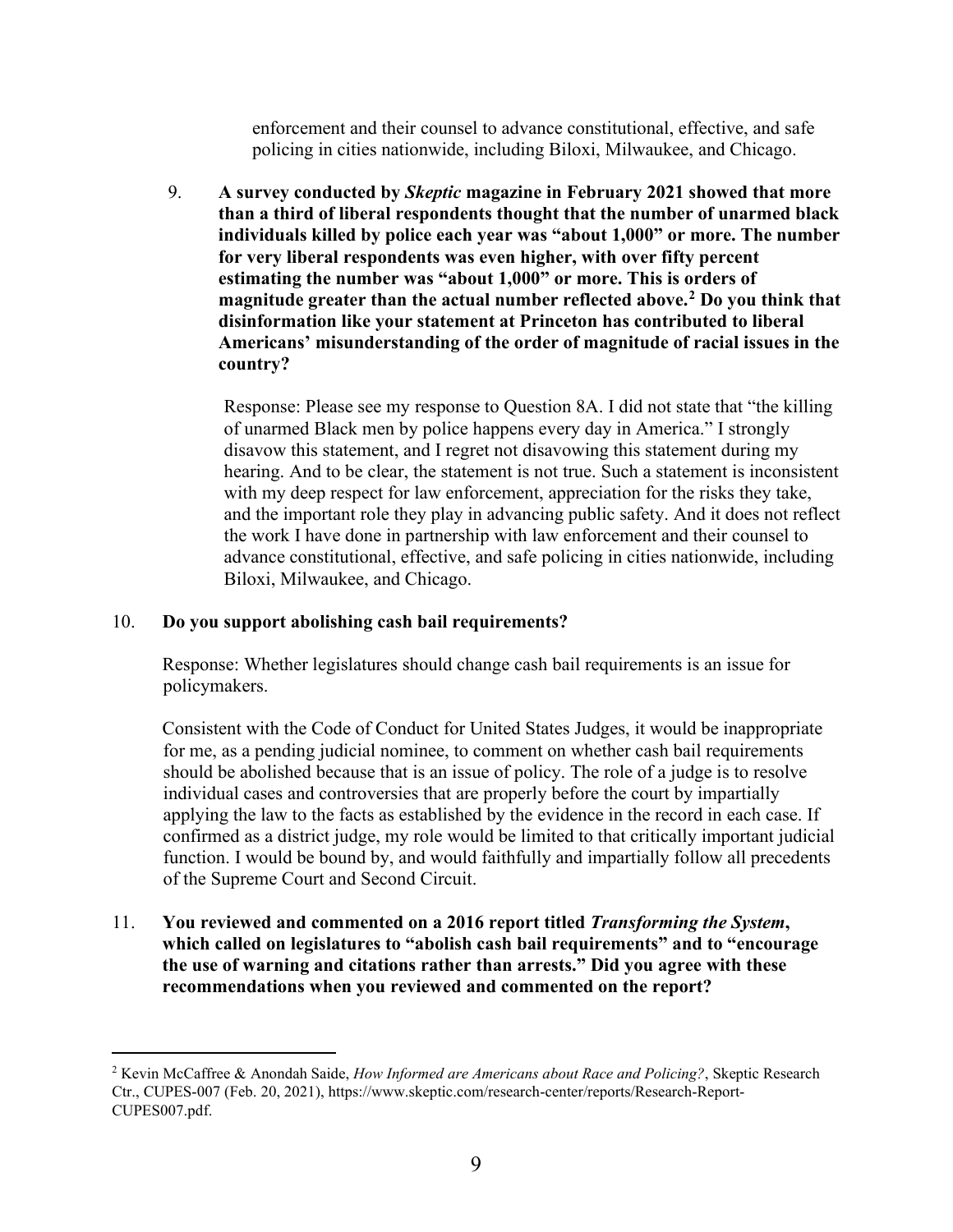Response: As noted in my Senate Judiciary Questionnaire, I did not research, write, or edit this report by the Opportunity Agenda. I reviewed the report for the purpose of making limited comments on the report's discussion of court fine and fee collection practices and the requirements of Supreme Court precedents, including *Bearden v. Georgia*, 461 U.S. 660 (1983), which guard against incarceration for inability to pay fines. I was not involved in developing or commenting on any of the report's recommendations, and was not asked to do so.

Whether cash bail requirements should be abolished and whether warnings and citations are preferable to arrests are issues for policymakers.

Consistent with the Code of Conduct for United States Judges, it would be inappropriate for me, as a pending judicial nominee, to comment on whether cash bail requirements should be abolished or whether warnings and citations should be used instead of arrests because these are issues of policy. The role of a judge is to resolve individual cases and controversies that are properly before the court by impartially applying the law to the facts as established by the evidence in the record in each case. If confirmed as a district judge, my role would be limited to that critically important judicial function. I would be bound by, and would faithfully and impartially follow all precedents of the Supreme Court and Second Circuit.

# 12. **This same report called on Congress to repeal mandatory minimum sentences and shorten sentence lengths across the board. What is your understanding as to why federal mandatory minimums were adopted?**

Response: As noted in my Senate Judiciary Questionnaire, I did not research, write, or edit this report by the Opportunity Agenda. I reviewed the report for the purpose of making limited comments on the report's discussion of court fine and fee collection practices and the requirements of Supreme Court precedents, including *Bearden v. Georgia*, 461 U.S. 660 (1983), which guard against incarceration for inability to pay fines. I was not involved in developing or commenting on any of the report's recommendations, and was not asked to do so.

In my nearly 16 years of professional practice as a judicial law clerk and litigator, I have not had the occasion to study why Congress enacted federal mandatory minimum sentences for certain criminal offenses. Questions relating to whether federal mandatory minimum sentences are beneficial or should be reduced are issues for policymakers.

The role of a judge is to resolve individual cases and controversies that are properly before the court by impartially applying the law to the facts as established by the evidence in the record in each case. If confirmed as a district judge, my role would be limited to that critically important judicial function. I would be bound by, and would faithfully and impartially follow all precedents of the Supreme Court and Second Circuit.

# 13. **If you are confirmed, as a judge, how do you plan to approach sentencing enhancements and sentencing discretion within the guidelines?**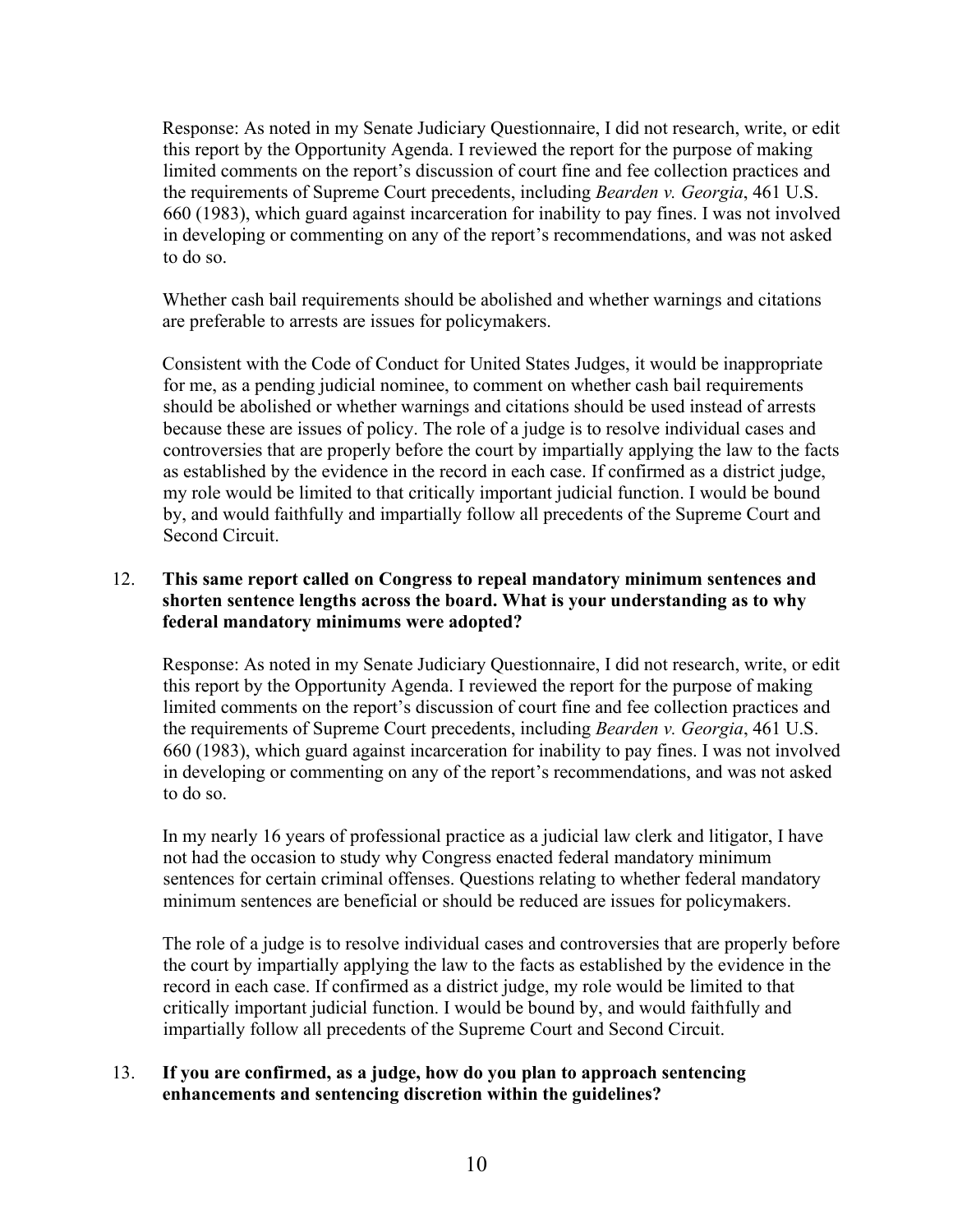Response: If confirmed as a district judge, I would impartially apply the law to the facts established by the evidence in the record of each case and would impose sentences that carry out Congress' directive in 18 U.S.C. § 3553(a) that district courts sentence people convicted of federal crimes to "a sentence sufficient, but not greater than necessary, to comply with the purposes set forth" in the statute. I would follow Section 3553(a)'s directive to consider each of the specifically enumerated factors listed therein, including: the sentencing range established by the Sentencing Guidelines, which includes consideration of the base offense level and any enhancements or adjustments; the need to "reflect the seriousness of the offense, to promote respect for the law, and to provide just punishment for the offense"; "to afford adequate deterrence to criminal conduct"; "to protect the public from further crimes of the defendant"; "any pertinent policy statement" of the Sentencing Commission; "the need to avoid unwarranted sentence disparities among the defendants with similar records who have been found guilty of similar conduct." The Supreme Court has recognized that district courts "must consult [the Sentencing] Guidelines and take them into account when sentencing," although they are now "not bound to apply the Guidelines." *United States v. Booker*, 543 U.S. 220, 264 (2005).

In the sentencing, I would be bound by, and would faithfully and impartially follow all precedents of the Supreme Court and Second Circuit.

#### 14. **Is it proper for a district judge to consider society's interest in retribution when determining a proper sentence?**

Response: Pursuant to 18 U.S.C. § 3553(a), judges must impose sentences that are "sufficient, but not greater than necessary" to promote the purposes of punishment, including providing just punishment, deterrence, incapacitation and rehabilitation.

#### 15. **Is it appropriate for judges to consider public protests or public pressure when reaching decisions in high profile cases?**

Response. No. The role of a judge is to decide individual cases by applying the law including binding precedent from the Supreme Court and the relevant Circuit—faithfully and impartially to the facts as established by the evidence in the record in each case. If confirmed as a district court judge, my role would be limited to that judicial function.

#### a. **If not, why did you tell students at an event at Princeton that the judge in the socalled immigration ban case in 2020 "heard the 1000 protestors on the street" and that "judges hear"?**

Response: The only record of my remarks at the April 8, 2017 event are three tweets posted during the event by people I do not know. The statement referenced in the question is based on an anonymous tweet and does not capture the full context of the discussion. The focus of my remarks was the importance of exercising the First Amendment rights to speech, expression, association, and protest on contentious issues because the exercise of these rights is foundational to a healthy democracy.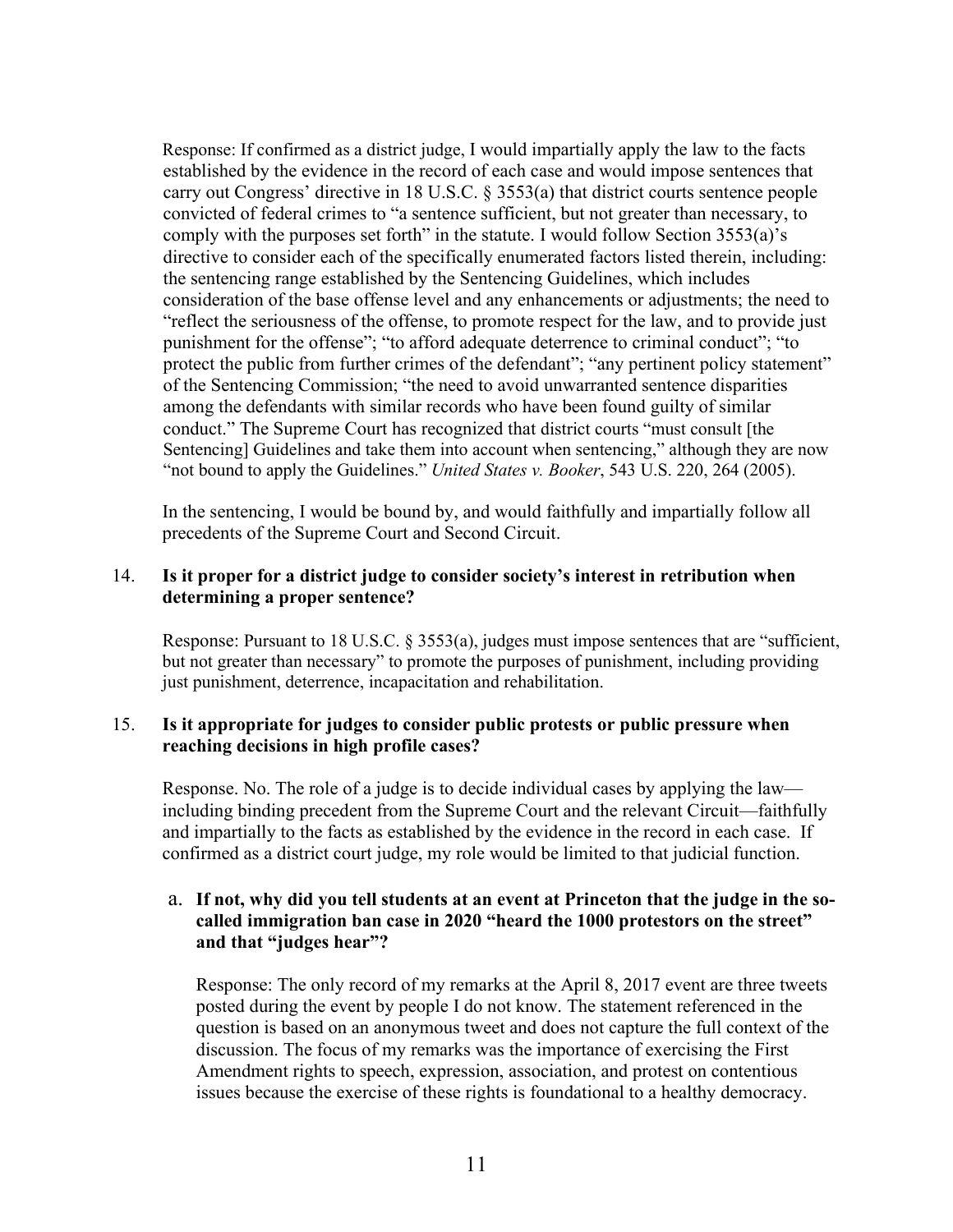### b. **Why did you tweet in 2017 to "Spread the news and \* keep protesting \*. The courts hear you – and they need to know that #NoBanNOWall matters"?**

Response: The tweet referenced in the question retweeted a post by the national ACLU Twitter account, which drew attention to a Ninth Circuit ruling in litigation against a federal immigration policy that was also the subject of ACLU litigation. The purpose and focus of my tweet was to encourage the exercise of First Amendment rights. It was not intended to suggest that courts make decisions based on protests.

The role of a judge is to decide individual cases by applying the law—including binding precedent from the Supreme Court and the relevant Circuit—faithfully and impartially to the facts as established by the evidence in the record in each case. If confirmed as a district court judge for the Eastern District of New York, my role would be limited to that judicial function.

## 16. **How do you intend to consider public opinion and protests in your decisionmaking if you are confirmed to the court?**

Response: The role of a judge is to decide individual cases by applying the law including binding precedent from the Supreme Court and the relevant Circuit—faithfully and impartially to the facts as established by the evidence in the record in each case. If confirmed as a district court judge for the Eastern District of New York, my role would be limited to that judicial function. I would not take into consideration public opinion or protests in reaching decisions in any case or controversy.

#### 17. **How would you characterize your judicial philosophy? Identify which U.S. Supreme Court Justice's philosophy out of the Warren, Burger, Rehnquist, and Roberts Courts is most analogous with yours**.

Response: The judges for whom I clerked—Judge Barrington D. Parker, Jr. of the U.S. Court of Appeals for the Second Circuit and Judge Denise L. Cote of the U.S. District Court for the Southern District of New York—both emphasized the principles of judicial restraint and economy, the importance of deciding only those issues needed to render a decision in a case, the need for scrupulous review of the factual record, and faithful adherence to precedent of the Supreme Court and Second Circuit. I would strive to follow their approach if confirmed as a district judge for the Eastern District of New York.

All federal judges are required to approach each case with an open mind and to impartially apply the law to the facts as established by the evidence in the record, setting aside any personal views they may have. District judges have a duty to follow the precedents of the Supreme Court and their Circuit, including precedent regarding interpretive methods or judicial philosophy. If confirmed, I would swear an oath to discharge that duty faithfully and impartially.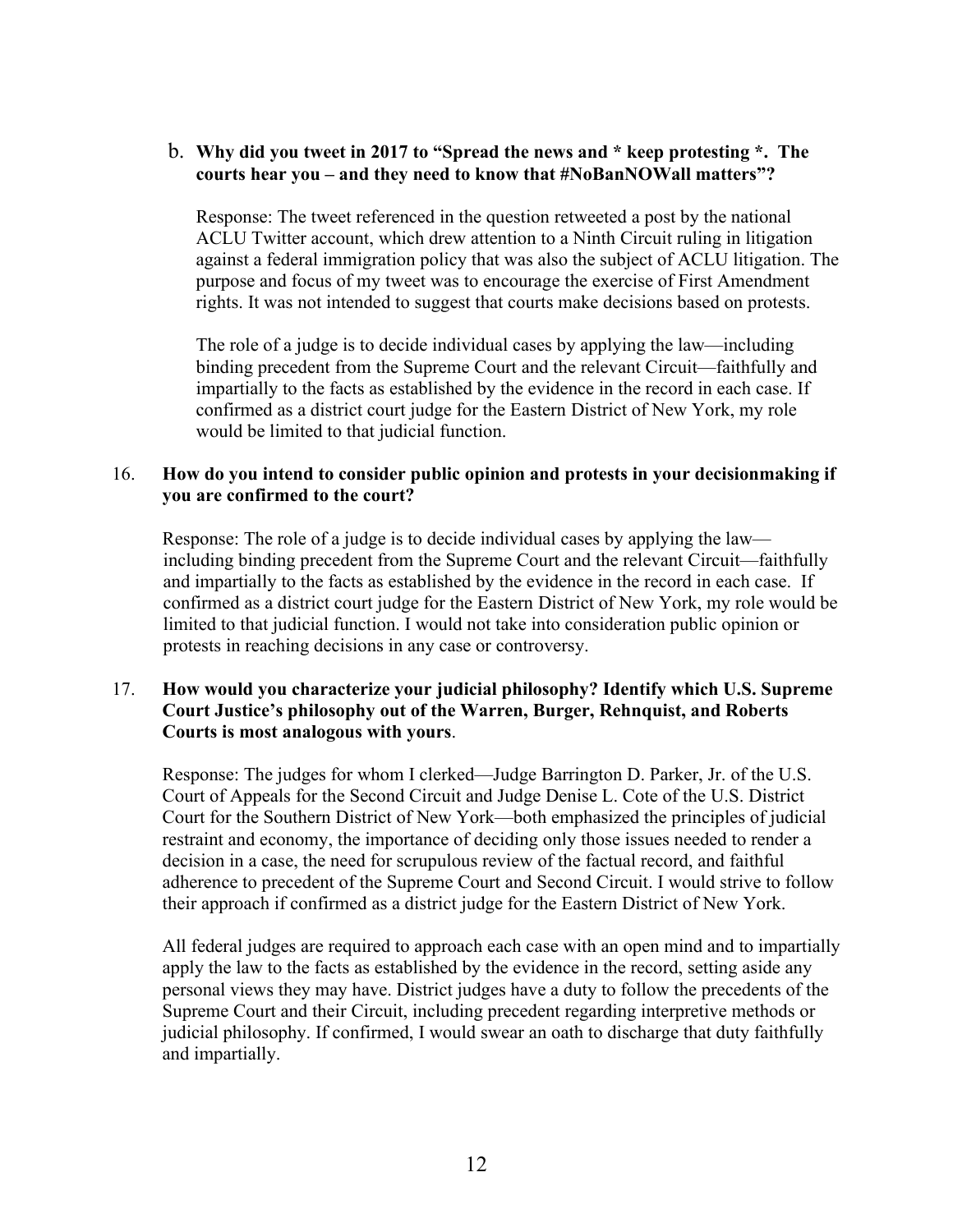I have not studied the judicial philosophies of Supreme Court Justices, and therefore cannot determine whether I would follow the philosophy of any particular Justice. I deeply respect all of the Justices who have served on the Supreme Court for their judicial temperament, open-minded and rigorous approach to the law, faithful adherence to precedent, and other qualities.

### 18. **Please briefly describe the interpretative method known as originalism. Would you characterize yourself as an 'originalist'?**

Response: In *District of Columbia v. Heller*, 554 U.S. 570 (2008), the Supreme Court provided a description of originalism by explaining that, in interpreting the Constitution, courts are "guided by the principle that the Constitution was written to be understood by the voters; its words and phrases were used in their normal and ordinary as distinguished from technical meaning." *Id.* at 576 (quotation marks and alteration omitted). I have never used the term "originalist" or any other label to describe my writing or approach to legal analysis. If confirmed as a district judge, however, I would faithfully and impartially follow all precedent from the Supreme Court regarding the interpretive methods for resolving constitutional cases.

### 19. **Please briefly describe the interpretive method often referred to as living constitutionalism. Would you characterize yourself as a 'living constitutionalist'?**

Response: I have never used the phrase "living constitutionalism," nor have I been able to identify a consensus definition of an interpretive method referred to as "living constitutionalism." To my knowledge, there is no Supreme Court precedent defining this term, and I do not have a personal definition. I have never used the term "living constitutionalist" or any other label to describe my writing or approach to legal analysis. Please also see my response to Question 18.

## 20. **If you were to be presented with a constitutional issue of first impression— that is, an issue whose resolution is not controlled by binding precedent—and the original public meaning of the Constitution were clear and resolved the issue, would you be bound by that meaning?**

Response: The Supreme Court has noted that, in constitutional interpretation, courts are "guided by the principle that the Constitution was written to be understood by the voters; its words and phrases were used in their normal and ordinary as distinguished from technical meaning." *District of Columbia v. Heller*, 554 U.S. 570, 576 (2008) (quotation marks and alteration omitted). The Supreme Court has also explained that when "the Constitution's text does not alone resolve" a question of interpretation, the Court has turned to the "historical background of [the text] to understand its meaning." *Crawford v. Washington*, 541 U.S. 36, 43–44 (2004).

If confirmed as a district judge for the Eastern District of New York, I would be bound by, and would faithfully and impartially follow all precedent of the Supreme Court and Second Circuit, including *Heller* and *Crawford.* For this reason, if confronted with a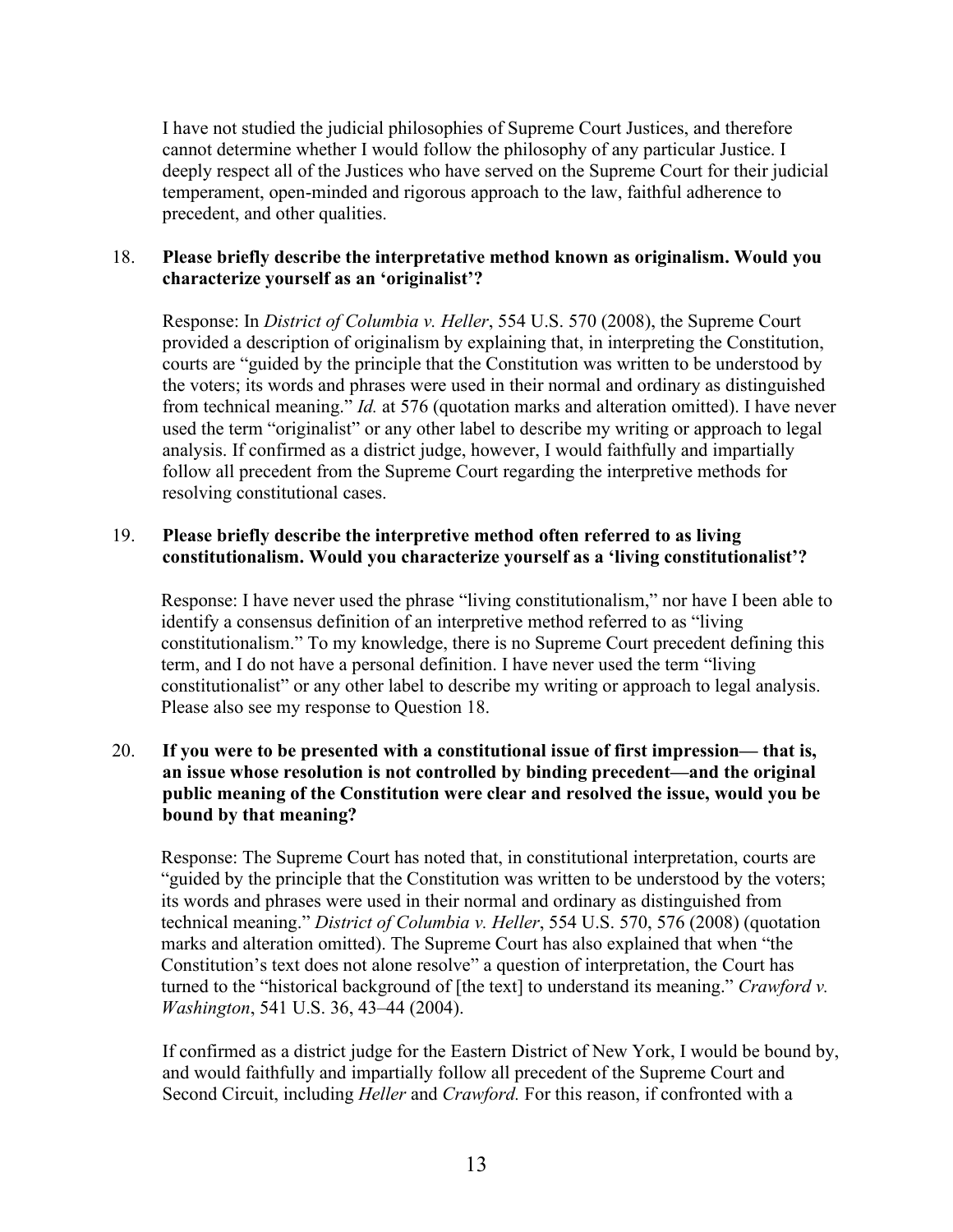situation where the original public meaning of the text of a constitutional provision was unambiguous and fully resolved the issue presented, I would be bound by that interpretation.

## 21. **Is the public's current understanding of the Constitution or of a statute ever relevant when determining the meaning of the Constitution or a statute? If so, when?**

Response: In *Bostock v. Clayton County*, 140 S. Ct. 1731, 1738 (2020), the Supreme Court explained that courts "normally interpret[] a statute in accord with the ordinary public meaning of its terms at the time of its enactment." If, however, following the statute's enactment, "a new application [of statutory text] emerges that is both unexpected and important," courts must "enforce the plain terms" of the text even if the new application was not anticipated by the legislature when it enacted the statute. *Id*. at 1750. "[T]he same judicial humility that requires [courts] to refrain from adding to statutes requires [courts] to refrain from diminishing them." *Id.* at 1753.

### 22. **Do you believe the meaning of the Constitution changes over time absent changes through the Article V amendment process?**

Response: No. The Constitution sets forth enduring principles that have guided our nation for more than 200 years and will continue to do so. The Constitution changes through the amendment process set forth in Article V.

#### 23. **Are there identifiable limits to what government may impose—or may require—of private institutions, whether it be a religious organization like Little Sisters of the Poor or small businesses operated by observant owners?**

Response: The Constitution and federal law place a number of limits on government action that imposes requirements on private institutions, including religious organizations and small businesses operated by observant owners.

For example, under the Religious Freedom Restoration Act of 1993 (RFRA), the "[g]overnment shall not substantially burden a person's exercise of religion even if the burden results from a rule of general applicability" unless the government "demonstrates that application of the burden to the person— $(1)$  is in furtherance of a compelling governmental interest; and (2) is the least restrictive means of furthering that compelling governmental interest."  $42 \text{ U.S.C. }$   $\S\S$   $2000 \text{ bb} - 1$  $(a), (b).$ 

In *Burwell v. Hobby Lobby Stores, Inc.*, 573 U.S. 682, 717–19 (2014), the Supreme Court held that RFRA applies to small businesses or corporations operated by observant owners with sincerely held religious beliefs. In *Little Sisters of the Poor Saints Peter and Paul Home v. Pennsylvania*, 140 S. Ct. 2367, 2383 (2020), the Supreme Court held that RFRA applied to religious organizations such as Little Sisters of the Poor.

Additionally, the First Amendment's Free Exercise Clause also places restrictions on government action impacting private institutions, including religious organizations and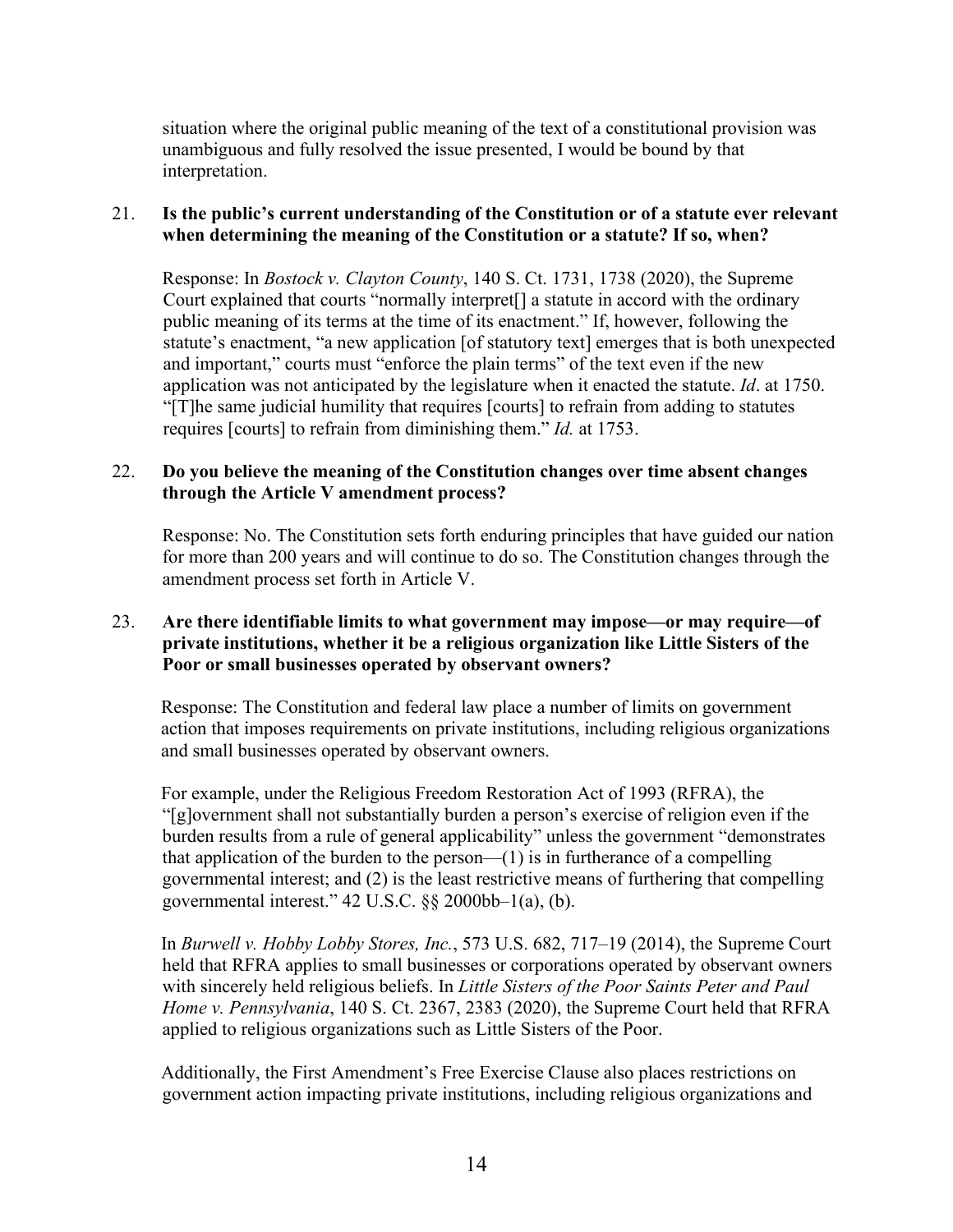small businesses operated by observant owners. The Supreme Court has instructed courts to first determine whether a challenged law or government action is neutral on its face and in its enactment or enforcement. If the law is not facially neutral, and/or if the record establishes that the law's enactment or enforcement was motivated by religious animus, the law is subject to strict scrutiny. *See Church of the Lukumi Babalu Aye, Inc. v. City of Hialeah*, 508 U.S. 520, 533–42 (1993); *Masterpiece Cakeshop v. Colorado Civil Rts. Comm'n*, 138 S. Ct. 1719, 1729 (2018).

Furthermore, under the First Amendment, the "ministerial exception" provides that "courts are bound to stay out of employment disputes involving those holding certain important positions with churches and other religious institutions." *Our Lady of Guadalupe Sch. v. Morrissey-Berru*, 140 S. Ct. 2049, 2060 (2020).

If confirmed as a district judge for the Eastern District of New York, I would be bound by, and would faithfully and impartially follow all precedent from the Supreme Court and Second Circuit, including precedents in this area.

#### 24. **Is it ever permissible for the government to discriminate against religious organizations or religious people?**

Response: Please see my response to Question 23.

25. **In** *Roman Catholic Diocese of Brooklyn v. Cuomo***, the Roman Catholic Diocese of Brooklyn and two Orthodox Jewish synagogues sued to block enforcement of an executive order restricting capacity at worship services within certain zones, while certain secular businesses were permitted to remain open and subjected to different restrictions in those same zones. The religious organizations claimed that this order violated their First Amendment right to free exercise of religion. Explain the U.S. Supreme Court's holding on whether the religious entity-applicants were entitled to a preliminary injunction.**

Response: *In Roman Catholic Diocese of Brooklyn v. Cuomo*, 141 S. Ct. 63, 65–66 (2020) (per curiam), the Supreme Court held that the religious organization applicants were entitled to a preliminary injunction blocking enforcement of the New York Governor's executive order placing occupancy restrictions on houses of worship as a COVID-19 measure. The applicants "made a strong showing that the challenged restrictions violate the minimum requirement of neutrality to religion" because the regulations "single[d] out houses of worship for especially harsh treatment" and "statements made in connection with the challenged rules [could] be viewed as targeting the ultra-Orthodox [Jewish] community." *Id*. at 67 (quotation marks omitted). Applying strict scrutiny, the Supreme Court concluded that it was "hard to see how the challenged regulations [could] be regarded as 'narrowly tailored.'" *Id*. The Court determined that the challenged restrictions would cause irreparable harm to members of the applicant organizations and that it had "not been shown that granting the applications [would] harm the public." *Id.* at 68. The Supreme Court concluded that the executive order's "severe restrictions on the applicants' religious services must be enjoined." *Id*. at 69.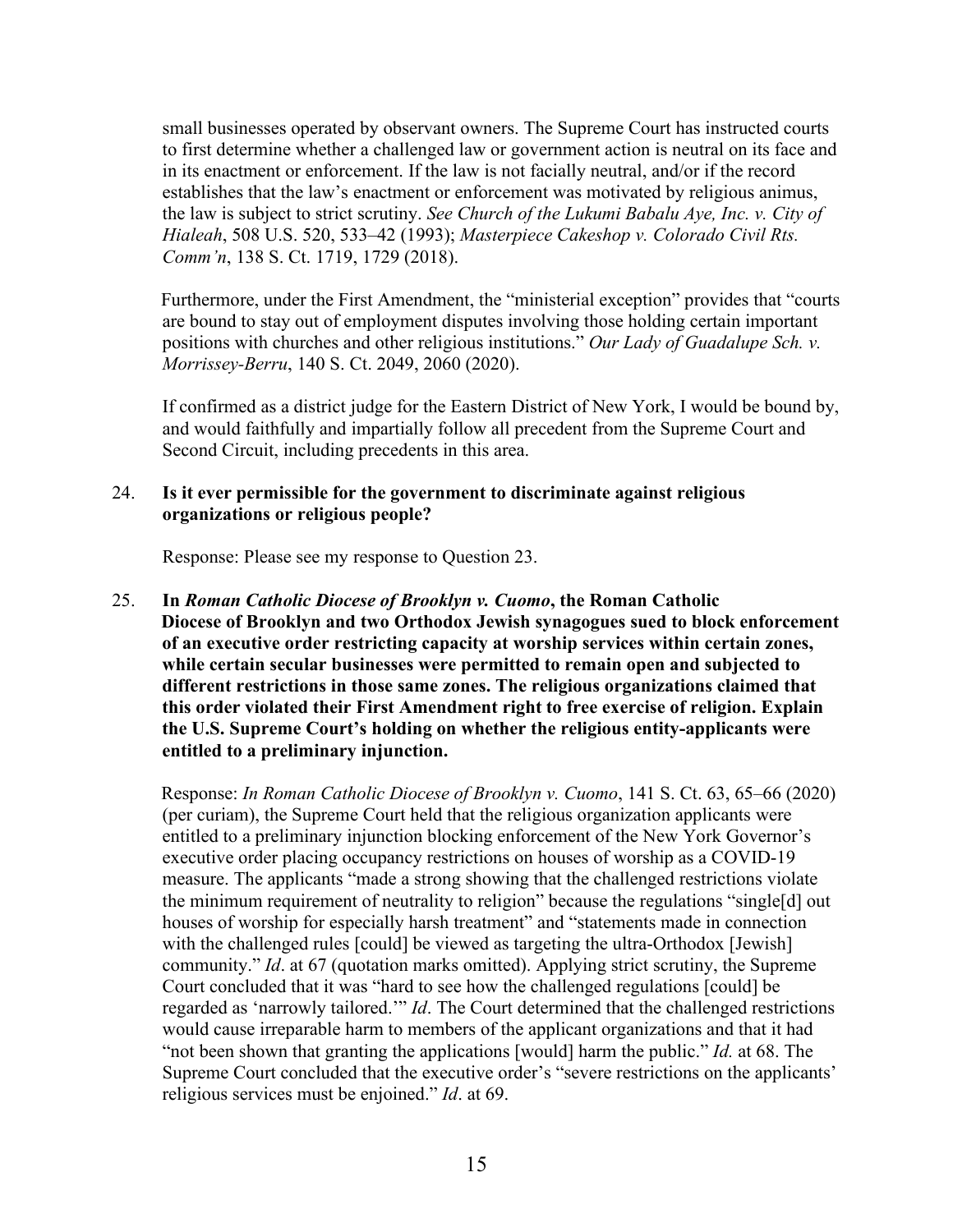#### 26. **Please explain the Supreme Court's holding and rationale in** *Tandon v. Newsom***.**

Response: In *Tandon v. Newsom*, 141 S. Ct. 1294, 1296 (2021) (per curiam), the Supreme Court held that the Ninth Circuit erred in failing to preliminarily enjoin, pending appeal, California's restrictions on private gatherings during the COVID-19 pandemic, holding that the applicants, who sought to gather for at-home religious exercise, were likely to succeed in showing that the restrictions violated the Free Exercise Clause of the First Amendment. The Supreme Court made clear that "government regulations are not neutral and generally applicable, and therefore trigger strict scrutiny under the Free Exercise Clause, whenever they treat *any* comparable secular activity more favorably than religious exercise." *Id.* at 1296 (emphasis in original). The Court explained, "It is no answer that a State treats some comparable secular businesses or other activities as poorly as or even less favorably than the religious exercise at issue." *Id.* Because the challenged restrictions treated comparable secular activity more favorably than religious exercise, strict scrutiny applied and would be satisfied only if the government were to "show that the religious exercise at issue is more dangerous than [comparable secular] activities even when the same precautions are applied." *Id.* at 1297. "The State cannot 'assume the worst when people go to worship but assume the best when people go to work.'" *Id.* (quoting *Roberts v. Neace*, 958 F.3d 409, 414 (6th Cir. 2020) (per curiam)).

### 27. **Do Americans have the right to their religious beliefs outside the walls of their houses of worship and homes?**

Response: Yes. The Free Exercise Clause of the First Amendment and the Religious Freedom Restoration Act of 1993 both apply whether or not Americans exercise their religious beliefs at home or inside a house of worship.

### 28. **Explain your understanding of the U.S. Supreme Court's holding in** *Masterpiece Cakeshop v. Colorado Civil Rights Commission***.**

Response: In *Masterpiece Cakeshop, Ltd. v. Colorado Civil Rights Commission*, 138 S. Ct. 1719, 1723–1724 (2018), the Supreme Court held that the Colorado Civil Rights Commission's decision to issue a cease-and-desist order in a proceeding arising from a cakeshop owner's refusal to sell a wedding cake to a same-sex couple violated the Free Exercise Clause of the First Amendment. The record demonstrated "clear and impermissible hostility toward the sincere religious beliefs that motivated" the petitioner, which the Supreme Court found sufficient to show animus in violation of the Free Exercise Clause. *Id.* at 1729–31.

### 29. **Under existing doctrine, are an individual's religious beliefs protected if they are contrary to the teaching of the faith tradition to which they belong?**

a. **Are there unlimited interpretations of religious and/or church doctrine that can be legally recognized by courts?**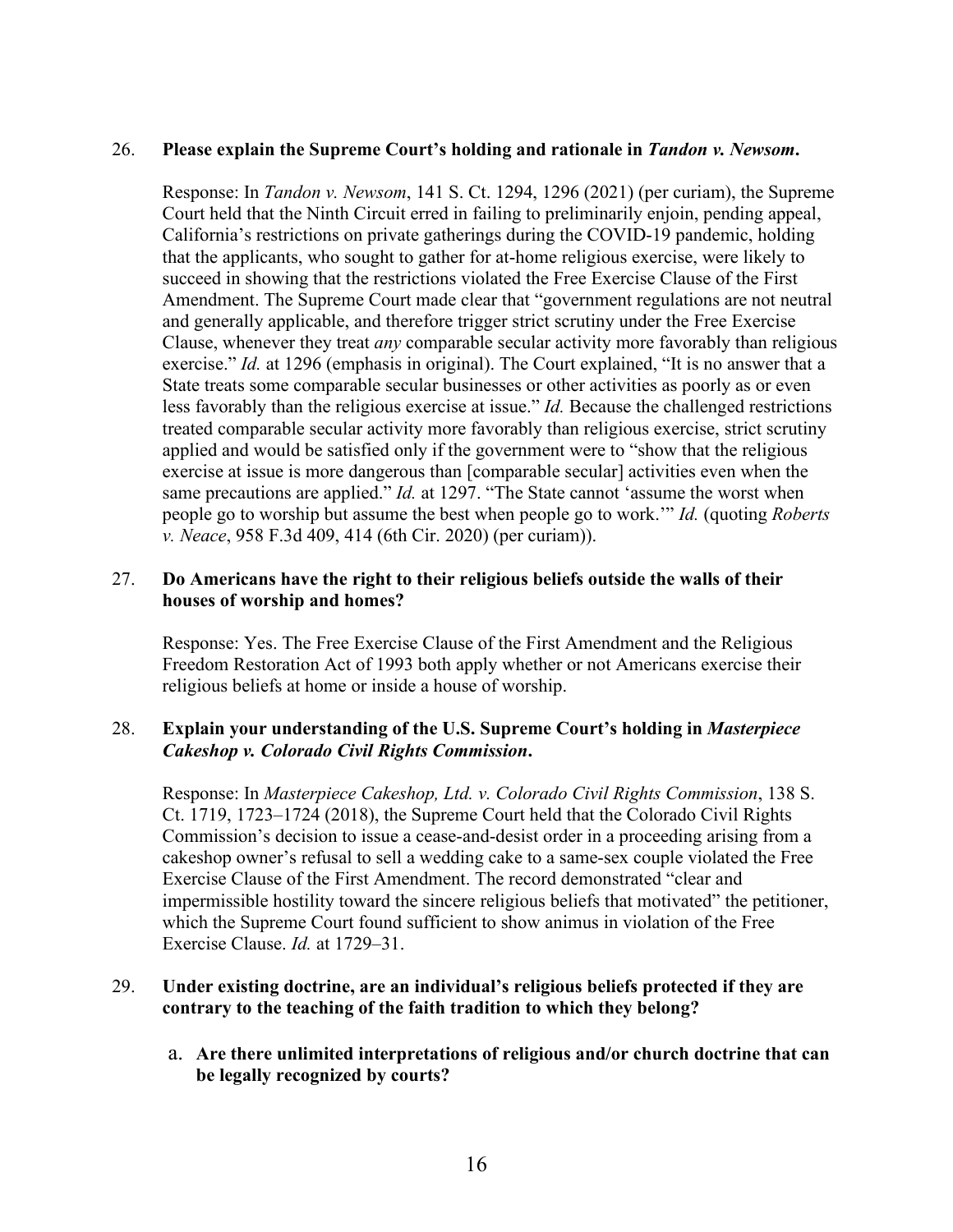### b. **Can courts decide that anything could constitute an acceptable "view" or "interpretation" of religious and/or church doctrine?**

Response to Question 29 and subparts (a) and (b): The Supreme Court has held that sincere religious beliefs "stem from [a person's] moral, ethical, or religious beliefs about what is right and wrong," are "held with the strength of traditional religious convictions," and "need not be confined in either source or content to traditional or parochial concepts of religion." *Welsh v. United States*, 398 U.S. 333, 339–40 (1970); *see also Frazee v. Ill. Dep't of Emp. Sec*., 489 U.S. 829, 833 (1989) (noting that a sincerely held religious belief must be "rooted in religion" rather than "[p]urely secular"). The Supreme Court has further guided courts that the question of whether a religious belief is sincere is "not to turn upon a judicial perception of the particular belief or practice in question; religious beliefs need not be acceptable, logical, consistent, or comprehensible to others in order to merit First Amendment protection." *Thomas v. Rev. Bd. of Indiana Emp. Sec. Div.*, 450 U.S. 707, 714 (1981). In *Burwell v. Hobby Lobby Stores, Inc.*, 573 U.S. 682 (2014), the Supreme Court held in the Religious Freedom Restoration Act (RFRA) context that "[t]o qualify for RFRA's protection, an asserted belief must be sincere," and that "the federal courts have no business addressing " the question of "whether the religious belief asserted in a RFRA case is reasonable." *Id.* at 717, 724 & n.28 (quotation marks omitted). If confirmed and presented with a case in which the issue of a party's sincerely held religious belief were challenged or otherwise at issue, I would follow binding precedent of the Supreme Court and Second Circuit, including *Welsh*, *Frazee*, *Thomas*, and *Hobby Lobby*.

### c. **Is it the official position of the Catholic Church that abortion is acceptable and morally righteous?**

Response: As a judicial nominee, it would not be appropriate for me to comment on what is, or is not, the official position of any religious organization.

## 30. **In** *Our Lady of Guadalupe School v. Morrissey-Berru***, the U.S. Supreme Court reversed the Ninth Circuit and held that the First Amendment's Religion Clauses foreclose the adjudication of employment-discrimination claims for the Catholic school teachers in the case. Explain your understanding of the Court's holding and reasoning in the case.**

Response: In *Our Lady of Guadalupe School v. Morrissey-Berru*, 140 S. Ct. 2049, 2060, 2066 (2020), the Supreme Court held that the ministerial exception, grounded in the First Amendment's Religion Clauses, barred the plaintiffs' employment discrimination claims against religious schools brought under the Age Discrimination in Employment Act and the Americans with Disabilities Act. Although religious organizations are normally not exempt from the requirements of generally applicable anti-discrimination statutes, the ministerial exception provides that "courts are bound to stay out of employment disputes involving those holding certain important positions with churches and other religious institutions." *Id*. at 2060. Because there was "abundant record evidence" that the plaintiffs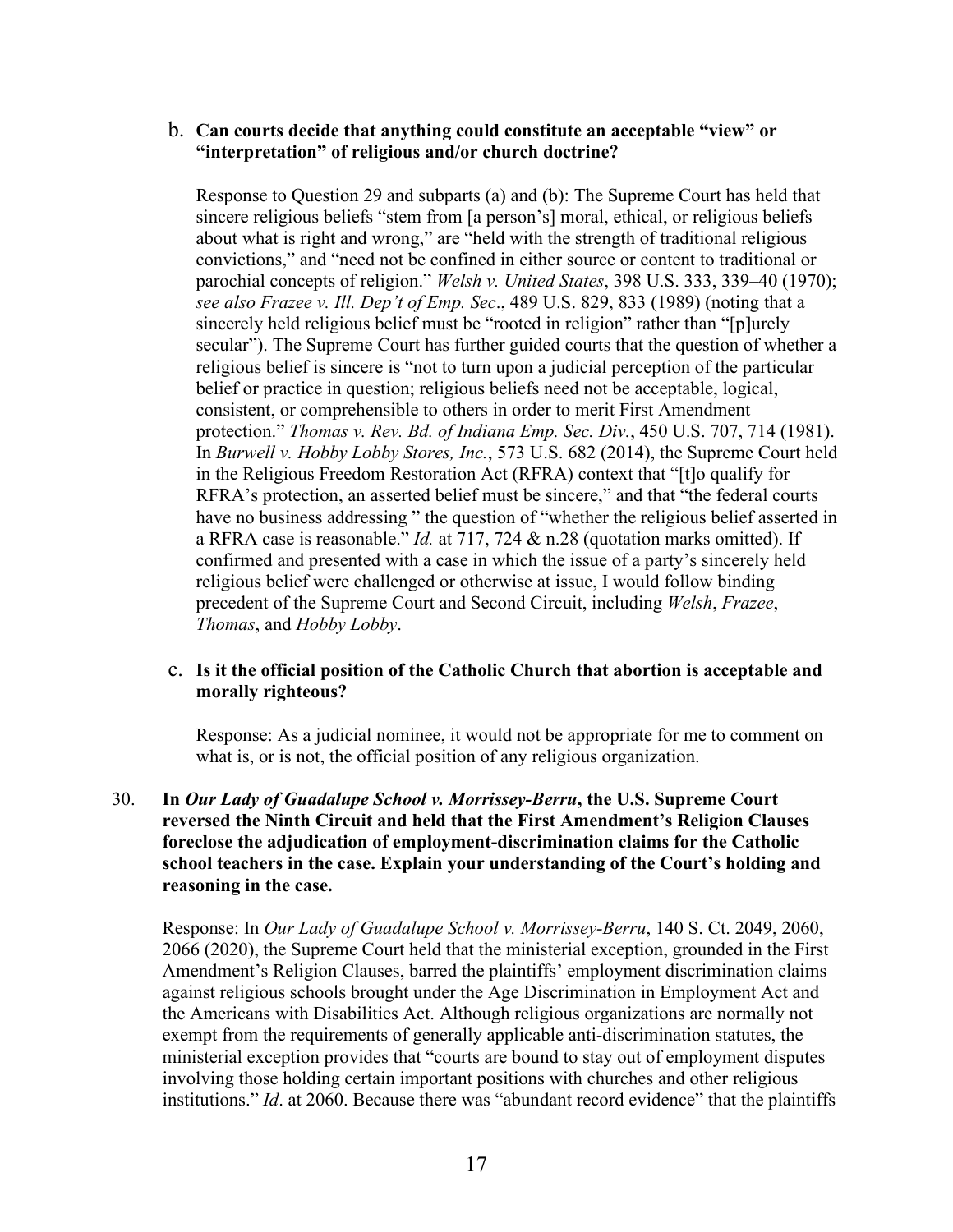"performed vital religious duties" in their teaching roles, the Supreme Court concluded that their employers were entitled to claim the ministerial exception. *Id.* at 2066.

31. **In** *Fulton v. City of Philadelphia***, the U.S. Supreme Court was asked to decide whether Philadelphia's refusal to contract with Catholic Social Services to provide foster care, unless it agrees to certify same-sex couples as foster parents, violates the Free Exercise Clause of the First Amendment. Explain the Court's holding in the case**.

Response: In *Fulton v. City of Philadelphia*, 141 S. Ct. 1868, 1878–82 (2021), the Supreme Court invalidated Section 3.21 of the City of Philadelphia's foster care contract, which required foster care agencies to provide services to prospective foster parents without regard to their sexual orientation. The Supreme Court found that strict scrutiny applied because the provision at issue "incorporates a system of individual exemptions, made available . . . at the sole discretion of the Commissioner," and the inclusion of such "a formal mechanism for granting exceptions renders a policy not generally applicable." *Id.* at 1878–79. Applying strict scrutiny, the Court concluded that "the interest of the City in the equal treatment of prospective foster parents and foster children . . . cannot justify denying [plaintiff] an exception for its religious exercise" under the Free Exercise Clause. *Id.* at 1882.

### 32. **Explain your understanding of Justice Gorsuch's concurrence in the Supreme Court's decision to grant certiorari and vacate the lower court's decision in** *Mast v. Fillmore County***.**

Response: In *Mast v. Fillmore County*, 141 S. Ct. 2430 (2021), the Supreme Court vacated the judgment below and remanded to the Court of Appeals of Minnesota a lawsuit brought under the Religious Land Use and Institutionalized Persons Act (RLUIPA) by members of an Amish community against a county ordinance requiring the installation of a modern subsurface septic system for the disposal of gray water. Justice Gorsuch joined the full Court in vacating the judgment and remanding the case with instructions that the Court of Appeals of Minnesota reconsider the case in light of the Supreme Court's decision in *Fulton v. City of Philadelphia*, 141 S. Ct. 1868 (2021). Justice Gorsuch's concurring opinion described the Justice's view that the "courts below misapprehended RLUIPA's demands." *Mast*, 141 S. Ct. at 2432 (Gorsuch, J., concurring). Justice Gorsuch noted that the state courts incorrectly applied the "compelling interest" test on the facts presented, "fail[ed] to give due weight to exemptions other groups enjoy" and to "rules in other jurisdictions," and rejected alternative measures "based on certain assumptions" without demonstrating the required narrow tailoring. *See id.* at 2432–33 (Gorsuch, J., concurring).

#### 33. **Would it be appropriate for the court to provide its employees trainings which include the following:**

a. **One race or sex is inherently superior to another race or sex;**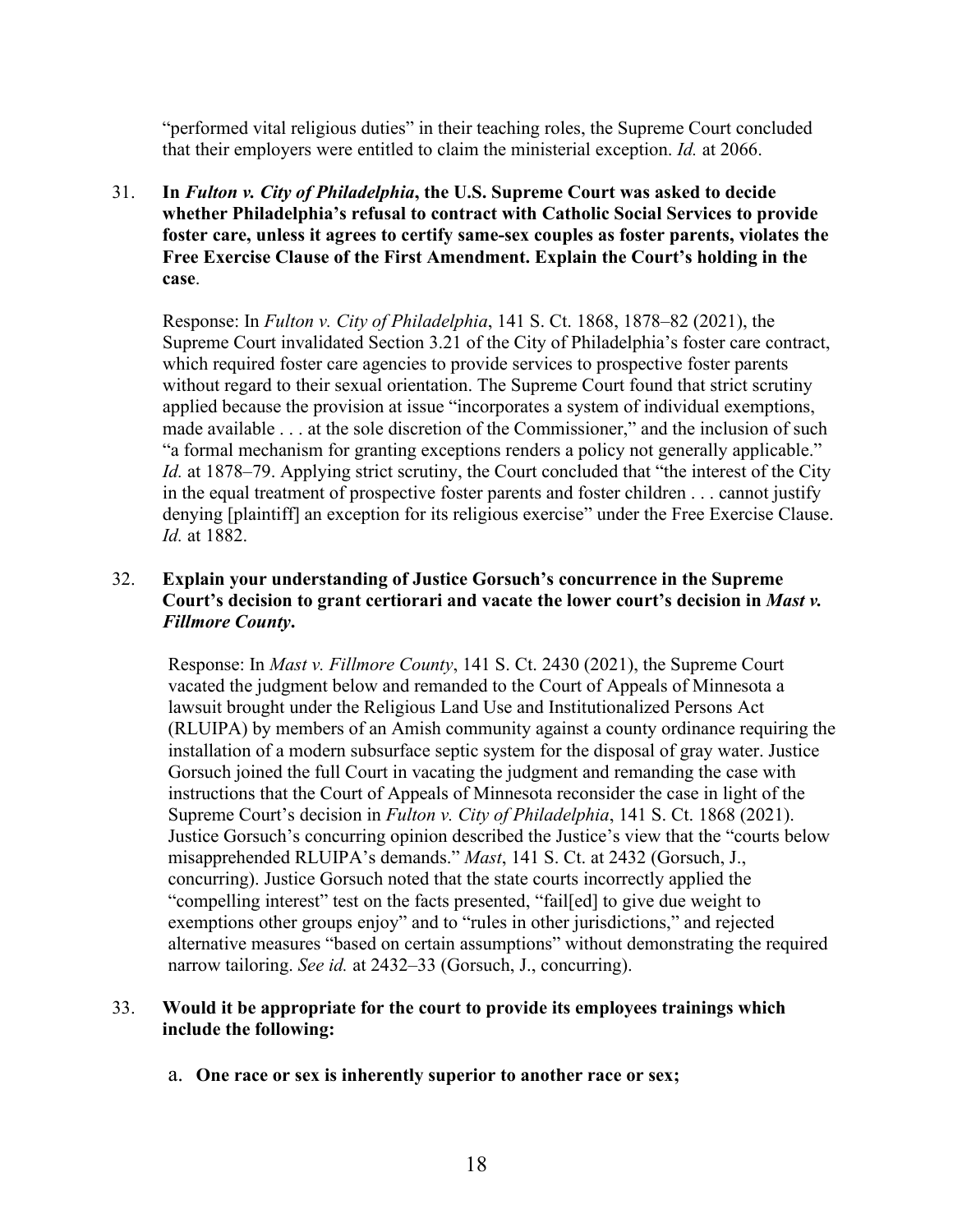- b. **An individual, by virtue of his or her race or sex, is inherently racist, sexist, or oppressive;**
- c. **An individual should be discriminated against or receive adverse treatment solely or partly because of his or her race or sex; or**

#### d. **Meritocracy or related values such as work ethic are racist or sexist?**

Response to all subparts of Question 33: No. I am not aware of any trainings of this nature. I am also unaware of the content of trainings provided by the Federal Judicial Center, the Eastern District of New York, or the Second Circuit, or what role, if any, I would have in developing the content of any such trainings, if I am confirmed as a district judge. All trainings provided by and for federal courts should be based on sound pedagogy and comply with all applicable legal requirements, including the Constitution.

## 34. **Will you commit that your court, so far as you have a say, will not provide trainings that teach that meritocracy, or related values such as work ethic and self-reliance, are racist or sexist?**

Response: Yes. Please see my response to Question 33.

#### 35. **Is the criminal justice system systemically racist?**

Response: I am not aware of a consensus definition of the term "systemically racist." Whether there are systemic issues in the criminal justice system is an issue for policymakers and is the subject of widespread discussion amongst policymakers and the public.

Federal district judges are duty-bound to fairly and impartially adjudicate specific cases or controversies that are properly before the court, some of which may include claims of race discrimination, without regard to any personal beliefs they may, or may not, have.

Federal district judges may be required to preside over claims alleging that systemic factors, such as patterns or practices of racial discrimination played a role in causing the violation of a plaintiff's rights. *See, e.g., Int'l Bhd. of Teamsters v. United States*, 431 U.S. 324, 336–37, 342–43 (1977) (holding that plaintiff met its burden of proof "to establish by a preponderance of the evidence that racial discrimination" in employment practices "was the . . . standard operating procedure[,] the regular rather than the unusual practice" of the defendant, a common carrier of motor freight with nationwide operations); *Monell v. New York City Dep't of Social Servs.*, 436 U.S. 658, 694 (1978) (holding that municipal employers may be held liable under 42 U.S.C. §1983 for constitutional violations caused by the municipality's "policy or custom").

If confirmed as a district judge and presented with such a case, I would faithfully and impartially apply Supreme Court and Second Circuit precedent to the facts established by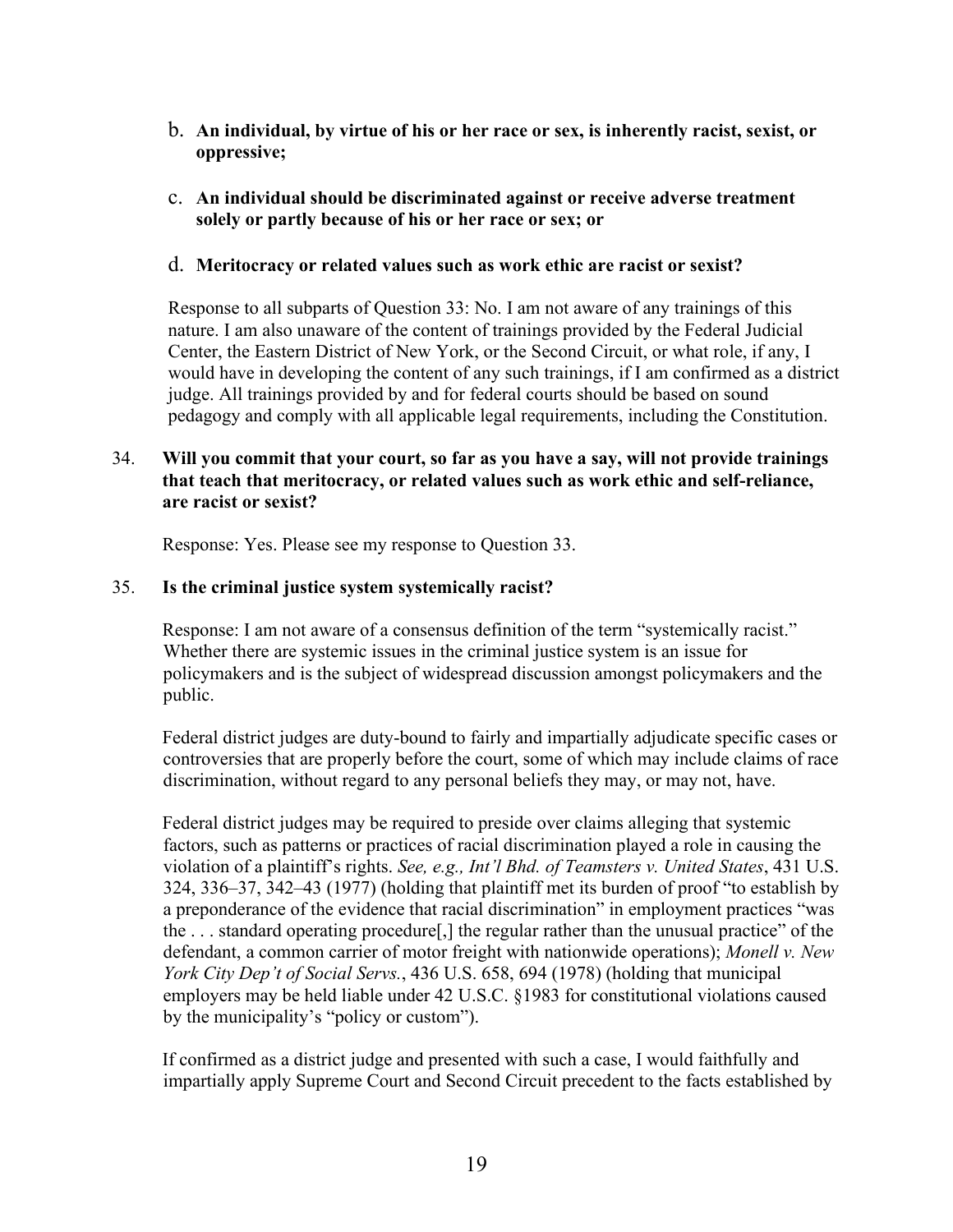evidence in the record. My role would be limited to this critically important judicial function.

## 36. **Is it appropriate to consider skin color or sex when making a political appointment? Is it constitutional?**

Response: The Appointments Clause of the Constitution provides the President the power, with the advice and consent of the Senate, to appoint individuals to certain political positions in the federal government. U.S. Constitution, Art. II, § 2, cl. 2. Under the Fifth Amendment Due Process Clause, the federal government is subject to the antidiscrimination provisions of the Equal Protection Clause of the Fourteenth Amendment. *Bolling v. Sharpe*, 347 U.S. 497, 500 (1954). Consistent with the Code of Conduct for United States Judges, it would be inappropriate for me, as a pending judicial nominee, to comment on legal issues that could become the subject of litigation, including the question of whether it is appropriate to consider skin color or sex when making political appointments.

#### 37. **Will you commit that you will not engage in racial discrimination when selecting and hiring law clerks and other staff, should you be confirmed?**

Response: If I am so fortunate as to be confirmed as a district judge, I would strive to hire highly qualified, smart, capable staff from a wide variety of backgrounds, and with diverse experiences and interests, and to do so in compliance with all applicable federal, state, and local laws, including laws prohibiting discrimination on the basis of race and other protected characteristics.

### 38. **President Biden has created a commission to advise him on reforming the Supreme Court. Do you believe that Congress should increase, or decrease, the number of justices on the U.S. Supreme Court? Please explain**.

Response: If confirmed, I would be bound by Supreme Court precedent regardless of the size or composition of the Supreme Court, and it would be inappropriate for me to comment on whether the size of that Court should be changed in any way.

#### 39. **Is the ability to own a firearm a personal civil right?**

Response: In *District of Columbia v. Heller*, 554 U.S. 570, 595 (2008), the Supreme Court held that the Second Amendment protects "an individual right to keep and bear arms."

### 40. **Does the right to own a firearm receive less protection than the other individual rights specifically enumerated in the Constitution?**

Response: No. All rights enumerated in the Constitution or recognized by the Supreme Court are equally deserving of legal protection. In holding that the individual right to keep and bear arms protected by the Second Amendment is a fundamental right, the Supreme Court applied the same Due Process incorporation analysis applied to other individual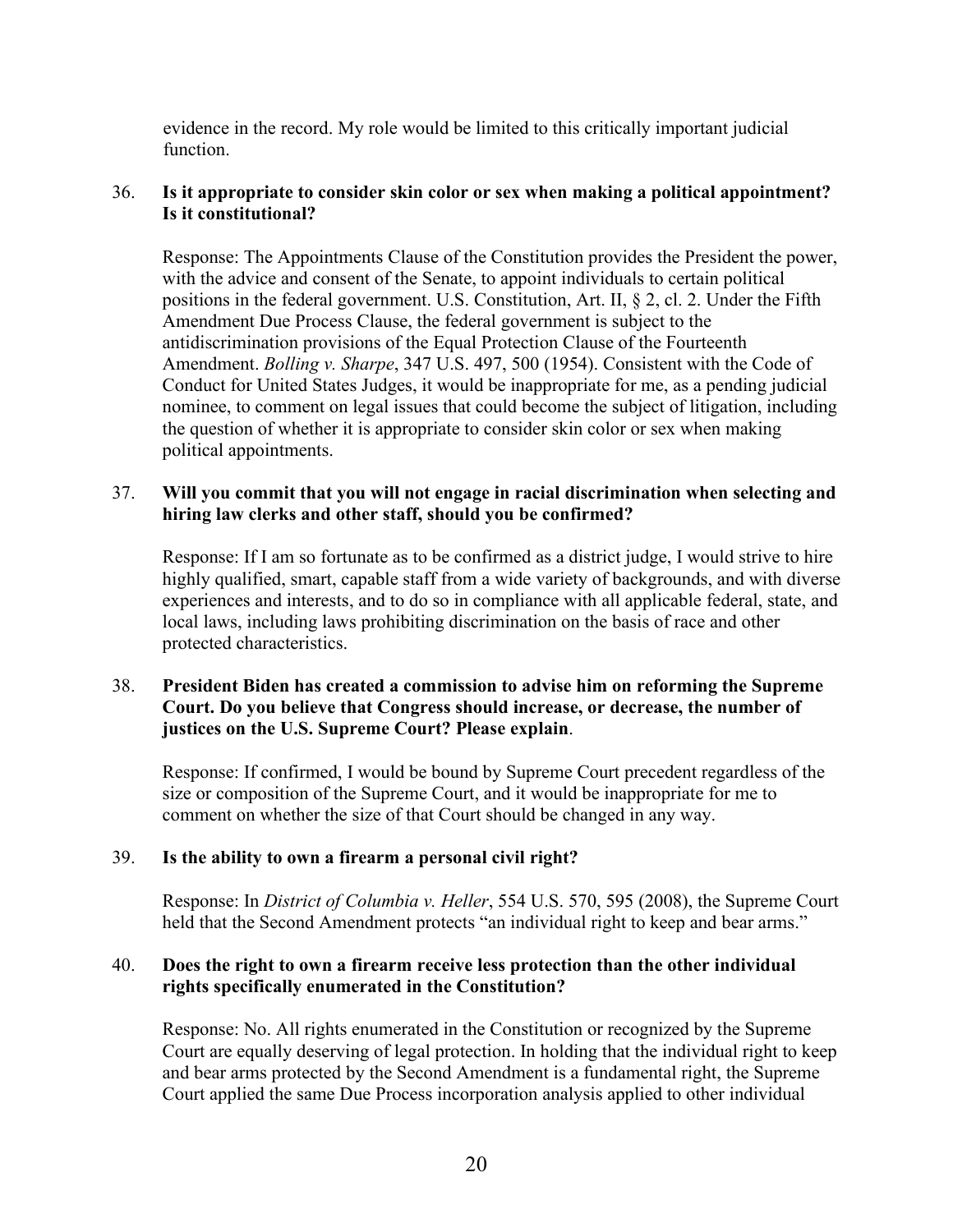rights enumerated in the Constitution. *See McDonald v. City of Chicago*, 561 U.S. 742, 767 (2010) (Due Process incorporation analysis requires determining whether the Second Amendment right to keep and bear arms "is fundamental to our scheme of ordered liberty" and is "deeply rooted in this Nation's history and tradition"). If confirmed as a district judge for the Eastern District of New York, I would be bound by, and would faithfully and impartially follow all precedent from the Supreme Court, including *McDonald*.

#### 41. **Does the right to own a firearm receive less protection than the right to vote under the Constitution?**

Response: Please see my response to Question 40.

#### 42. **Is it appropriate for the executive under the Constitution to refuse to enforce a law, absent constitutional concerns? Please explain.**

Response: Under Article II of the Constitution, the President "shall take care that the laws be faithfully executed." U.S. Const., Art. II, § 3. In the context of criminal law, the "Executive Branch has exclusive authority and absolute discretion to decide whether to prosecute a case." *United States v. Nixon*, 418 U.S. 683, 693 (1974). In the context of executive agencies, the Supreme Court has held that there is "a general presumption of unreviewability of decisions not to enforce" by executive agencies. *Heckler v. Chaney*, 470 U.S. 821, 834 (1985). Congress may "indicate[] an intent to circumscribe agency enforcement discretion," and may "provide[] meaningful standards for defining the limits of that discretion," such that "courts may require that the agency follow that law" otherwise, as a general matter, "an agency refusal to institute proceedings is a decision 'committed to agency discretion by law'" within the meaning of the Administrative Procedure Act, 5 U.S.C. § 701(a)(2). *Heckler*, 470 U.S. at 834–35. The Supreme Court has also held that private citizens generally "lack[] standing to contest the policies of the prosecuting authority" when that citizen is neither prosecuted nor threatened with prosecution. *Linda R.S. v. Richard D.*, 410 U.S. 614, 619 (1973).

### 43. **Explain your understanding of what distinguishes an act of mere 'prosecutorial discretion' from that of a substantive administrative rule change**.

Response: If confirmed as a district judge and presented with a case in which the distinction between an act of "prosecutorial discretion" and that of a "substantive administrative rule change" were at issue and properly presented to the court, I would resolve the issue by faithfully and impartially applying Supreme Court and Second Circuit precedent to the facts as established by evidence in the record. To my knowledge, neither the Supreme Court nor the Second Circuit has resolved this distinction, but cases raising this question are pending in other federal courts. Consistent with the Code of Conduct for United States Judges, it is inappropriate for me, as a pending judicial nominee, to comment on legal issues that could become the subject of litigation.

#### 44. **Does the President have the authority to abolish the death penalty?**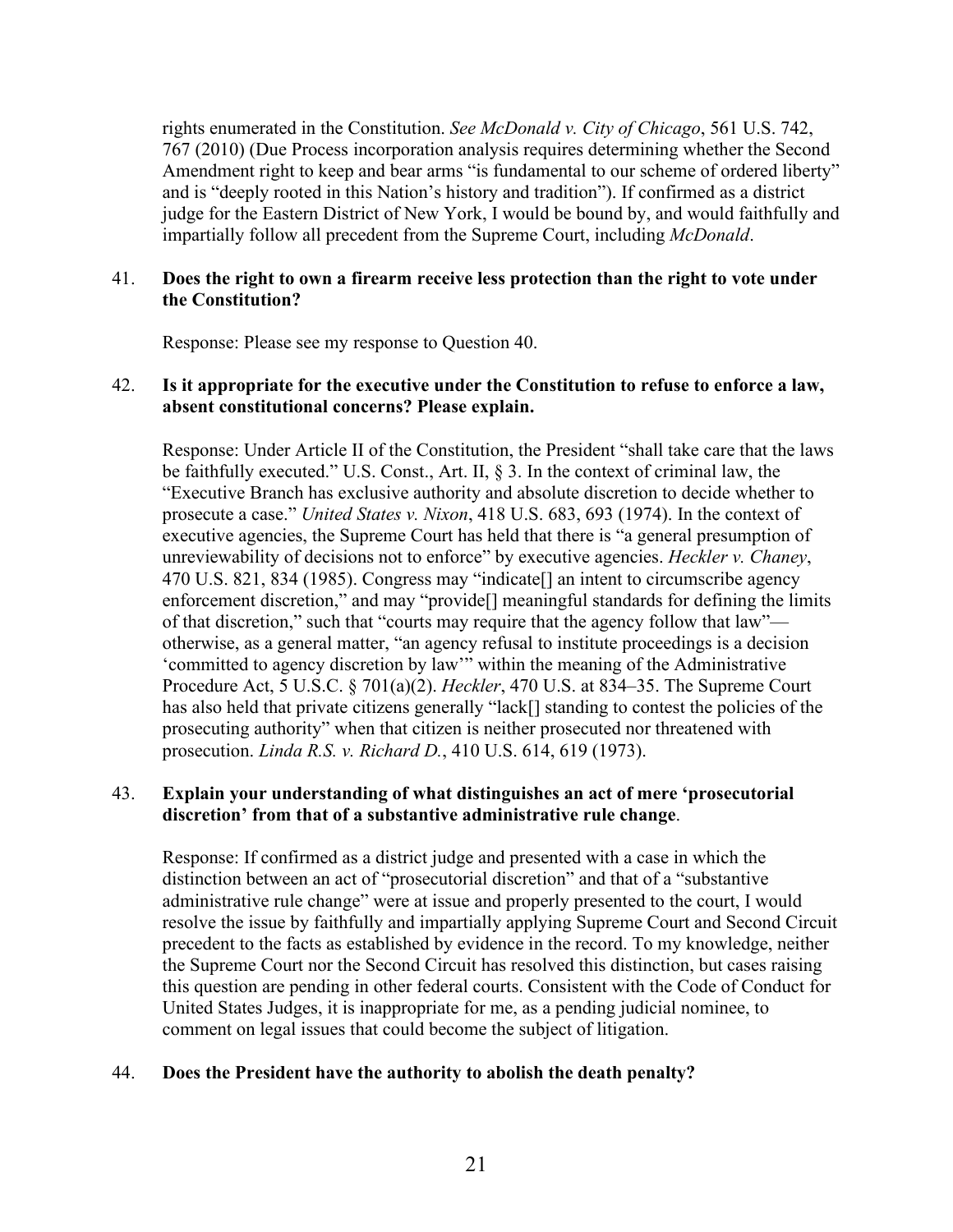Response: No. Article I of the Constitution vests Congress with "all legislative Powers herein granted." U.S. Const., Art. I, § 1. Congress enacted the Federal Death Penalty Act, which provides that a defendant found guilty of certain offenses "shall be sentenced to death if, after consideration of the factors set forth in" the Act, "it is determined that imposition of a sentence of death is justified, except that no person may be sentenced to death who was less than 18 years of age at the time of the offense." 18 U.S.C. § 3591(a). The Constitution does not confer on the President the authority to "abolish" laws passed by Congress or state laws, such as death penalty statutes that otherwise comply with the Constitution as set forth in the Supreme Court's death penalty jurisprudence. *See Gregg v. Georgia*, 428 U.S. 153, 186–87 (1976) (holding that state death penalty statutes do not per se violate the Eighth and Fourteenth Amendment's prohibition of "cruel and unusual" punishment).

#### 45. **Explain the U.S. Supreme Court's holding on the application to vacate stay in**  *Alabama Association of Realtors v. HHS***.**

Response: In *Alabama Association of Realtors v. Department of Health and Human Services*, 141 S. Ct. 2485, 2486 (2021) (per curiam), the Supreme Court vacated the district court's stay of an order concluding that the Centers for Disease Control (CDC) lacked statutory authority to impose an eviction moratorium during the Covid-19 pandemic. The Supreme Court's ruling permitted the district court's injunction to go into effect, which blocked the CDC's nationwide eviction moratorium. *Id*. The Court applied the four-factor test announced in *Nken v. Holder*, 556 U.S. 418 (2009), finding that the plaintiffs had satisfied the test because, among other things, they had demonstrated sufficient evidence of irreparable harm and a likelihood of success on the merits of their lawsuit. *Alabama Association of Realtors*, 141 S. Ct. at 2488–90.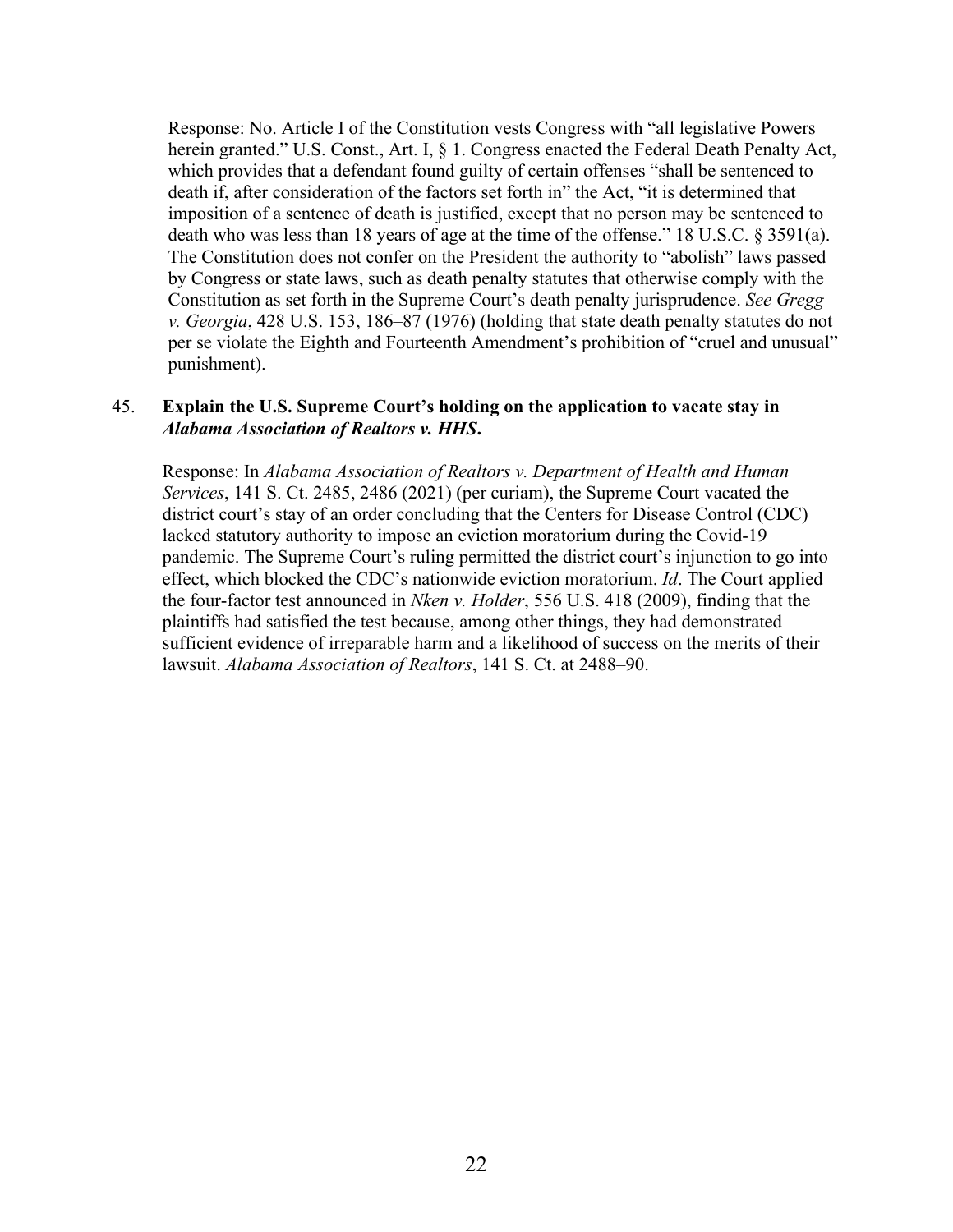### **Senator Josh Hawley Questions for the Record**

#### **Nusrat Choudhury Nominee, U.S. District Court for the Eastern District of New York**

**1. Last year, you approved an ACLU report on parental notice requirements for abortion in Illinois. The report that you approved says that a law that simply requires that children merely** *inform* **their parents before obtaining an abortion "undermines the safety, health, and dignity of young people" and "violates a range of human rights." Do you likewise believe that it is dangerous and a violation of human rights to let parents have a say in whether their young children should be given puberty-blocking drugs?**

Response: The report in question was conceived and drafted by Human Rights Watch and senior colleagues at the ACLU of Illinois to advance the longstanding institutional position of my employer, the ACLU of Illinois, against a 1995 Illinois law. The ACLU of Illinois is a multi-issue organization. Since 2020, I have served as the organization's Legal Director, a role that requires me to review the work product of colleagues, including those involved in this report, who work on areas of law that are not my focus.

Consistent with the Code of Conduct for United States Judges, it would be inappropriate for me, as a pending judicial nominee, to comment on legal issues that could become the subject of litigation, including questions relating to parental rights and the provision of puberty-blocking drugs to children. The role of a judge is to resolve individual cases and controversies that are properly before the court by impartially applying the law to the facts as established by the evidence in the record in each case. If confirmed as a district judge, my role would be limited to that critically important judicial function. I would be bound by, and would faithfully and impartially follow all precedents of the Supreme Court and Second Circuit.

**2. You wrote a 2009 article where you interviewed the chair of the Southern Poverty Law Center. During the interview, you encouraged readers to support that organization. When you wrote the article, were you aware that, two years earlier, progressive journalist Alexander Cockburn said, "I've long regarded Morris Dees and his Southern Poverty Law Center as collectively one of the greatest frauds in American life"?**

Response: I am not aware of the article referenced in the question and do not recall writing anything of this nature or calling on members of the public to donate to the Southern Poverty Law Center.

- **3. Justice Marshall famously described his philosophy as "You do what you think is right and let the law catch up."** 
	- **a. Do you agree with that philosophy?**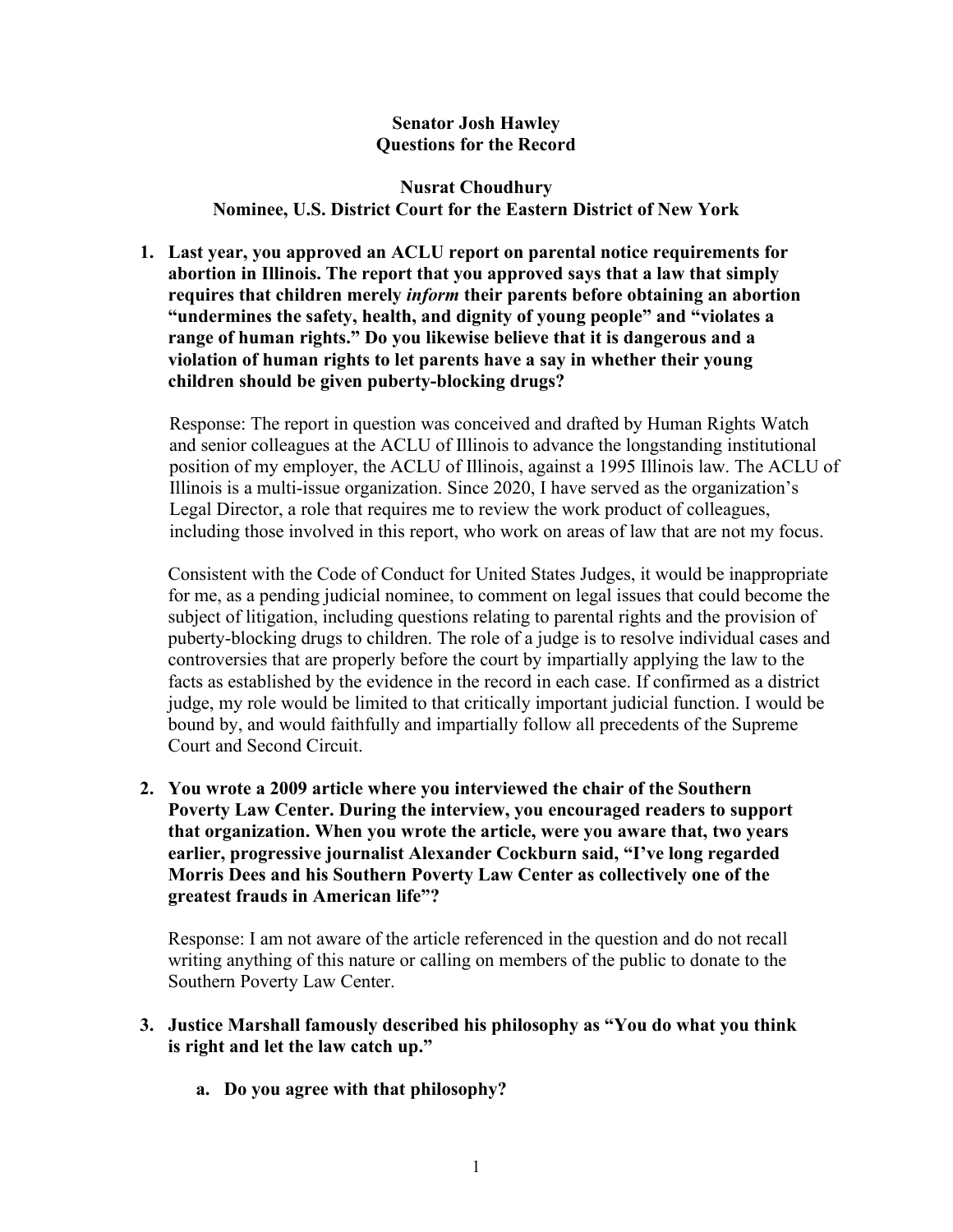Response: I am not aware of the full context of that quote. As stated here, I do not agree with it. Every federal judge must fulfill the judicial oath to "administer justice without respect to persons, and do equal right to the poor and to the rich," and to "faithfully and impartially discharge and perform all the duties incumbent upon" the judge "under the Constitution and laws of the United States." 28 U.S.C. § 453.

#### **b. If not, do you think it is a violation of the judicial oath to hold that philosophy?**

Response: My understanding is that the judicial oath requires a judge to "administer justice without respect to persons, and do equal right to the poor and to the rich," and to "faithfully and impartially discharge and perform all the duties incumbent upon" the judge "under the Constitution and laws of the United States," which includes all precedent from the Supreme Court and the relevant Circuit Court of Appeals.

#### **4. What is the standard for each kind of abstention in the court to which you have been nominated?**

The Supreme Court addressed the scope of the *Younger* abstention doctrine in *Sprint Communications, Inc. v. Jacobs*, 571 U.S. 69 (2013). It held that federal courts refrain from exercising their jurisdiction over a case or controversy in deference to the States under this doctrine when there is any one of three "'exceptional circumstances'" involving state proceedings: (1) "ongoing state criminal prosecutions," (2) "certain 'civil enforcement proceedings,'" or (3) "pending 'civil proceedings involving certain orders . . . uniquely in furtherance of the state court's ability to perform their judicial functions.'" *Id.* at 78 (citing *New Orleans Pub. Serv., Inc. v. Council of New Orleans*, 491 U.S. 350, 368 (1989)). Although "not dispositive," there are three "*additional* factors appropriately considered by the federal court before invoking *Younger*": whether there is "(1) 'an ongoing state judicial proceeding, which  $(2)$  implicates important state interests, and  $(3)$ ... provide[s] an adequate opportunity to raise [federal] challenges.'" *Sprint*, 571 U.S. at 81 (citing *Middlesex Cty. Ethics Comm. v. Garden State Bar Ass'n*, 457 U.S. 423, 432 (1982)). The Second Circuit is bound by Supreme Court precedent and has applied *Sprint*'s approach in a non-precedential opinion. *See Mir v. Shah*, 569 Fed. App'x 48, 50–51 (2d Cir. 2014) (applying *Sprint*, 571 U.S. 69, and finding *Younger*  abstention appropriate).

The *Rooker-Feldman* doctrine deprives federal courts of subject matter jurisdiction to hear claims by "state-court losers complaining of injuries caused by state-court judgments rendered before the district court proceedings commenced and inviting district court review and rejection of those judgments." *Exxon Mobile Corp. v. Saudi Basic Indus. Corp.*, 544 U.S. 280, 284 (2005). The Second Circuit has identified four requirements for *Rooker-Feldman* to apply: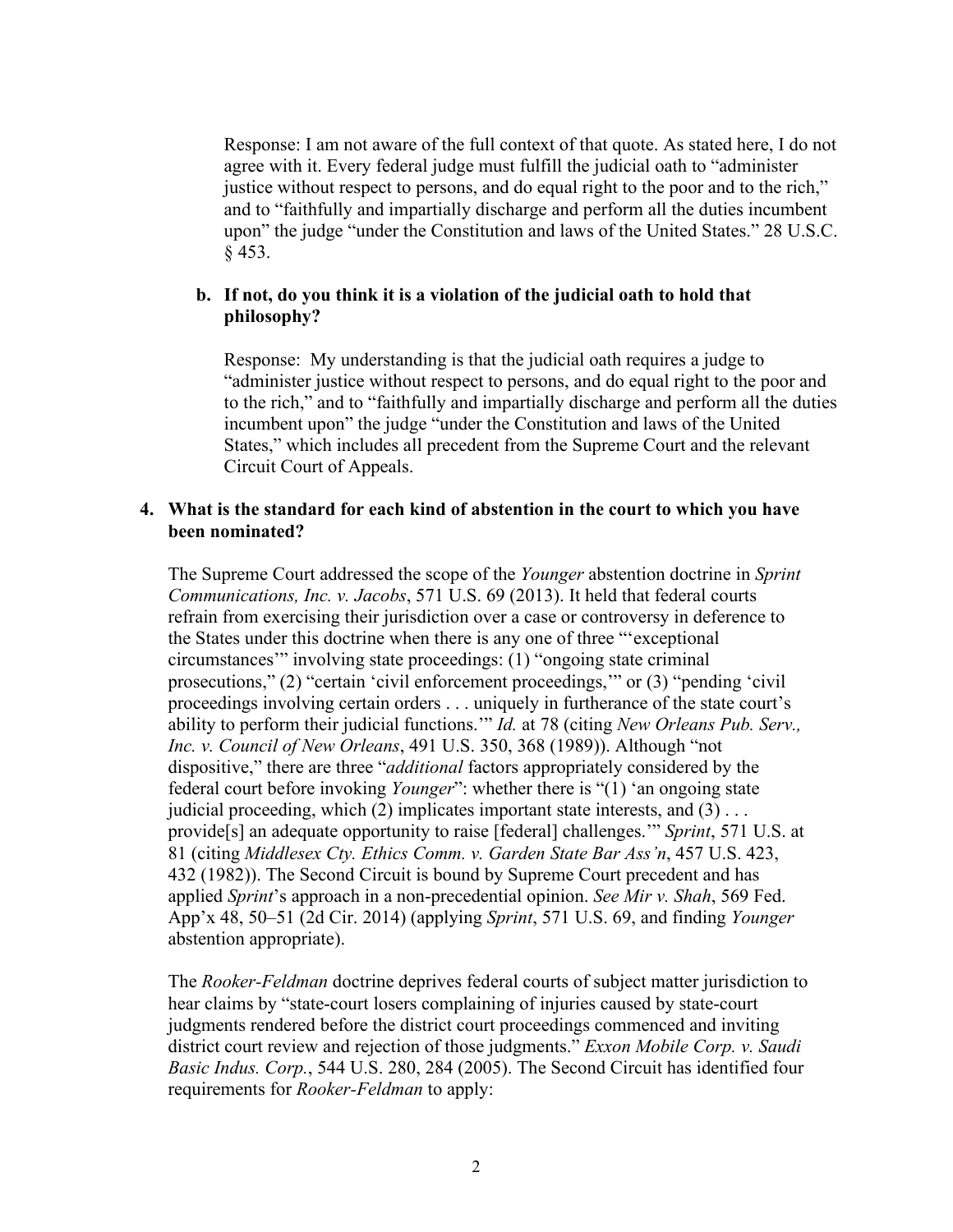First, the federal-court plaintiff must have lost in state court. Second, the plaintiff must complain[ ] of injuries caused by [a] state-court judgment[.] Third, the plaintiff must invit[e] district court review and rejection of [that] judgment[ ]. Fourth, the state-court judgment must have been "rendered before the district court proceedings commenced—i.e., *Rooker–Feldman* has no application to federal-court suits proceeding in parallel with ongoing statecourt litigation. The first and fourth of these requirements may be loosely termed procedural; the second and third may be termed substantive.

*Hoblock v. Albany Cty. Bd. of Elections*, 422 F.3d 77, 84, 85 (2d Cir. 2005) (quotation marks and citations omitted).

Under *Pullman* abstention, federal courts "ought not to consider the Constitutionality of a state statute in the absence of a controlling interpretation of its meaning and effect by the state courts." *Arizonans for Official English v. Arizona*, 520 U.S. 43, 75 (1997) (citing *Poe v. Ullman*, 367 U.S. 497, 526 (1961) (Harlan, J., dissenting)). In a case were a plaintiff brings both a federal claim and a state law claim, a federal court should abstain from exercising its "equity jurisdiction when a federal constitutional ruling could be avoided by a controlling decision of a state court, and a state court decision can be pursued consistent with full protection of the constitutional claim." *Nicholson v. Scoppetta*, 344 F.3d 154, 167 (2d Cir. 2003). The Second Circuit has held that courts "have an independent obligation to consider whether *Pullman* abstention is appropriate." *Id*. at 168.

The Supreme Court has described the *Buford* abstention doctrine as follows:

Where timely and adequate state-court review is available, a federal court sitting in equity must decline to interfere with the proceedings or orders of state administrative agencies: (1) when there are difficult questions of state law bearing on policy problems of substantial public import whose importance transcends the result in the case then at bar; or (2) where the exercise of federal review of the question in a case and in similar cases would be disruptive of state efforts to establish a coherent policy with respect to a matter of substantial public concern.

*New Orleans Pub. Serv., Inc.*, 491 U.S. at 361. The Second Circuit has

identified three factors to consider in connection with the determination of whether federal court review would work a disruption of a state's purpose to establish a coherent public policy on a matter involving substantial concern to the public. Those factors are as follows: "(1) the degree of specificity of the state regulatory scheme; (2) the need to give one or another debatable construction to a state statute; and (3) whether the subject matter of the litigation is traditionally one of state concern."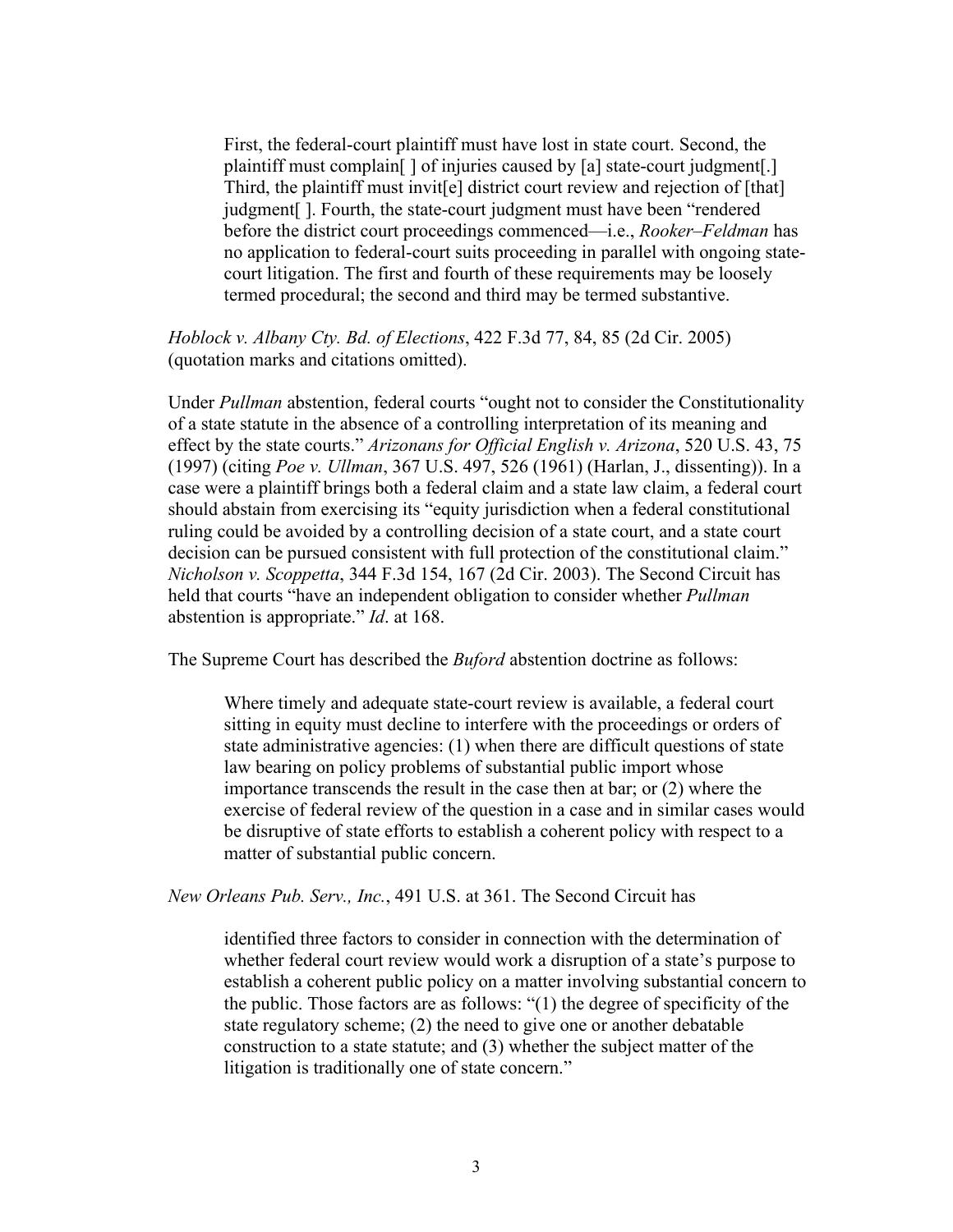*Liberty Mut. Ins. Co. v. Hurlbut*, 585 F.3d 639, 650 (2d Cir. 2009) (quoting *Hachamovitch v. DeBuono*, 159 F.3d 687, 697 (2d Cir. 1998)).

*Colorado River* abstention applies in "exceptional circumstances," where the resolution of concurrent state-court litigation could result in "comprehensive disposition of litigation" and "conservation of judicial resources." *Colorado River Water Conservation Dist. v. United States*, 424 U.S. 800, 813, 817 (1976). In determining whether this abstention doctrine applies, courts consider the following six factors:

(1) whether the controversy involves a res over which one of the courts has assumed jurisdiction, (2) whether the federal forum is less inconvenient than the other for the parties; (3) whether staying or dismissing the federal action will avoid piecemeal litigation; (4) the order in which the actions were filed, and whether proceedings have advanced more in one forum than in the other; (5) whether federal law provides the rule of decision; and (6) whether the state procedures are adequate to protect the plaintiff's federal rights.

*Woodford v. Cmty. Action Agency of Greene Cty., Inc.*, 239 F.3d 517, 522 (2d Cir. 2001) (citations omitted). Additionally, the Supreme Court has emphasized:

No one factor is necessarily determinative; a carefully considered judgment taking into account both the obligation to exercise jurisdiction and the combination of factors counselling against that exercise. *Only the clearest of justifications will warrant dismissal.*

*Moses H. Cone Mem'l Hosp. v. Mercury Constr. Corp.*, 460 U.S. 1, 15–16 (1983) (quotation marks and citation omitted) (emphasis in *Moses H. Cone*).

Under the *Brillhart/Wilton* abstention doctrine, a federal court will refrain from resolving a case when a plaintiff seeks "purely declaratory relief" and there is a parallel, pending state-court action. *Kanciper v. Suffolk Cty. Soc. for the Prevention of Cruelty to Animals, Inc*., 722 F.3d 88, 93 (2d Cir. 2013); *Wilton v. Seven Falls Co.*, 515 U.S. 277 (1995). The Second Circuit identified five factors for courts to consider in determining whether the doctrine applies: "(1) whether the judgment will serve a useful purpose in clarifying or settling the legal issues involved"; "(2) whether a judgment would finalize the controversy and offer relief from uncertainty"; (3) "whether the proposed remedy is being used merely for procedural fencing or a race to res judicata," (4) "whether the use of a declaratory judgment would increase friction between sovereign legal systems or improperly encroach on the domain of a state or foreign court," and (5) "whether there is a better or more effective remedy." *Niagara Mohawk Power Corp. v. Hudson River-Black River Regulating Dist*., 673 F.3d 84, 105 (2d Cir. 2012) (quotation marks omitted).

#### **5. Have you ever worked on a legal case or representation in which you opposed a party's religious liberty claim?**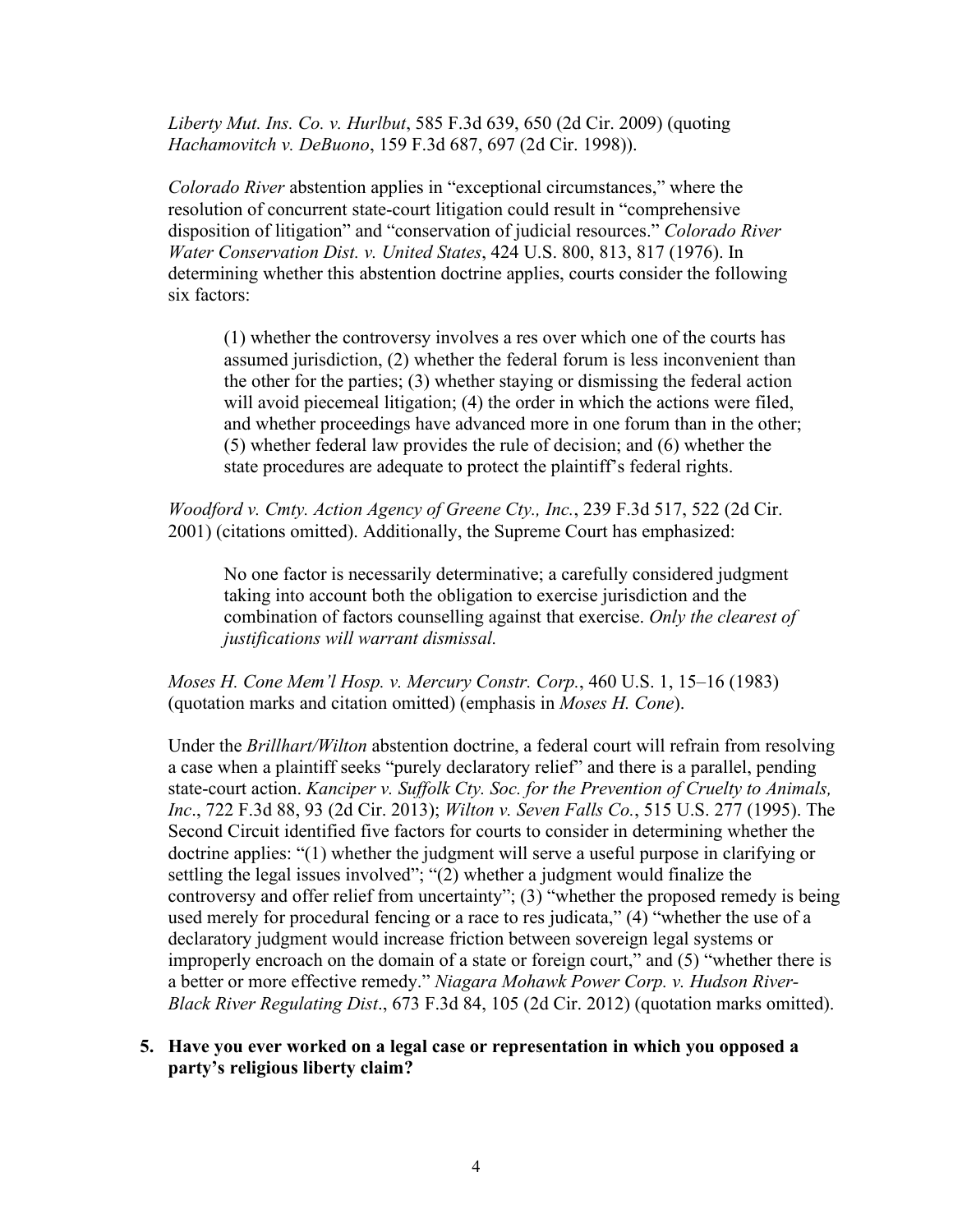#### **a. If so, please describe the nature of the representation and the extent of your involvement. Please also include citations or reference to the cases, as appropriate.**

Response: In my 16 years of professional legal practice, I do not recall ever working on a legal case or representation in which I opposed a party's religious liberty claim.

### **6. What role should the original public meaning of the Constitution's text play in the courts' interpretation of its provisions?**

Response: All federal district judges are bound to faithfully follow precedent of the Supreme Court and the relevant Circuit. The Supreme Court has instructed that, when there is no binding precedent concerning the interpretation of a particular constitutional provision, courts are "guided by the principle that the Constitution was written to be understood by the voters; its words and phrases were used in their normal and ordinary as distinguished from technical meaning." *Dist. of Columbia v. Heller*, 554 U.S. 570, 576 (2008) (quotation marks and citation omitted). If confirmed as a district court judge for the Eastern District of New York, I would be bound by, and would faithfully, fully, and impartially follow all precedents of the Supreme Court and the Second Circuit with respect to methods of constitutional interpretation, including *Heller*.

### **7. Do you consider legislative history when interpreting legal texts?**

Response: The Supreme Court has instructed that federal courts "do not resort to legislative history to cloud a statutory text that is clear." *Ratzlaf v. United States*, 510 U.S. 135, 147–48 (1994); *see also Milner v. Dep't of the Navy*, 562 U.S. 562, 574 (2011) ("Legislative history, for those who take it into account, is meant to clear up ambiguity, not create it."). The Second Circuit has held that, if the plain meaning of a statute "is ambiguous, then a court may resort to the canons of statutory construction" to help resolve the ambiguity. *Nat. Res. Def. Council, Inc. v. Muszynski*, 268 F.3d 91, 98 (2d Cir. 2001). If the application of canons of statutory interpretation do not resolve the ambiguity, a court may then "resort to other interpretive aids (like legislative history)." *Id.* at 98. The Supreme Court has cautioned that "legislative history is itself often murky, ambiguous, and contradictory." *Exxon Mobil Corp. v. Allapattah Servs., Inc*., 545 U.S. 546, 568 (2005). If confirmed as a district judge, I would follow Supreme Court and Second Circuit precedent guiding that legislative history is to be consulted if and only if the statutory text in question is ambiguous.

#### **a. If so, do you treat all legislative history the same or do you believe some legislative history is more probative of legislative intent than others?**

Response: The Supreme Court has instructed that, "[i]n surveying legislative history we have repeatedly stated that the authoritative source for finding the Legislature's intent lies in the Committee Reports on the bill, which 'represen[t] the considered and collective understanding of those Congressmen involved in drafting and studying proposed legislation.'" *Garcia v. United States*, 469 U.S.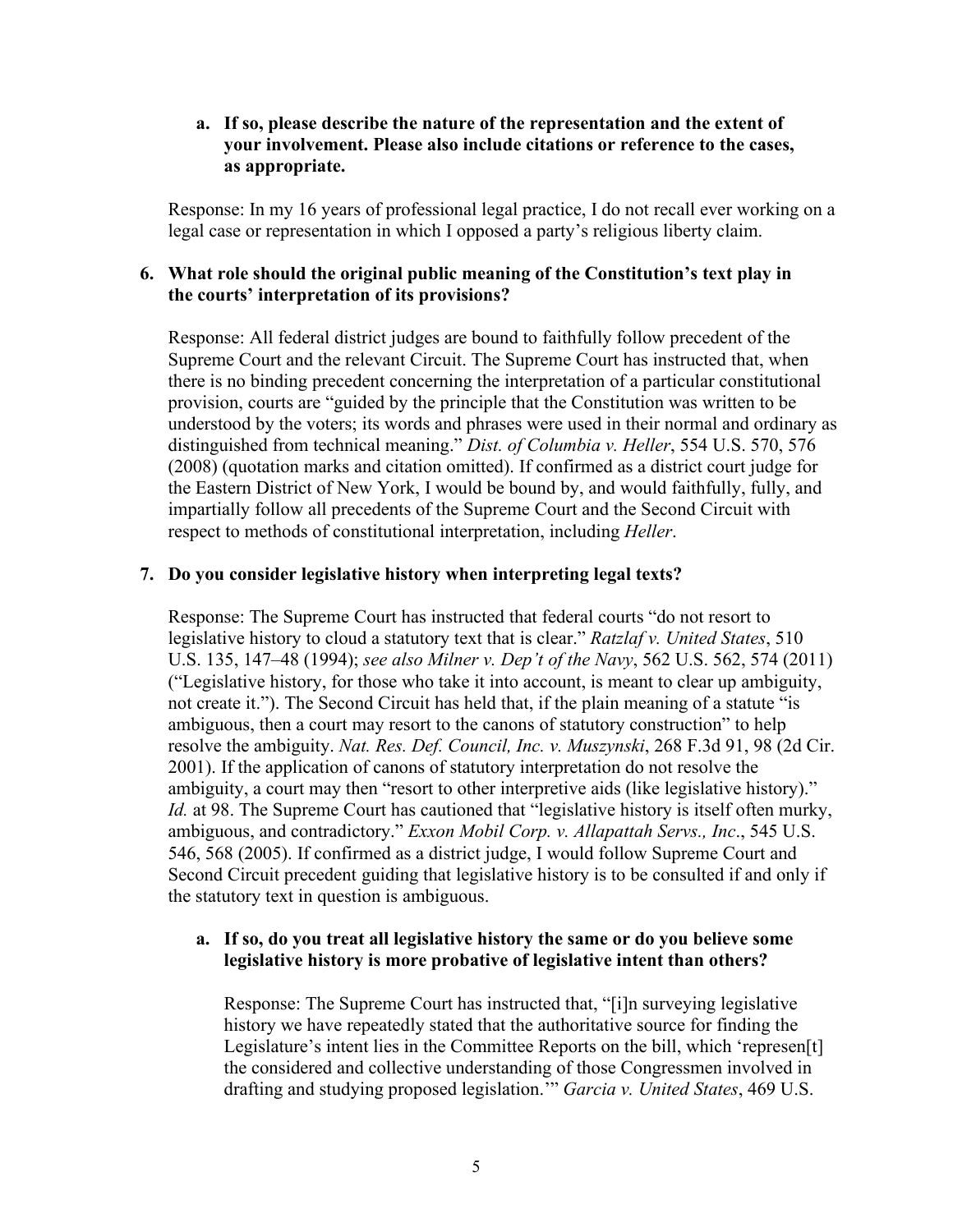70, 76 (1984) (quoting *Zuber v. Allen*, 396 U.S. 168, 186 (1969)). The Supreme Court has advised that other forms of legislative history are not as probative. *See, e.g.*, *NLRB v. SW Gen., Inc.*, 137 S. Ct. 929, 943 (2017) ("[F]loor statements by individual legislators rank among the least illuminating forms of legislative history.").

### **b. When, if ever, is it appropriate to consult the laws of foreign nations when interpreting the provisions of the U.S. Constitution?**

Response: It is generally inappropriate to consult the laws of foreign nations when interpreting provisions of the U.S. Constitution. The Supreme Court has, on limited occasions, referenced foreign law, such as English common law, in constitutional interpretation. *See, e.g.*, *Timbs v. Indiana*, 139 S. Ct. 682, 687–88 (2019) (citing Magna Carta § 20, 9 Hen. Ill, ch. 14 in 1 Eng. Stat. at Large 5 (1225); 4 W. Blackstone, Commentaries on the Laws of England 372 (1769); and English Bill of Rights, 1 Wm. & Mary, ch. 2, § 10, in 3 Eng. Stat. at Large 441 (1689)). The Supreme Court has also, on occasion, considered the interpretations of other signatory parties in treaty interpretation. *See Water Splash v. Menon*, 137 S. Ct. 1504, 1512 (2017) ("[T]his Court has given 'considerable weight' to the views of other parties to a treaty.").

## **8. Under the precedents of the Supreme Court and U.S. Court of Appeals for the Circuit to which you have been nominated, what is the legal standard that applies to a claim that an execution protocol violates the Eighth Amendment's prohibition on cruel and unusual punishment?**

Response: In *Bucklew v. Precythe*, 139 S. Ct. 1112, 1129 (2019), the Supreme Court "(re)confirmed that anyone bringing a method of execution claim alleging the infliction of unconstitutionally cruel pain must meet the *Baze-Glossip* test." To satisfy this test, "a prisoner must show a feasible and readily implemented alternative method of execution that would significantly reduce a substantial risk of severe pain and that the State has refused to adopt without a legitimate penological reason." *Id*. at 1125 (citing *Glossip v. Gross*, 576 U.S. 863, 868–78 (2015), and *Baze v. Rees*, 553 U.S. 35, 52 (2008)). To my knowledge, the Second Circuit has not had occasion to interpret or apply the *Baze-Glossip* test. If confirmed as a district judge, I will be bound by, and will faithfully and impartially apply precedents of the Supreme Court and Second Circuit, including *Bucklew*, *Glossip*, and *Baze*.

**9. Under the Supreme Court's holding in** *Glossip v. Gross***, 135 S. Ct. 824 (2015), is a petitioner required to establish the availability of a "known and available alternative method" that has a lower risk of pain in order to succeed on a claim against an execution protocol under the Eighth Amendment?**

Response: Please see my response to Question 8.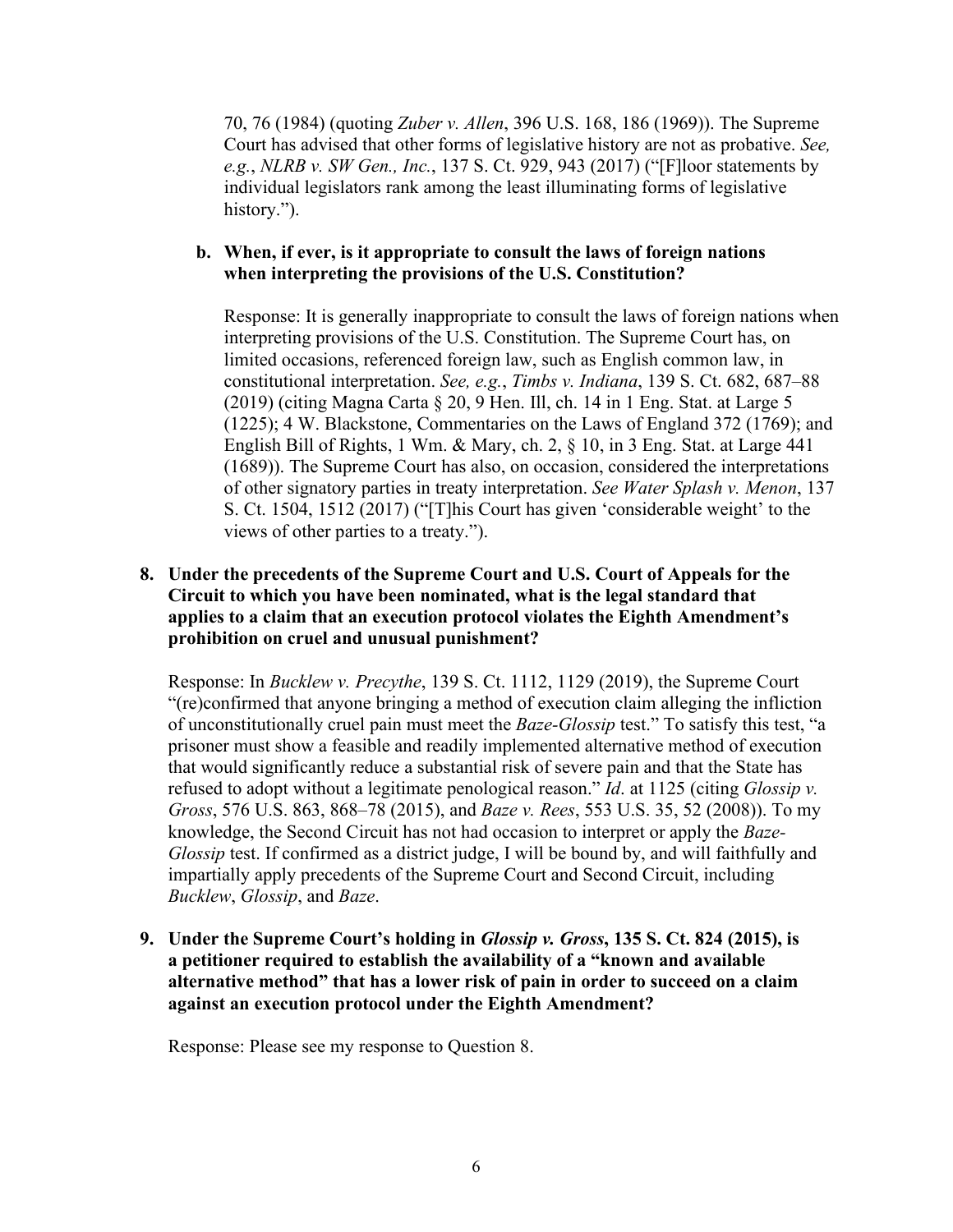**10. Has the Supreme Court or the U.S. Court of Appeals for the Circuit to which you have been nominated ever recognized a constitutional right to DNA analysis for habeas corpus petitioners in order to prove their innocence of their convicted crime?**

Response: In *District Attorney's Office for Third Judicial District v. Osborne*, 557 U.S. 52, 67–74 (2009), the Supreme Court held that a habeas petitioner does not have a due process right to access DNA evidence for testing.

**11. Do you have any doubt about your ability to consider cases in which the government seeks the death penalty, or habeas corpus petitions for relief from a sentence of death, fairly and objectively?**

Response: No.

**12. Under Supreme Court and U.S. Court of Appeals for the Circuit to which you have been nominated, what is the legal standard used to evaluate a claim that a facially neutral state governmental action is a substantial burden on the free exercise of religion? Please cite any cases you believe would be binding precedent.**

Response: The Religious Freedom Restoration Act of 1993 (RFRA) prohibits the federal government from "substantially burden[ing] a person's exercise of religion even if the burden results from a rule of general applicability" unless the government "demonstrates that application of the burden to the person— $(1)$  is in furtherance of a compelling governmental interest; and (2) is the least restrictive means of furthering that compelling governmental interest." 42 U.S.C. §§ 2000bb–1(a), (b). The Supreme Court has held that RFRA does not apply to state and local governmental action. *See City of Boerne v. Flores*, 521 U.S. 507 (1997), *superseded by statute as stated in Ramirez v. Collier*, 142 S. Ct. 1264, 1277 (2022). In *Employment Division, Department of Human Resources of Oregon v. Smith*, 494 U.S. 872, 878–82 (1990), the Supreme Court held that, under the First Amendment's Free Exercise Clause, strict scrutiny is not applied to otherwise valid, facially neutral state laws of general applicability.

If a state governmental action is not neutral or is not generally applicable, the law "must be justified by a compelling governmental interest and must be narrowly tailored to advance that interest." *Church of the Lukumi Babalu Aye, Inc. v. City of Hialeah*, 508 U.S. 520, 531–32 (1993). State government action that appears neutral on its face is not in fact neutral if "the object or purpose of the [state action] is suppression of religion or religious conduct." *Id.* at 533. Additionally, state governmental action is not neutral if statements made by officials at a public meeting demonstrate that the action was motivated by hostility to religion. *Masterpiece Cakeshop, Ltd. v. Colo. C.R. Comm'n*, 138 S. Ct. 1719 (2018).

Further, a state or local law may not be generally applicable if it prohibits or fails to provide exemptions for certain religious conduct while permitting secular conduct that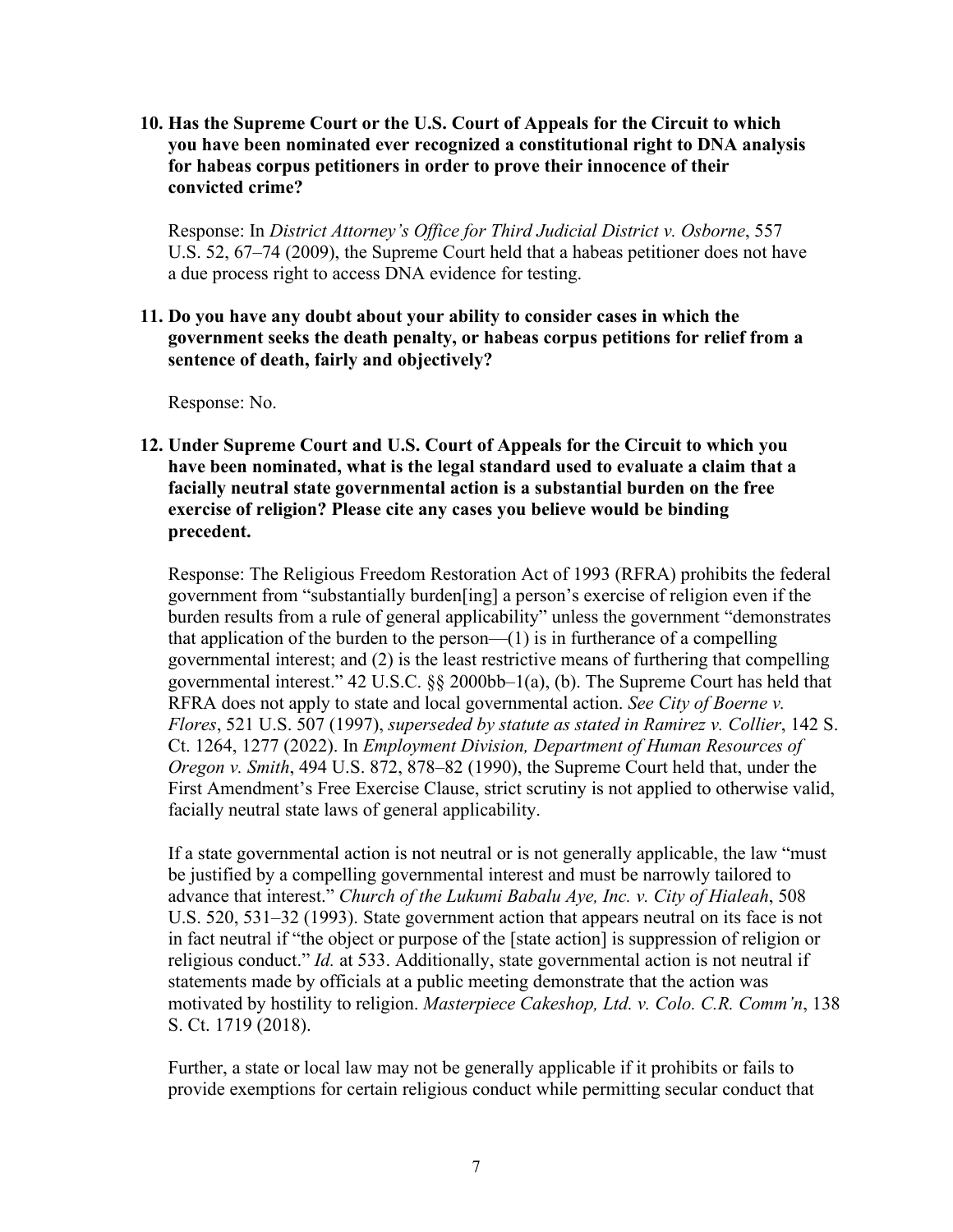implicates the same governmental interests. *See Fulton v. City of Philadelphia*, 141 S. Ct. 1868, 1876–77 (2021) ("Government fails to act neutrally when it proceeds in a manner intolerant of religious beliefs or restricts practices because of their religious nature."); *Tandon v. Newsom*, 141 S. Ct. 1294, 1296 (2021) ("[G]overnment regulations are not neutral and generally applicable, and therefore trigger strict scrutiny under the Free Exercise Clause, whenever they treat any comparable secular activity more favorably than religious exercise.").

Finally, the Supreme Court has recognized that "the First Amendment bars the application of a neutral, generally applicable law to religiously motivated action" when the faith-based exercise at issue is protected not just by the Free Exercise Clause but also other constitutional protections, such as the freedom of speech or press or the right of parents to direct the education of their children. *Smith*, 494 U.S. at 881.

# **13. Under Supreme Court and U.S. Court of Appeals for the Circuit to which you have been nominated, what is the legal standard used to evaluate a claim that a state governmental action discriminates against a religious group or religious belief? Please cite any cases you believe would be binding precedent.**

Response: Please see my response to Question 12.

# **14. What is the standard in the U.S. Court of Appeals for the Circuit to which you have been nominated for evaluating whether a person's religious belief is held sincerely?**

Response: The Second Circuit is bound by Supreme Court precedent. The Supreme Court has held that sincere religious beliefs "stem from [a person's] moral, ethical, or religious beliefs about what is right and wrong," are "held with the strength of traditional religious convictions," and "need not be confined in either source or content to traditional or parochial concepts of religion." *Welsh v. United States*, 398 U.S. 333, 339–40 (1970); *see also Frazee v. Ill. Dep't of Emp. Sec*., 489 U.S. 829, 833 (1989) (noting that a sincerely held religious belief must be "rooted in religion" rather than "[p]urely secular"). The Supreme Court has guided courts that the question of whether a religious belief is sincere is "not to turn upon a judicial perception of the particular belief or practice in question; religious beliefs need not be acceptable, logical, consistent, or comprehensible to others in order to merit First Amendment protection." *Thomas v. Rev. Bd. of Indiana Emp. Sec. Div.*, 450 U.S. 707, 714 (1981). Even atheism can count as a sincerely held belief. *Torcaso v. Watkins*, 367 U.S. 488, 490, 495–96 (1961). In *Burwell v. Hobby Lobby Stores, Inc.*, 573 U.S. 682 (2014), the Supreme Court held in the Religious Freedom Restoration Act context that "[t]o qualify for RFRA's protection, an asserted belief must be sincere," and that "the federal courts have no business addressing" the question of "whether the religious belief asserted in a RFRA case is reasonable." *Id.* at 717, 724 & n.28 (quotation marks omitted).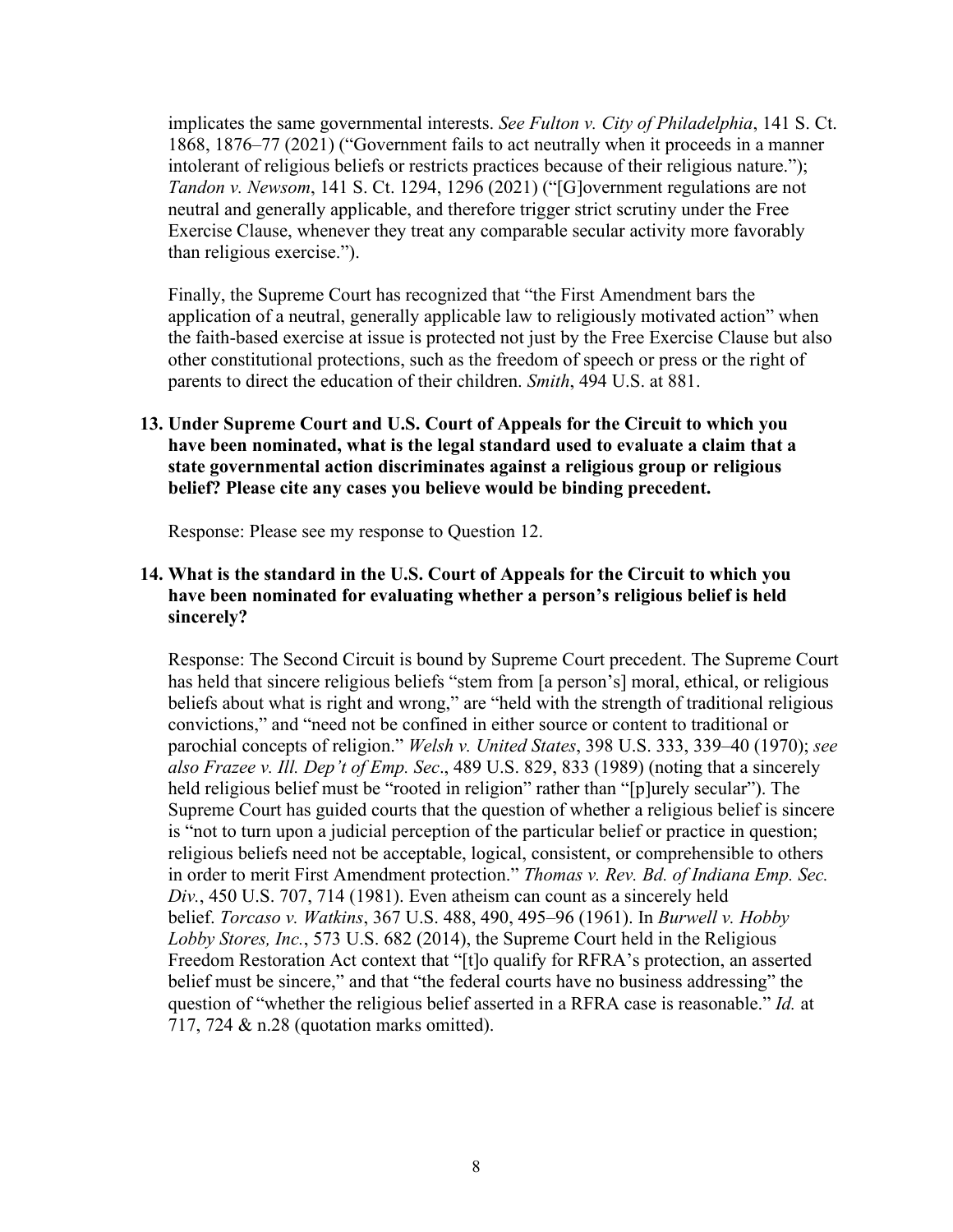- **15. The Second Amendment provides that, "A well regulated Militia, being necessary to the security of a free State, the right of the people to keep and bear Arms, shall not be infringed."**
	- **a. What is your understanding of the Supreme Court's holding in** *District of Columbia v. Heller***, 554 U.S. 570 (2008)?**

Response: In *District of Columbia v. Heller*, the Supreme Court held "that the Second Amendment confers an individual right to keep and bear arms." 554 U.S. 570, 622 (2008). If confirmed as a district judge, I would be bound by, and would faithfully and impartially follow all precedent from the Supreme Court, including *Heller*.

**b. Have you ever issued a judicial opinion, order, or other decision adjudicating a claim under the Second Amendment or any analogous state law? If yes, please provide citations to or copies of those decisions.**

Response: I have never served as a judge, and thus have not issued any judicial opinions, orders, or other decisions on these issues.

# **16. Dissenting in** *Lochner v. New York***, Justice Oliver Wendell Holmes, Jr. wrote that, "The 14th Amendment does not enact Mr. Herbert Spencer's Social Statics." 198 U.S. 45, 75 (1905).**

**a. What do you believe Justice Holmes meant by that statement, and do you agree with it?**

Response: Writing in dissent, Justice Holmes stated in *Lochner v. New York*, 198 U.S. 45 (1905), that the "Constitution is not intended to embody a particular economic theory." *Id.* at 75 (Holmes, J., dissenting). I read this statement as Justice Holmes' view that the Fourteenth Amendment did not mandate the majority opinion's holding that "the freedom of master and employee to contract with each other in relation to their employment, and in defining the same, cannot be prohibited or interfered with, without violating the Federal Constitution." *Id.* at 64.

# **b. Do you believe that** *Lochner v. New York***, 198 U.S. 45 (1905), was correctly decided? Why or why not?**

Response: In *West Coast Hotel Co. v. Parrish*, 300 U.S. 379 (1937), the Supreme Court effectively overruled *Lochner* and rejected its characterization of the freedom of contract as absolute. *See also Ferguson v. Skrupa*, 372 U.S. 726, 730 (1963) (the "doctrine that prevailed in *Lochner* . . . has long since been discarded"). The Supreme Court reasoned in *West Coast Hotel*: "The Constitution does not speak of freedom of contract. It speaks of liberty and prohibits the deprivation of liberty without due process of law." 300 U.S. at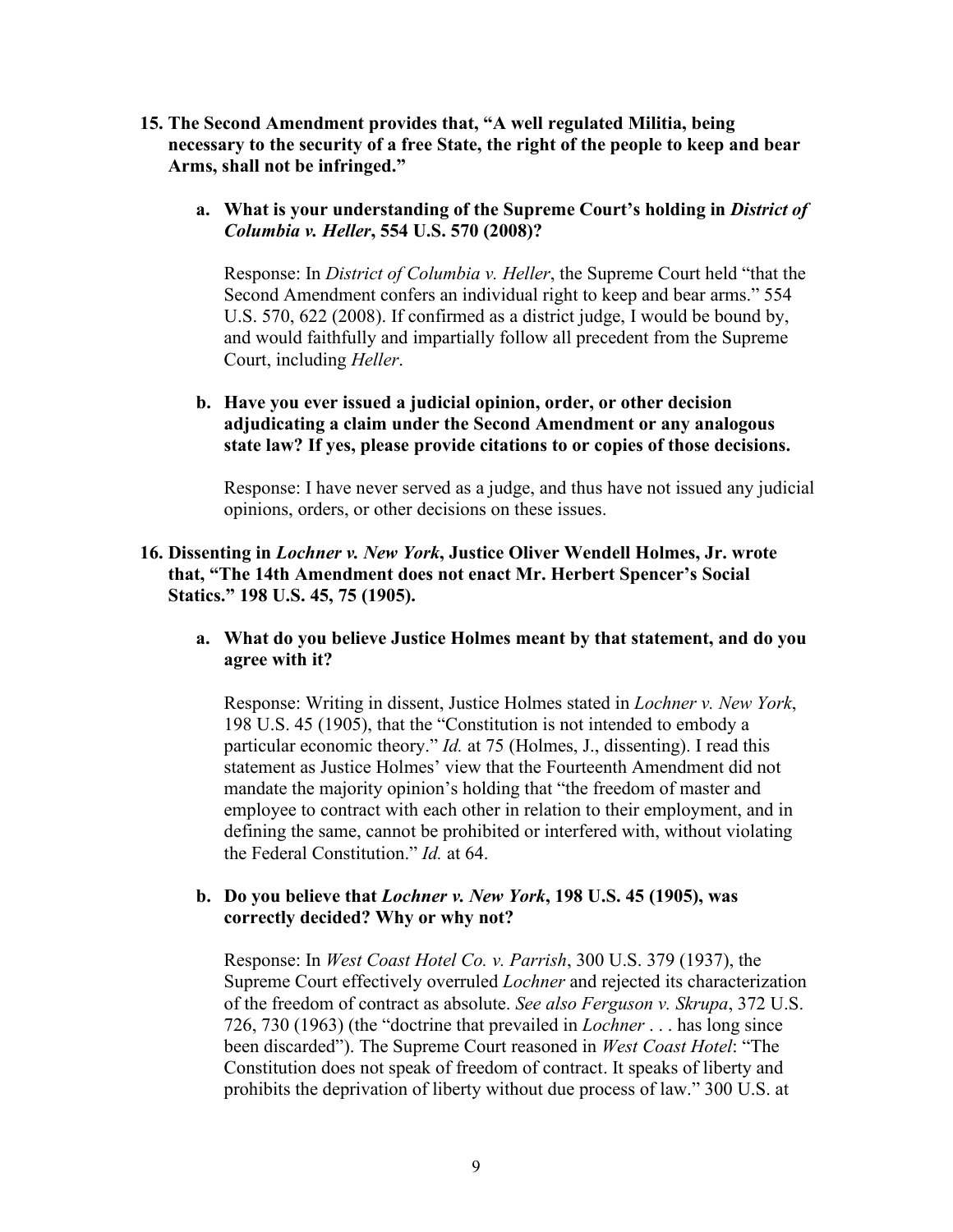391. The Supreme Court also noted that "the Constitution does not recognize an absolute and uncontrollable liberty," and that "'freedom of contract is a qualified, and not an absolute, right.'" *Id.* at 391–92 (quoting *Chicago, Burlington & Quincy R. Co. v. McGuire*, 219 U.S. 549, 565 (1911)). If confirmed as a district judge for the Eastern District of New York, I would be bound by, and would faithfully and impartially follow all binding precedent of the Supreme Court, including *West Coast Hotel*. Consistent with the Code of Conduct for United States Judges, it would be inappropriate for me, as a pending judicial nominee, to comment on the merits of any particular precedent that I may be called upon to interpret or enforce.

# **17. Are there any Supreme Court opinions that have not been formally overruled by the Supreme Court that you believe are no longer good law?**

### **a. If so, what are they?**

Response: Please see my response to Question 21. I am not aware of any particular Supreme Court opinions that are no longer good law without having been formally overruled or clearly abrogated.

## **b. With those exceptions noted, do you commit to faithfully applying all other Supreme Court precedents as decided?**

Response: Yes. If confirmed as a district judge for the Eastern District of New York, I would be bound by, and would faithfully and impartially follow all precedent of the Supreme Court and Second Circuit. The duty of all federal judges is to impartially apply the law to the facts as established by the evidence in the record, setting aside whatever personal views they may have, if any. If confirmed, I would swear an oath to discharge that duty fully and faithfully.

# **18. Judge Learned Hand famously said 90% of market share "is enough to constitute a monopoly; it is doubtful whether sixty or sixty-four percent would be enough; and certainly thirty-three per cent is not."** *United States v. Aluminum Co. of America***, 148 F.2d 416, 424 (2d Cir. 1945).**

- **a. Do you agree with Judge Learned Hand?**
- **b. If not, please explain why you disagree with Judge Learned Hand.**
- **c. What, in your understanding, is in the minimum percentage of market share for a company to constitute a monopoly? Please provide a numerical answer or appropriate legal citation.**

Response to all subparts: The Supreme Court explained that the prohibition against monopoly in Section 2 of "the Sherman Act has two elements: (1) the possession of monopoly power in the relevant market and (2) the willful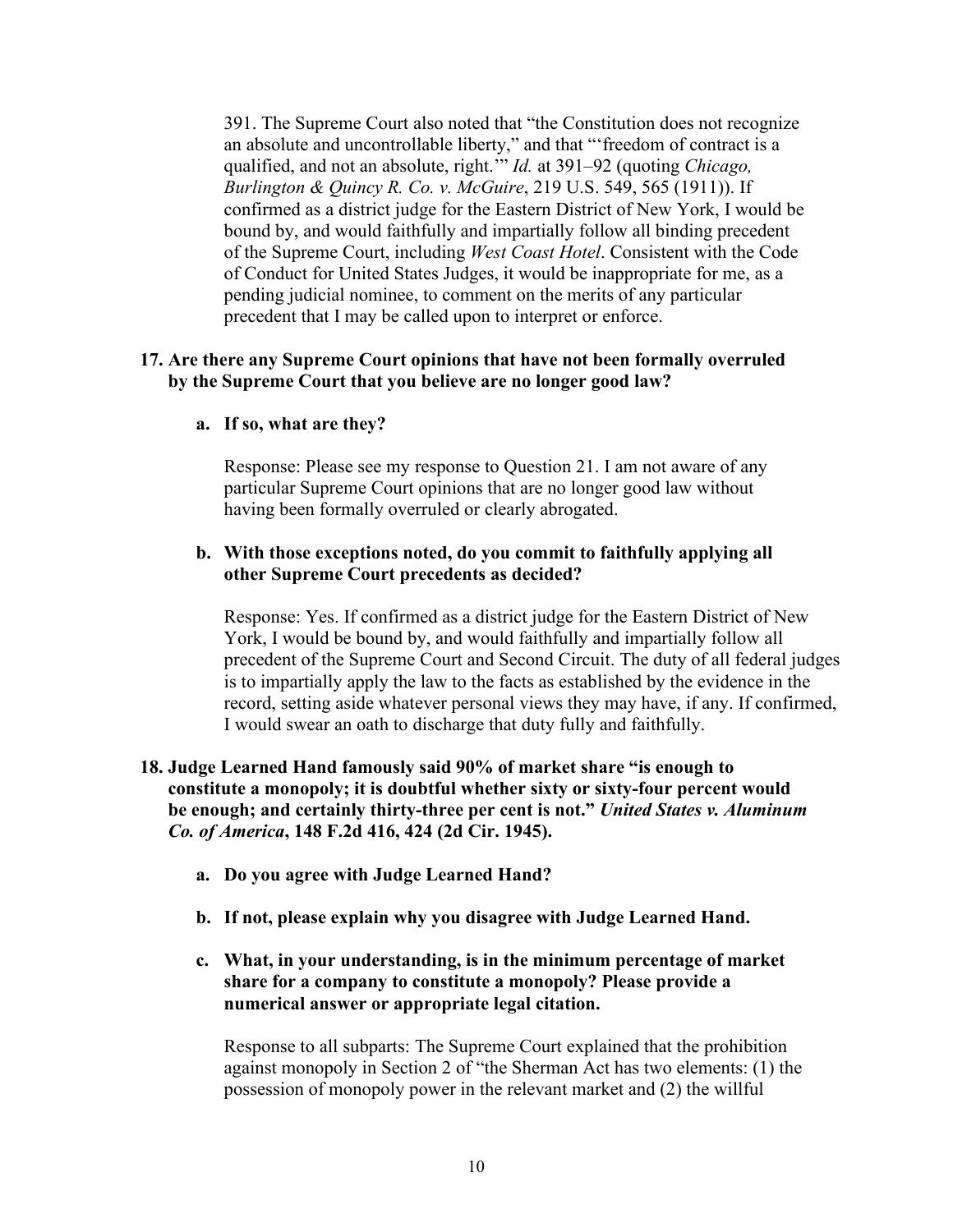acquisition or maintenance of that power as distinguished from growth or development as a consequence of a superior product, business acumen, or historic accident." *United States v. Grinnell Corp.*, 384 U.S. 563, 570–71 (1966). In *Eastman Kodak Company v. Image Technical Services., Inc.*, the Supreme Court found that "evidence that [the defendant] controls nearly 100% of the parts market and 80% to 95% of the service market, with no readily available substitutes, is . . . sufficient" to establish monopoly power under Section 2 of the Sherman Act. 504 U.S. 451, 481 (1992). The Second Circuit explained in *International Distribution Centers, Inc. v. Walsh Trucking Co., Inc.*,, that "market share analysis, while essential, is not necessarily determinative in the calculation of monopoly power under" Section 2 of the Sherman Act. 812 F.2d 786, 792 (2d Cir. 1987). The Second Circuit instructed that courts must also consider "[o]ther market characteristics," including "the strength of the competition, the probable development of the industry, the barriers to entry, the nature of the anticompetitive conduct and the elasticity of consumer demand." *Id*.

If confirmed as a district judge for the Eastern District of New York, I would be bound by, and would faithfully and impartially follow all precedent of the Supreme Court and Second Circuit, including precedents concerning issues of monopoly power.

#### **19. Please describe your understanding of the "federal common law."**

Response: In *Rodriguez v. Federal Deposit Insurance Corporation*, the Supreme Court addressed federal common law as follows:

Judicial lawmaking in the form of federal common law plays a necessarily modest role under a Constitution that vests the federal government's "legislative Powers" in Congress and reserves most other regulatory authority to the States. As this Court has put it, "there is no federal general common law." Instead, only limited areas exist in which federal judges may appropriately craft the rule of decision. These areas have included admiralty disputes and certain controversies between States. In contexts like these, federal common law often plays an important role. But before federal judges may claim a new area for common lawmaking, strict conditions must be satisfied. . . . In the absence of congressional authorization, common lawmaking must be "'necessary to protect uniquely federal interests."

140 S. Ct. 713, 717 (2020) (citations omitted).

# **20. If a state constitution contains a provision protecting a civil right and is phrased identically with a provision in the federal constitution, how would you determine the scope of the state constitutional right?**

Response: With respect to provisions of the U.S. Constitution, the Supreme Court has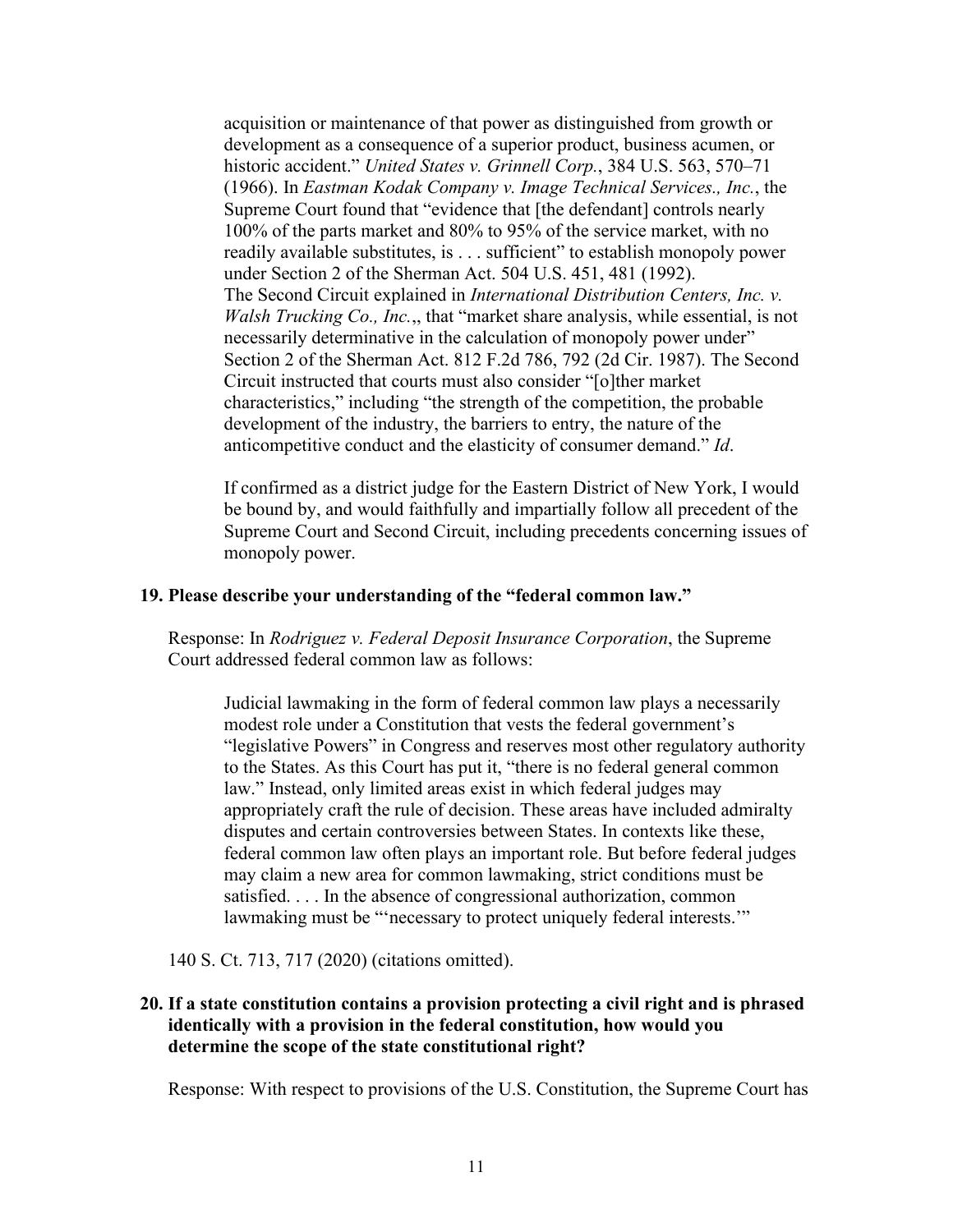explained that it is the "duty of [federal courts] to say what the law is." *Marbury v. Madison*, 5 U.S. 137, 177 (1803). With respect to the provisions of state constitutions, the Supreme Court has confirmed that "the views of the state's highest court with respect to state law are binding on the federal courts." *Wainwright v. Goode*, 464 U.S. 78, 84 (1983). If confirmed as a district judge for the Eastern District of New York, I would be bound by, and would faithfully and impartially follow all precedent of the Supreme Court and Second Circuit, including *Marbury* and *Wainwright.*

#### **a. Do you believe that identical texts should be interpreted identically?**

Response: Federal district courts must interpret provisions of the U.S. Constitution in accordance with precedent of the Supreme Court and the relevant Circuit, including precedents setting forth methods of interpretation. With respect to the state constitutional provisions, "the views of the state's highest court with respect to state law are binding on the federal courts." *Wainwright v. Goode*, 464 U.S. 78, 84 (1983).

### **b. Do you believe that the federal provision provides a floor but that the state provision provides greater protections?**

Response: The U.S. Constitution is "the supreme Law of the Land; and the Judges in every State shall be bound thereby, any Thing in the Constitution or Laws of any State to the Contrary notwithstanding." U.S. Const. Art. VI cl. 2.

The protections of the U.S. Constitution are binding on states, "notwithstanding" anything to the contrary in a state's constitution. Under our federalist system, states may interpret similar or identical provisions of their state constitutions to provide greater protection for individual liberties than under the federal Constitution, but may not restrict those liberties in a manner that conflicts with or violates federal constitutional rights. *See, e.g., PruneYard Shopping Ctr. v. Robins*, 447 U.S. 74, 81 (1980) (finding that precedent had not "limit[ed] the authority of the State to exercise . . . its sovereign right to adopt in its own Constitution individual liberties more expansive than those conferred by the Federal Constitution").

# **21. Do you believe that** *Brown v. Board of Education***, 347 U.S. 483 (1954) was correctly decided?**

Response: If confirmed as a district judge for the Eastern District of New York, I would be bound by, and would faithfully and impartially follow all Supreme Court precedents, including *Brown v. Board of* Education, 347 U.S. 483 (1954). The Code of Conduct for United States Judges prohibits judges from commenting on legal issues that could become the subject of litigation. For this reason, it is generally inappropriate for me, as a pending judicial nominee, to comment on the merits of any particular Supreme Court precedent that I may be required to interpret or enforce, if confirmed as a judge. I believe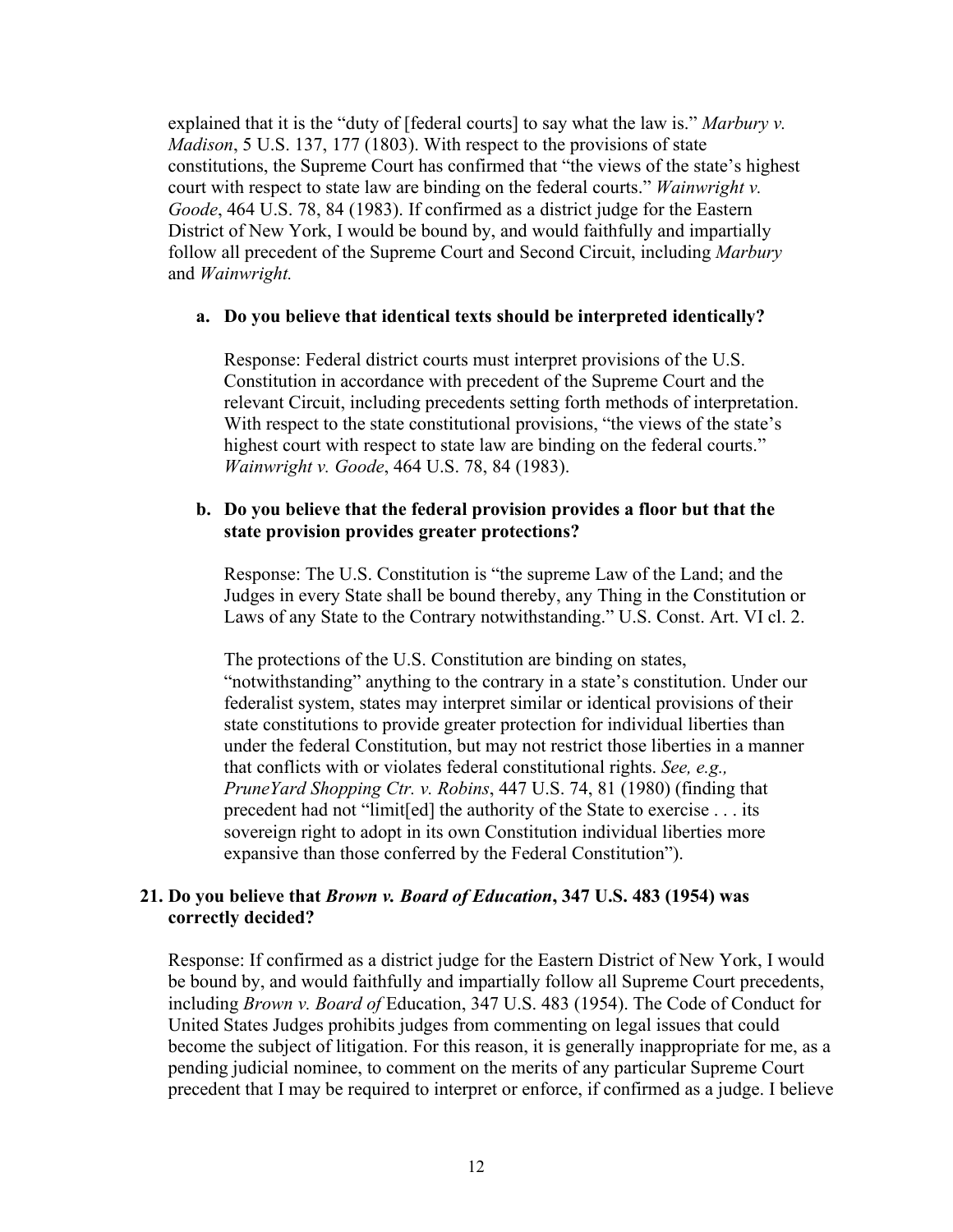that it is extremely unlikely, however, that the constitutionality of *de jure* racial segregation in public schools would arise in a case before me. Consequently, like prior judicial nominees, I believe that I can make exceptions to the general rule prohibiting comment on the correctness of Supreme Court precedent for *Brown v. Board of Education*, and state that I agree that *Brown* was correctly decided.

## **22. Do federal courts have the legal authority to issue nationwide injunctions?**

**a. If so, what is the source of that authority?** 

# **b. In what circumstances, if any, is it appropriate for courts to exercise this authority?**

Response to the question and all subparts: Federal courts considering a request for injunctive relief must follow the standards and procedures of Federal Rule of Civil Procedure 65. The Supreme Court has recognized that an "injunction is a drastic and extraordinary remedy, which should not be granted as a matter of course." *Monsanto Co. v. Geertson Seed Farms*, 561 U.S. 139, 165 (2010). Federal courts must ensure that any injunctive relief is "no more burdensome to the defendant than necessary to provide complete relief to the plaintiffs." *Califano v. Yamasaki*, 442 U.S. 682, 702 (1979).

The Supreme Court and lower courts are considering the legal authority of district courts to issue nationwide injunctions. *See, e.g.*, *Dep't of Homeland Sec. v. New York*, 140 S. Ct. 599 (2020) (Gorsuch, J., concurring) ("Injunctions like these thus raise serious questions about the scope of courts' equitable powers under Article III."). It would be inappropriate for me, as a pending judicial nominee, to comment on the propriety of nationwide injunctions because such questions are currently pending in courts. *See* Canon 3(A)(6), Code of Conduct for United States Judges.

If confirmed as a district judge for the Eastern District of New York, I would be bound by, and would faithfully and impartially follow all precedents of the Supreme Court and Second Circuit, including those addressing the proper scope of injunctive relief.

# **23. Under what circumstances do you believe it is appropriate for a federal district judge to issue a nationwide injunction against the implementation of a federal law, administrative agency decision, executive order, or similar federal policy?**

Response: Please see my response to Question 22.

# **24. What is your understanding of the role of federalism in our constitutional system?**

Response: Federalism is a foundational principle of our constitutional system,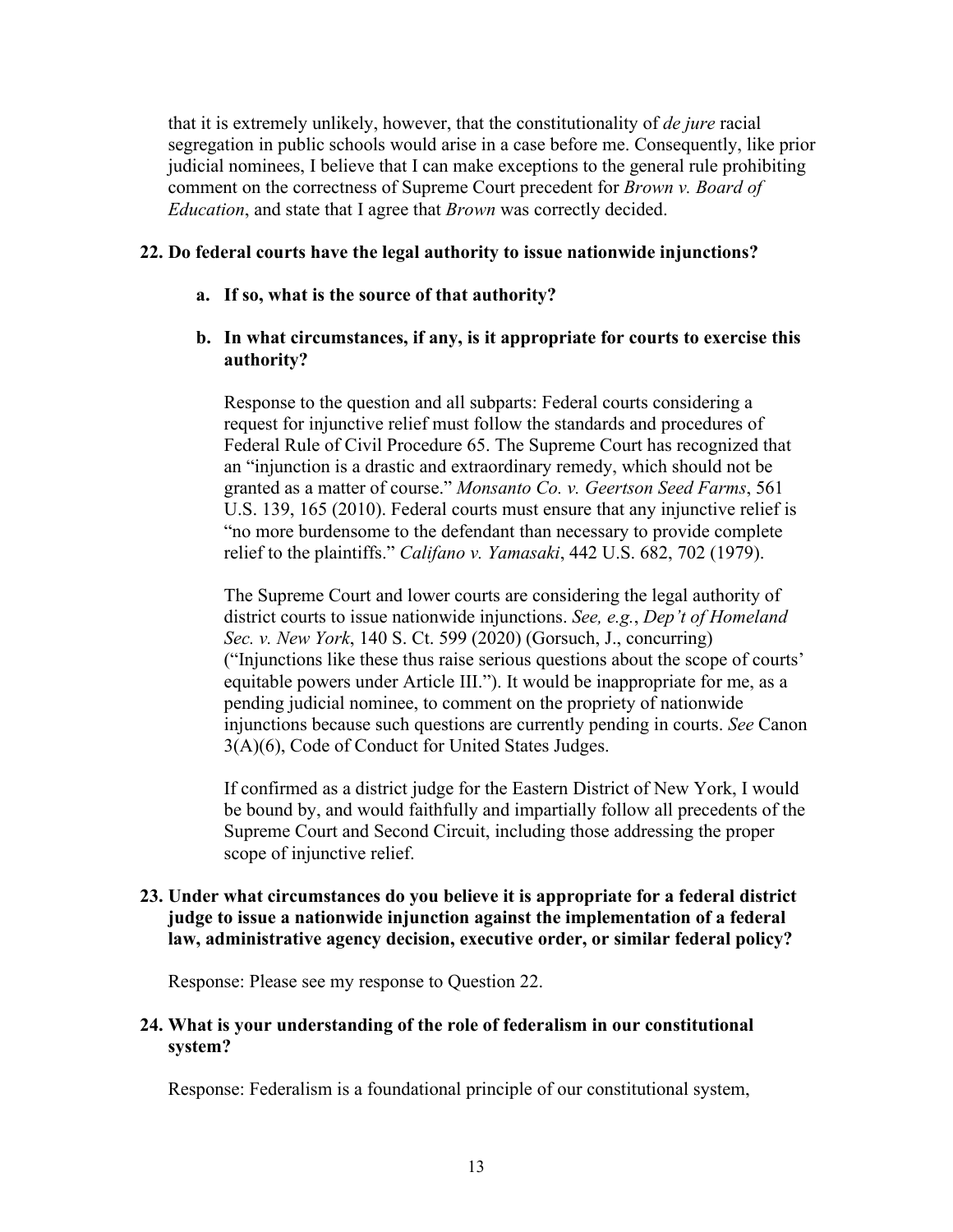designed to ensure "a healthy balance of power between the States and the Federal Government" in order to "reduce the risk of tyranny and abuse from either front." *Gregory v. Ashcroft*, 501 U.S. 452, 458 (1991). The Supreme Court has "long recognized the role of the States as laboratories for devising solutions to difficult legal problems." *Oregon v. Ice*, 555 U.S. 160, 171 (2009). Federalism "allows local policies 'more sensitive to the diverse needs of a heterogeneous society,' permits 'innovation and experimentation,' enables greater citizen 'involvement in democratic processes,' and makes government 'more responsive by putting the States in competition for a mobile citizenry.'" *Bond v. United States*, 564 U.S. 211, 221 (2011) (quoting *Gregory*, 501 U.S. at 458).

# **25. Under what circumstances should a federal court abstain from resolving a pending legal question in deference to adjudication by a state court?**

Response: Please see my response to Question 4.

# **26. What in your view are the relative advantages and disadvantages of awarding damages versus injunctive relief?**

Response: Generally speaking, federal courts may award damages to remedy past harm that has already occurred, and may award injunctive relief to address ongoing harm or to prevent future harm that has not yet occurred. The availability of a particular form of relief depends on the circumstances of an individual case.

# **27. What is your understanding of the Supreme Court's precedents on substantive due process?**

Response: The Supreme Court has held that the Due Process Clause of the Fourteenth Amendment protects certain substantive rights that are "objectively, deeply rooted in this Nation's history and tradition, and implicit in the concept of ordered liberty, such that neither liberty nor justice would exist if they were sacrificed." *Washington v. Glucksberg*, 521 U.S. 702, 720–21 (1997) (quotation marks and citations omitted). Justice Scalia explained in his concurring opinion in *McDonald v. City of Chicago* that, under the doctrine of substantive due process, the Due Process Clause of the Fourteenth Amendment "incorporat[es] certain guarantees in the Bill of Rights" to protect against intrusion by state and local governments, under precedent that "is both long established and narrowly limited." 561 U.S. 742, 791 (2010) (Scalia, J. concurring).

The Supreme Court's precedents thus make clear that unless the demanding *Glucksberg* test is met, federal courts must allow legislatures and the public to debate and decide what balance to strike between legitimate state interests and individual liberties. *See* 521 U.S. at 719, 735 (holding that the Due Process Clause does not protect a right to physician-assisted suicide and recognizing that "the States are currently engaged in serious, thoughtful examinations of physician-assisted suicide and other similar issues"). *Glucksberg* identified cases in which the Court recognized certain Due Process rights not specifically enumerated in the Constitution's text: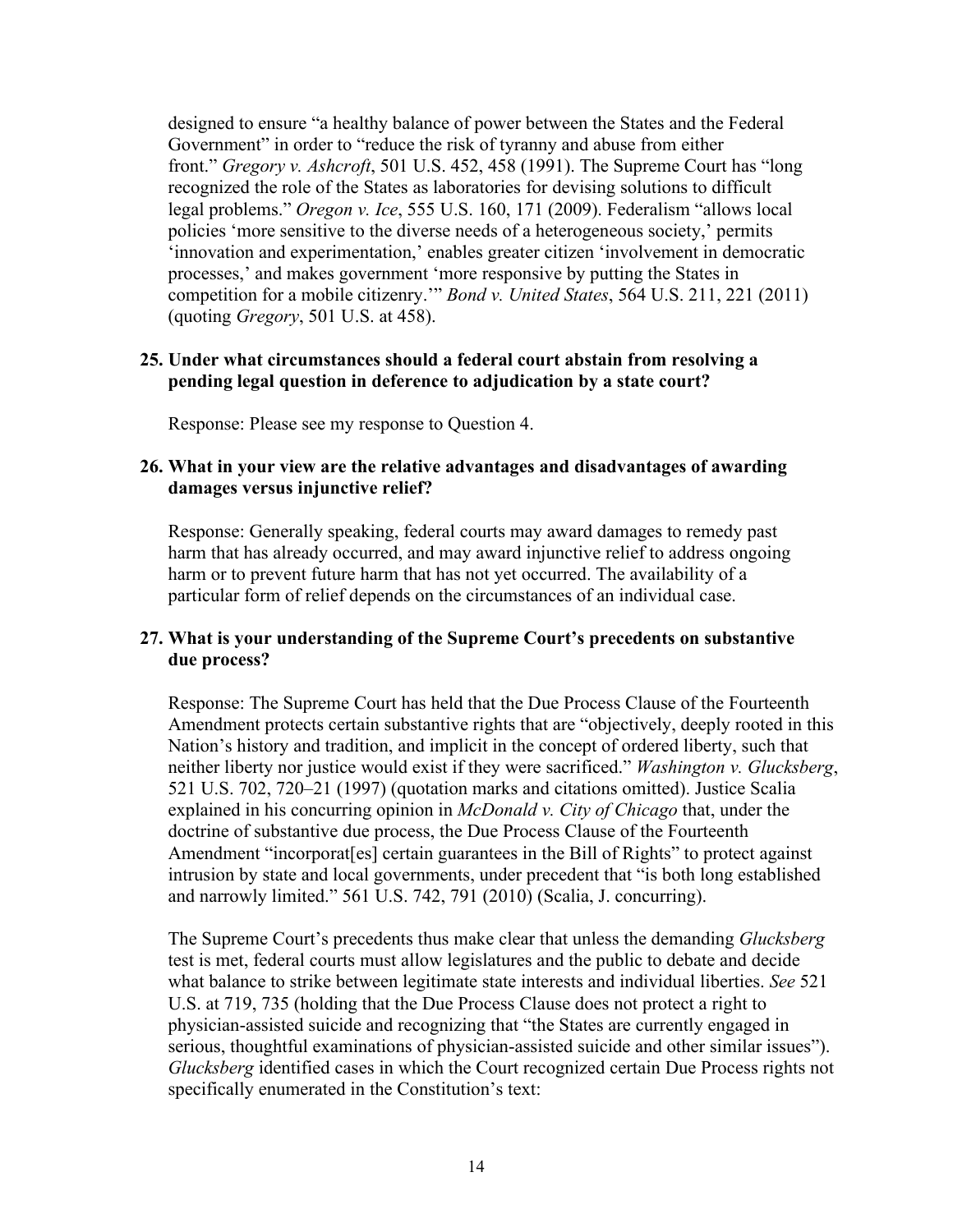the rights to marry, *Loving v. Virginia*, 388 U.S. 1 (1967); to have children, *Skinner v. Oklahoma ex rel. Williamson*, 316 U.S. 535 (1942); to direct the education and upbringing of one's children, *Meyer v. Nebraska*, 262 U.S. 390 (1923); *Pierce v. Society of Sisters*, 268 U.S. 510 (1925); to marital privacy, *Griswold v. Connecticut*, 381 U.S. 479 (1965); to use contraception, *ibid*.; *Eisenstadt v. Baird*, 405 U.S. 438 (1972); to bodily integrity, *Rochin v. California*, 342 U.S. 165 (1952), and to abortion, [*Planned Parenthood of Se. Pennsylvania v. Casey*, 505 U.S. 833 (1992)] supra.

521 U.S. at 720 (citations condensed). In the years following *Glucksberg*, the Supreme Court also recognized that the Due Process Clause affords the right to interstate travel, *Saenz v. Roe*, 526 U.S. 489 (1999), and the right of same-sex couples to marry, *Obergefell v. Hodges*, 576 U.S. 644 (2015).

- **28. The First Amendment provides "Congress shall make no law respecting an establishment of religion, or prohibiting the free exercise thereof; or abridging the freedom of speech, or of the press; or the right of the people peaceably to assemble, and to petition the Government for a redress of grievances."**
	- **a. What is your view of the scope of the First Amendment's right to free exercise of religion?**

Response: Please see my responses to Questions 12 and 13.

**b. Is the right to free exercise of religion synonymous and coextensive with freedom of worship? If not, what else does it include?**

Response: The Supreme Court has referred to both "freedom of worship" and "free exercise of religion," but does not appear to have delineated any differences between the two terms. *Compare Lee v. Weisman*, 505 U.S. 577, 591 (1992) (referring to the right protected by the First Amendment Free Exercise Clause as the "freedom of worship") *with Trinity Lutheran Church of Columbia v. Comer*, 137 S. Ct. 2012, 2019–20 (referring to the right protected by the Free Exercise Clause as "the free exercise of religion"). The Supreme Court has also recognized that the Free Exercise Clause "embraces" both "freedom of worship" and "freedom of conscience." *Lee*, 505 U.S. at 591.

# **c. What standard or test would you apply when determining whether a governmental action is a substantial burden on the free exercise of religion?**

Response: The Religious Freedom Restoration Act of 1993 (RFRA) prohibits the federal government from "substantially burden[ing] a person's exercise of religion even if the burden results from a rule of general applicability" unless the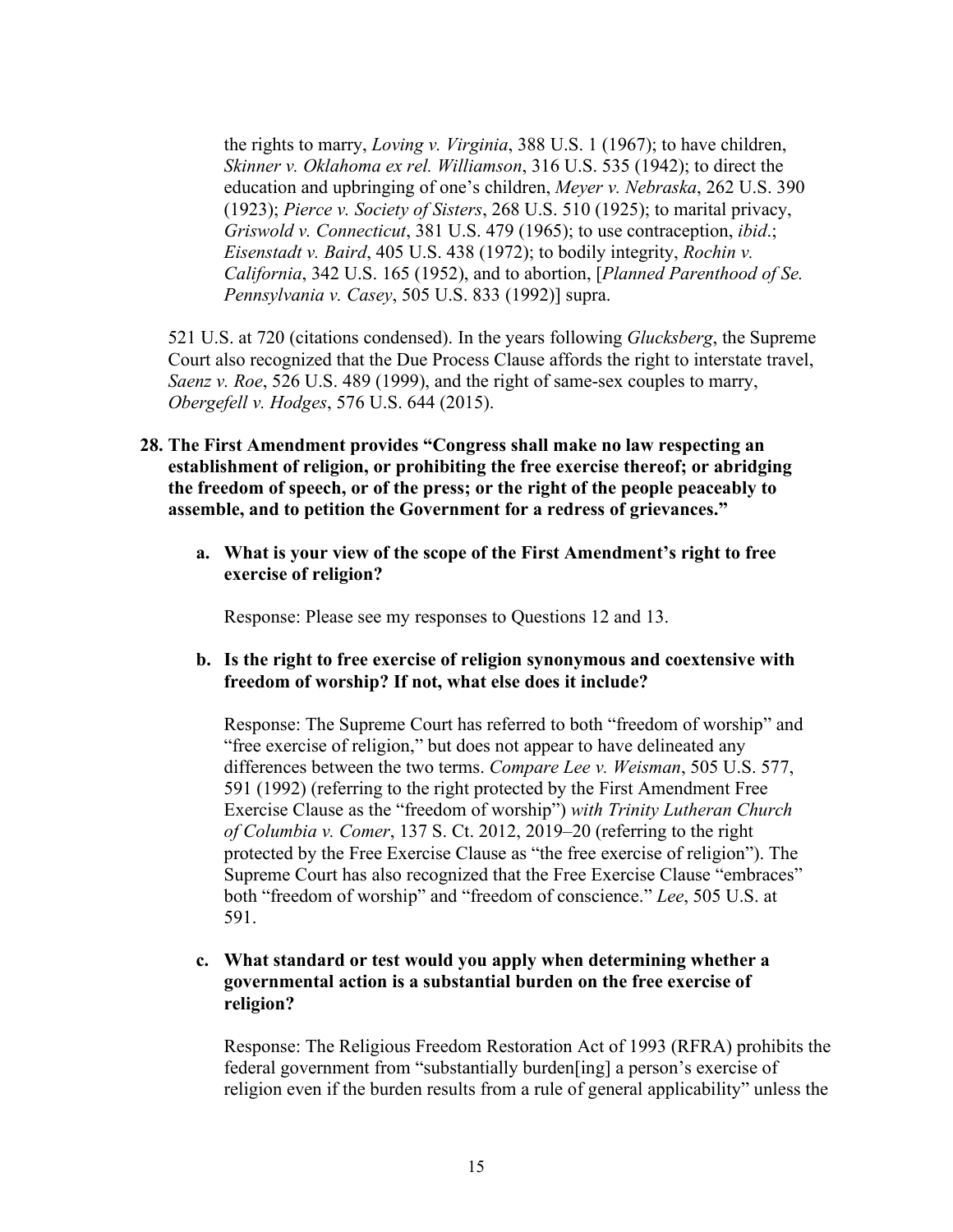government "demonstrates that application of the burden to the person—(1) is in furtherance of a compelling governmental interest; and (2) is the least restrictive means of furthering that compelling governmental interest." 42 U.S.C. §§ 2000bb–1(a), (b). In *Burwell v. Hobby Lobby Stores, Inc.*, the Supreme Court held that federal regulations mandating specified employers' group health plans to provide coverage for certain contraceptive methods "clearly impose[d] a substantial burden" on religious belief because application of the regulations would impose significant costs on an employer, "if [the employer] insist[ed] on providing insurance coverage in accordance with their religious beliefs." 573 U.S. 682, 726 (2014). If confirmed as a district judge for the Eastern District of New York, I would be bound by, and would faithfully and impartially follow all precedent of the Supreme Court and the Second Circuit, including but not limited to *Hobby Lobby*.

## **d. Under what circumstances and using what standard is it appropriate for a federal court to question the sincerity of a religiously held belief?**

Response: Please see my response to Question 14.

# **e. Describe your understanding of the relationship between the Religious Freedom Restoration Act and other federal laws, such as those governing areas like employment and education?**

Response: The text of the Religious Freedom Restoration Act (RFRA) plainly indicates that it "applies to all Federal law, and the implementation of that law, whether statutory or otherwise." 42 U.S.C. §§ 2000bb-3(a). For example, in *Burwell v. Hobby Lobby Stores, Inc.*, 573 U.S. 682, 736 (2014), the Supreme Court held that federal regulations mandating specified employers' group health plans to provide coverage for certain contraceptive methods imposed a substantial burden on the defendant business owners' free exercise of their sincerely held religious beliefs and thus violated RFRA. "RFRA also permits Congress to exclude statutes from RFRA's protections." *Little Sisters of the Poor Saints Peter and Paul Home v. Pennsylvania*, 140 S. Ct. 2367, 2383 (2020) (citing 42 U.S.C. § 2000bb–3(b)).

**f. Have you ever issued a judicial opinion, order, or other decision adjudicating a claim under the Religious Freedom Restoration Act, the Religious Land use and Institutionalized Person Act, the Establishment Clause, the Free Exercise Clause, or any analogous state law? If yes, please provide citations to or copies of those decisions.**

Response: I have never served as a judge, and thus have not issued any judicial opinions on these issues.

# **29. Justice Scalia said, "The judge who always likes the result he reaches is a bad judge."**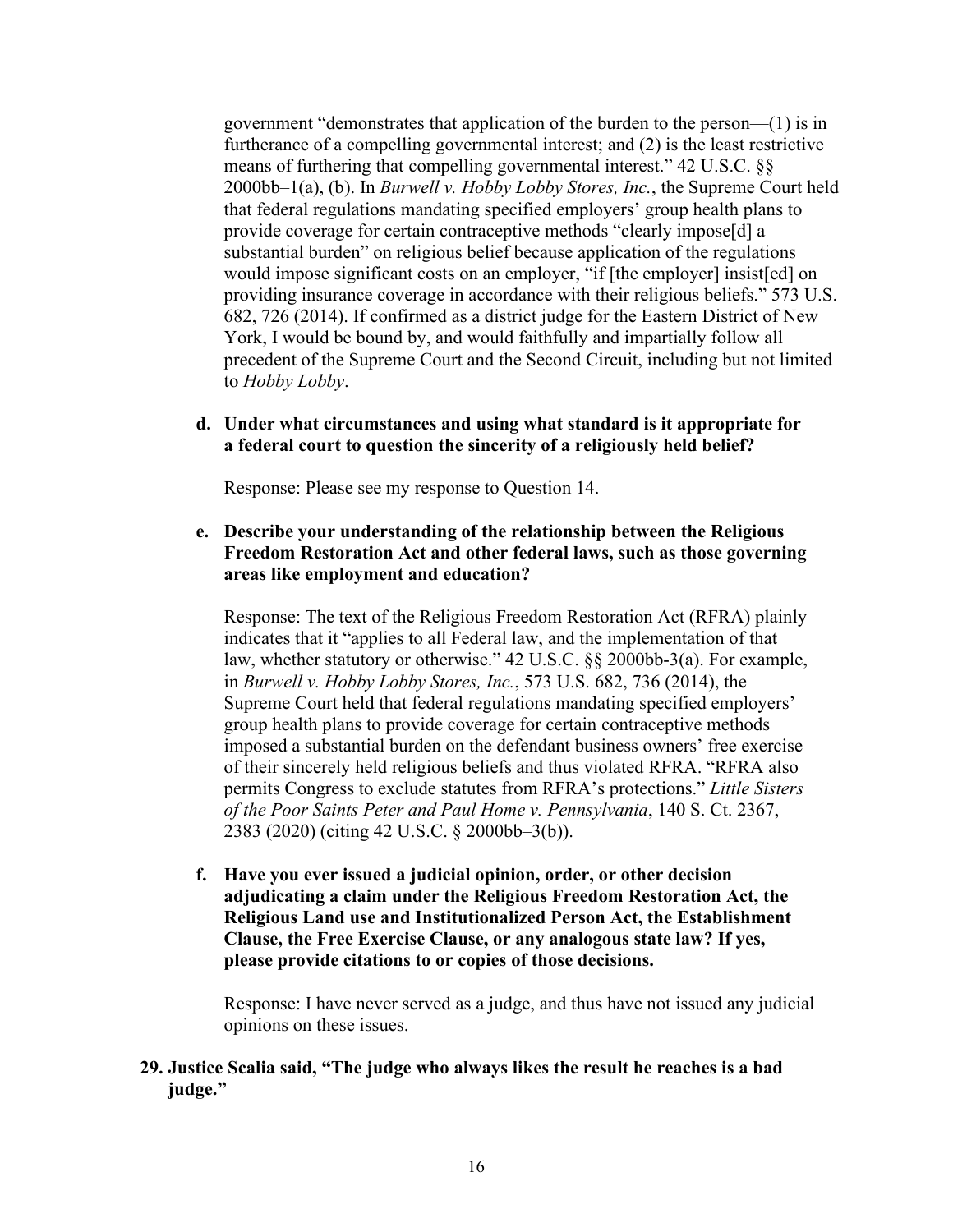#### **a. What do you understand this statement to mean?**

Response: I understand this statement to mean that federal judges should faithfully and impartially apply the law to the facts in the record in any case or controversy properly before the court, without regard to any personal views they may have or whether the result is one that the judge "likes."

## **30. Have you ever taken the position in litigation or a publication that a federal or state statute was unconstitutional?**

Response: Yes. To the best of my knowledge, I have done so on only one occasion.

### **a. If yes, please provide appropriate citations.**

*Johnson v. Jessup*, 381 F. Supp. 3d 619 (M.D.N.C. 2019).

# **31. Since you were first contacted about being under consideration for this nomination, have you deleted or attempted to delete any content from your social media? If so, please produce copies of the originals.**

Response: To the best of my recollection, I have not deleted or attempted to delete any social media content since I was first contacted by the White House about being under consideration for this nomination.

# **32. Do you believe America is a systemically racist country?**

Response: I am not aware of a consensus definition of the term "systemically racist." Whether there are systemic issues in the United States relating to race is a subject of widespread discussion amongst policymakers and the public. In addition, while I have worked for many years for organizations that support racial equality and provide legal representation to clients who bring claims against racial discrimination, I will also note the honor I feel as the first Muslim woman ever nominated to serve as a federal judge. I am deeply grateful for the opportunities that this country has afforded me and my family since my parents immigrated to the United States.

Federal district judges are duty-bound to fairly and impartially adjudicate specific cases or controversies that are properly before the court, some of which may include claims of race discrimination in the United States, without regard to any personal beliefs they may or may not have.

Federal district judges may be required to preside over claims alleging that systemic factors, such as patterns or practices of racial discrimination played a role in causing the violation of a plaintiff's rights. *See, e.g., Int'l Bhd. of Teamsters v. United States*, 431 U.S. 324, 336–37, 342–43 (1977) (holding that plaintiff met its burden of proof "to establish by a preponderance of the evidence that racial discrimination" in employment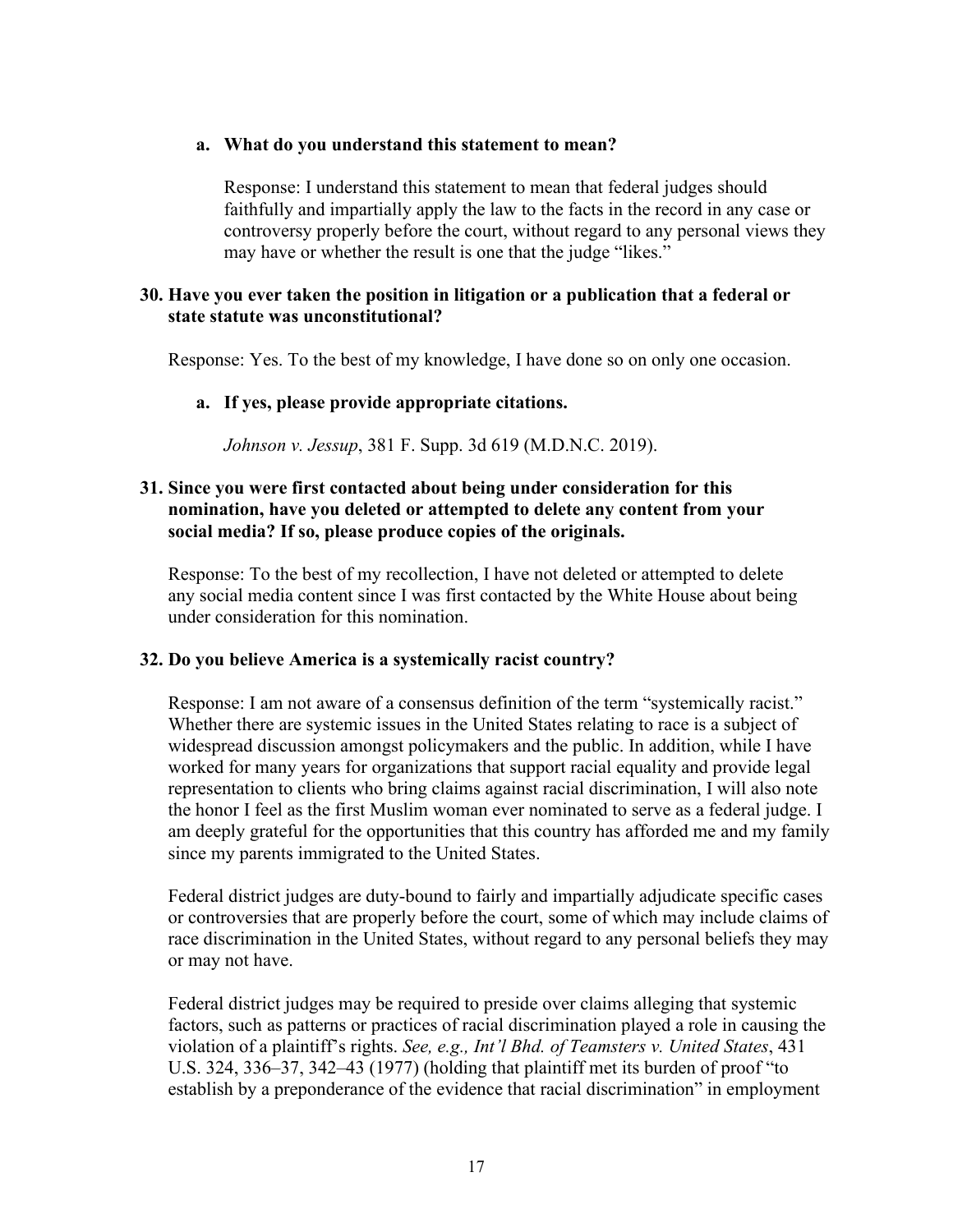practices "was the . . . standard operating procedure[,] the regular rather than the unusual practice" of the defendant, a common carrier of motor freight with nationwide operations); *Monell v. New York City Dep't of Social Servs.*, 436 U.S. 658, 694 (1978) (holding that municipal employers may be held liable under 42 U.S.C. §1983 for constitutional violations caused by the municipality's "policy or custom").

If confirmed as a district judge and presented with such a case, I would faithfully and impartially apply Supreme Court and Second Circuit precedent to the facts established by evidence in the record. My role would be limited to this critically important judicial function.

# **33. Have you ever taken a position in litigation that conflicted with your personal views?**

Response: Yes.

# **34. How did you handle the situation?**

Response: As an attorney, my obligation has been to zealously represent the interests of ACLU and ACLU of Illinois clients within the bounds of the law. In this role, I investigate the available evidence and assess the likely facts as best as I can without formal fact-finding. I also carefully research the law and impartially apply the law to the likely facts in order to determine whether the legal standard for potential claims has been met. I have followed this approach without hesitation, even in situations where it required me to take a litigation position that did not align with any personal views that I may have had.

### **35. If confirmed, do you commit to applying the law written, regardless of your personal beliefs concerning the policies embodied in legislation?**

Response: Yes.

# **36. Which of the Federalist Papers has most shaped your views of the law?**

Response: Federalist No. 78.

# **37. Do you believe that an unborn child is a human being?**

Response: The public and policymakers are engaged in discussion and debate concerning this question, which implicates ethical, religious, philosophical, and public policy matters. The role of a judge, however, is not to make policy but to resolve individual cases and controversies that are properly before the court by impartially applying the law to the facts as established by the evidence in the record in each case. If confirmed as a district judge, my role would be limited to that critically important judicial function, and I would be bound by, and would faithfully and impartially follow all precedents of the Supreme Court and Second Circuit.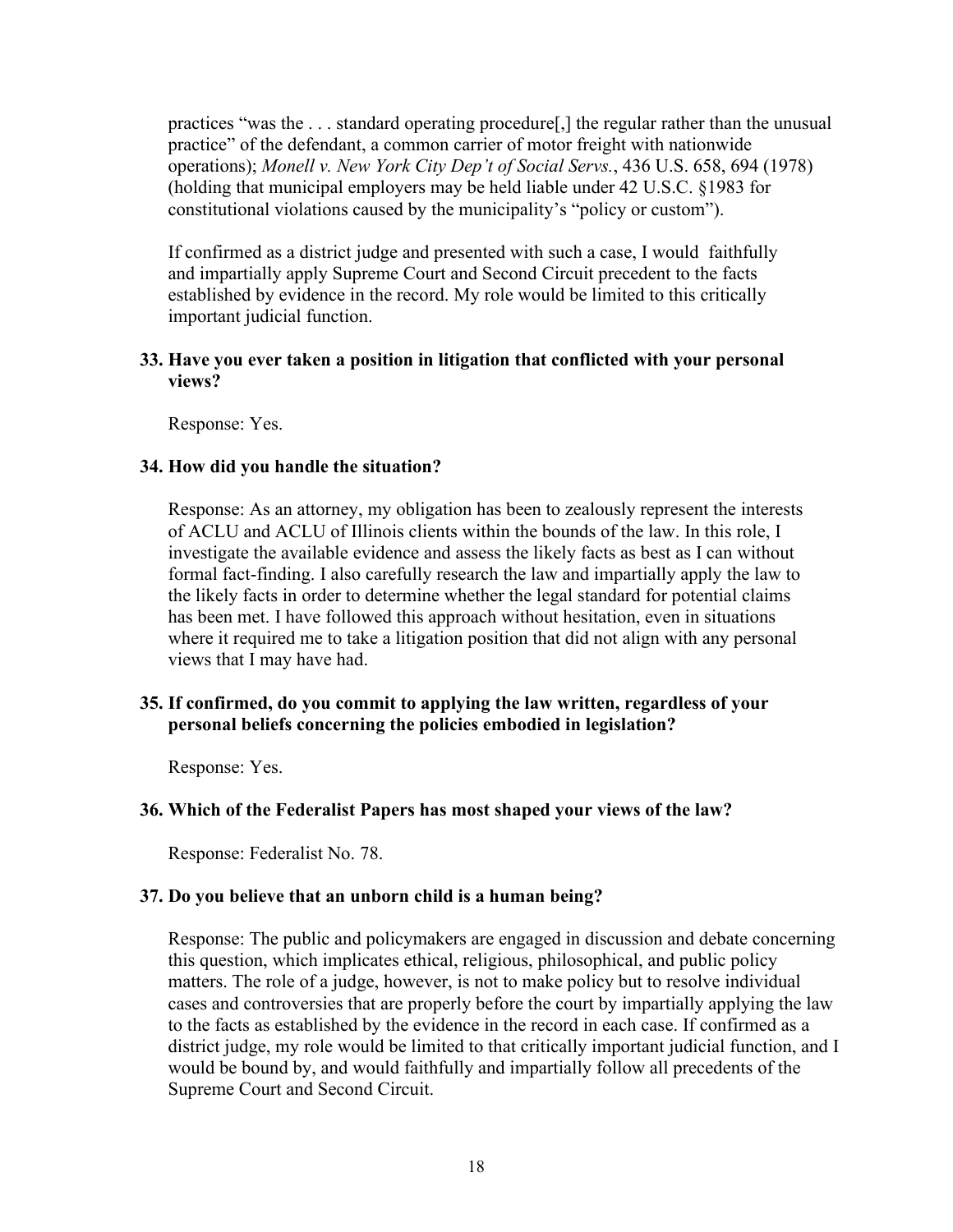**38. Other than at your hearing before the Senate Judiciary Committee, have you ever testified under oath? Under what circumstances? If this testimony is available online or as a record, please include the reference below or as an attachment.** 

Response: I testified before the U.S. Commission on Civil Rights as described in my Senate Judiciary Committee Questionnaire. U.S. Comm'n on Civil Rts., Briefing Meeting Transcript, Municipal Policing and Courts: A Search for Justice or a Quest for Revenue, Mar. 18, 2016, https://www.usccr.gov/files/calendar/trnscrpt/03-18-16-Municipal-Courts-Briefing-Transcript.pdf.

# **39. In the course of considering your candidacy for this position, has anyone at the White House or Department of Justice asked for you to provide your views on:**

- **a.** *Roe v. Wade,* **410 U.S. 113 (1973)?**
- **b. The Supreme Court's substantive due process precedents?**
- **c. Systemic racism?**
- **d. Critical race theory?**

Response to all subparts: No.

### **40. Do you currently hold any shares in the following companies:**

- **a. Apple?**
- **b. Amazon?**
- **c. Google?**
- **d. Facebook?**
- **e. Twitter?**

Response to all subparts: I do not own any individual shares in any company. My assets are set forth in my Financial Disclosure Statement, which was submitted to this Committee.

# **41. Have you ever authored or edited a brief that was filed in court without your name on the brief?**

Response: I have occasionally reviewed and/or offered advice to colleagues including minor suggested edits to briefs, and did not place my name on the brief because my contributions were too minimal to warrant entering an appearance in the case.

### **a. If so, please identify those cases with appropriate citation.**

Response: Cases in which I reviewed and/or offered advice such as minor suggested edits to a brief without placing my name on the brief include: *Indiana v. Timbs*, 134 N.E.3d 12 (Ind. 2019) (Proposed Amicus Curiae Brief of ACLU, Cato Institute, Drug Policy Alliance, Fines and Fees Justice Center, Law Enforcement Act Partnership, and R Street Institute as *Amici Curiae* in Support of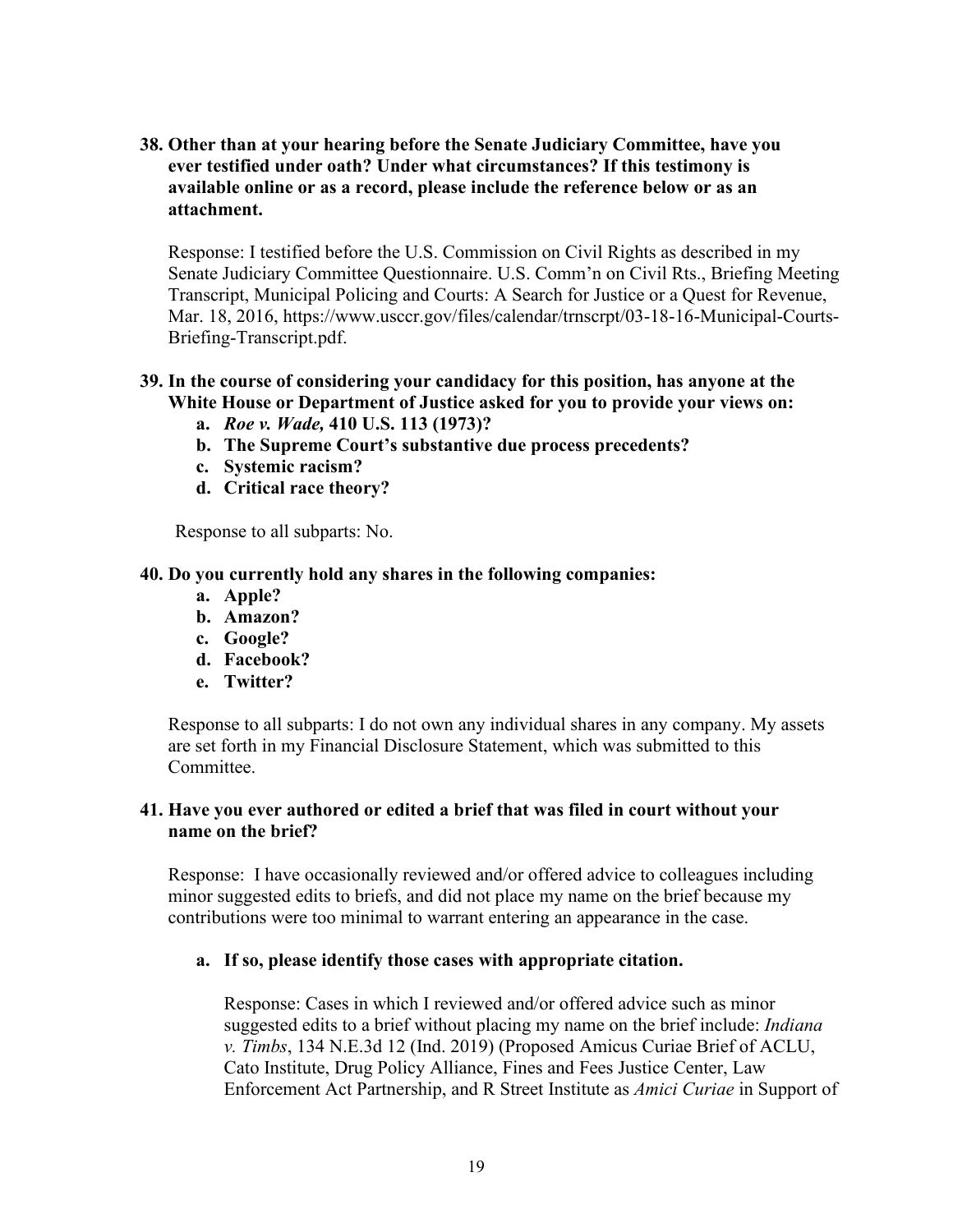Appellee, 2019 WL 8509555); *People of State of Ill. v. Bowers*, No. 4-20-0509 (Ill. Ct. App. 4th Jud. Dist. Apr. 15, 2021) (Motion for Leave to File Brief of *Amici Curiae* ACLU of Illinois, *et al.*, in Support of Defendant-Appellant and Proposed Brief).

## **42. Have you ever confessed error to a court?**

Response: To the best of my recollection, I have not confessed error to a court.

# **a. If so, please describe the circumstances.**

# **43. Please describe your understanding of the duty of candor, if any, that nominees have to state their views on their judicial philosophy and be forthcoming when testifying before the Senate Judiciary Committee.** *See* **U.S. Const. art. II, § 2, cl. 2.**

Response: All judicial nominees take the oath before testifying before the Senate Judiciary Committee, which requires them to provide truthful information in their responses to all questions, including those concerning judicial philosophy, so that the United States Senate can fulfill its advice and consent function under the Constitution.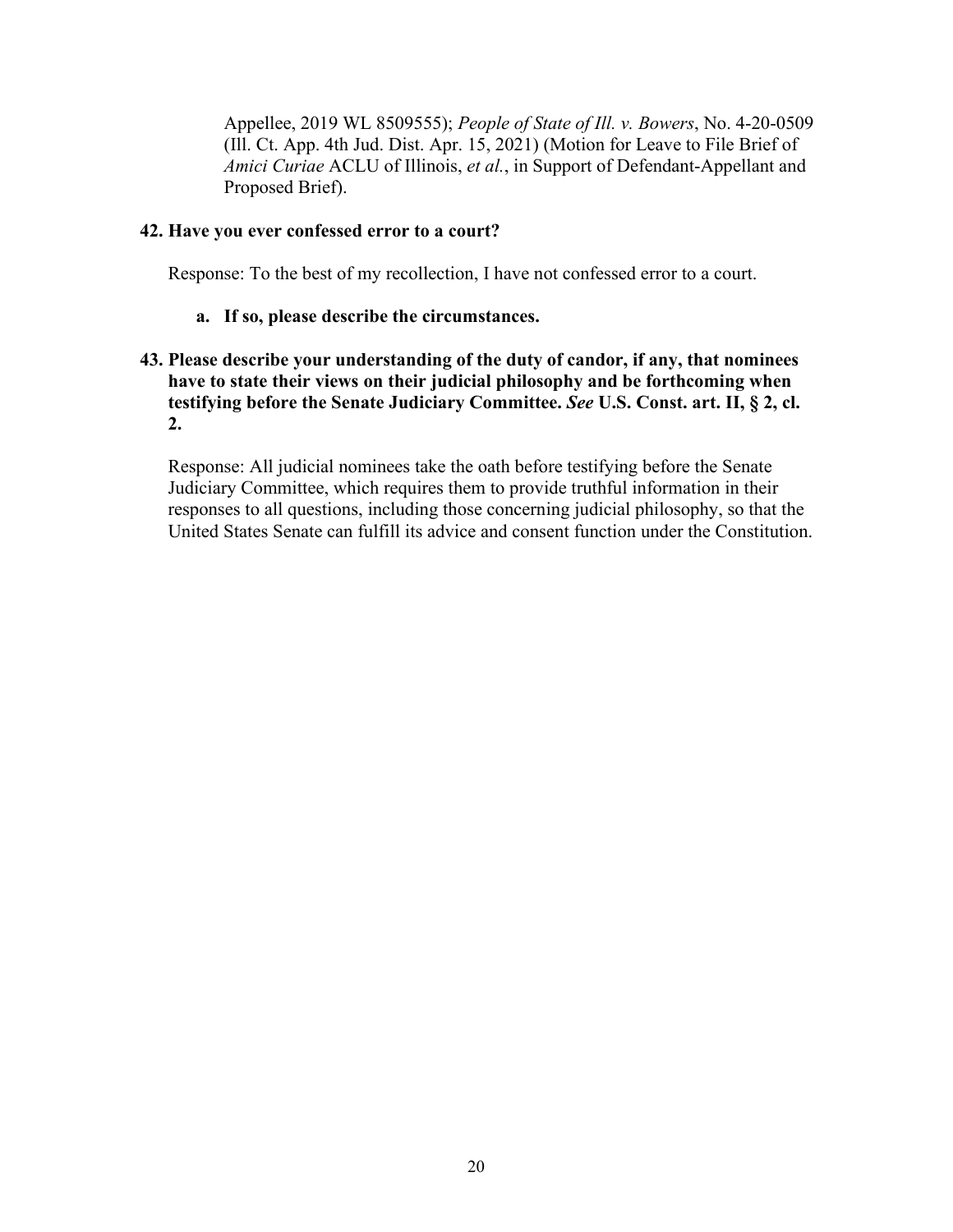#### **Questions for the Record for Nusrat Jahan Choudhury From Senator Mazie K. Hirono**

- 1. As part of my responsibility as a member of the Senate Judiciary Committee and to ensure the fitness of nominees, I am asking nominees to answer the following two questions:
	- **a. Since you became a legal adult, have you ever made unwanted requests for sexual favors, or committed any verbal or physical harassment or assault of a sexual nature?**

Response: No

**b. Have you ever faced discipline, or entered into a settlement related to this kind of conduct?** 

Response: No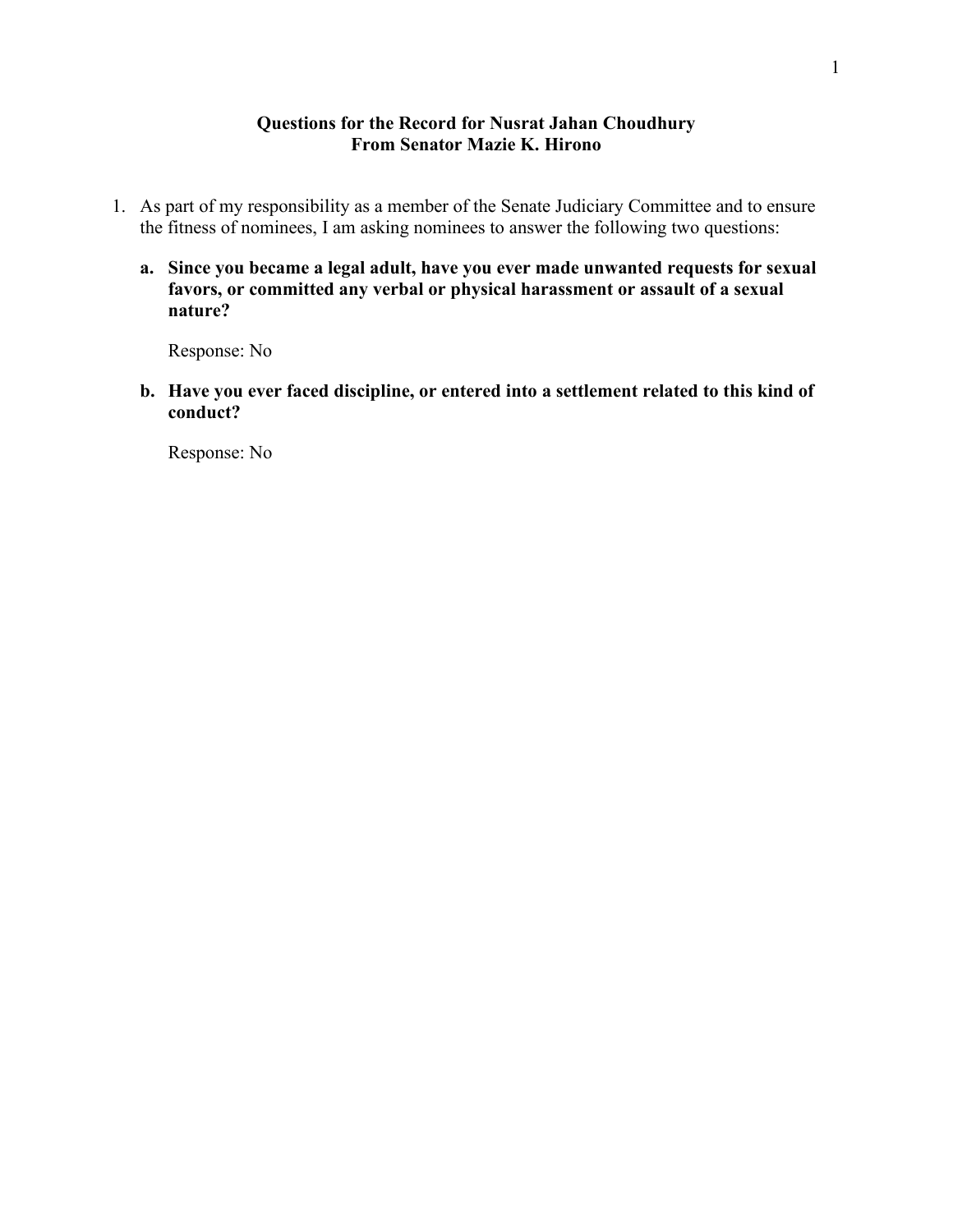# **Senator Mike Lee Questions for the Record Nusrat Choudhury, Nominee to the United States District Court for the Eastern District of New York**

### **1. How would you describe your judicial philosophy?**

Response: The sworn duty of a judge is to approach each case with an open mind and to impartially apply the law to the facts as established by the evidence in the record, setting aside any personal views the judge may have. District judges have a duty to follow the precedents of the Supreme Court and their Circuit, including precedent regarding interpretive methods or judicial philosophy. If confirmed, I would swear an oath to discharge that duty faithfully and impartially.

In terms of an overall approach to judging, the judges for whom I clerked—Judge Barrington D. Parker, Jr. of the U.S. Court of Appeals for the Second Circuit and Judge Denise L. Cote of the U.S. District Court for the Southern District of New York—both emphasized the principles of judicial restraint and economy, the importance of deciding only those issues needed to resolve a case, the need for scrupulous review of the factual record, and faithful adherence to precedent of the Supreme Court and Second Circuit. I would strive to follow their approach if confirmed as a district judge for the Eastern District of New York.

# **2. What sources would you consult when deciding a case that turned on the interpretation of a federal statute?**

Response: If the Supreme Court or Second Circuit has previously interpreted a federal statutory provision, that interpretation would be binding precedent. If there is no binding precedent, a district judge should first consider the text of the statute, which is "the authoritative statement" as to the statute's meaning. *Exxon Mobil Corp. v. Allapattah Servs., Inc*., 545 U.S. 546, 568 (2005). "When the words of a statute are unambiguous, then, this first canon is also the last: judicial inquiry is complete." *Barnhart v. Sigmon Coal Co.*, 534 U.S. 438, 462 (2002) (quotation marks omitted).

Only if the plain meaning of a statute "is ambiguous, then a court may resort to the canons of statutory construction" to help resolve the ambiguity. *Nat. Res. Def. Council, Inc. v. Muszynski*, 268 F.3d 91, 98 (2d Cir. 2001). If the application of canons of statutory interpretation do not resolve the ambiguity, a court may then "resort to other interpretive aids (like legislative history)." *Id.* at 98. The Supreme Court has instructed, however, that federal courts "do not resort to legislative history to cloud a statutory text that is clear." *Ratzlaf v. United States*, 510 U.S. 135, 147–48 (1994); *see also Milner v. Dep't of the Navy*, 562 U.S. 562, 574 (2011) ("Legislative history, for those who take it into account, is meant to clear up ambiguity, not create it."). The Supreme Court has cautioned that "legislative history is itself often murky, ambiguous, and contradictory." *Exxon Mobil Corp.*, 545 U.S. at 568.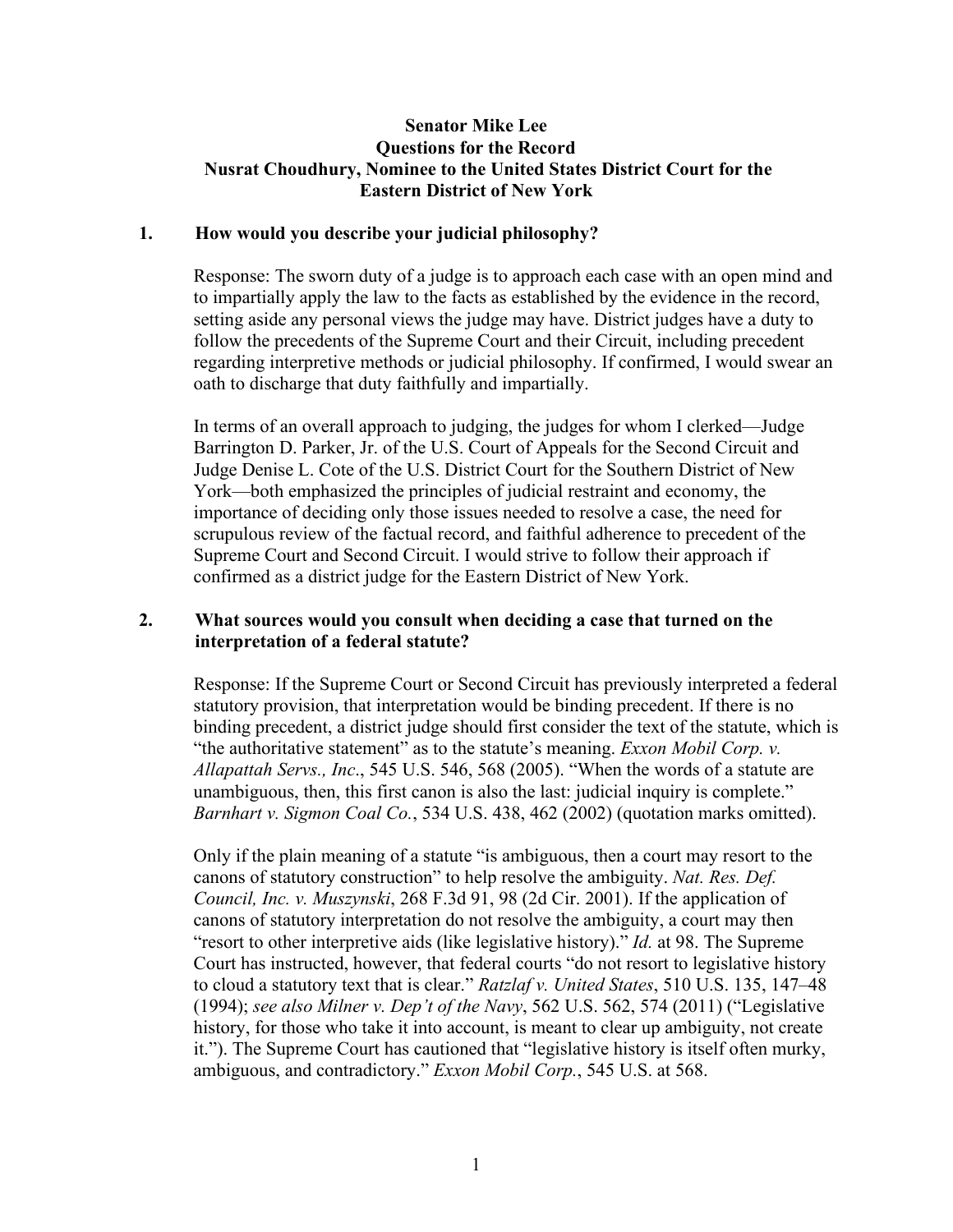# **3. What sources would you consult when deciding a case that turned on the interpretation of a constitutional provision?**

Response: If the Supreme Court or Second Circuit has previously interpreted a constitutional provision, that interpretation would be binding precedent. If there is no binding precedent, a district judge should first consider the text of the constitutional provision, "guided by the principle that the Constitution was written to be understood by the voters; its words and phrases were used in their normal and ordinary as distinguished from technical meaning." *Dist. of Columbia v. Heller*, 554 U.S. 570, 576 (2008) (quotation marks and citation omitted). The Supreme Court has explained that when "the Constitution's text does not alone resolve" a question of interpretation, the Court has turned to the "historical background of [the text] to understand its meaning." *Crawford v. Washington,* 541 U.S. 36, 43–44 (2004).

In the rare case where there is no Supreme Court or Second Circuit precedent on the constitutional interpretation question, and where the sources listed in my answer to Question 2 do not resolve the issue, courts may also consider secondary sources such as contemporary dictionaries, commentaries, and state constitutions to determine the ordinary public meaning of the Constitutional text at the time of ratification. *See Heller*, 554 U.S. at 581 (citing contemporary dictionaries in interpreting Second Amendment).

If confirmed as a district judge, I would be bound by, and would faithfully and impartially follow all precedent of the Supreme Court and Second Circuit, including *Heller* and *Crawford.*

# **4. What role do the text and original meaning of a constitutional provision play when interpreting the Constitution?**

Response: Please see my response to Question 3.

# **5. How would you describe your approach to reading statutes? Specifically, how much weight do you give to the plain meaning of the text**?

Response: Please see my response to Question 2.

# a. **Does the "plain meaning" of a statute or constitutional provision refer to the public understanding of the relevant language at the time of enactment, or does the meaning change as social norms and linguistic conventions evolve?**

Response: As discussed in my answer to Question 2, courts should rely on the statutory text as the primary and authoritative source for interpretation. "[T]he inquiry ceases" where the statutory text is clear and unambiguous. *Kingdomware Techs., Inc. v. United States*, 136 S. Ct. 1969, 1976 (2016); *see also Barnhart v. Sigmon Coal Co.*, 534 U.S. 438, 462 (2002).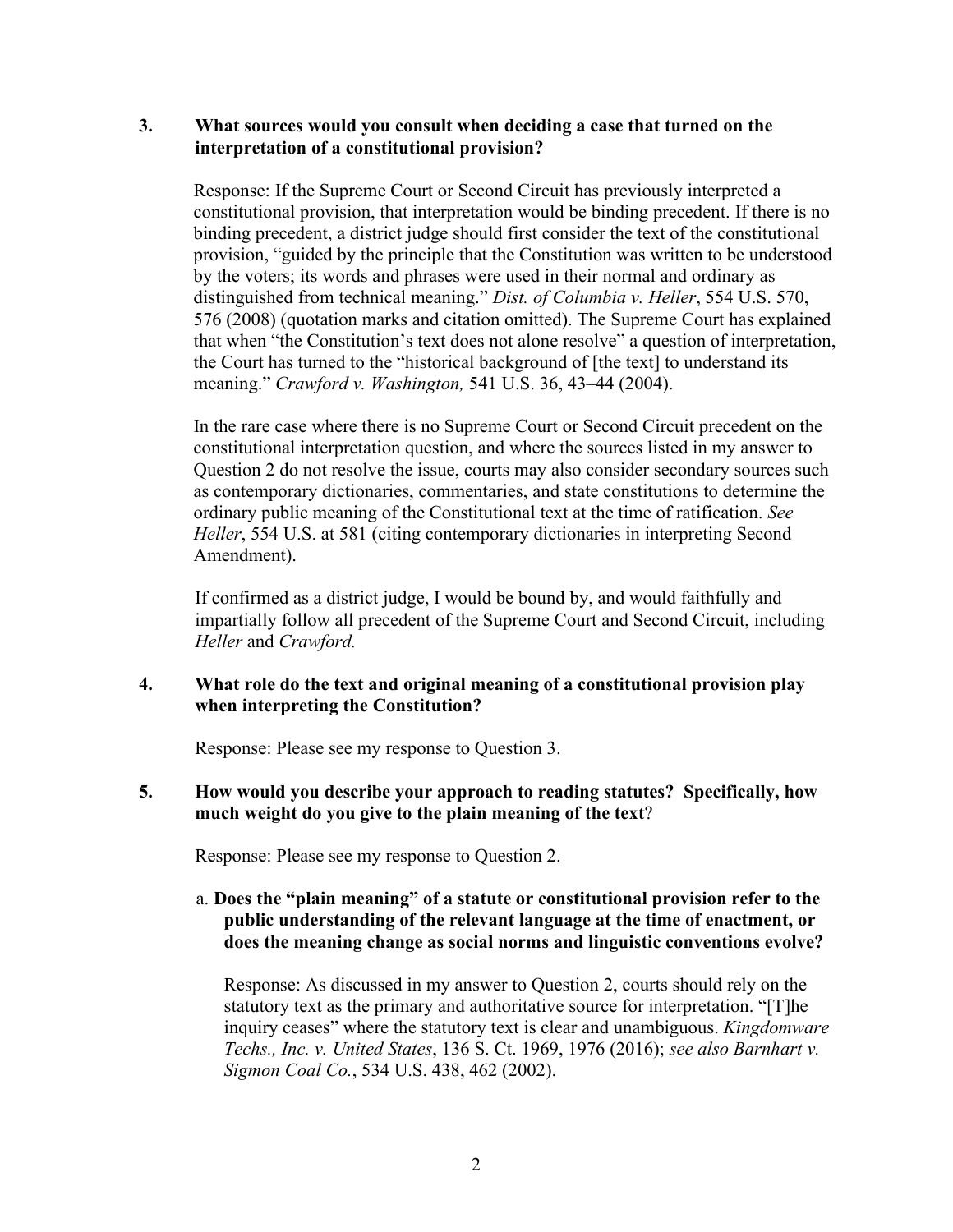The Supreme Court discussed in *Bostock v. Clayton County*, 140 S. Ct. 1731 (2020), the principles that courts should follow when confronted with claims that the meaning of a statute's terms may have changed over time. The Supreme Court explained that courts should "normally interpret[] a statute in accord with the ordinary public meaning of its terms at the time of its enactment." *Id.* at 1738. If, however, in the years following a statute's enactment, the courts are presented with "a new application" of statutory text "that is both unexpected and important," courts must "enforce the plain terms of the law" as set forth in the text, even if the new application was not contemplated by the legislature when it enacted the statute. *Id.* at 1750; *see also id.* at 1753 ("[T]he same judicial humility that requires us to refrain from adding to statutes requires us to refrain from diminishing them").

### **6. What are the constitutional requirements for standing?**

Response: The Supreme Court has explained that "the irreducible constitutional minimum of standing contains three elements":

First, the plaintiff must have suffered an injury in fact—an invasion of a legally protected interest which is (a) concrete and particularized, and (b) actual or imminent, not conjectural or hypothetical . . . Second, there must be a causal connection between the injury and the conduct complained of—the injury has to be fairly . . . traceable to the challenged action of the defendant, and not . . . the result of the independent action of some third party not before the court. Third, it must be likely, as opposed to merely speculative, that the injury will be redressed by a favorable decision.

*Lujan v. Defenders of Wildlife*, 504 U.S. 555, 560–61 (1992).

## **7. Do you believe Congress has implied powers beyond those enumerated in the Constitution? If so, what are those implied powers?**

Response: The Necessary and Proper Clause of Article I of the U.S. Constitution, provides Congress the power to "make all Laws which shall be necessary and proper for carrying into Execution the foregoing Powers, and all other Powers vested by this Constitution in the Government of the United States, or in any Department or Officer thereof." U.S. Const. Art. I, § 8, cl. 18. In *M'Culloch v. Maryland*, 17 U.S. 316, 353 (1819), the Supreme Court held that the Necessary and Proper Clause permitted Congress to incorporate a federal Bank of the United States under a power that was "implied, and involved in the grant of specific powers in the constitution; because the end involves the means necessary to carry it into effect." Since the *M'Culloch* decision, the Supreme Court has recognized that Congress has certain powers deemed necessary and proper to carry out responsibilities conferred in constitutional provisions outside of the Necessary and Proper Clause. *See, e.g., United States v. Fox*, 95 U.S. 670, 672 (1877) (Congressional power to enact federal criminal laws); *United States v. Comstock*, 560 U.S. 126, 129–30, 146 (2010) (power to imprison); *United*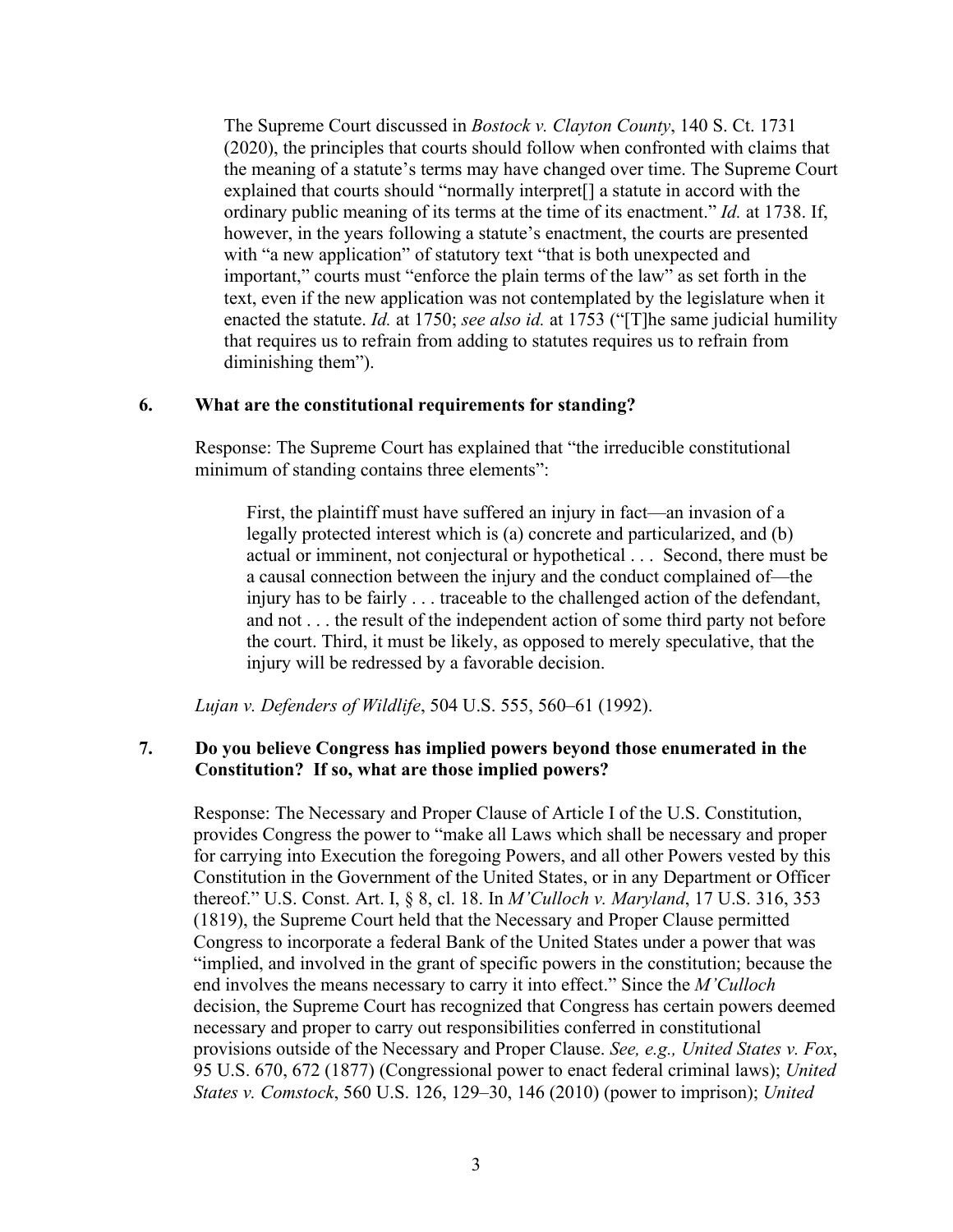*States v. Kebodeaux*, 570 U.S. 387, 394 (2013) (power to require the registration of military sex offenders).

# **8. Where Congress enacts a law without reference to a specific Constitutional enumerated power, how would you evaluate the constitutionality of that law?**

Response: If confirmed as a district judge, my duty would be to follow the Supreme Court and Second Circuit's precedents with respect to any evaluation of disputes concerning Congressional authority to enact a federal statute. The Supreme Court has instructed that "[i]f no enumerated power authorizes Congress to pass a certain law, that law may not be enacted." *Nat'l Fed'n of Indep. Bus. v. Sebelius*, 567 U.S. 519, 535 (2012). Because "the constitutionality of action taken by Congress does not depend on recitals of the power which it undertakes to exercise," a court should not automatically strike down a law when "Congress used the wrong labels" or failed to identify the source of its authority. *Id.* at 569–70 (quotation marks omitted). Moreover, the exercise of Congressional authority pursuant to certain provisions of the Constitution may still violate other constitutional provisions. *See, e.g.*, *Reno v. American Civil Liberties Union*, 521 U.S. 844, 849 (1997) (striking down portions of federal statute regulating internet transmission of obscene or indecent messages to minors as a violation of the First Amendment).

# **9. Does the Constitution protect rights that are not expressly enumerated in the Constitution? Which rights?**

Response: The Supreme Court has held that the Due Process Clause of the Fourteenth Amendment protects certain substantive rights that are "objectively, deeply rooted in this Nation's history and tradition," and "implicit in the concept of ordered liberty, such that neither liberty nor justice would exist if they were sacrificed." *Washington v. Glucksberg*, 521 U.S. 702, 720–21 (1997) (quotation marks omitted).

Under the Supreme Court's precedents, unless the demanding *Glucksberg* test is met, federal courts must allow legislatures and the public to debate and decide what balance to strike between legitimate state interests and individual liberties. *See Glucksberg*, 521 U.S. at 719 (holding that the Due Process Clause does not protect a right to physician-assisted suicide and recognizing that "the States are currently engaged in serious, thoughtful examinations of physician-assisted suicide and other similar issues"). *Glucksberg* identified cases in which the Court recognized certain due process rights not specifically enumerated in the Constitution's text:

the rights to marry, *Loving v. Virginia*, 388 U.S. 1 (1967); to have children, *Skinner v. Oklahoma ex rel. Williamson*, 316 U.S. 535 (1942); to direct the education and upbringing of one's children, *Meyer v. Nebraska*, 262 U.S. 390 (1923); *Pierce v. Society of Sisters*, 268 U.S. 510 (1925); to marital privacy, *Griswold v. Connecticut*, 381 U.S. 479 (1965); to use contraception, *ibid*.; *Eisenstadt v. Baird*, 405 U.S. 438 (1972); to bodily integrity, *Rochin v.*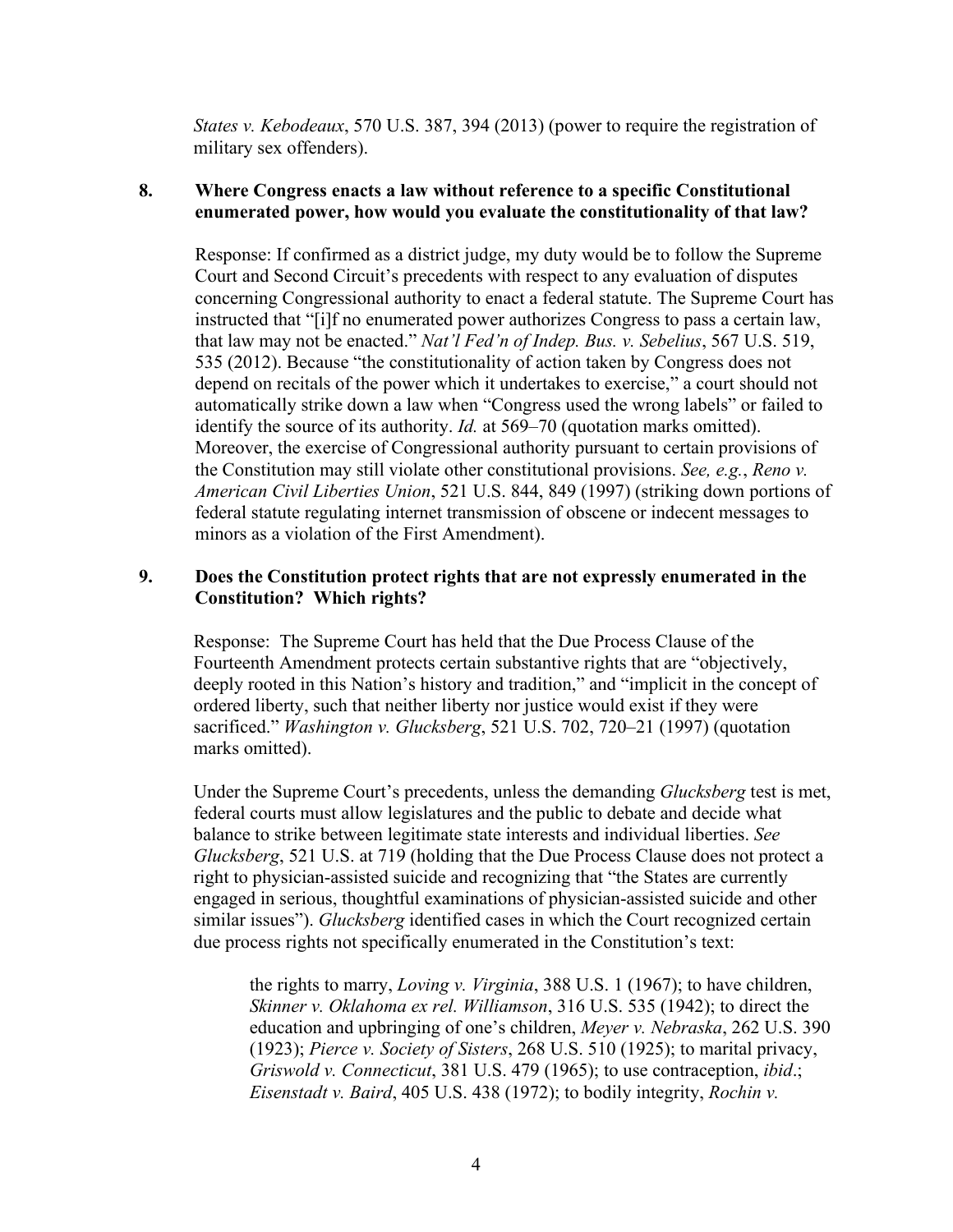*California*, 342 U.S. 165 (1952), and to abortion, [*Planned Parenthood of Se. Pennsylvania v. Casey*, 505 U.S. 833 (1992)] supra.

521 U.S. at 720 (citations condensed). The Supreme Court also "assumed, and strongly suggested" that there is a "right to refuse unwanted lifesaving medical treatment." *Id*. In the years following *Glucksberg*, the Supreme Court also recognized that the Due Process Clause affords the right to interstate travel, *Saenz v. Roe*, 526 U.S. 489 (1999), and the right of same-sex couples to marry, *Obergefell v. Hodges*, 576 U.S. 644 (2015).

### **10. What rights are protected under substantive due process?**

Response: Please see my response to Question 9.

# **11. If you believe substantive due process protects some personal rights such as a right to abortion, but not economic rights such as those at stake in** *Lochner v. New York***, on what basis do you distinguish these types of rights for constitutional purposes?**

Response: Please see my response to Question 9. If confirmed as a district judge for the Eastern District of New York, I would be bound by, and would faithfully and impartially follow all binding precedent of the Supreme Court and Second Circuit, including with respect to substantive due process doctrine, regardless of whether the rights at issue in a given matter concerned economic or non-economic rights.

#### **12. What are the limits on Congress's power under the Commerce Clause?**

Response: Under Article I, Section 8 of the Constitution (the Commerce Clause), Congress has the power to "regulate Commerce with foreign Nations, and among the several States, and with the Indian Tribes." Art. I, § 8, cl. 3. The Supreme Court has interpreted the Commerce Clause to empower Congress to regulate "three broad categories of activity": (1) "the use of the channels of interstate commerce," (2) "the instrumentalities of interstate commerce, or persons or things in interstate commerce," and (3) "activities that substantially affect interstate commerce." *United States v. Lopez*, 514 U.S. 549, 558–59 (1995). Congress may not use its Commerce Clause power to "compel[] individuals to become active in commerce by purchasing a product." *Nat'l Fed'n of Indep. Bus. v. Sebelius*, 567 U.S. 519, 552 (2012). In other words, Congress may not regulate "inaction." *Id*.

#### **13. What qualifies a particular group as a "suspect class," such that laws affecting that group must survive strict scrutiny?**

Response: A group of people is a "suspect class" if the group has "the traditional indicia of suspectedness." *Johnson v. Robison*, 415 U.S. 361, 375 n.14 (1974). The Supreme Court has instructed that these "traditional indicia" include whether the group has an "immutable characteristic determined solely by the accident of birth" or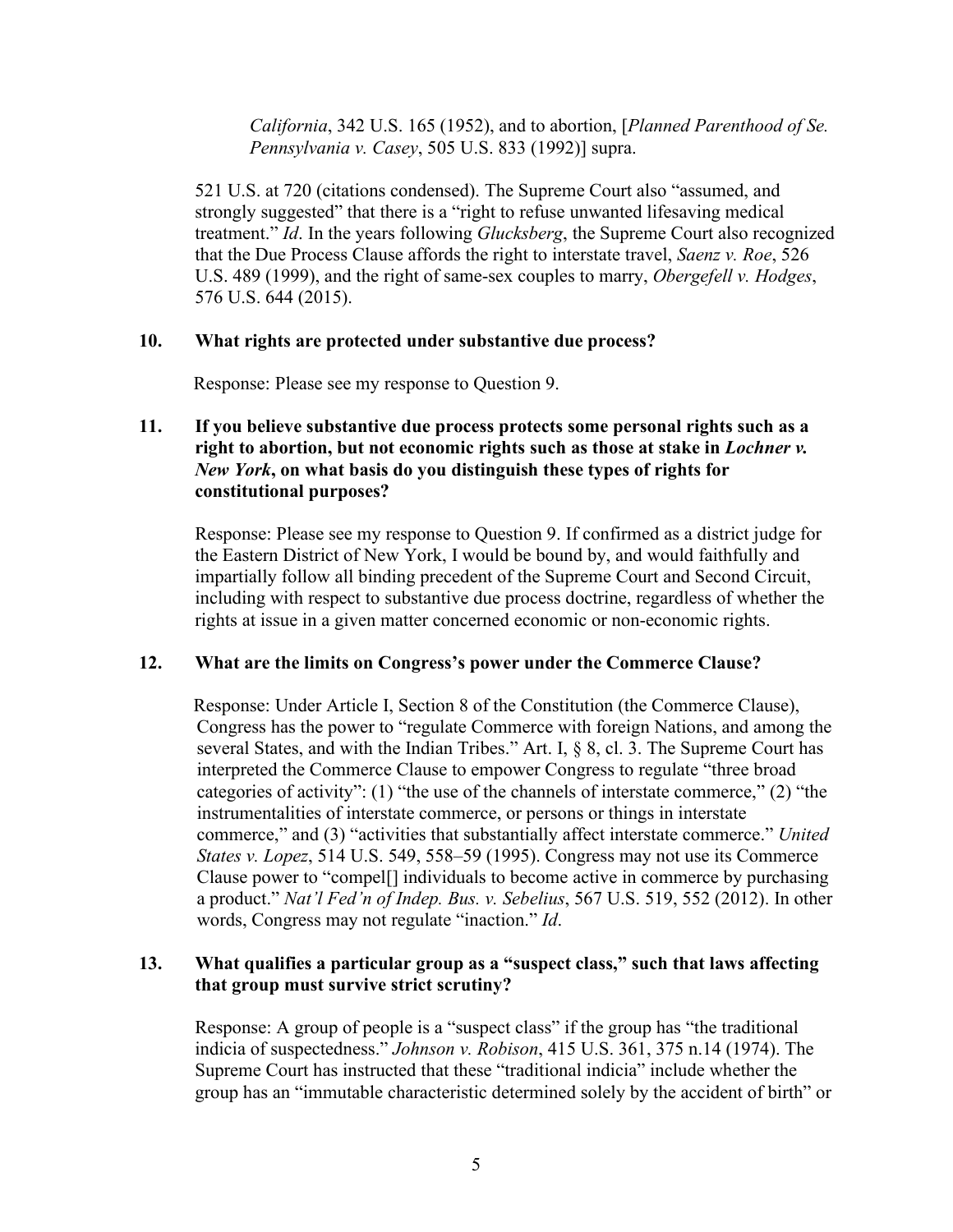whether the group is "saddled with such disabilities, or subjected to such a history of purposeful unequal treatment, or relegated to such a position of political powerlessness as to command extraordinary protection from the majoritarian political process." *Id*.; *see also Lyng v. Castillo*, 477 U.S. 635, 638 (1986). The Supreme Court has recognized that race, religion, national origin, and alienage are suspect classifications. *See, e.g.*, *City of New Orleans v. Dukes*, 427 U.S. 297, 303 (1976) (recognizing race, religion and alienage as suspect classifications); *Graham v. Richardson*, 403 U.S. 365, 371–32 (1971) (recognizing race, national origin, and alienage as suspect classifications).

## **14. How would you describe the role that checks and balances and separation of powers play in the Constitution's structure?**

Response: Separation of powers and the checks and balances between the three branches of the federal government are foundational to the Constitution's design. The Supreme Court has emphasized that "the system of separated powers and checks and balances established in the Constitution was regarded by the Framers as 'a selfexecuting safeguard against the encroachment or aggrandizement of one branch at the expense of the other.'" *Morrison v. Olson*, 487 U.S. 654, 693 (1988) (quoting *Buckley v. Valeo*, 424 U.S. 1, 122 (1976)). "[I]ndividuals, too, are protected by the operations of separation of powers and checks and balances." *Bond v. United States*, 564 U.S. 211, 223 (2011).

# **15. How would you go about deciding a case in which one branch assumed an authority not granted it by the text of the Constitution?**

Response: If confirmed as a district judge and presented with such an issue, I would begin with "the Constitution's text and structure, as well as precedent and history bearing on the question." *Zivotofsky v. Kerry*, 576 U.S. 1, 10 (2015). I would closely review the constitutional text related to the powers granted to that branch of government, adhere to Supreme Court and Second Circuit precedent regarding the history and meaning of that text, and impartially determine whether the disputed action—as established by evidence in the record—overstepped the constitutional boundaries of that branch. For example, where there are disputes about "the claims of Presidential power," the Supreme Court applies "Justice Jackson's familiar tripartite framework from" *Youngstown*. *Id*. (citing *Youngstown Sheet & Tube Co. v. Sawyer*, 343 U.S. 579, 635–38 (1952) (Jackson, J., concurring)).

### **16. What role should empathy play in a judge's consideration of a case?**

Response: None. All federal district judges are bound by, and must faithfully and impartially apply Supreme Court and their Circuit precedent to the specific facts in the record before them. Judges should treat all litigants with respect, but a judge's personal feelings or empathies should play no role in the judge's consideration of a case.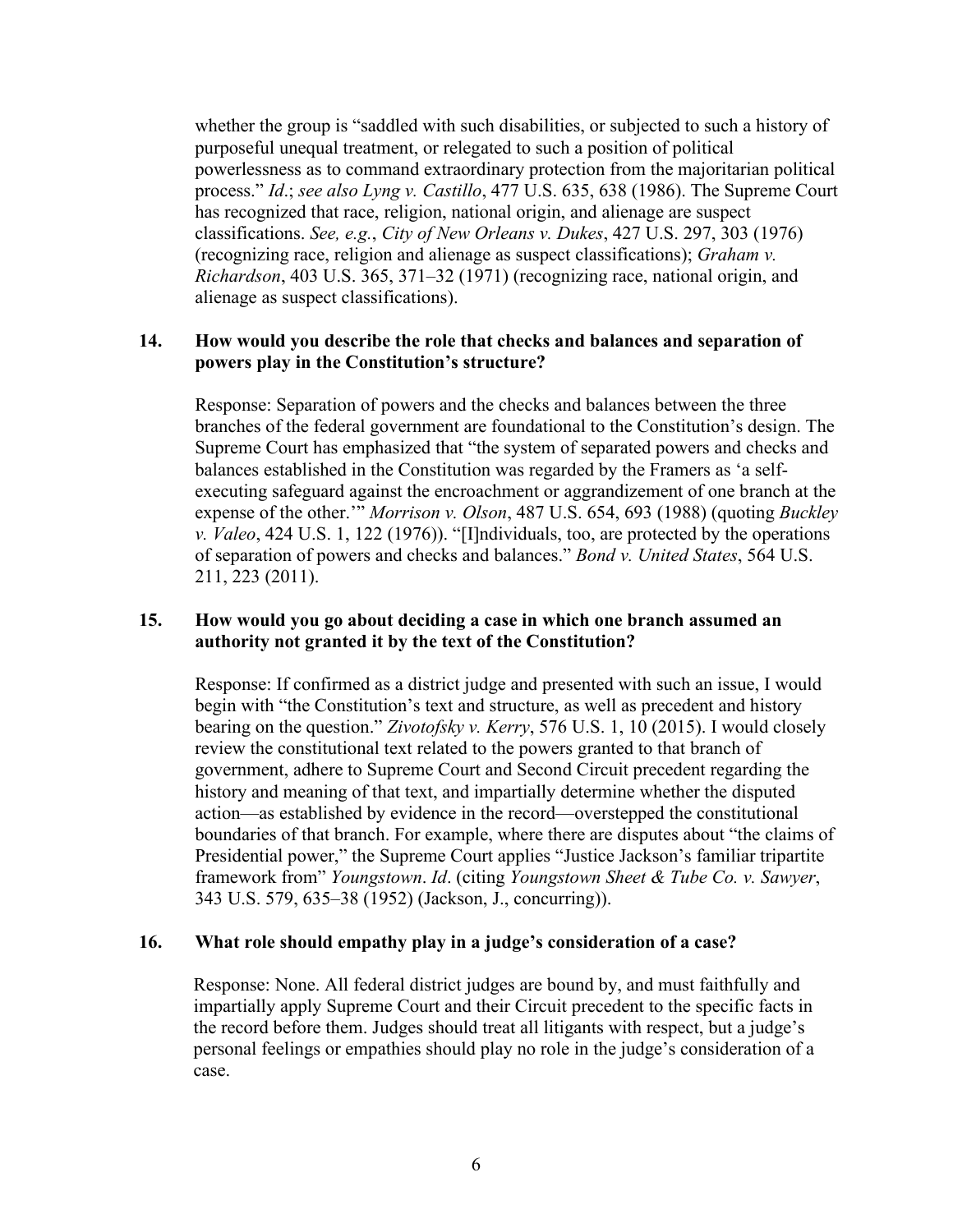# **17. What's worse: Invalidating a law that is, in fact, constitutional, or upholding a law that is, in fact, unconstitutional?**

Response: Judges should seek to avoid both results, which are equally undesirable.

**18. From 1789 to 1857, the Supreme Court exercised its power of judicial review to strike down federal statutes as unconstitutional only twice. Since then, the invalidation of federal statutes by the Supreme Court has become significantly more common. What do you believe accounts for this change? What are the downsides to the aggressive exercise of judicial review? What are the downsides to judicial passivity?** 

Response: I have not studied the frequency with which the Supreme Court has exercised judicial review to strike down federal statutes as unconstitutional during different time periods or what changes, if any, there have been in the frequency of, or underlying rationales for, such decisions. If confirmed as a district judge for the Eastern District of New York, I would be bound by, and would faithfully and impartially follow all precedent of the Supreme Court. I would swear an oath to discharge that duty fully and faithfully, regardless of historical patterns in the Supreme Court's jurisprudence.

# **19. How would you explain the difference between judicial review and judicial supremacy?**

Response: "Judicial review" refers to the long-established authority of federal courts to adjudicate cases concerning the legality of legislative and executive actions. *See Marbury v. Madison*, 5 U.S. 137 (1803) (declaring the Judiciary Act of 1789 unconstitutional). The Supreme Court has stated that "in a case or controversy," only the judiciary has "[t]he power to interpret the Constitution." *City of Boerne v. Flores*, 521 U.S. 507, 524 (1997)*, superseded by statute on other grounds as stated in Holt v. Hobbs*, 574 U.S. 352, 357 (2015). To my knowledge, the Supreme Court has not, however, used the term "judicial supremacy." I am generally unfamiliar with the term "judicial supremacy" and I am unaware of any consensus definition of that term, nor of binding precedent concerning how it would apply in cases or controversies that may come before the federal courts.

**20. Abraham Lincoln explained his refusal to honor the Dred Scott decision by asserting that "If the policy of the Government upon vital questions affecting the whole people is to be irrevocably fixed by decisions of the Supreme Court . . . the people will have ceased to be their own rulers, having to that extent practically resigned their Government into the hands of that eminent tribunal." How do you think elected officials should balance their independent obligation to follow the Constitution with the need to respect duly rendered judicial decisions?** 

Response: Article VI requires all federal and state legislators, executive officers, and judicial officers to be "bound by Oath or Affirmation, to support [the United States]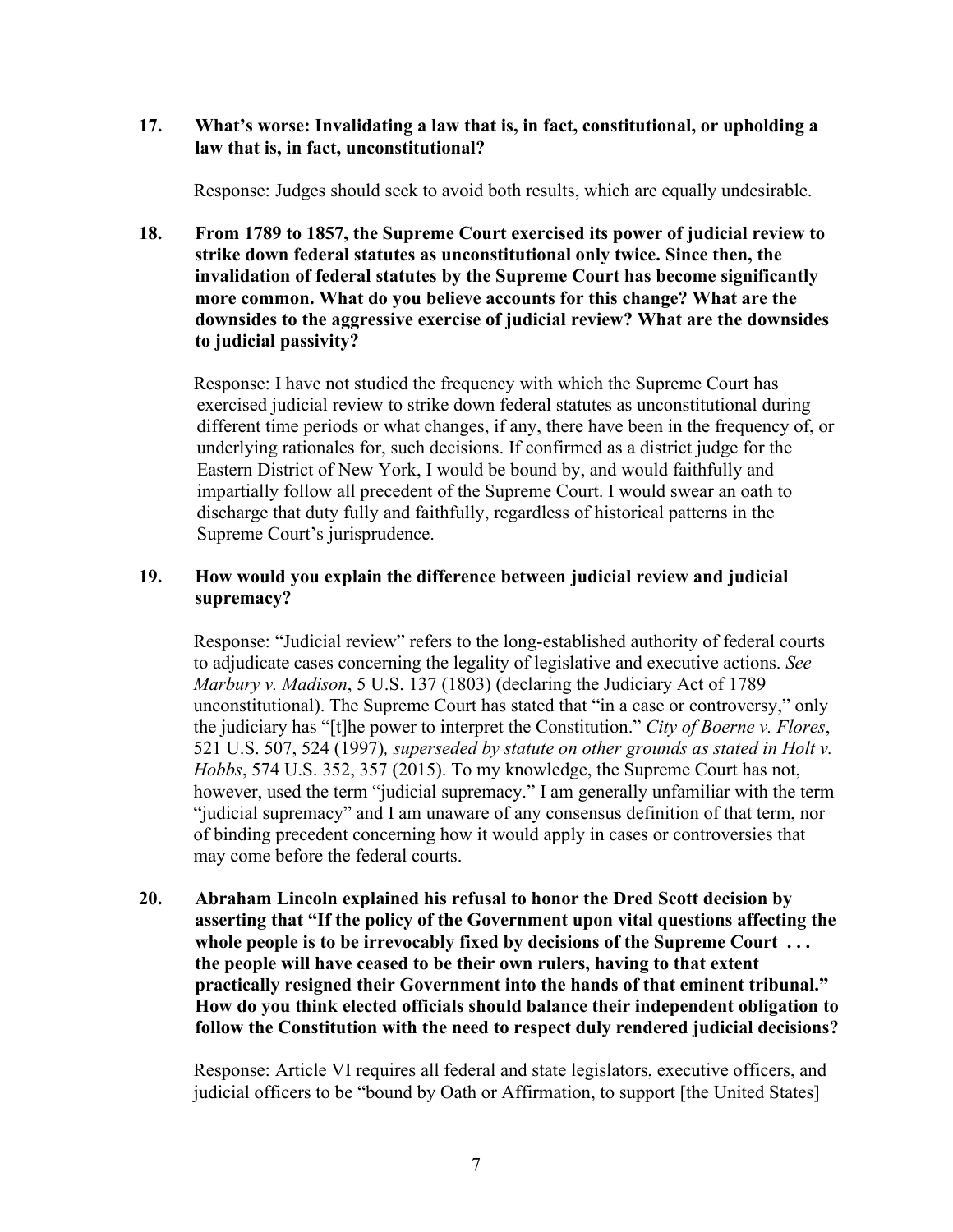Constitution." U.S. Const., Art. VI. State officials in the executive, legislative and judicial branches are bound to follow the United States Supreme Court's decisions interpreting the Constitution. *See Cooper v. Aaron*, 358 U.S. 1, 18 (1958) ("No state legislator or executive or judicial officer can war against the Constitution without violating his undertaking to support it.").

## **21. In Federalist 78, Hamilton says that the courts are the least dangerous branch because they have neither force nor will, but only judgment. Explain why that's important to keep in mind when judging.**

Response: Courts remain "the least dangerous branch" when judges adhere to their oath to impartially interpret and apply the law to the specific facts established in the record in each case or controversy, and by reaching only those properly presented issues that must be resolved—not when they make policy. If confirmed as a district judge, my role would be limited to that judicial function. I would be bound by, and would faithfully and impartially follow all precedent of the Supreme Court and Second Circuit.

**22. As a district court judge, you would be bound by both Supreme Court precedent and prior circuit court precedent. What is the duty of a lower court judge when confronted with a case where the precedent in question does not seem to be rooted in constitutional text, history, or tradition and also does not appear to speak directly to the issue at hand? In applying a precedent that has questionable constitutional underpinnings, should a lower court judge extend the precedent to cover new cases, or limit its application where appropriate and reasonably possible?** 

Response: If confirmed as a district judge for the Eastern District of New York, I would be bound by, and would faithfully and impartially follow all precedent from the Supreme Court and Second Circuit. It would be improper for me to deem any particular Supreme Court or Second Circuit precedent to be "questionable" in reasoning or correctness, as I would be bound by, and would faithfully and impartially apply all of these precedents.

## **23. When sentencing an individual defendant in a criminal case, what role, if any, should the defendant's group identity(ies) (e.g., race, gender, nationality, sexual orientation or gender identity) play in the judges' sentencing analysis?**

Response: Congress has directed district judges to apply the specific factors set forth in 18 U.S.C. § 3553(a) when sentencing an individual defendant and to "impose a sentence sufficient, but not greater than necessary, to comply with the purposes set forth" in the statute. One (out of several) of these factors is "the need to avoid unwarranted sentence disparities among defendants *with similar records* who have been found guilty *of similar conduct*." 18 U.S.C. § 3553(a)(6) (emphasis supplied). Section 3553(a) does not, however, permit a district judge to consider the defendant's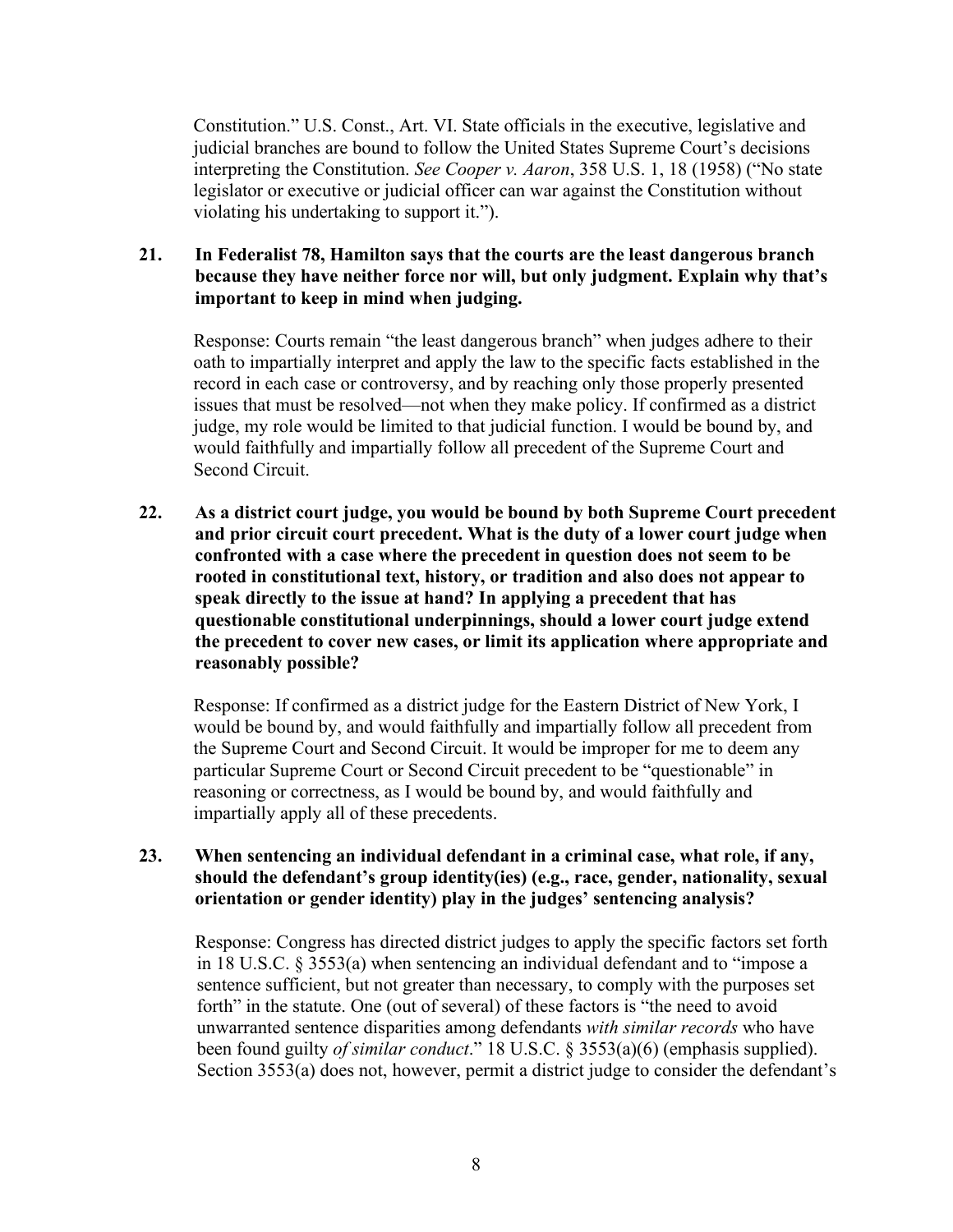group identity/identities (such as race, gender, nationality, sexual orientation, or gender identity) in the sentencing analysis.

**24. The Biden Administration has defined "equity" as: "the consistent and systematic fair, just, and impartial treatment of all individuals, including individuals who belong to underserved communities that have been denied such treatment, such as Black, Latino, and Indigenous and Native American persons, Asian Americans and Pacific Islanders and other persons of color; members of religious minorities; lesbian, gay, bisexual, transgender, and queer (LGBTQ+) persons; persons with disabilities; persons who live in rural areas; and persons otherwise adversely affected by persistent poverty or inequality." Do you agree with that definition? If not, how would you define equity?** 

Response: Issues relating to the "fair, just, and impartial treatment of all individuals" in American society is an important topic of debate and discussion for policymakers and the public. The role of a judge, however, is to decide individual cases and controversies by approaching the case with an open mind, considering the parties' arguments, scrupulously reviewing the factual record, and faithfully applying the law to the facts established in the record. In that role, I would be bound by, and would faithfully and impartially follow all precedent of the Supreme Court and Second Circuit. Additionally, consistent with the Code of Conduct for United States Judges, it would be inappropriate for me, as a pending judicial nominee, to comment on statements made by the President.

### **25. Is there a difference between "equity" and "equality?" If so, what is it?**

Response: Black's Law Dictionary defines "equity" as "[f]airness; impartiality; evenhanded dealing" and "[t]he body of principles constituting what is fair and right[.]" Black's Law Dictionary defines "equality" as "[t]he quality, state, or condition of being equal; esp., likeness in power or political status." *See* Black's Law Dictionary (11th ed. 2019).

# **26. Does the 14th Amendment's equal protection clause guarantee "equity" as defined by the Biden Administration (listed above in question 24)?**

Response: The Fourteenth Amendment does not use the term "equity" in its provision that "No State shall . . . deny to any person within its jurisdiction the equal protection of the laws." U.S. Const., amend. XIV, § 1. I am not aware of any Supreme Court precedent referencing the definition of "equity" provided in Question 24.

If confirmed as a district judge and presented with a case or controversy asserting a claim to "equity" in the application of a specific provision of the Constitution, a statute, or a regulation, I would research the applicable law, and faithfully and impartially apply the law to the facts as established in the record.

### **27. How do you define "systemic racism?"**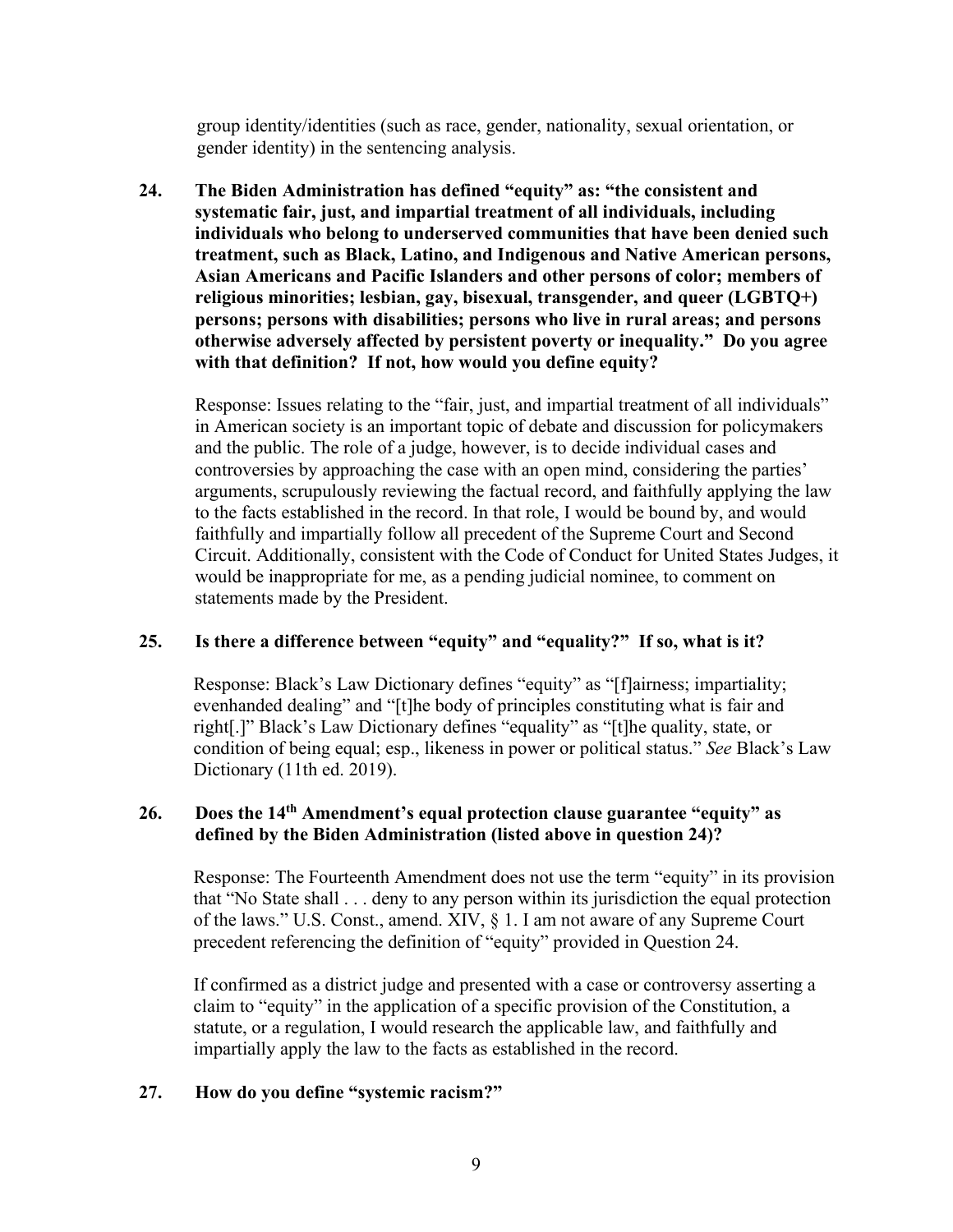Response: I am not aware of a consensus definition of the term "systemic racism." Whether there are systemic issues in the United States relating to race is a subject of widespread discussion amongst policymakers and the public.

Merriam-Webster's dictionary defines "systemic" as "of, or relating to, or common to a system." Merriam-Webster.com, https://www.merriamwebster.com/dictionary/systemic. Merriam-Webster's dictionary defines "racism" as "a belief that race is a fundamental determinant of human traits and capacities and that racial differences produce an inherent superiority of a particular race," and "the systemic oppression of a racial group to the social, economic, and political advantage of another." *Id*., https://www.merriam-webster.com/dictionary/racism.

### **28. How do you define "critical race theory?"**

Response: Black's Law Dictionary defines critical race theory as "[a] reform movement within the legal profession, particularly within academia, whose adherents believe that the legal system has disempowered racial minorities." Critical Race Theory, Black's Law Dictionary (11th ed. 2019).

# **29. Do you distinguish "critical race theory" from "systemic racism," and if so, how?**

Response: Please see my responses to Questions 27 and 28.

# **30. As the director for the ACLU of Illinois, you reviewed a report in the Human Rights Watch which took issue with an Illinois law requiring parental notice of abortion. When making a life-altering medical decision about her life and the life of her unborn child, should the default position be that a child counsel with her parents before making that decision?**

Response: The report in question was conceived and drafted by Human Rights Watch and senior colleagues at the ACLU of Illinois to advance the longstanding institutional position of my employer, the ACLU of Illinois, against a 1995 Illinois law. The ACLU of Illinois is a multi-issue organization. Since 2020, I have served as the organization's Legal Director, a role that requires me to review the work product of colleagues, including those involved in this report, who work on areas of law that are not my focus.

The Supreme Court has upheld state laws mandating that pregnant minors seeking an abortion obtain the consent or notice of a parent or guardian as long as there is an adequate judicial bypass procedure. *See Planned Parenthood of Se. Pennsylvania v. Casey*, 505 U.S. 833, 899 (1992) (joint opinion) (discussing parental consent laws); *Ayotte v. Planned Parenthood of N. New England*, 546 U.S. 320, 326–27 & n.1 (2006) (collecting cases addressing permissibility of parental consent and notification laws where there is an adequate judicial bypass procedure). The question of whether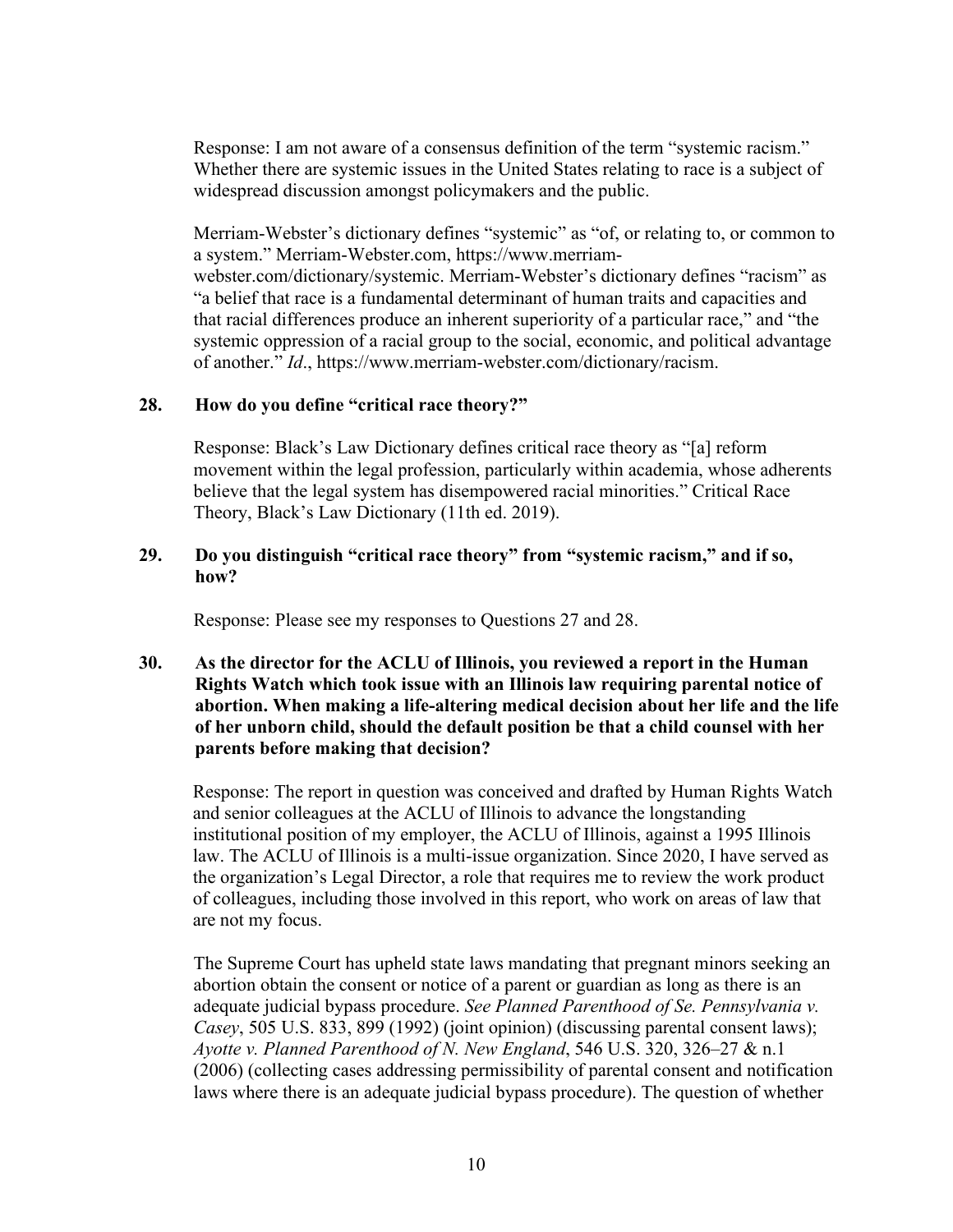the default position should be that people under the age of 18 consult with their parents before making certain medical decisions is a question for policymakers.

Consistent with the Code of Conduct for United States Judges, it is inappropriate for me, as a pending judicial nominee, to comment on legal issues that could become the subject of litigation and any personal views that I may or may not have about whether people under the age of 18 should consult with their parents before making certain medical decisions. The role of a judge is to resolve individual cases and controversies that are properly before the court by impartially applying the law to the facts as established by the evidence in the record in each case. If confirmed as a district judge, my role would be limited to that critically important judicial function. I would be bound by, and would faithfully and impartially follow all precedents of the Supreme Court and Second Circuit.

# **31. The Human Rights Watch report notes that the ACLU of Illinois, of which you were the legal director, helped children bypass their parents through the "Judicial Bypass Coordination project." Will you please tell us what your role was in this project?**

Response: The Supreme Court has upheld state laws mandating that pregnant minors seeking an abortion obtain the consent or notice of a parent or guardian as long as there is an adequate judicial bypass procedure. *See Planned Parenthood of Se. Pennsylvania v. Casey*, 505 U.S. 833, 899 (1992) (joint opinion) (discussing parental consent laws); *Ayotte v. Planned Parenthood of N. New England*, 546 U.S. 320, 326– 27 & n.1 (2006) (collecting cases addressing permissibility of parental consent and notification laws where there is an adequate judicial bypass procedure). Illinois law permits a person under the age of 18 to petition a court to obtain an abortion without parental notification upon a showing that the individual is mature and competent to decide whether to have an abortion or that notification to a qualifying adult family member under the law is not in their best interest. 750 ILCS 70, sec. 25(b), (d) (scheduled to be repealed on June 1, 2022). Illinois law provides a right to counsel for minors in such proceedings. 750 ILCS 70, sec. 25(b).

Since 2013, the Director of the ACLU of Illinois Women's and Reproductive Rights Project has coordinated staff and volunteers in the Judicial Bypass Coordination Project to provide legal representation to people under the age of 18 in accordance with Illinois law, 750 ILCS 70, sec. 25. From 2020 through February 2022, the Director of the ACLU of Illinois Women's and Reproductive Rights Project reported to me, as did other senior litigators and project directors at the ACLU of Illinois.

I have not, and do not, provide legal representation to ACLU of Illinois clients through the Judicial Bypass Coordination Project.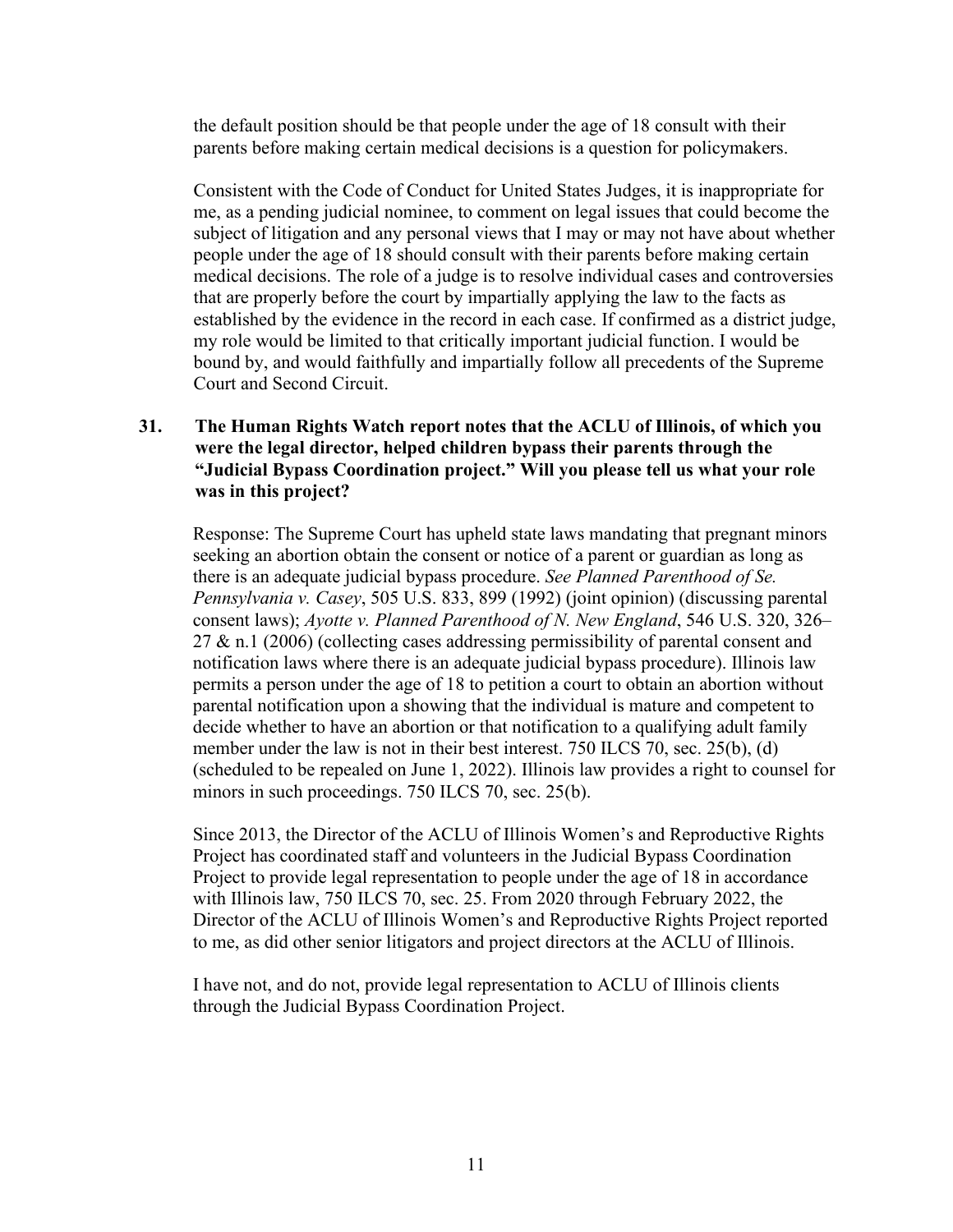# **Senator Ben Sasse Questions for the Record for Nusrat Jahan Choudhury U.S. Senate Committee on the Judiciary Hearing: "Nominations" April 27, 2022**

# **1. Since becoming a legal adult, have you participated in any events at which you or other participants called into question the legitimacy of the United States Constitution?**

Response: No.

# **2. How would you describe your judicial philosophy?**

Response: The judges for whom I clerked—Judge Barrington D. Parker, Jr. of the U.S. Court of Appeals for the Second Circuit and Judge Denise L. Cote of the U.S. District Court for the Southern District of New York—both emphasized the principles of judicial restraint and economy, the importance of deciding only those issues needed to render a decision in a case, the need for scrupulous review of the factual record, and faithful adherence to precedent of the Supreme Court and Second Circuit. I would strive to follow their approach if confirmed as a district judge for the Eastern District of New York.

All federal judges are required to approach each case with an open mind and to impartially apply the law to the facts as established by the evidence in the record, setting aside any personal views they may have. District judges have a duty to follow the precedents of the Supreme Court and their Circuit, including precedent regarding interpretive methods or judicial philosophy. If confirmed, I would swear an oath to discharge that duty faithfully and impartially.

### **3. Would you describe yourself as an originalist?**

Response: I have never served as a judge and have never used the term "originalist" or any other label to describe my writing or approach to legal analysis. I am aware that the Supreme Court has instructed that, when interpreting the Constitution in the absence of controlling precedent on the constitutional interpretation question at issue, courts are "guided by the principle that the Constitution was written to be understood by the voters; its words and phrases were used in their normal and ordinary as distinguished from technical meaning." *Dist. of Columbia v. Heller*, 554 U.S. 570, 576 (2008) (quotation marks and citation omitted). If confirmed as a district judge, I would faithfully and impartially follow all precedent from the Supreme Court and Second Circuit, including but not limited to *Heller* and other precedents regarding the interpretive methods for resolving constitutional cases.

### **4. Would you describe yourself as a textualist?**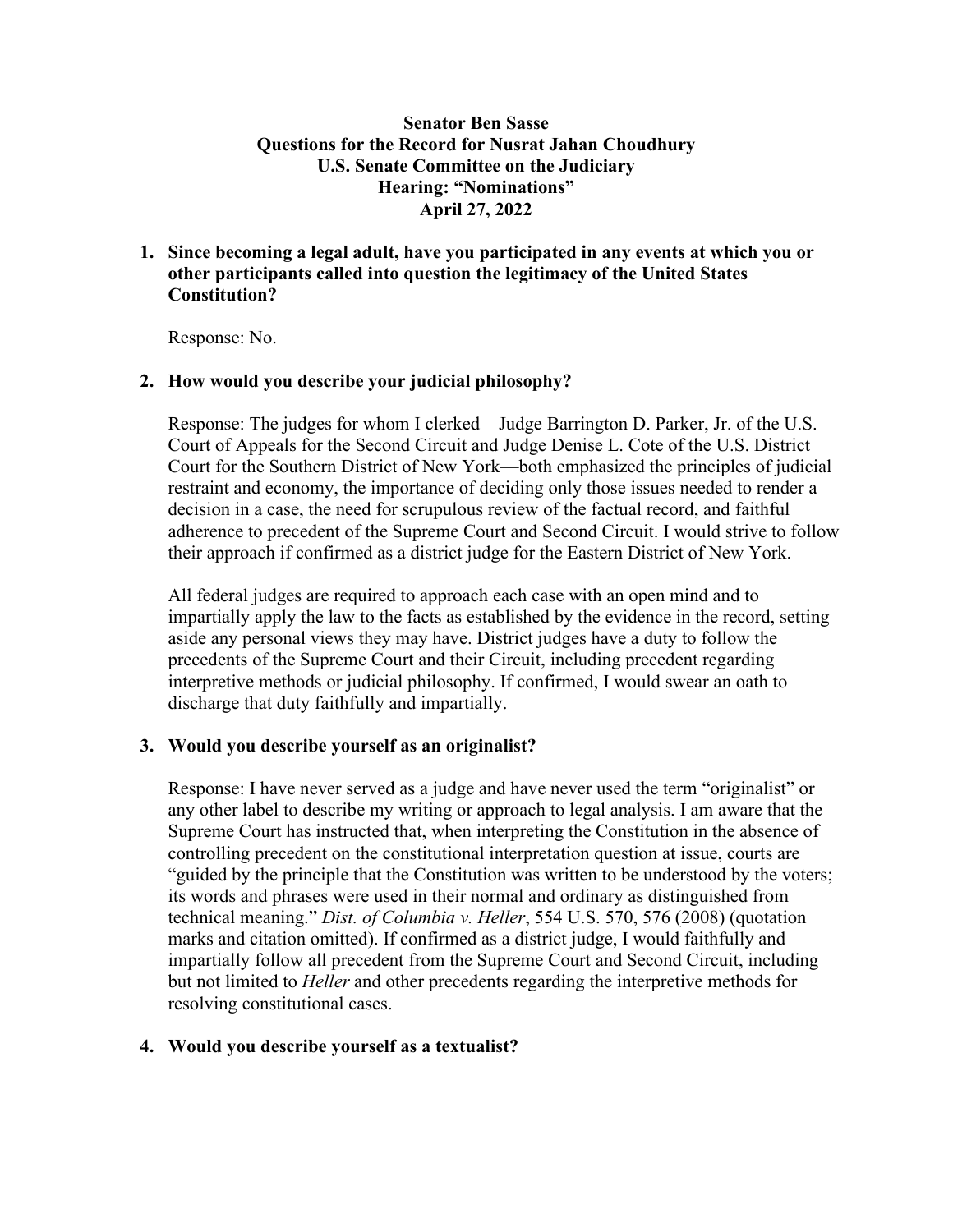Response: I have never served as a judge and have never used the term "textualist" or any other label to describe my writing or approach to legal analysis. I am aware that the Supreme Court has instructed that courts should "normally interpret[] a statute in accord with the ordinary public meaning of its terms at the time of its enactment," and must not "overlook plain statutory commands on the strength of nothing more than suppositions about intentions or guesswork about expectations." *Bostock v. Clayton Cty.*, 140 S. Ct. 1731, 1738, 1754 (2020). If confirmed as a district judge, I would faithfully and impartially follow all precedent from the Supreme Court and Second Circuit, including but not limited to *Bostock* and other precedents regarding the interpretive methods for resolving cases concerning constitutional or statutory interpretation.

# **5. Do you believe the Constitution is a "living" document whose precise meaning can change over time? Why or why not?**

Response: No. More than two centuries ago, in *M'Culloch v. Maryland*, 17 U.S. 316, 415 (1819), the Supreme Court observed that the Constitution is "intended to endure for ages to come, and consequently, to be adapted to the various crises of human affairs." The Constitution does not change unless amended pursuant to the procedures set forth in Article V. If confirmed as a district judge for the Eastern District of New York, I would be bound by, and would faithfully and impartially follow all precedent from the Supreme Court and Second Circuit, including with respect to methods of constitutional interpretation.

# **6. Please name the Supreme Court Justice or Justices appointed since January 20, 1953 whose jurisprudence you admire the most and explain why.**

Response: I deeply respect all of the Justices who have served on the Supreme Court for their judicial temperament, open-minded and rigorous approach to the law, faithful adherence to precedent, and other qualities. My admiration for the Justices is not based on the decisions they have authored or how they may have voted in any particular case.

I have deep respect and admiration for Justice Sandra Day O'Connor for her role as the first woman to sit on the Supreme Court and for her reputation for striving to reach consensus with other Justices, meticulously researching the law, and fostering civic education.

# **7. In the absence of controlling Supreme Court precedent, what substantive factors determine whether it is appropriate for appellate court to reaffirm its own precedent that conflicts with the original public meaning of the Constitution?**

Response: All federal district judges are bound to faithfully follow precedent of the Supreme Court and their Circuit, regardless of whether anyone expresses the view that a particular Supreme Court or Circuit precedent "conflicts with the original public meaning of the Constitution." If confirmed as a district judge for the Eastern District of New York, my duty would be to faithfully follow all Supreme Court and Second Circuit precedent. I would play no role in determining when, or under what circumstances, a federal Court of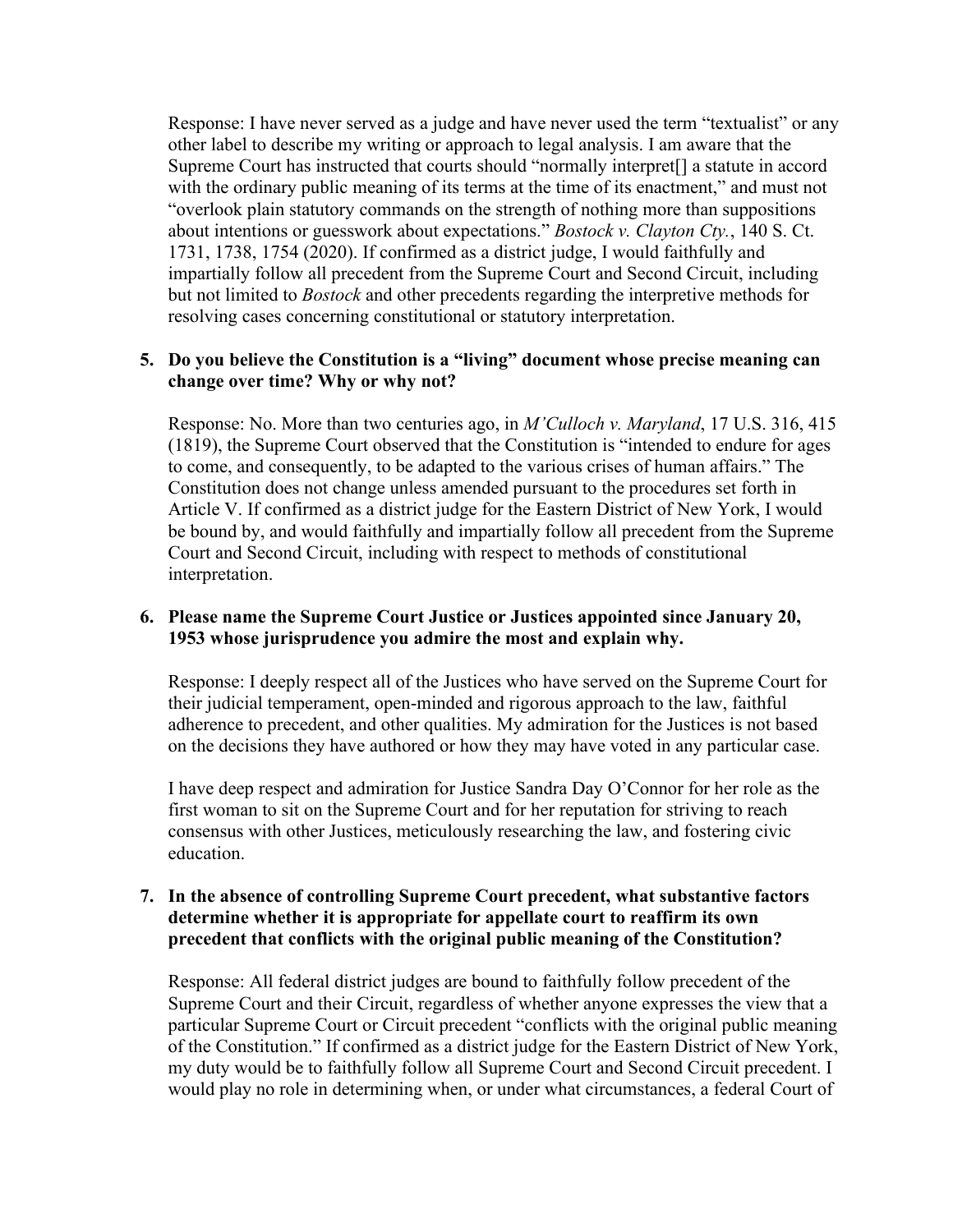Appeals may elect to revisit and either overturn or reaffirm their own precedent. Generally, a federal Court of Appeals may take such action only when sitting *en banc* pursuant to Federal Rule of Appellate Procedure 35.

# **8. In the absence of controlling Supreme Court precedent, what substantive factors determine whether it is appropriate for an appellate court to reaffirm its own precedent that conflicts with the original public meaning of the text of a statute?**

Response: Please see my response to Question 7.

# **9. What role should extrinsic factors not included within the text of a statute, especially legislative history and general principles of justice, play in statutory interpretation?**

Response: If the Supreme Court or the relevant Circuit has interpreted a federal statutory provision, that interpretation would be binding precedent on all district judges in that Circuit. If there is no binding precedent, a lower court judge must first look at the statutory text because "the authoritative statement *is the statutory text*, not the legislative history or any other extrinsic material." *Exxon Mobil Corp. v. Allapattah Servs., Inc*., 545 U.S. 546, 568 (2005) (emphasis supplied). "[T]he inquiry ceases," however," when "the statutory language is unambiguous and the statutory scheme is coherent and consistent." *Kingdomware Techs., Inc. v. United States*, 136 S. Ct. 1969, 1976 (2016) (quotation marks omitted).

The Supreme Court has instructed that federal courts "do not resort to legislative history to cloud a statutory text that is clear." *Ratzlaf v. United States*, 510 U.S. 135, 147–48 (1994); *see also Milner v. Dep't of the Navy*, 562 U.S. 562, 574 (2011) ("Legislative history, for those who take it into account, is meant to clear up ambiguity, not create it."). The Second Circuit has held that, if the plain meaning of a statute "is ambiguous, then a court may resort to the canons of statutory construction" to help resolve the ambiguity. *Nat. Res. Def. Council, Inc. v. Muszynski*, 268 F.3d 91, 98 (2d Cir. 2001). If the application of canons of statutory interpretation do not resolve the ambiguity, a court may then "resort to other interpretive aids (like legislative history)." *Id.* But the Supreme Court has cautioned that "legislative history is itself often murky, ambiguous, and contradictory." *Exxon Mobil Corp.*, 545 U.S. at 568.

If confirmed as a district judge, I would follow Supreme Court and Second Circuit precedent guiding that legislative history is to be consulted if and only if the statutory text in question is ambiguous and application of canons of statutory interpretation do not resolve the ambiguity. I am not aware of any precedent allowing district judges to insert their own views as to "general principles of justice" when interpreting a statute.

**10. If defendants of a particular minority group receive on average longer sentences for a particular crime than do defendants of other racial or ethnic groups, should that disparity factor into the sentencing of an individual defendant? If so, how so?**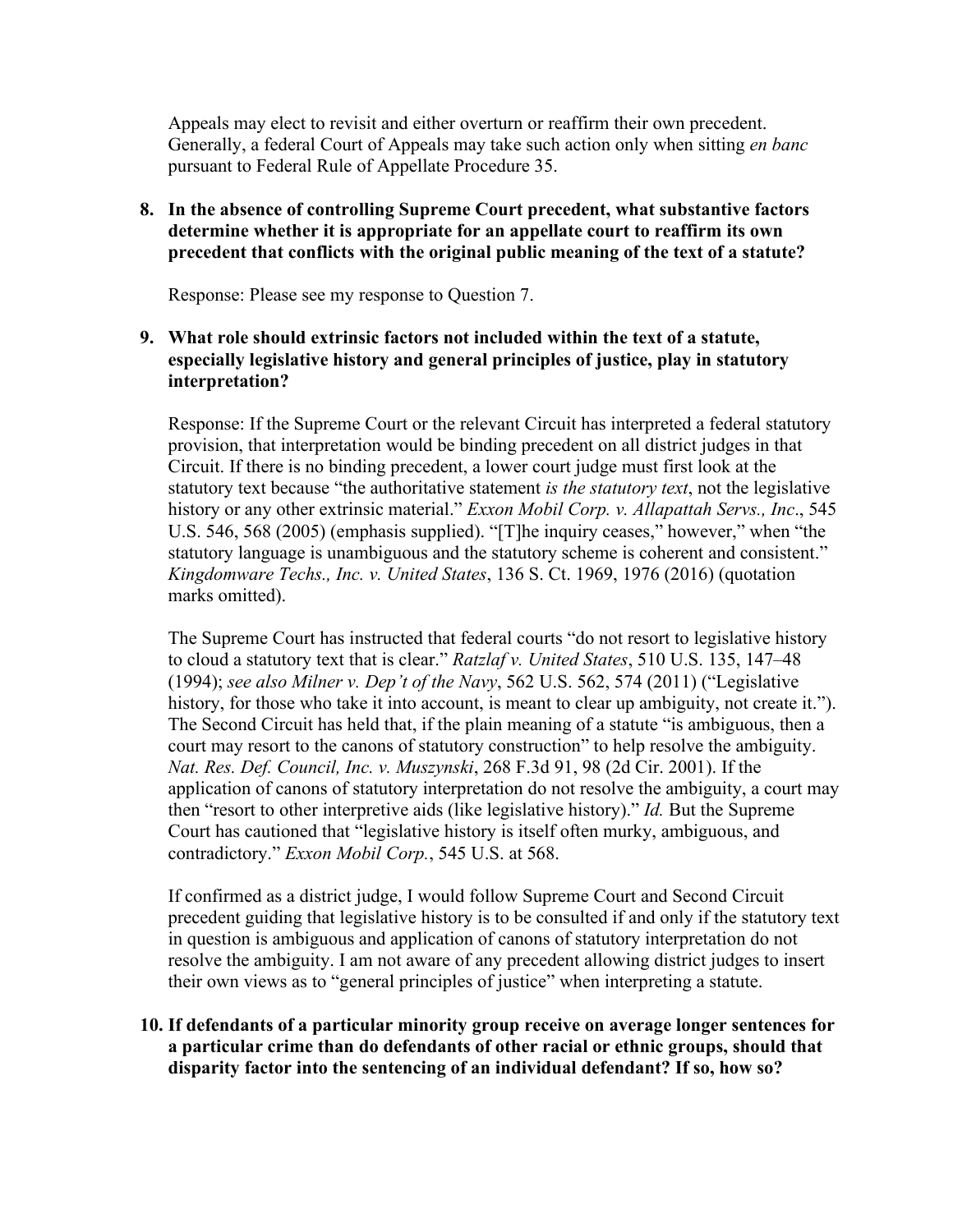Response: No. Congress has directed district judges to apply the specific factors set forth in 18 U.S.C. § 3553(a) when sentencing an individual defendant and to "impose a sentence sufficient, but not greater than necessary, to comply with the purposes set forth" in the statute. One (out of several) of these factors is "the need to avoid unwarranted sentence disparities among defendants *with similar records* who have been found guilty *of similar conduct*." 18 U.S.C. § 3553(a)(6) (emphasis supplied). Section 3553(a) does not, however, direct or permit a district judge to consider whether defendants of a particular minority group receive on average longer sentences for a particular crime than defendants of other racial or ethnic groups.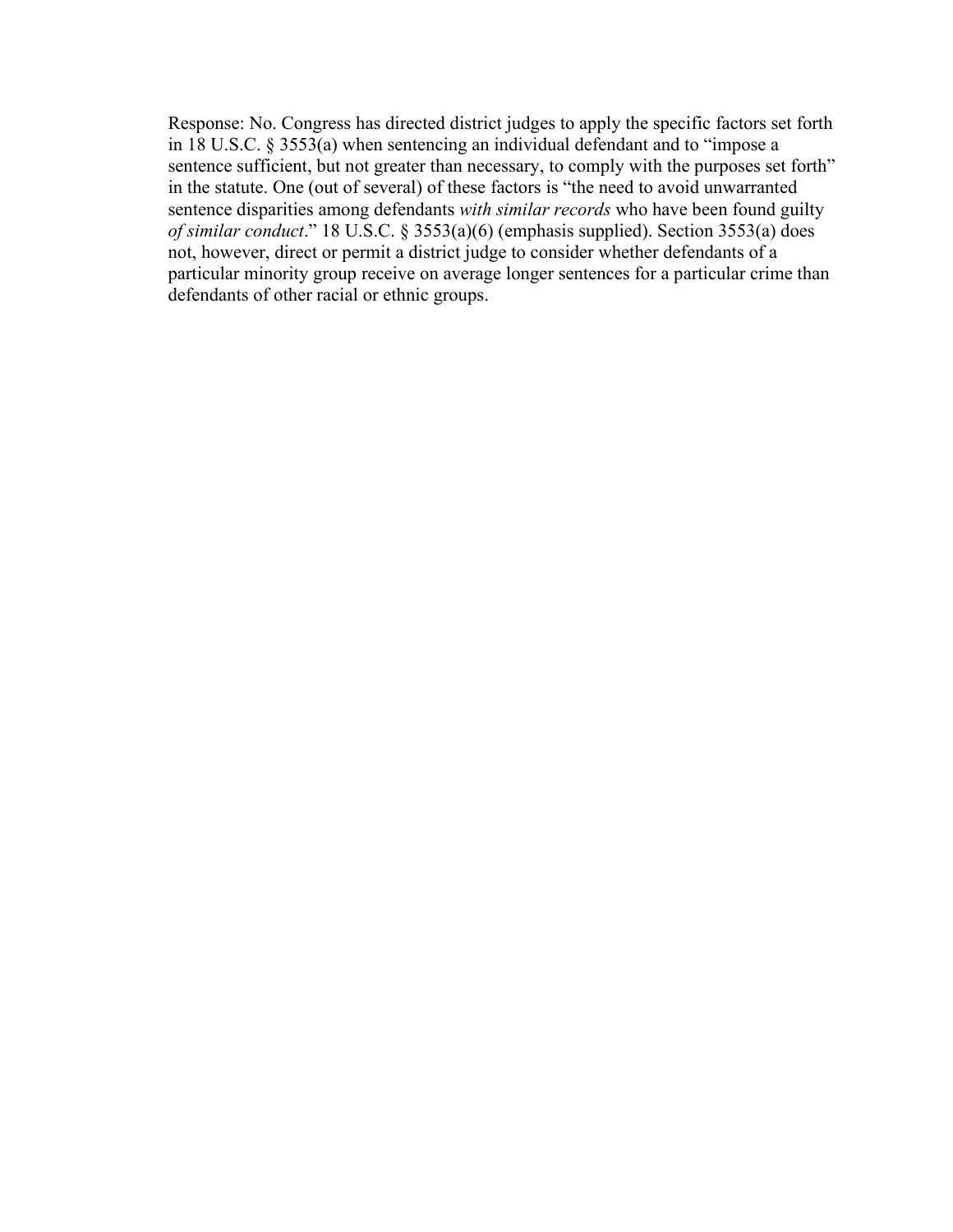# **Questions from Senator Thom Tillis for Nusrat Jahan Choudhry Nominee to be US District Judge for the Eastern District of New York**

# **1. Do you believe that a judge's personal views are irrelevant when it comes to interpreting and applying the law?**

Response: Yes. Federal judges are duty-bound to set aside whatever personal views the judge may have, if any, on the issues presented and to impartially apply the law to the facts as established by the evidence in the record.

# **2. What is judicial activism? Do you consider judicial activism appropriate?**

Response: My understanding is that the term "judicial activism" means different things to different people. If the term "judicial activism" refers to judicial decisions based on a judge's personal views, rather than the impartial application of the law to the facts as established by the evidence in the record, then I agree that it is inappropriate. If the term "judicial activism" refers to judges deciding issues that are not squarely presented in the case or controversy before them or are not otherwise necessary to render a decision in the matter, then I also agree that it is inappropriate.

The judges for whom I clerked—Judge Barrington D. Parker, Jr. of the U.S. Court of Appeals for the Second Circuit and Judge Denise L. Cote of the U.S. District Court for the Southern District of New York—both emphasized the principles of judicial restraint and economy, the importance of deciding only those issues needed to render a decision in a case, the need for scrupulous review of the factual record, and faithful adherence to precedent of the Supreme Court and Second Circuit. I would strive to follow their approach if confirmed as a district judge for the Eastern District of New York.

# **3. Do you believe impartiality is an aspiration or an expectation for a judge?**

Response: Yes, as to both. The duty of a judge is to impartially apply the law to the facts as established by the evidence in the record and, in that process, to ensure that the judge sets aside any personal views the judge may have concerning any issue presented. A federal judge must fulfill the judicial oath to "administer justice . . . [and] faithfully and impartially discharge and perform all the duties incumbent upon" the judge "under the Constitution and laws of the United States" in all cases.

# **4. Should a judge second-guess policy decisions by Congress or state legislative bodies to reach a desired outcome?**

Response: No. The role of a judge is not to make policy or to second-guess policy decisions made by the legislature, but to decide individual cases and controversies through scrupulous review of the factual record and the impartial application of the law to the facts as established by the evidence in the record in each case.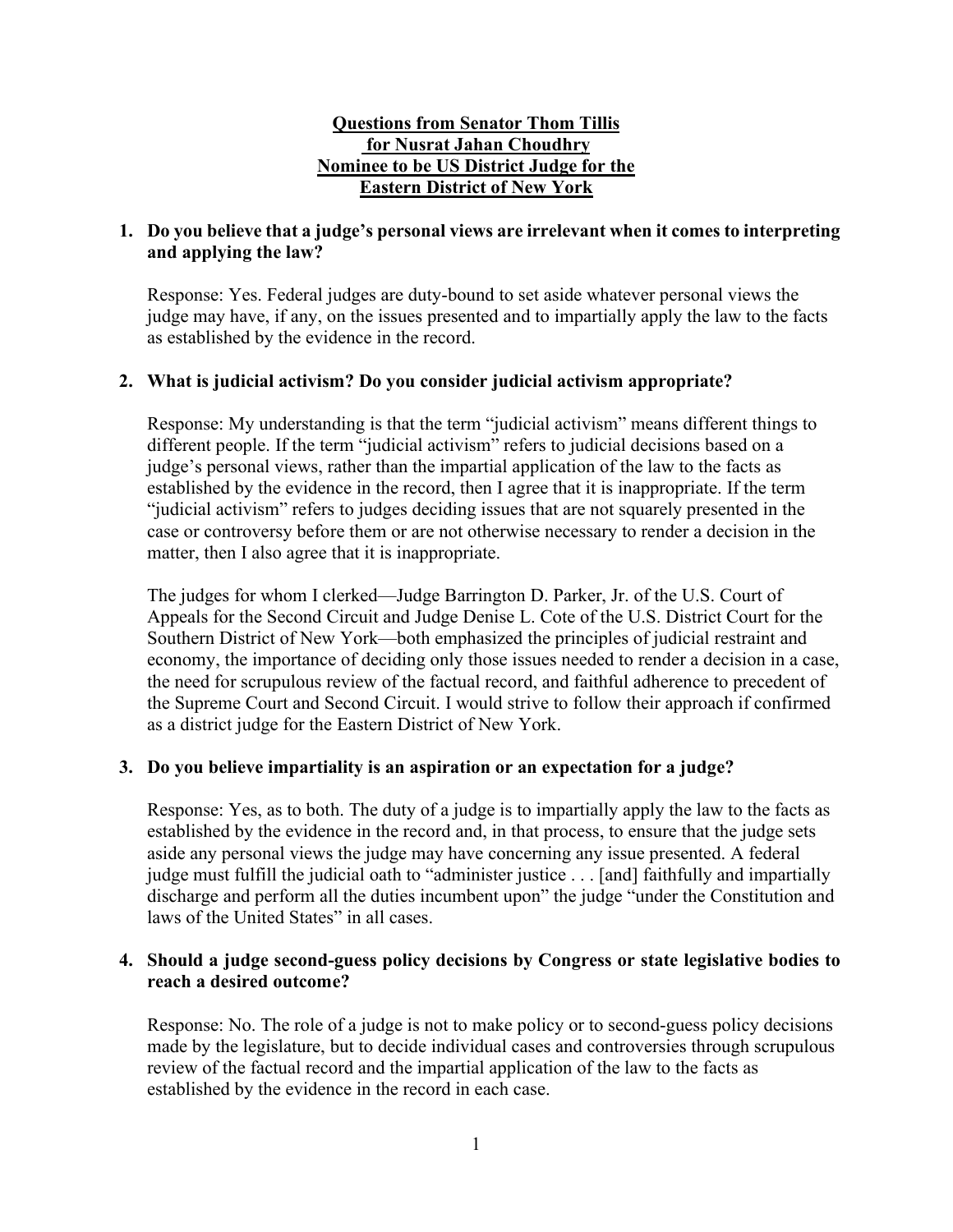# **5. Does faithfully interpreting the law sometimes result in an undesirable outcome? How, as a judge, do you reconcile that?**

Response: Federal judges are duty-bound to set aside whatever personal views the judge may have, if any, and to impartially apply the law to the facts as established by the evidence in the record, regardless of the outcome in the case and whether that outcome is viewed as "undesirable" by the judge or anyone else.

# **6. Should a judge interject his or her own politics or policy preferences when interpreting and applying the law?**

Response: No. Federal judges are duty-bound to set aside whatever personal policy or political preferences the judge may have, if any, on the issues presented in a specific case or controversy and to impartially apply the law to the facts as established by the evidence in the record.

## **7. What will you do if you are confirmed to ensure that Americans feel confident that their Second Amendment rights are protected?**

Response: In *District of Columbia v. Heller*, the Supreme Court held "that the Second Amendment confers an individual right to keep and bear arms." 554 U.S. 570, 622 (2008). In *McDonald v. City of Chicago*, it held that "the right to possess a handgun in the home for the purpose of self-defense . . . applies equally to the Federal Government and the States." 561 U.S. 742, 791 (2010). The Supreme Court granted certiorari and heard oral arguments in a case involving a Second Amendment claim against certain provisions of New York State's concealed-carry law, and a decision in that case may provide additional precedent to guide lower courts. *See New York State Rifle and Pistol Ass'n. v. Bruen*, No. 20-843, 141 S. Ct. 2566 (2021) (Oct. Term 2021). If confirmed as a district judge for the Eastern District of New York, I would be bound by, and would faithfully and impartially follow all precedent from the Supreme Court, including *Heller*, *McDonald*, and any forthcoming decision in *Bruen.*

# **8. How would you evaluate a lawsuit challenging a Sheriff's policy of not processing handgun purchase permits? Should local officials be able to use a crisis, such as COVID-19 to limit someone's constitutional rights? In other words, does a pandemic limit someone's constitutional rights?**

Response: As with any case or controversy that may come before me, if confirmed, I would consider the parties' arguments with an open mind, scrupulously review the factual record, comprehensively research the relevant law, and impartially apply the law to the facts as established by the evidence in the record. I would be bound by, and would faithfully and impartially apply, any precedents of the Supreme Court and Second Circuit concerning Second Amendment challenges to government policies or practices. Consistent with the Code of Conduct for United States Judges, it would be inappropriate for me, as a pending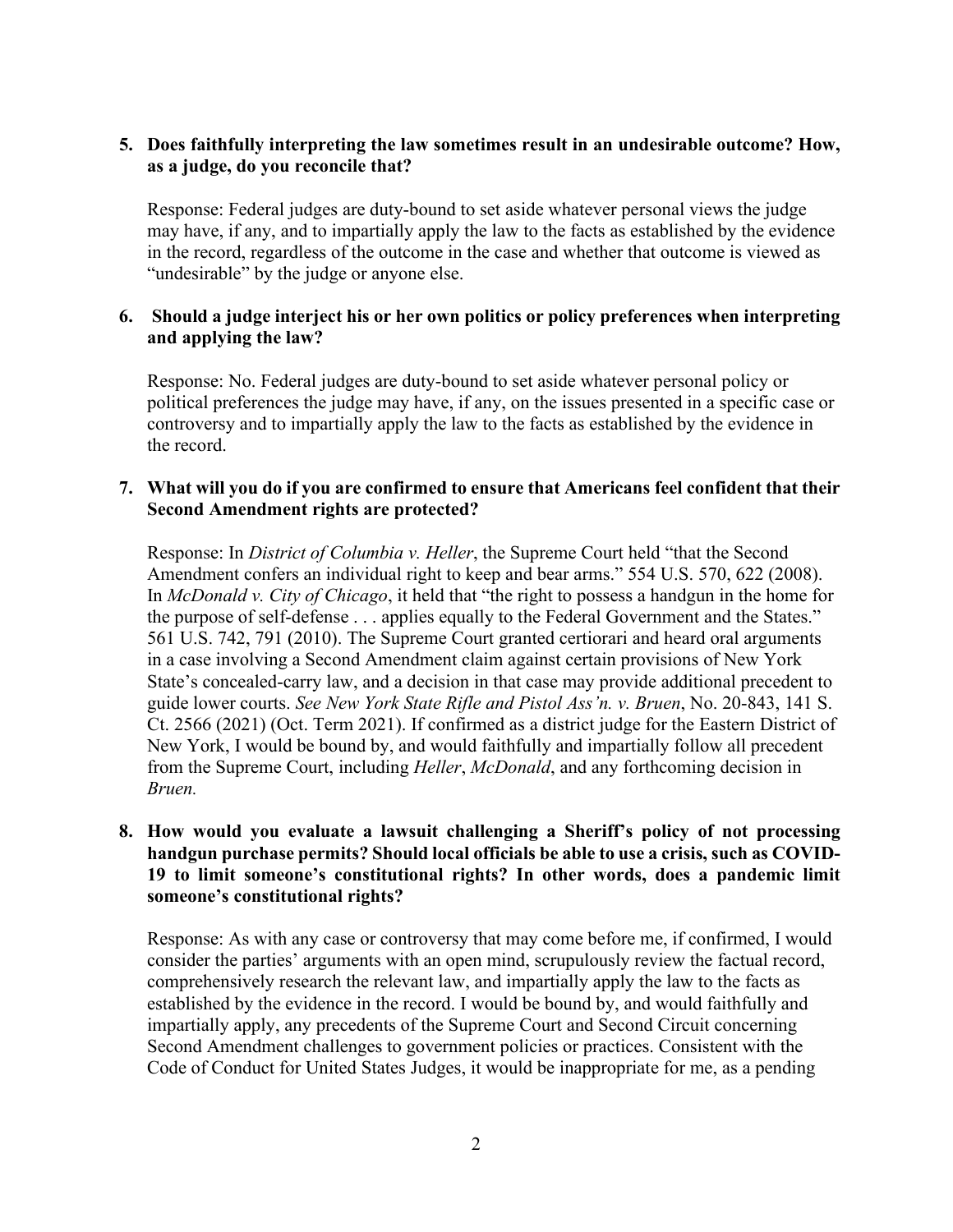judicial nominee, to comment on the merits of any particular legal dispute that may come before the court.

# **9. What process do you follow when considering qualified immunity cases, and under the law, when must the court grant qualified immunity to law enforcement personnel and departments?**

Response: Under the doctrine of qualified immunity, government officials are shielded from liability for damages under 42 U.S.C. § 1983 "unless (1) they violated a federal statutory or constitutional right, and (2) the unlawfulness of their conduct was clearly established at the time." *Dist. of Columbia v. Wesby*, 138 S. Ct. 577, 589–90 (2018) (quotation marks omitted). "Clearly established means that, at the time of the officer's conduct, the law was sufficiently clear that every reasonable official would understand that what he is doing is unlawful." *Id*. (quotation marks omitted). If confirmed as a district judge for the Eastern District of New York, I would be bound by, and would faithfully and impartially follow all binding precedent of the Supreme Court and Second Circuit, including but not limited to *Wesby* and other precedent concerning qualified immunity.

# **10. Do you believe that qualified immunity jurisprudence provides sufficient protection for law enforcement officers who must make split-second decisions when protecting public safety?**

Response: Whether current law adequately protects law enforcement officers in the field is an important question for policymakers in Congress and at the state level. The role of a district judge, however, is to decide individual cases and controversies by considering the parties' arguments with an open mind, scrupulously reviewing the factual record, and applying the law impartially to the facts as established by the evidence in the record in each case. If confirmed as a district judge for the Eastern District of New York, my role would be limited to that judicial function. I would be bound by, and would faithfully and impartially follow all precedent of the Supreme Court and Second Circuit, including with respect to the doctrine of qualified immunity.

# **11. What do you believe should be the proper scope of qualified immunity protections for law enforcement?**

Response: The duty of a judge is to impartially apply the law to the facts as established by the evidence in the record. If confirmed as a district judge for the Eastern District of New York, my role would be limited to that judicial function. The Supreme Court's precedents provide guidance and instruction for lower federal courts to follow in determining the application of the qualified immunity doctrine to the facts of a particular case in order to determine the degree of immunity that may extend to a law enforcement officer's actions in that case. In that judicial role, I would be bound by, and would faithfully and impartially follow, all precedent from the Supreme Court and the Second Circuit, including with respect to qualified immunity.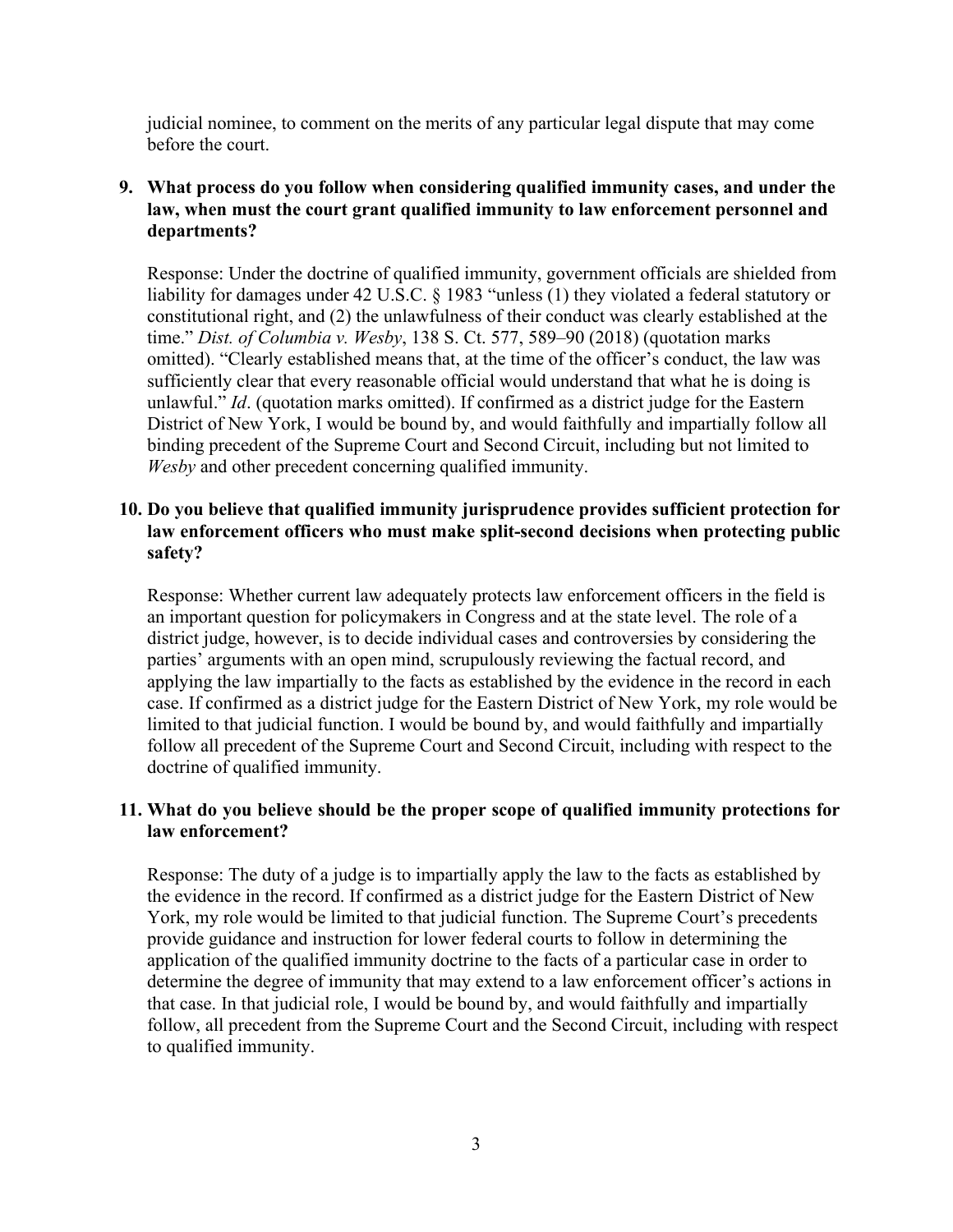**12. Throughout the past decade, the Supreme Court has repeatedly waded into the area of patent eligibility, producing a series of opinions in cases that have only muddled the standards for what is patent eligible. The current state of eligibility jurisprudence is in abysmal shambles. What are your thoughts on the Supreme Court's patent eligibility jurisprudence?** 

Response: In my nearly 16 years of professional legal practice, I have not had occasion to work on cases involving patent eligibility. If confirmed as a district judge for the Eastern District of New York, I would be bound by, and would faithfully and impartially follow all precedent of the Supreme Court and Second Circuit. Consistent with the Code of Conduct for United States Judges, it is generally inappropriate for me, as a pending judicial nominee, to comment on the merits of any particular Supreme Court or Circuit precedent that I may be called upon to interpret or enforce and to comment on legal issues that could become the subject of litigation.

- **13. How would you apply current patent eligibility jurisprudence to the following hypotheticals. Please avoid giving non-answers and actually analyze these hypotheticals.** 
	- **a.** *ABC Pharmaceutical Company* **develops a method of optimizing dosages of a substance that has beneficial effects on preventing, treating or curing a disease or condition for individual patients, using conventional technology but a newlydiscovered correlation between administered medicinal agents and bodily chemicals or metabolites. Should this invention be patent eligible?**
	- **b.** *FinServCo* **develops a valuable proprietary trading strategy that demonstrably increases their profits derived from trading commodities. The strategy involves a new application of statistical methods, combined with predictions about how trading markets behave that are derived from insights into human psychology. Should** *FinServCo's* **business method standing alone be eligible? What about the business method as practically applied on a computer?**
	- **c.** *HumanGenetics* **Company wants to patent a human gene or human gene fragment as it exists in the human body. Should that be patent eligible? What if**  *HumanGenetics* **Company wants to patent a human gene or fragment that contains sequence alterations provided by an engineering process initiated by humans that do not otherwise exist in nature? What if the engineered alterations were only at the end of the human gene or fragment and merely removed one or more contiguous elements?**
	- **d.** *BetterThanTesla ElectricCo* **develops a system for billing customers for charging electric cars. The system employs conventional charging technology and conventional computing technology, but there was no previous system combining computerized billing with electric car charging. Should**  *BetterThanTesla'***s billing system for charging be patent eligible standing alone? What about when it explicitly claims charging hardware?**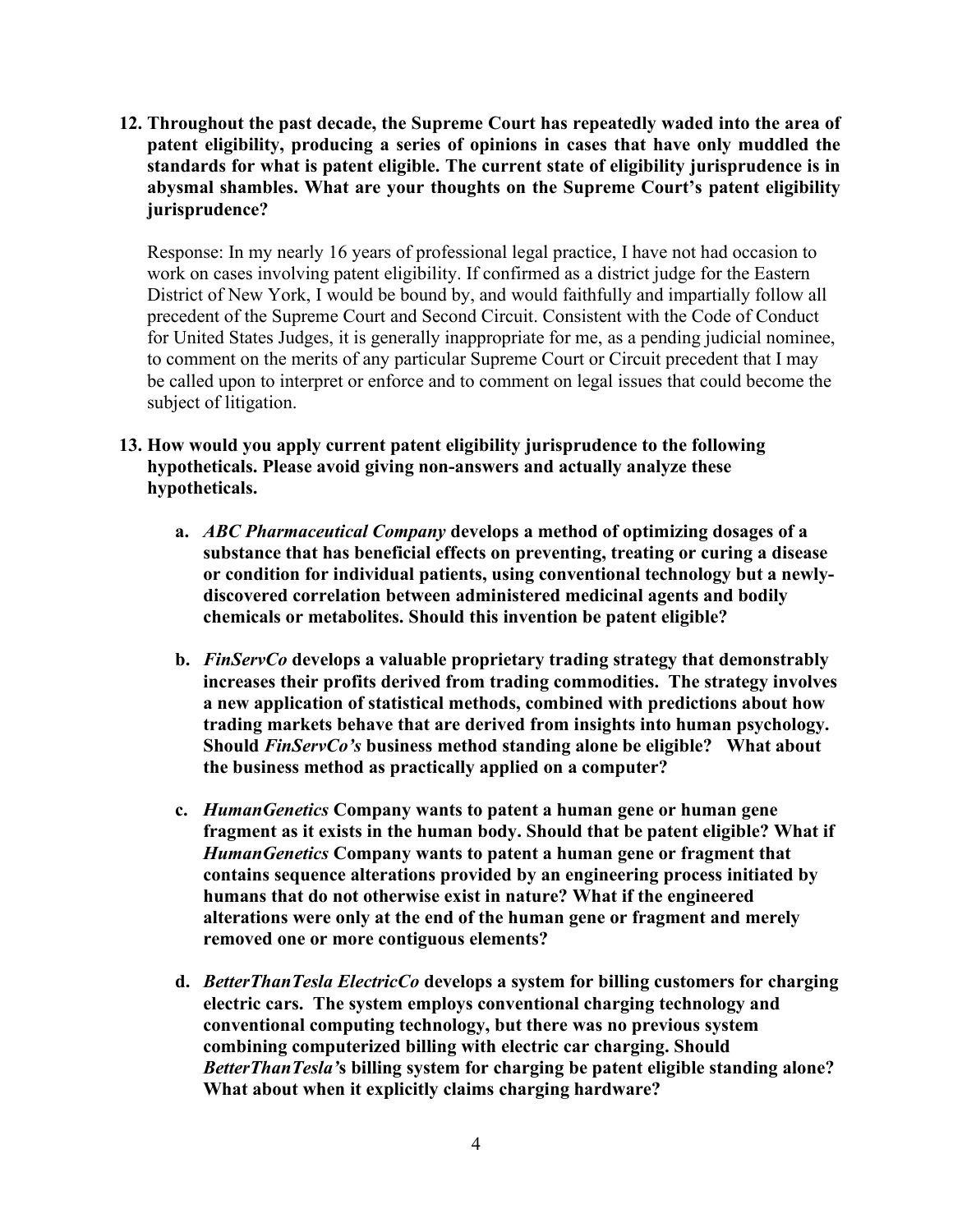- **e.** *Natural Laws and Substances, Inc.* **specializes in isolating natural substances and providing them as products to consumers. Should the isolation of a naturally occurring substance other than a human gene be patent eligible? What about if the substance is purified or combined with other substances to produce an effect that none of the constituents provide alone or in lesser combinations?**
- **f. A business methods company,** *FinancialServices Troll,* **specializes in taking conventional legal transaction methods or systems and implementing them through a computer process or artificial intelligence. Should such implementations be patent eligible? What if the implemented method actually improves the expected result by, for example, making the methods faster, but doesn't improve the functioning of the computer itself? If the computer or artificial intelligence implemented system does actually improve the expected result, what if it doesn't have any other meaningful limitations?**
- **g.** *BioTechCo* **discovers a previously unknown relationship between a genetic mutation and a disease state. No suggestion of such a relationship existed in the prior art. Should** *BioTechCo* **be able to patent the gene sequence corresponding to the mutation? What about the correlation between the mutation and the disease state standing alone? But, what if** *BioTech Co* **invents a new, novel, and nonobvious method of diagnosing the disease state by means of testing for the gene sequence and the method requires at least one step that involves the manipulation and transformation of physical subject matter using techniques and equipment? Should that be patent eligible?**
- **h. Assuming** *BioTechCo's* **diagnostic test is patent eligible, should there exist provisions in law that prohibit an assertion of infringement against patients receiving the diagnostic test? In other words, should there be a testing exemption for the patient health and benefit? If there is such an exemption, what are its limits?**
- **i.** *Hantson Pharmaceuticals* **develops a new chemical entity as a composition of matter that proves effective in treating TrulyTerribleDisease. Should this new chemical entity be patent eligible?**
- **j.** *Stoll Laboratories* **discovers that superconducting materials superconduct at much higher temperatures when in microgravity. The materials are standard superconducting materials that superconduct at lower temperatures at surface gravity. Should** *Stoll Labs* **be able to patent the natural law that superconductive materials in space have higher superconductive temperatures? What about the space applications of superconductivity that benefit from this effect?**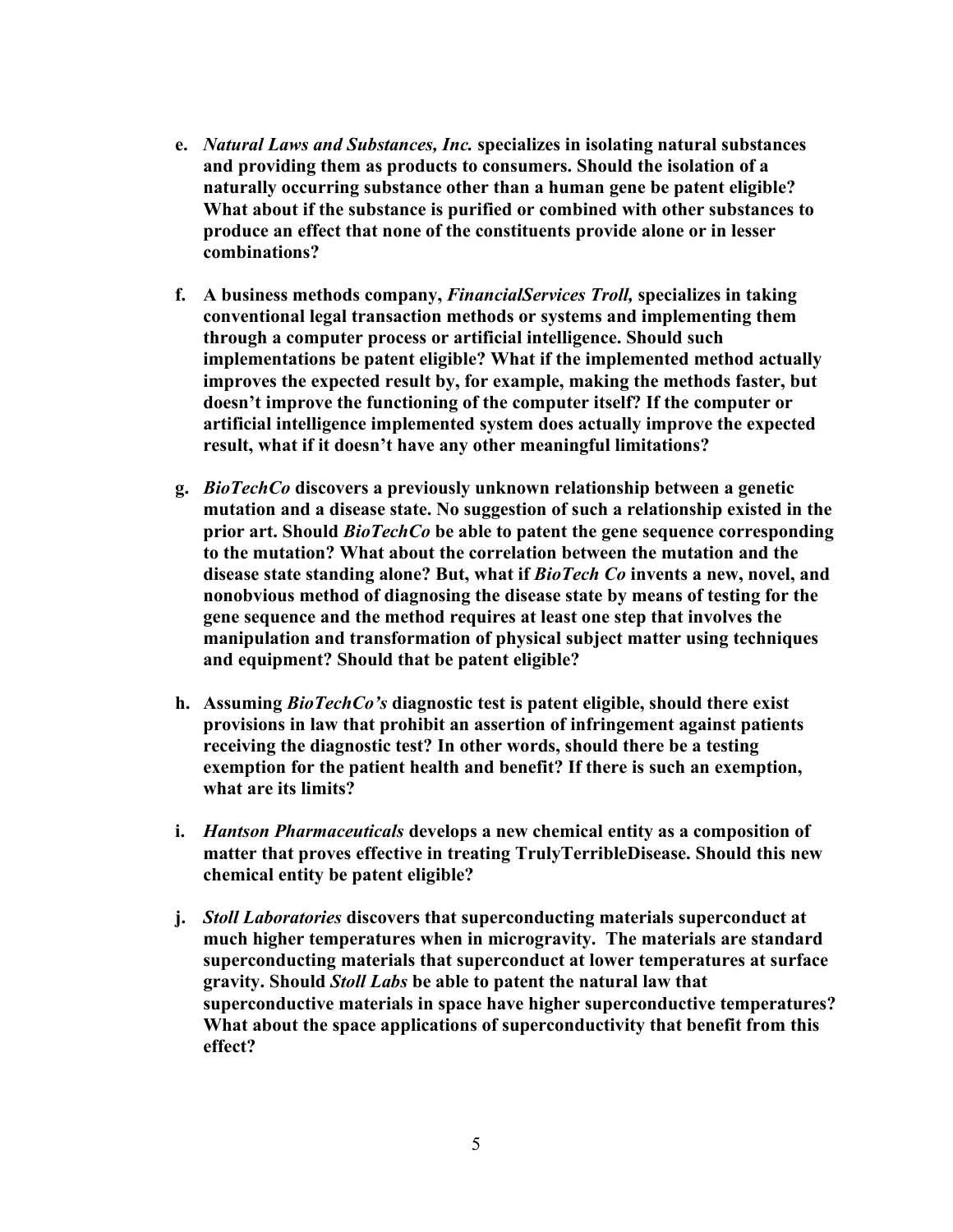Response to all subparts: If confirmed as a district judge and presented with a case or controversy that properly raises any of the hypotheticals listed above, I would impartially apply the law, including Supreme Court and Second Circuit precedents, to the facts as established by the evidence in the record. Consistent with the Code of Conduct for United States Judges, it would be inappropriate for me, as a pending judicial nominee, to comment on the merits of any legal issues or disputes that may come before the court.

**14. Based on the previous hypotheticals, do you believe the current jurisprudence provides the clarity and consistency needed to incentivize innovation? How would you apply the Supreme Court's ineligibility tests—laws of nature, natural phenomena, and abstract ideas—to cases before you?**

Response: Please see my response to Question 13.

- **15. Copyright law is a complex area of law that is grounded in our constitution, protects creatives and commercial industries, and is shaped by our cultural values. It has become increasingly important as it informs the lawfulness of a use of digital content and technologies.** 
	- **a. What experience do you have with copyright law?**

Response: To the best of my recollection, while serving as a law clerk to judges on the Southern District of New York and on the Second Circuit, I may have worked on a handful of copyright cases and appeals. In my nearly 16 years of professional legal practice, I have not litigated any matters involving copyright law.

**b. Please describe any particular experiences you have had involving the Digital Millennium Copyright Act.** 

Response: I do not recall having any particular experiences involving the Digital Millennium Copyright Act.

**c. What experience do you have addressing intermediary liability for online service providers that host unlawful content posted by users?**

Response: I do not recall having any experience addressing intermediary liability for online service providers that host unlawful content posted by users.

**d. What experience do you have with First Amendment and free speech issues? Do you have experience addressing free speech and intellectual property issues, including copyright?**

Response: To the best of my recollection, while serving as a law clerk to judges on the Southern District of New York and Second Circuit, I may have worked on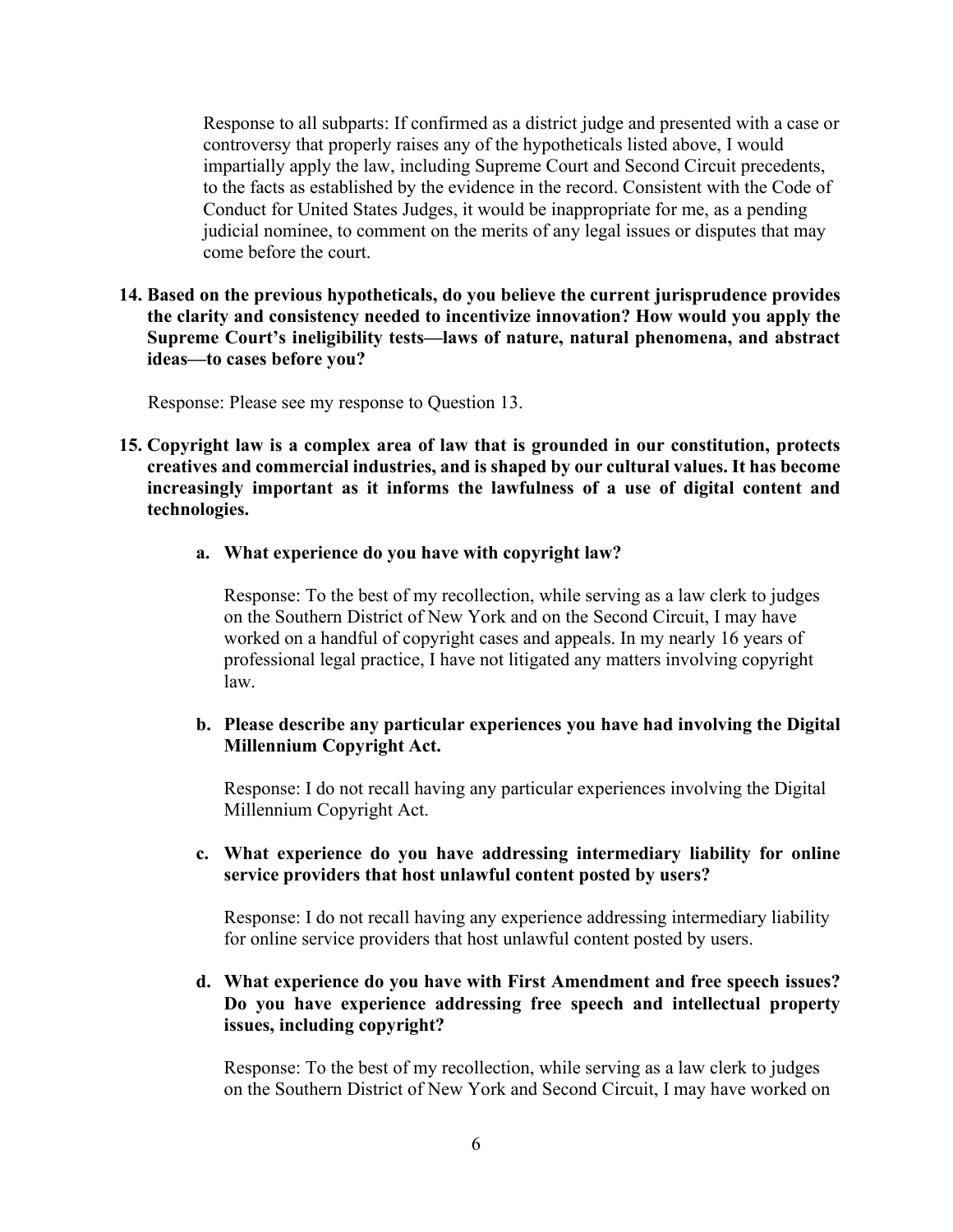a handful of cases concerning intellectual property. In my nearly 16 years of professional legal practice, I have represented clients in several cases and amicus briefs concerning First Amendment and free speech issues. I do not recall having any experience addressing free speech and intellectual property issues.

- **16. The legislative history of the Digital Millennium Copyright Act reinforces the statutory text that Congress intended to create an obligation for online hosting services to address infringement even when they do not receive a takedown notice. However, the Copyright Office recently reported courts have conflated statutory obligations and created a "high bar" for "red flag knowledge, effectively removing it from the statute..." It also reported that courts have made the traditional common law standard for "willful blindness" harder to meet in copyright cases.**
	- **a. In your opinion, where there is debate among courts about the meaning of legislative text, what role does or should Congressional intent, as demonstrated in the legislative history, have when deciding how to apply the law to the facts in a particular case?**

Response: If the Supreme Court or the relevant Circuit has interpreted a federal statutory provision, that interpretation would be binding precedent on all district judges in that Circuit. If there is no binding precedent, a lower court judge must first look at the statutory text because "the authoritative statement *is the statutory text*, not the legislative history or any other extrinsic material." *Exxon Mobil Corp. v. Allapattah Servs., Inc*., 545 U.S. 546, 568 (2005) (emphasis supplied). "[T]he inquiry ceases," however," when "the statutory language is unambiguous and the statutory scheme is coherent and consistent." *Kingdomware Techs., Inc. v. United States*, 136 S. Ct. 1969, 1976 (2016) (quotation marks omitted).

The Supreme Court has instructed that federal courts "do not resort to legislative history to cloud a statutory text that is clear." *Ratzlaf v. United States*, 510 U.S. 135, 147–48 (1994); *see also Milner v. Dep't of the Navy*, 562 U.S. 562, 574 (2011) ("Legislative history, for those who take it into account, is meant to clear up ambiguity, not create it."). The Second Circuit has held that, if the plain meaning of a statute "is ambiguous, then a court may resort to the canons of statutory construction" to help resolve the ambiguity. *Nat. Res. Def. Council, Inc. v. Muszynski*, 268 F.3d 91, 98 (2d Cir. 2001). If the application of canons of statutory interpretation do not resolve the ambiguity, a court may then "resort to other interpretive aids (like legislative history)." *Id.* at 98. But the Supreme Court has cautioned that "legislative history is itself often murky, ambiguous, and contradictory." *Exxon Mobil Corp.*, 545 U.S. at 568.

If confirmed as a district judge, I would follow Supreme Court and Second Circuit precedent guiding that legislative history is to be consulted if and only if the statutory text in question is ambiguous.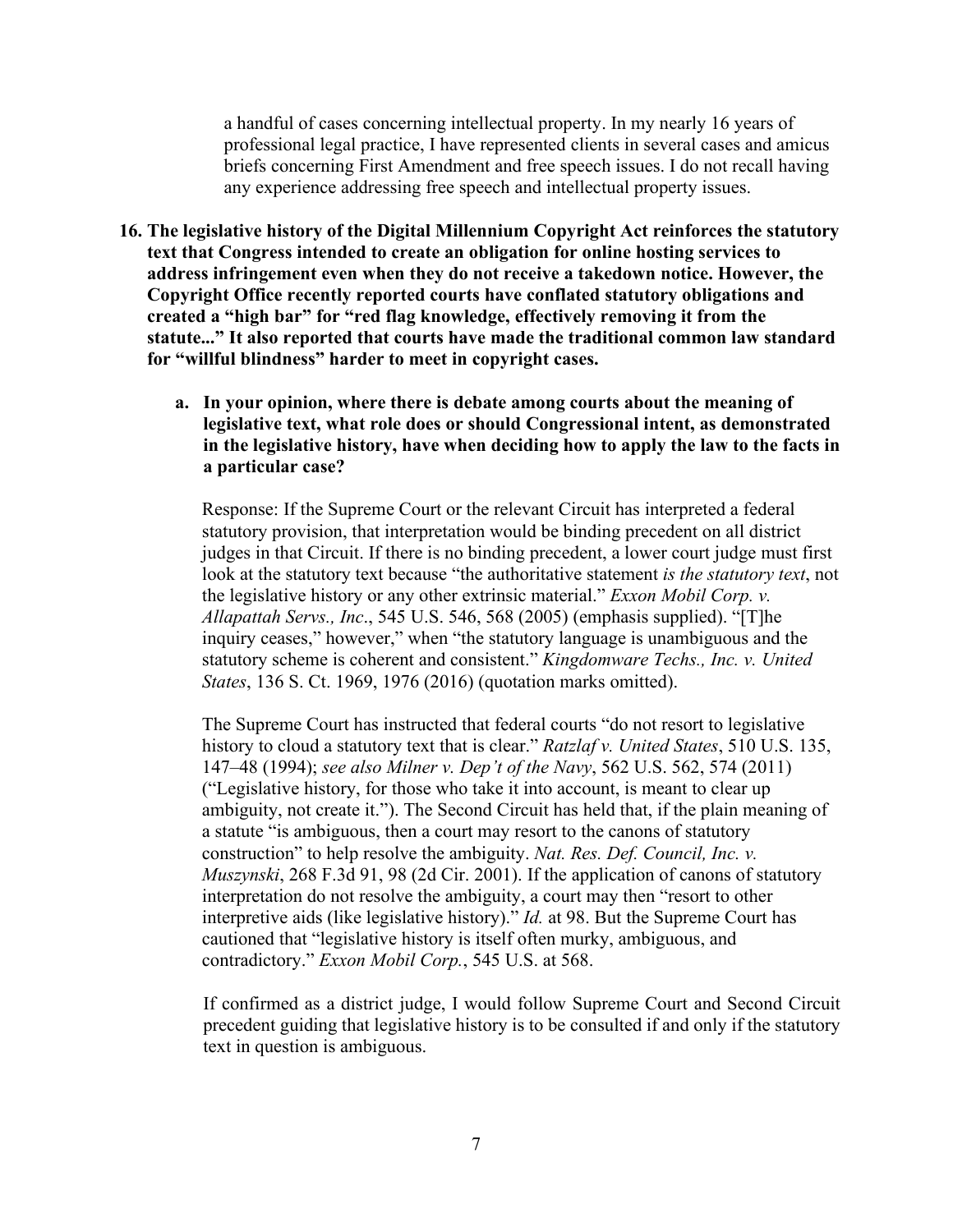**b. Likewise, what role does or should the advice and analysis of the expert federal agency with jurisdiction over an issue (in this case, the U.S. Copyright Office) have when deciding how to apply the law to the facts in a particular case?**

Response: An expert federal agency's advice or analysis as to the interpretation of legislative text, as contained in an agency opinion letter, policy statement, agency manual, or enforcement guideline, receives *Skidmore* deference. *See Skidmore v. Swift*, 323 U.S. 134 (1944). Applying *Skidmore* deference, the agency's advice and analysis is "entitled to respect," but only to the extent they are persuasive, which is not the level of deference afforded under the *Chevron* doctrine. *Christensen v. Harris Cty.*, 529 U.S. 576, 587 (2000).

# **c. Do you believe that awareness of facts and circumstances from which copyright infringement is apparent should suffice to put an online service provider on notice of such material or activities, requiring remedial action?**

Response: Federal judges are duty-bound to set aside whatever personal policy or political preferences the judge may have, if any, on the issues presented in a specific case or controversy and to impartially apply the law to the facts as established by the evidence in the record. If I confirmed as a district judge and presented with a case or controversy that properly raised the question of what is sufficient to provide notice of copyright infringement to an online service provider, I would impartially apply the law, including Supreme Court and Second Circuit precedents, to the facts as established by the evidence in the record. Respectfully, consistent with the Code of Conduct for United States Judges, it is generally inappropriate for me, as a pending judicial nominee, to comment on the merits of legal issues that may come before the court.

- **17. The scale of online copyright infringement is breathtaking. The DMCA was developed at a time when digital content was disseminated much more slowly and there was a lot less infringing material online.** 
	- **a. How can judges best interpret and apply to today's digital environment laws like the DMCA that were written before the explosion of the internet, the ascension of dominant platforms, and the proliferation of automation and algorithms?**
	- **b. How can judges best interpret and apply prior judicial opinions that relied upon the then-current state of technology once that technological landscape has changed?**

Response to both subparts: If confirmed as a district judge and presented with a case or controversy that properly raises the question of how to interpret and apply the DCMA in its current form or as it may be amended, I would impartially apply the law, including Supreme Court and Second Circuit precedents, to the facts as established by the evidence in the record. The issue of whether the DMCA is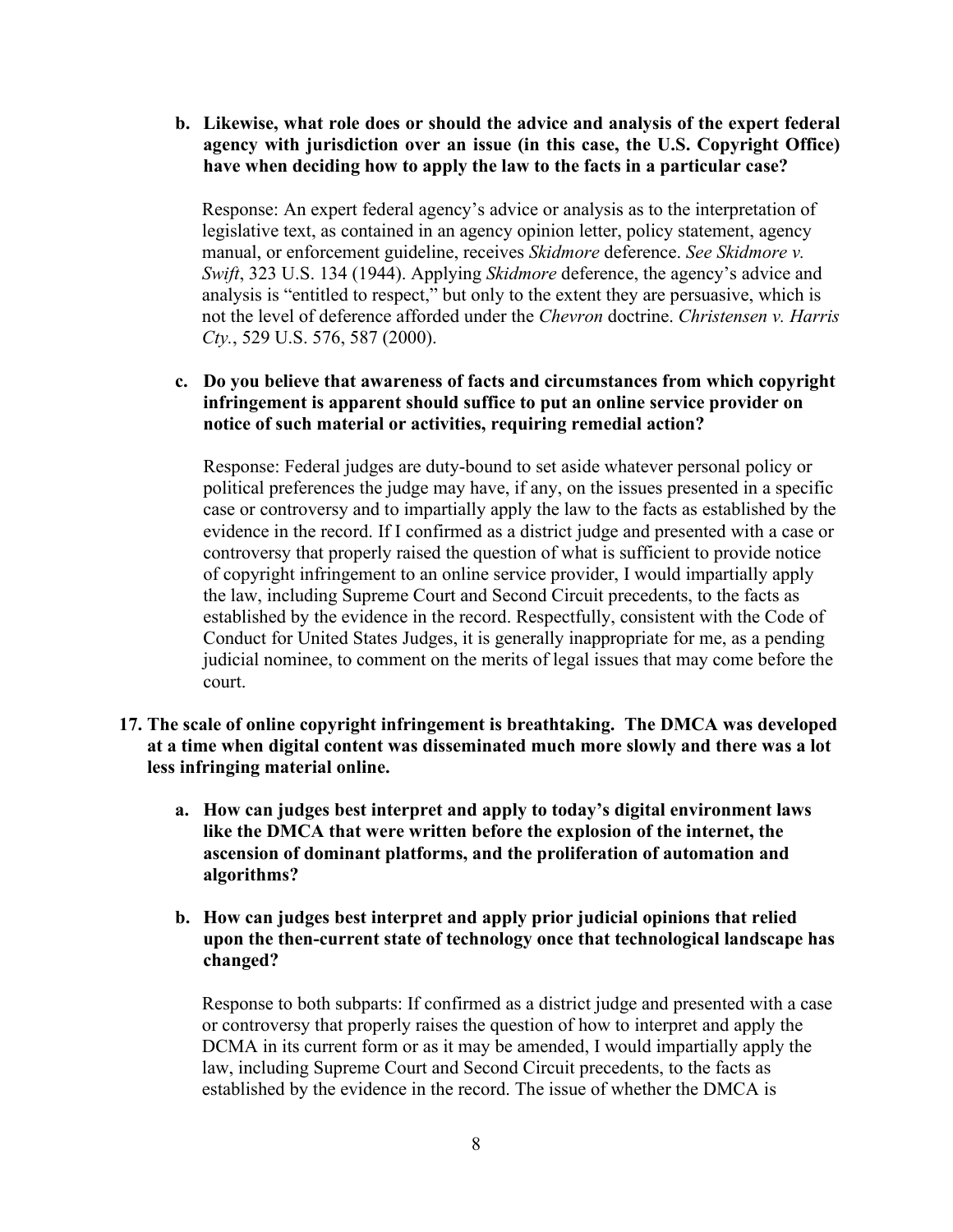adequate in the internet era and whether any new laws are needed present important questions for policy makers. Federal judges are duty-bound to set aside whatever personal policy or political preferences the judge may have, if any, on the issues presented in a specific case or controversy and to impartially apply the law to the facts as established by the evidence in the record. Consistent with the Code of Conduct for United States Judges, it is generally inappropriate for me, as a pending judicial nominee, to comment on legal issues that may arise before the court.

**18. In some judicial districts, plaintiffs are allowed to request that their case be heard within a particular division of that district. When the requested division has only one judge, these litigants are effectively able to select the judge who will hear their case. In some instances, this ability to select a specific judge appears to have led to individual judges engaging in inappropriate conduct to attract certain types of cases or litigants. I have expressed concerns about the fact that nearly one quarter of all patent cases filed in the U.S. are assigned to just one of the more than 600 district court judges in the country.** 

## **a. Do you see "judge shopping" and "forum shopping" as a problem in litigation?**

Response: The Second Circuit has instructed:

The more it appears that the plaintiff's choice of a U.S. forum was motivated by forum-shopping reasons—such as attempts to win a tactical advantage resulting from local laws that favor the plaintiff's case, the habitual generosity of juries in the United States or in the forum district, the plaintiff's popularity or the defendant's unpopularity in the region, or the inconvenience and expense to the defendant resulting from litigation in that forum—the less deference the plaintiff's choice commands and consequently, the easier it becomes for the defendant to succeed on a *forum non conveniens* motion . . . .

*Iragorri v. United Techs. Corp.*, 274 F.3d 65, 72 (2d Cir. 2001). If confirmed as a district judge and presented with a case or controversy that properly raises a challenge to a plaintiff's choice of where to file litigation, I would be bound by and would faithfully and impartially apply precedents of the Supreme Court and Second Circuit, including but not limited to *Iragorri* and any other precedents concerning a plaintiff's choice of forum.

#### **b. If so, do you believe that district court judges have a responsibility not to encourage such conduct?**

Response: District judges preside over the matters that are assigned to them according to the local rules of the district court on which they serve. As a general matter, district judges should not encourage or discourage any litigant from filing a case in any particular court. Once a matter is filed, "unless the balance is strongly in favor of the defendant, the plaintiff's choice of forum should rarely be disturbed." *Gulf Oil Corp. v. Gilbert*, 330 U.S. 501, 508 (1947), *superseded by statute on other*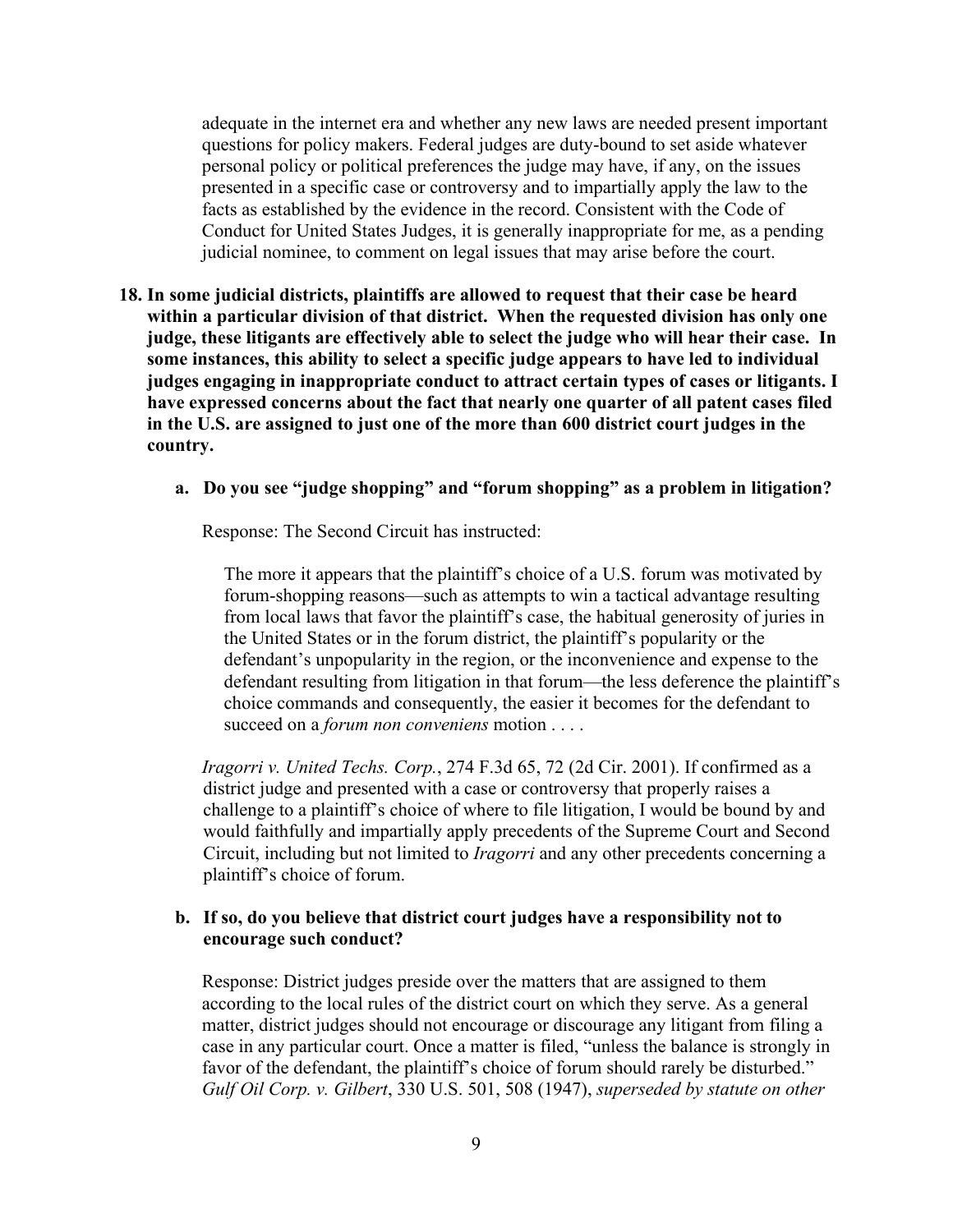*grounds as recognized in Hartford Fire Ins. Co. v. Westinghouse Elec. Corp.*, 725 F. Supp. 317 (S.D. Miss. 1989). However, if a federal court finds that "trial in the chosen forum would establish . . . oppressiveness and vexation to a defendant . . . out of all proportion to plaintiff's convenience" or that "the chosen forum [is] inappropriate because of considerations affecting the court's own administrative and legal problems," then the court may exercise "discretion to dismiss a case on the ground of *forum non conveniens* when an alternative forum has jurisdiction to hear [the] case." *Sinochem Int'l Co. Ltd. v. Malaysia Int'l Shipping Corp.*, 549 U.S. 422, 429 (2007) (quotation marks omitted).

## **c. Do you think it is** *ever* **appropriate for judges to engage in "forum selling" by proactively taking steps to attract a particular type of case or litigant?**

Response: No. I do not believe it would be appropriate for a judge to ever engage in "forum selling" by proactively taking steps to attract a particular type of case or litigant.

**d. If so, please explain your reasoning. If not, do you commit not to engage in such conduct?**

Response: I commit not to engage in such conduct.

- **19. In just three years, the Court of Appeals for the Federal Circuit has granted no fewer than 19 mandamus petitions ordering a particular sitting district court judge to transfer cases to a different judicial district. The need for the Federal Circuit to intervene using this extraordinary remedy so many times in such a short period of time gives me grave concerns.**
	- **a. What should be done if a judge continues to flaunt binding case law despite numerous mandamus orders?**
	- **b. Do you believe that some corrective measure beyond intervention by an appellate court is appropriate in such a circumstance?**

Response to both subparts: Under 28 U.S.C. § 1651(a): "[t]he Supreme Court and all courts established by Act of Congress may issue all writs necessary or appropriate in aid of their respective jurisdictions and agreeable to the usages and principles of law." Mandamus is a "drastic and extraordinary" remedy. *Ex parte Fahey*, 332 U.S. 258, 259 (1947). The Supreme Court has recognized that federal appellate courts have traditionally issued such writs for the purpose of "confin[ing]" the court against which mandamus is sought "to a lawful exercise of its prescribed jurisdiction." *Roche v. Evaporated Milk Ass'n*, 319 U.S. 21, 26 (1943). This "extraordinary remedy" is justified by "only exceptional circumstances amounting to a judicial 'usurpation of power,'" *Will v. United States*, 389 U.S. 90, 95 (1967), or a "clear abuse of discretion," *Bankers Life & Casualty Co. v. Holland*, 346 U.S. 379, 383 (1953).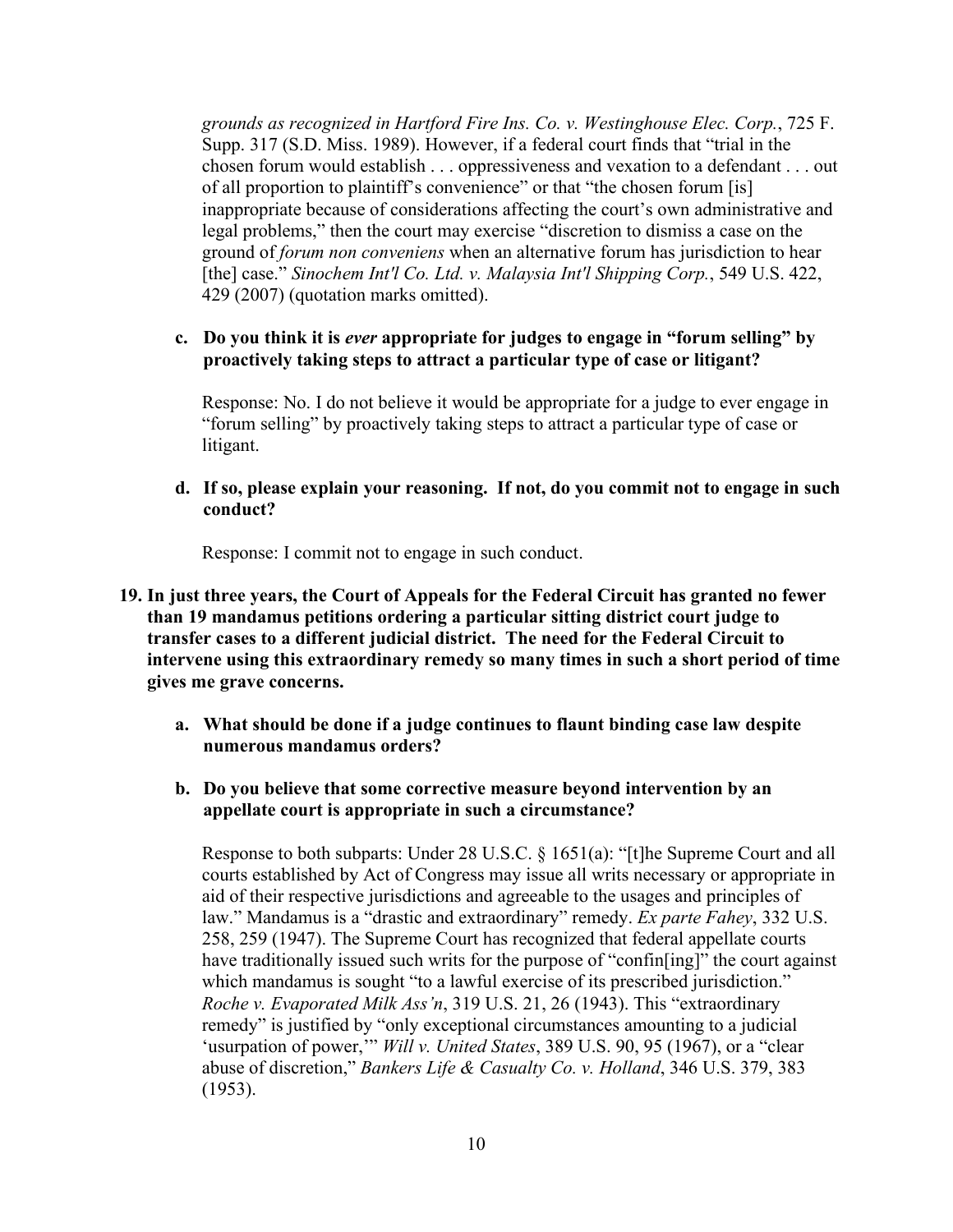Three conditions must be met for a court to issue a mandamus: (1) "the party seeking issuance of the writ [must] have no other adequate means to attain the relief" sought; (2) the requester's "right to issuance of the writ" must be "clear and indisputable"; and (3) the issuing court "must be satisfied that the writ is appropriate under the circumstances." *Cheney v. U.S. Dist. Ct. for D.C.*, 542 U.S. 367, 380–81 (2004) (quotation marks and citation omitted).

As a judicial nominee, it would be inappropriate for me to comment on pending matters, including any claims that a district judge may have abused discretion or otherwise violated a legal duty. *See* Canon 3(A)(6), Code of Conduct for United States Judges.

- **20. When a particular type of litigation is overwhelmingly concentrated in just one or two of the nation's 94 judicial districts, does this undermine the perception of fairness and of the judiciary's evenhanded administration of justice?**
	- **a. If litigation does become concentrated in one district in this way, is it appropriate to inquire whether procedures or rules adopted in that district have biased the administration of justice and encouraged forum shopping?**
	- **b. To prevent the possibility of judge-shopping by allowing patent litigants to select a single-judge division in which their case will be heard, would you support a local rule that requires all patent cases to be assigned randomly to judges across the district, regardless of which division the judge sits in?**

Response to the question and both subparts: If confirmed as a district judge for the Eastern District of New York, I would be bound by, and would faithfully and impartially follow, the Federal Rules of Civil Procedure and the Local Rules of United States District Courts for the Southern and Eastern Districts of New York, https://www.nysd.uscourts.gov/sites/default/files/local\_rules/2021-10- 15%20Joint%20Local%20Rules.pdf. As a pending judicial nominee, it would be inappropriate for me to comment on the merits of those Local Rules or any proposals to amend those rules with respect to patent cases.

- **21. Mandamus is an extraordinary remedy that the court of appeals invokes against a district court only when the petitioner has a clear and indisputable right to relief and the district judge has clearly abused his or her discretion. Nearly every issuance of mandamus may be viewed as a rebuke to the district judge, and repeated issuances of mandamus relief against the same judge on the same issue suggest that the judge is ignoring the law and flouting the court's orders.** 
	- **a. If a single judge is repeatedly reversed on mandamus by a court of appeals on the same issue within a few years' time, how many such reversals do you believe must occur before an inference arises that the judge is behaving in a lawless manner?**